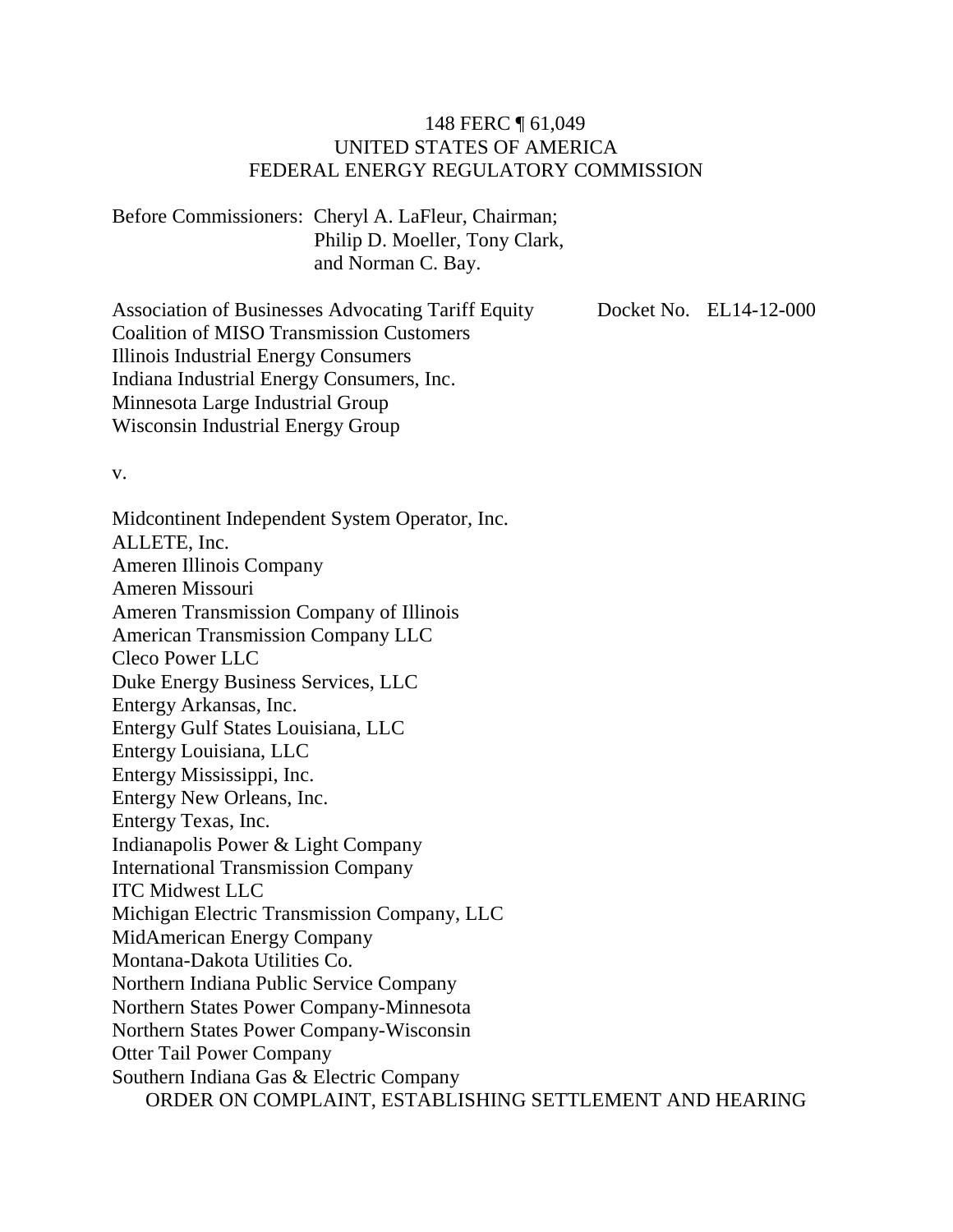## JUDGE PROCEDURES, AND ESTABLISHING REFUND EFFECTIVE DATE

(Issued October 16, 2014)

## **Paragraph Numbers**

| 5. |  |
|----|--|
|    |  |
|    |  |
|    |  |
|    |  |
|    |  |
|    |  |
|    |  |
|    |  |
|    |  |
|    |  |
|    |  |
|    |  |
|    |  |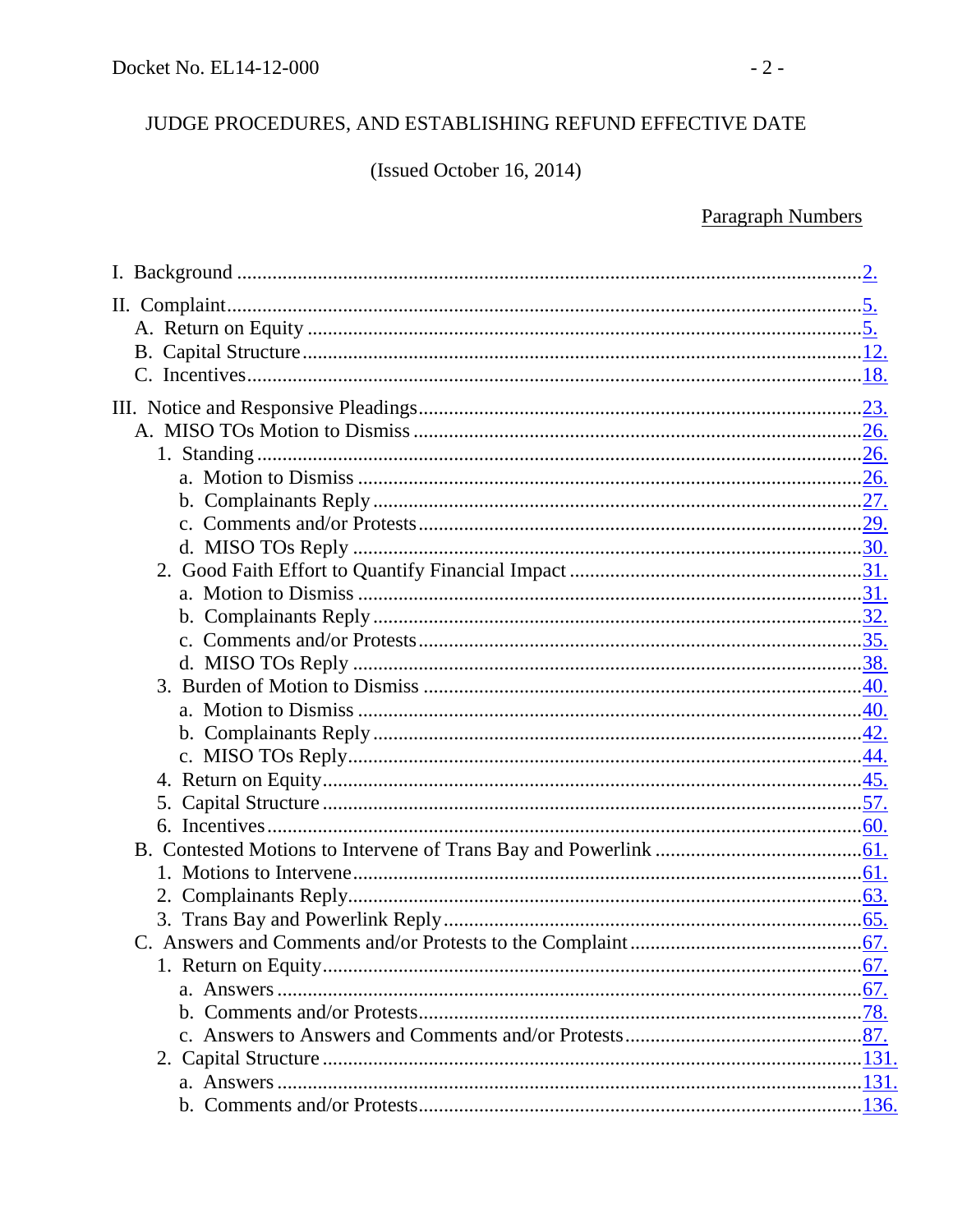<span id="page-2-2"></span><span id="page-2-1"></span>

| Appendix |  |
|----------|--|

<span id="page-2-0"></span>1. On November 12, 2013, pursuant to section 206 of the Federal Power Act  $(FPA)^1$ <br>and Rule 206 of the Commission's Rules of Practice and Procedure,<sup>2</sup> Complainants<sup>3</sup> filed

 $1$  16 U.S.C. § 824e (2012).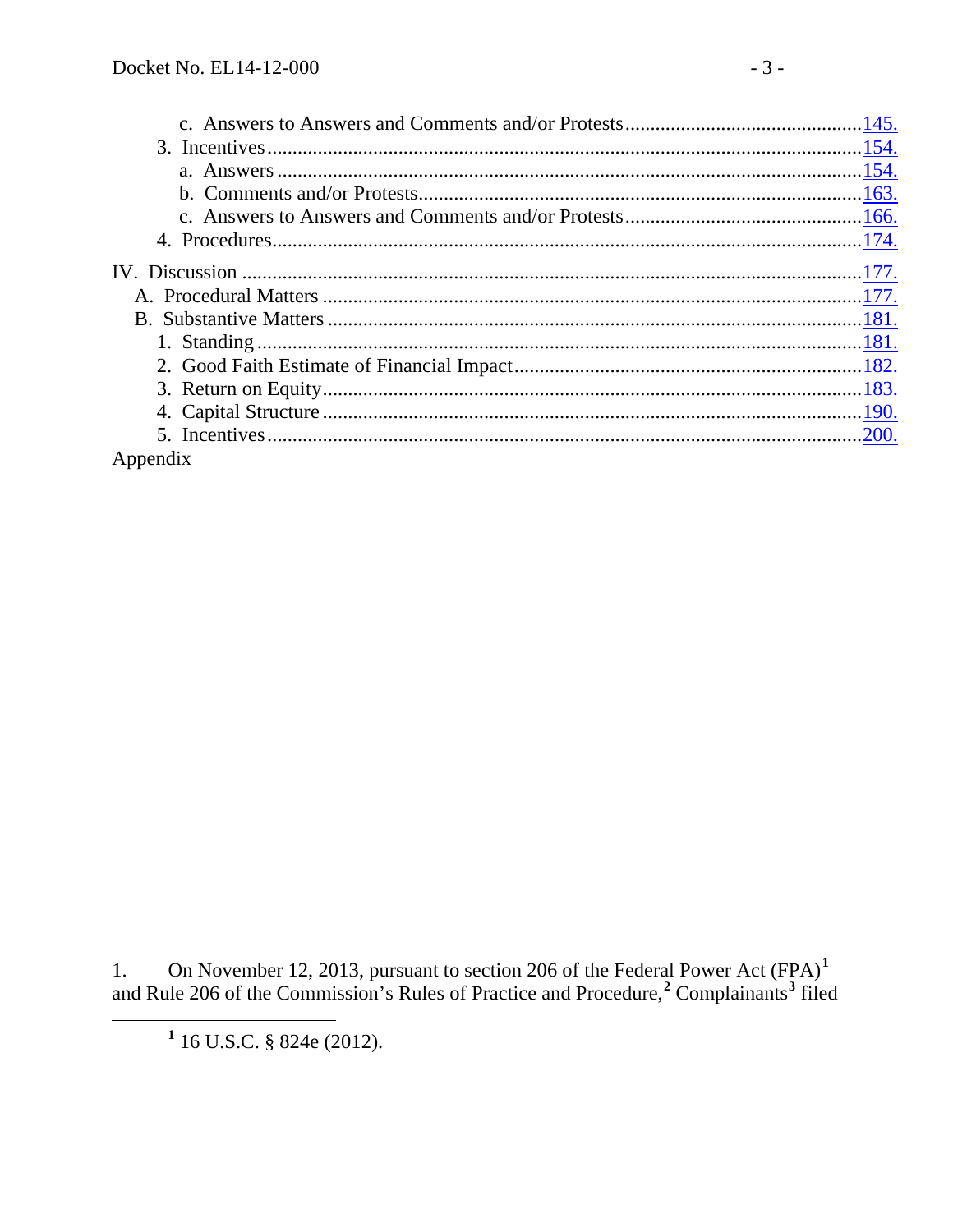a complaint (Complaint) against Midcontinent Independent System Operator, Inc. (MISO) and certain of its transmission-owning members (MISO TOs). **[4](#page-3-0)** Complainants contend that the current 12.38 percent base return on equity (ROE) earned by MISO TOs, except ATC, which has a base ROE of 12.2 percent, through the MISO Open Access Transmission, Energy and Operating Reserve Markets Tariff (Tariff) is unjust and unreasonable. Complainants contend that the ROE should be set at 9.15 percent (a reduction of 323 basis points). Additionally, Complainants argue that the capital structures of certain MISO TOs feature unreasonably high amounts of common equity such that they are unjust and unreasonable and that MISO TOs' capital structures should be capped at 50 percent common equity. Finally, Complainants contend that the ROE incentive adders received by ITC Transmission for being a member of a regional transmission organization (RTO) and by both ITC Transmission and METC for being

**<sup>2</sup>** 18 C.F.R. § 385.206 (2014).

**<sup>3</sup>** Complainants, a group of large industrial customers, are: Association of Businesses Advocating Tariff Equity (ABATE); Coalition of MISO Transmission Customers (Coalition of MISO Customers); Illinois Industrial Energy Consumers; Indiana Industrial Energy Consumers, Inc.; Minnesota Large Industrial Group; and Wisconsin Industrial Energy Group.

<span id="page-3-0"></span>**<sup>4</sup>** MISO TOs named in the Complaint are: ALLETE, Inc. (for its operating division Minnesota Power, Inc. and its wholly-owned subsidiary Superior Water Light, & Power Company (Superior Water, L&P); Ameren Illinois Company (Ameren Illinois); Union Electric Company (identified as Ameren Missouri); Ameren Transmission Company of Illinois; American Transmission Company LLC (ATC); Cleco Power LLC (Cleco); Duke Energy Business Services, LLC d/b/a Duke Energy Indiana, Inc. (Duke Energy Indiana); Entergy Arkansas, Inc. (Entergy Arkansas); Entergy Gulf States Louisiana, LLC (Entergy Gulf States); Entergy Louisiana LLC (Entergy Louisiana); Entergy Mississippi, Inc. (Entergy Mississippi); Entergy New Orleans, Inc. (Entergy New Orleans); Entergy Texas, Inc. (Entergy Texas); Indianapolis Power & Light Company (Indianapolis Power & Light); International Transmission Company d/b/a ITC Transmission (ITC Transmission), ITC Midwest LLC (ITC Midwest), and Michigan Electric Transmission Company, LLC (METC) (collectively, the ITC Subsidiaries); MidAmerican Energy Company (MidAmerican); Montana-Dakota Utilities Co. (Montana-Dakota Utilities), Northern Indiana Public Service Company (NIPSCO); Northern States Power Company-Minnesota (Northern States Minnesota); Northern States Power Company-Wisconsin (Northern States Wisconsin); Otter Tail Power Company (Otter Tail); and Southern Indiana Gas & Electric Company d/b/a Vectran Energy Delivery of Indiana, Inc. (Vectren).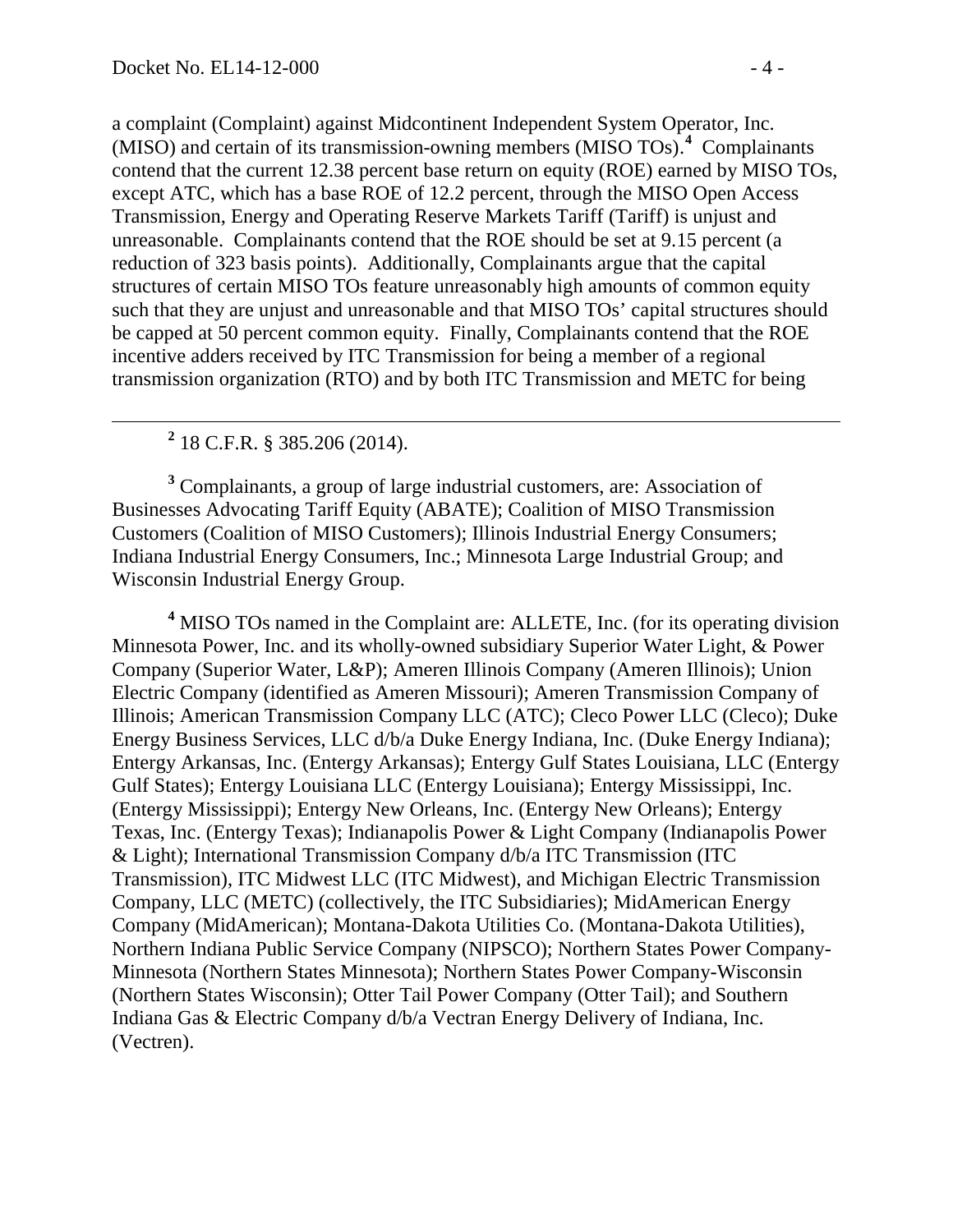independent transmission owners are unjust and unreasonable and should be eliminated. In this order, we grant in part, deny in part and dismiss in part the complaint. First, we grant in part the Complaint with respect to the ROE element. Specifically, with regard to the ROE element of the Complaint, we establish hearing and settlement judge procedures and set a refund effective date of November 12, 2013. Second, we deny in part the Complaint with respect to the transmission incentive and capital structure elements. Finally, we dismiss in part the Complaint as it relates to MISO.

#### <span id="page-4-0"></span>**I. Background**

2. On December 3, 2001, MISO filed proposed changes to its Tariff to, among other things, increase the base ROE received by MISO transmission owners from 10.5 percent to 13 percent for all MISO pricing zones, except for the ATC transmission zone. The Commission set the ROE for hearing.**[5](#page-4-1)** On September 23, 2003, the Commission affirmed the Initial Decision, **[6](#page-4-2)** which approved a base ROE of 12.38 percent for the MISO transmission owners, but the Commission modified the Initial Decision to include an upward adjustment of 50 basis points for turning over operational control of transmission facilities.**[7](#page-4-3)** On remand from the U.S. Court of Appeals for the District of Columbia Circuit, the Commission re-affirmed its decision to use the midpoint approach for calculating the ROE for MISO transmission owners.**[8](#page-4-4)** Also on remand, the Commission vacated its prior order concerning the 50 basis point adder and stated that the MISO transmission owners may make filings under section 205 of the FPA to include an incentive adder.**[9](#page-4-5)** The 12.38 percent base ROE continues to be the applicable ROE under Attachment O of the MISO Tariff used by all MISO transmission owners except for ATC. ATC's base ROE of 12.2 percent was established as part of a settlement agreement that was filed with the Commission on March 26, 2004.**[10](#page-4-6)**

<span id="page-4-1"></span> **<sup>5</sup>** *Midwest Indep. Transmission Sys. Operator, Inc.*, 98 FERC ¶ 61,064, *reh'g denied*, 98 FERC ¶ 61,356 (2002).

**<sup>6</sup>** *Midwest Indep. Transmission Sys. Operator, Inc.*, 99 FERC ¶ 63,011 (2002).

<span id="page-4-4"></span><span id="page-4-3"></span><span id="page-4-2"></span>**<sup>7</sup>** *Midwest Indep. Transmission Sys. Operator, Inc.*, 100 FERC ¶ 61,292 (2003), *order denying reh'g*, 102 FERC ¶ 61,143 (2003).

**<sup>8</sup>** *Midwest Indep. Transmission Sys. Operator, Inc.*, 106 FERC ¶ 61,302 (2004).

**<sup>9</sup>** *Midwest Indep. Transmission Sys. Operator, Inc.*, 111 FERC ¶ 61,355 (2005).

<span id="page-4-6"></span><span id="page-4-5"></span>**<sup>10</sup>** In Docket No. ER04-108-000, the Commission approved the uncontested Settlement. *Am. Transmission Co. LLC and Midwest Indep. Transmission Sys. Operator,* 

(continued ...)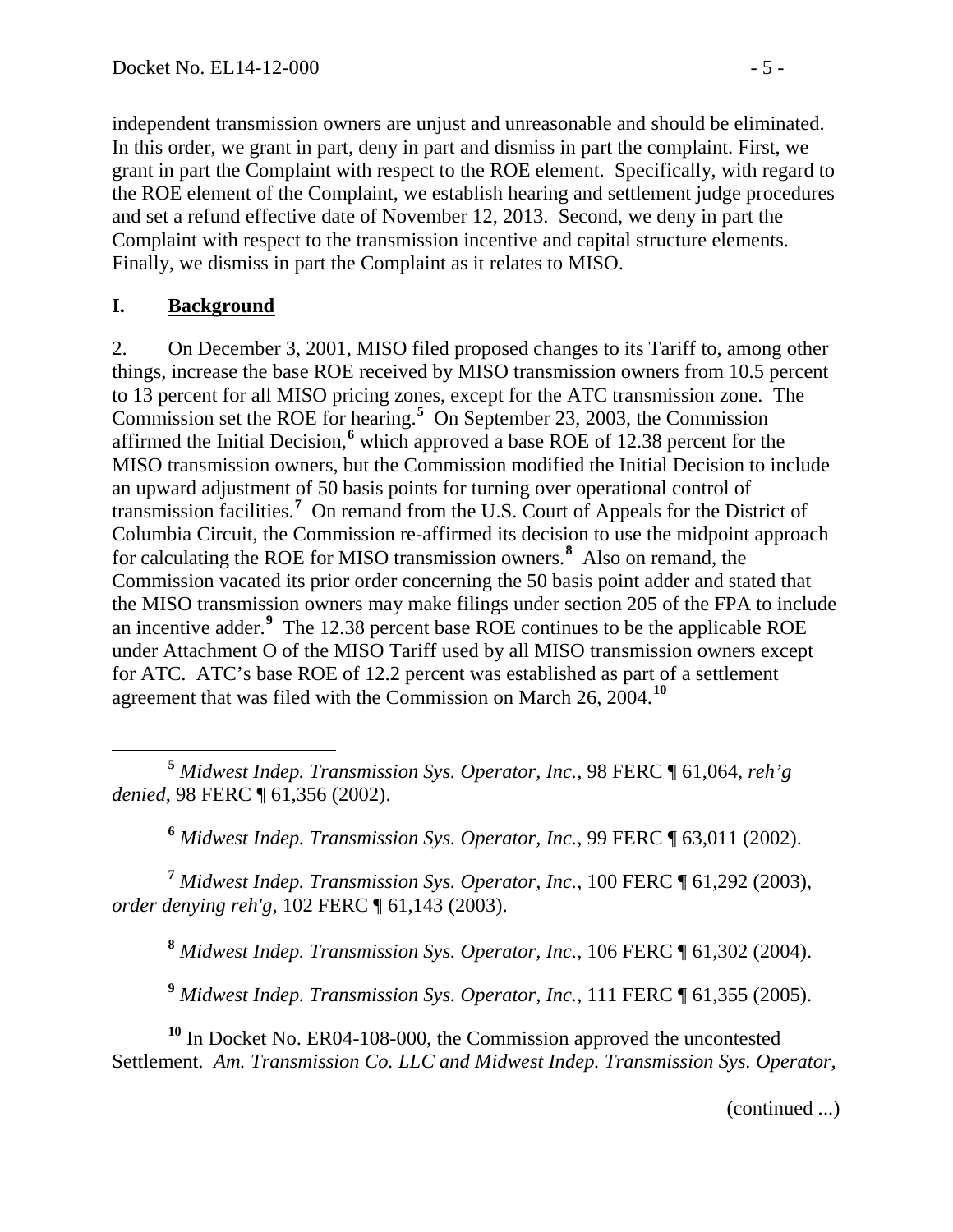3. The capital structures included in the MISO transmission owners' Attachment O formula rates are based on the actual common stock and long-term debt from page 112 of each MISO transmission owner's FERC Form No. 1. The Commission granted ATC a hypothetical capital structure consisting of 50 percent debt and 50 percent equity.**[11](#page-5-2)** In addition, the Commission has granted some MISO transmission owners the ability to use hypothetical capital structures, as authorized by Order No. 679.**[12](#page-5-3)**

4. ITC Transmission's ROE also includes a 100 basis point adder based on its independent transmission owner business model. **[13](#page-5-4)** The Commission, on the same basis, also granted METC a 100 basis point adder. **[14](#page-5-5)** In addition, ITC Transmission's ROE includes a 50 basis point adder for its "participation in [MISO's] RTO."**[15](#page-5-6)**

#### **II. Complaint**

## <span id="page-5-1"></span><span id="page-5-0"></span>**A. Return on Equity**

5. Complainants assert that the current base ROEs of MISO TOs are unjust and unreasonable and should be adjusted to a just and reasonable ROE of 9.15 percent. Complainants explain that, until recently, under Commission precedent, when a complainant challenged a previously approved rate under section 206 of the FPA and

 $\overline{a}$ *Inc.*, 107 FERC ¶ 61,117 (2004).

**<sup>11</sup>** *Am. Transmission Co*., 107 FERC ¶ 61,117.

<span id="page-5-3"></span><span id="page-5-2"></span>**<sup>12</sup>** *See Promoting Transmission Investment through Pricing Reform,* Order No. 679, FERC Stats. & Regs. ¶ 31,222, at PP 131-134, *order on reh'g*, Order No. 679- A, FERC Stats. & Regs. ¶ 31,236 (2006), *order on reh'g*, 119 FERC ¶ 61,062 (2007); *see also Dairyland Power Coop.*, 142 FERC ¶ 61,100 (2013); *Midwest Indep. Transmission Sys. Operator, Inc.*, 141 FERC ¶ 61,121 (2012); *Midwest Indep. Transmission Sys. Operator, Inc.*, 135 FERC ¶ 61,131 (2011).

<span id="page-5-4"></span>**<sup>13</sup>** *ITC Holdings Corp.*, 102 FERC ¶ 61,182, at P 68, *reh'g denied*, 104 FERC ¶ 61,033 (2003).

<span id="page-5-6"></span><span id="page-5-5"></span>**<sup>14</sup>** *Mich. Elec. Transmission Co., LLC and Midwest Indep. Transmission Sys. Operator, Inc.*, 116 FERC ¶ 61,164, at PP 17, 20-21 (2006); *Mich. Elec. Transmission Co., LLC and Midwest Indep. Transmission Sys. Operator, Inc.*, 113 FERC ¶ 61,343, at PP 15-19 (2005).

**<sup>15</sup>** *Midwest Indep. Transmission Sys. Operator, Inc.*, 100 FERC ¶ 61,292 at P 31.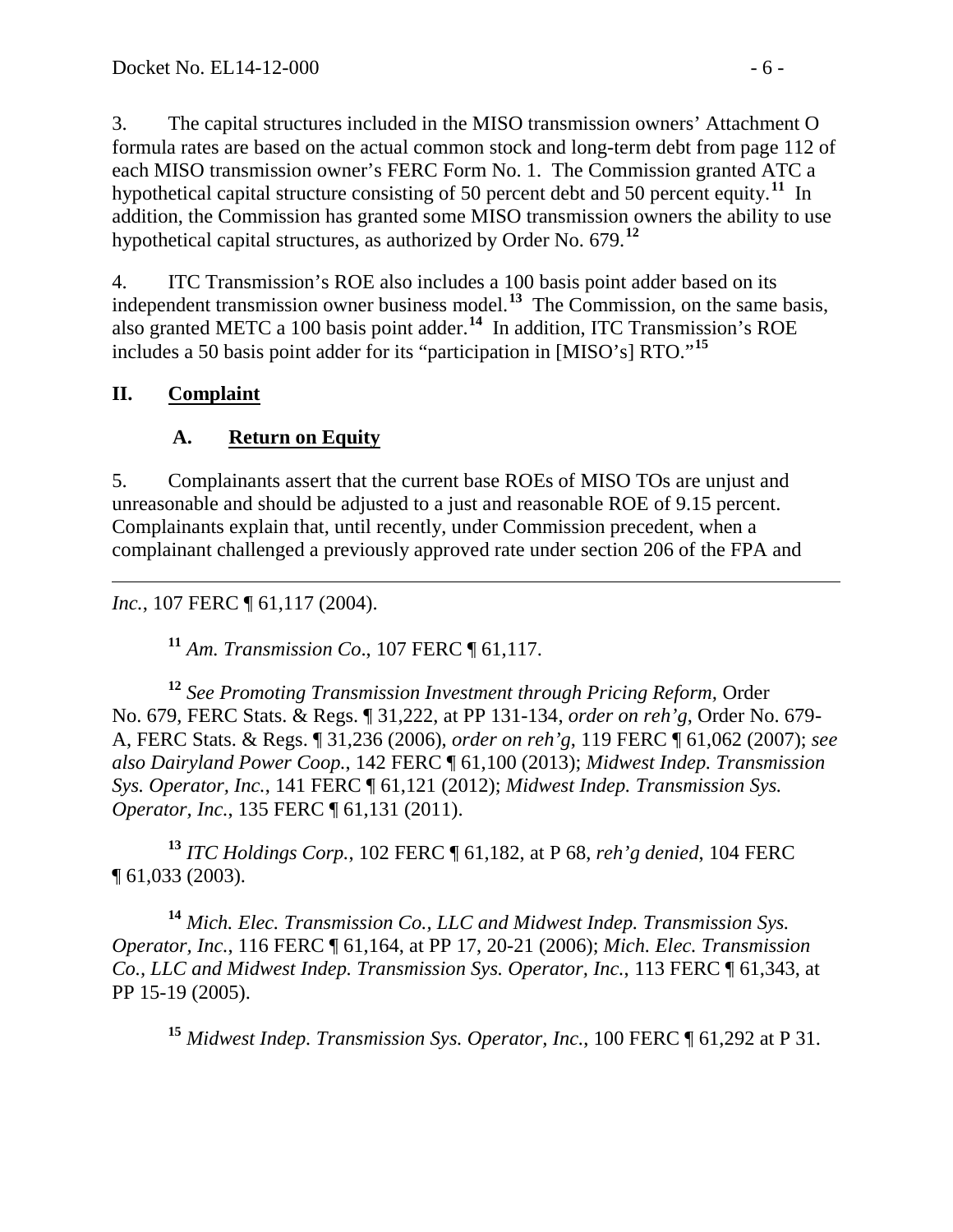proposed a new one, the Commission needed to find that (1) the existing rate was unjust and unreasonable; and (2) a proposed replacement rate was just and reasonable.**[16](#page-6-0)** However, Complainants further state that, as recently held by the United States Court of Appeals for the District of Columbia, under FPA section 206, a complainant need only demonstrate that the existing rate is unjust and unreasonable; it is the Commission's responsibility to determine a new just and reasonable rate.**[17](#page-6-1)** Moreover, Complainants argue that, in order for the Commission to find that the existing base ROE is no longer just and reasonable, the Commission need not find that the current base ROE is completely outside the zone of reasonableness that was used in the initial setting of the ROE. Thus, the approved ROE is not exempt from review under section 206 simply because it falls within the zone of reasonableness.<sup>[18](#page-6-2)</sup> As a result, Complainants argue that they do not need to show that the current base ROE falls outside of the zone of reasonableness in order to prove that the current base ROE is unjust and unreasonable.

6. To support their claim that the current base ROE is no longer just and reasonable, Complainants filed an affidavit of Michael P. Gorman, a Managing Principal of Brubaker & Associates, Inc., an energy, economic and regulatory consultant. Mr. Gorman performed a discounted cash flow (DCF) analysis to a proxy group of comparable risk companies in accordance with the Commission's policy for establishing a just and reasonable ROE for transmission service. **[19](#page-6-3)** Complainants explain that the DCF analysis employed both regional and national proxy groups of comparable companies. Complainants state that each company in Mr. Gorman's national proxy group met the following criteria: (1) the company must be a domestic publicly-traded electric utility followed by the Value Line Investment Survey (Value Line); (2) the company must own transmission assets; (3) the company must have a Standard & Poor's (S&P) bond rating

<span id="page-6-0"></span> **<sup>16</sup>** Complaint at 11 (citing, *e.g.*, *La. Pub. Serv. Comm'n v. Entergy Corp.*, 132 FERC ¶ 61,003, at P 28 (2010); *Atl. City Elec. Co. v. FERC*, 295 F.3d 1, 10 (D.C. Cir. 2002)).

<span id="page-6-1"></span>**<sup>17</sup>** *Id*. at 11 (citing *Md. Pub. Serv. Comm'n v. FERC*, 632 F.3d 1283, 1285, n.1 (D.C. Cir. 2011)).

<span id="page-6-2"></span>**<sup>18</sup>** *Id*. at 11-12 (citing *Bangor Hydro-Elec. Co.*, 122 FERC ¶ 61,038, at P 10 (2008)).

<span id="page-6-3"></span>**<sup>19</sup>** *Id*. at 12-13 (citing *N. Pass Transmission LLC*, 134 FERC ¶ 61,095 (2011); *Potomac Appalachian Transmission Highline, L.L.C*., 133 FERC ¶ 61,152 (2010); *Atl. Path 15, LLC*, 122 FERC ¶ 61,135 (2008) (*Atlantic Path I*), *order on reh'g*, 133 FERC ¶ 61,153 (2010) (*Atlantic Path II*); *S. Cal. Edison Co.*, 131 FERC ¶ 61,020 (2010); *Golden Spread Elec. Coop.*, 123 FERC ¶ 61,047 (2008)).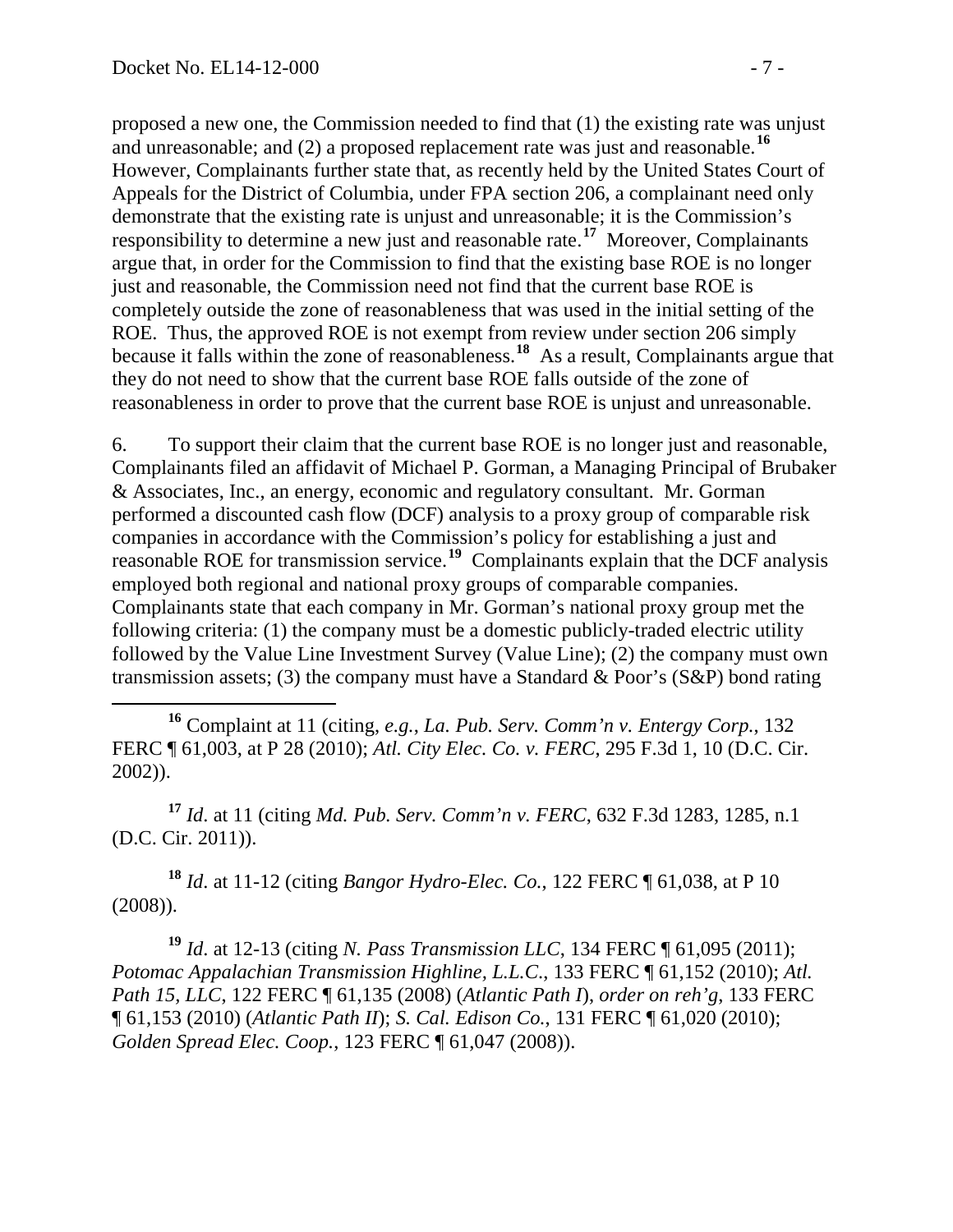in the range of BBB- to A+, which is one notch above and below the MISO TO range; (4) the company must not have been known to be a party to significant merger and acquisition activity in the past twelve months; (5) the company must have consistently paid dividends for two years without any cuts to the dividends; and (6) the company must have at least two growth rate estimates available from www.reuters.com (IBES). Each company in Mr. Gorman's regional proxy group met the same criteria, except that the company must be a transmission owner in MISO or a non-MISO investor-owned utility that directly interconnects with a MISO TO in the Eastern U.S. interconnect. **[20](#page-7-0)**

7. Complainants' state that consistent with recent Commission precedent, Mr. Gorman's DCF analysis, using his national proxy group produced a zone of reasonableness with a range of median high and median low values between 7.97 percent and 10.33 percent. Complainants state that the midpoint of this median range is 9.15 percent.<sup>[21](#page-7-1)</sup> Complainants state that Mr. Gorman's results for his regional proxy group were similar to those of his national proxy group. Accord to Complainants, excluding outliers, Mr. Gorman's regional proxy group produced a zone of reasonableness of 6.75 percent to 10.62 percent. Complainants state that the midpoint of the zone of reasonableness, based on a DCF analysis using a regional proxy group, is 8.69 percent.**[22](#page-7-2)**

8. In addition to performing a DCF analysis, Complainants state that Mr. Gorman performed two risk premium studies to address the reasonableness of the DCF results and to further demonstrate that the current ROEs for MISO TOs are unjust and unreasonable. First, Mr. Gorman performed a bond yield plus risk premium study, which compares the common equity returns demanded by investors to the return on investment in U.S. Treasury bonds. Mr. Gorman's risk premium analyses produced a common equity return estimate of 8.28 percent to 10.51 percent, which Complainants allege supports the recommended 9.15 percent ROE result from the DCF analysis.**[23](#page-7-3)** Second, Mr. Gorman performed a capital asset pricing model (CAPM) study. Complainants explain that the CAPM is based on the theory that the market-required rate of return for a specific security is equal to the risk-free rate (4.2 percent in Mr. Gorman's analysis, based on *Blue Chip Financial Forecasts'* projection of 30-year Treasury bond yields), a market risk premium (6.7 percent in Mr. Gorman's analysis, based on *Morningstar*'s adjusted estimates for S&P 500 companies), and a beta (which measures the systematic or non-

- <span id="page-7-0"></span>**<sup>20</sup>** *Id*. at 17.
- <span id="page-7-1"></span>**<sup>21</sup>** *Id.* at 16-23.
- <span id="page-7-2"></span>**<sup>22</sup>** *Id*. at 23.
- <span id="page-7-3"></span>**<sup>23</sup>** *Id*. at 24-28.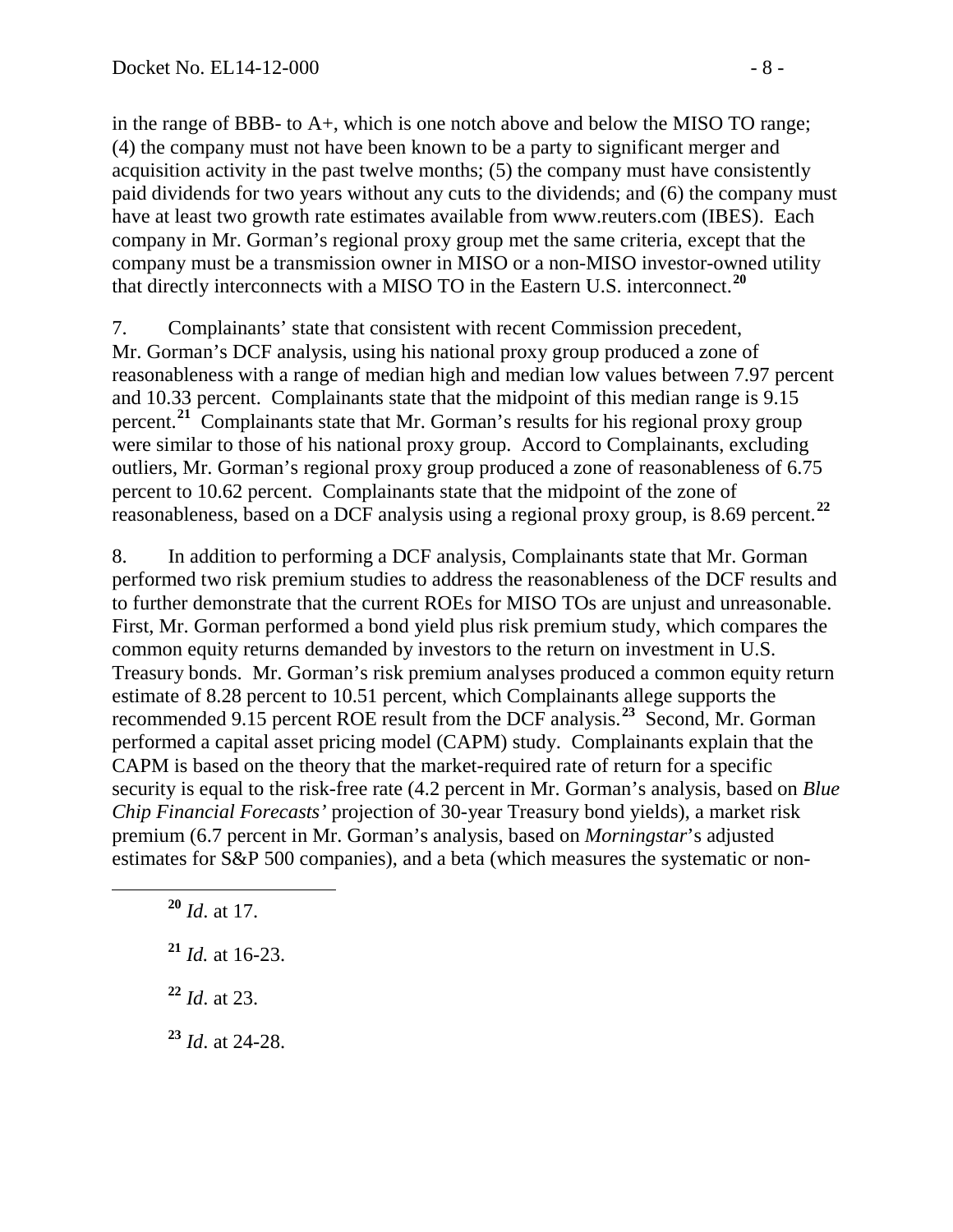diversifiable risks) of 0.71 (in Mr. Gorman's analysis, the average of the companies in the national proxy group). Mr. Gorman's CAPM analysis produced a return of 8.94 percent. Complainants state that, after accounting for investment risk, the CAPM indicates a range of 7.89 percent to 10.57 percent, which Complainants state supports the recommended 9.15 percent ROE from their national proxy group DCF analysis.**[24](#page-8-0)**

9. Complainants state that their DCF analysis demonstrates that, as a result of significantly changed economic circumstances since the MISO TOs' base ROEs were first established: (1) the current base ROEs are unjust and unreasonable; and (2) the just and reasonable base ROE for all assets should be set no higher than 9.15 percent. The present base ROE levels, according to Complainants, result in customers substantially overpaying MISO TOs. Specifically, Complainants allege that, based on the current rate base levels provided in MISO TOs' most recent formula rate updates, electric consumers are overcompensating MISO TOs by approximately \$327 million annually under the current base ROEs, as compared to rates using Complainants' recommended base ROE of 9.15 percent. Complainants argue that these overpayments exceed what is "reasonably sufficient to assure confidence in the financial soundness of the [utilities] and should be adequate under efficient and economical management, to maintain and support its credit, and enable it to raise the money necessary for the proper discharge of its public duties."**[25](#page-8-1)**

10. Complainants contend that, if the Commission does not find that the current base ROEs are unjust and unreasonable, and that a base ROE of 9.15 percent is just and reasonable, the Commission should institute a proceeding under FPA section 206 to investigate whether the base ROEs used by MISO TOs are excessive and to determine a just and reasonable base ROE. Furthermore, Complainants state that, consistent with recent Commission proceedings in which utilities' ROEs were the subject of a complaint, the procedures should consist of two phases. First, Complainants state that MISO TOs should be directed to take part in settlement procedures with a Commission settlement judge, with a prescribed deadline (e.g., 60 days). Second, if the settlement process does not yield a certified offer of settlement within a prescribed period of time, then the base ROE should be determined through an evidentiary hearing.**[26](#page-8-2)**

11. Finally, Complainants argue that the Commission should establish the earliest possible refund effective date. Complainants explain that, in cases where the

**<sup>24</sup>** *Id*. at 28-33.

<span id="page-8-2"></span><span id="page-8-1"></span><span id="page-8-0"></span>**<sup>25</sup>** *Id*. at 34 (quoting *Bluefield Water Works & Improvement Co. v. Pub. Serv. Comm'n of W. Va.*, 262 U.S. 679, 692-693 (1923) (*Bluefield*)).

**<sup>26</sup>** *Id*. at 34.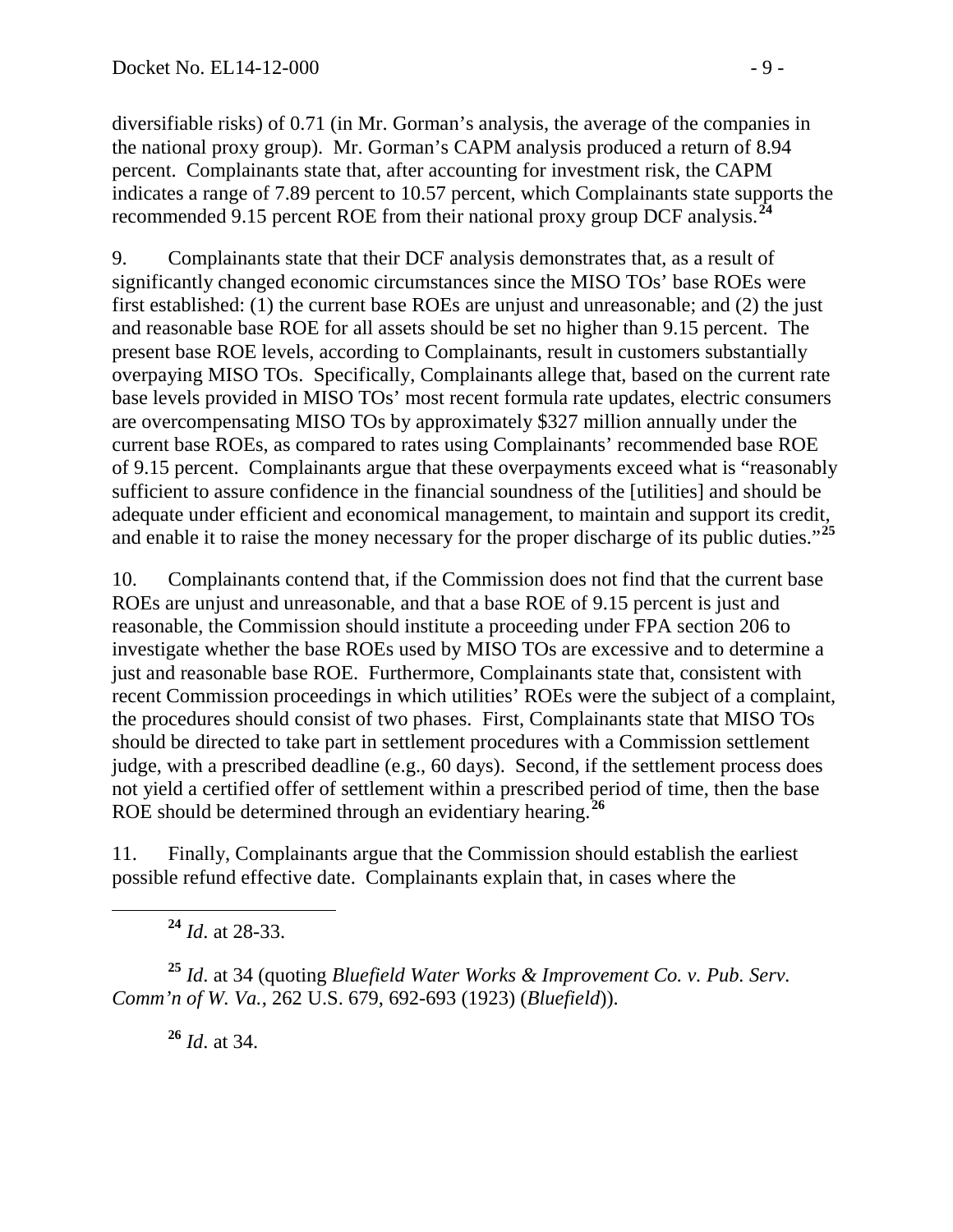Commission institutes an investigation on a complaint under FPA section 206, section 206(b) requires the Commission to establish a refund effective date that is no earlier than the date the complaint was filed, but no later than five months after the filing date.**[27](#page-9-1)** Complainants conclude that, given the Commission's policy of providing maximum protection to customers, the Commission should establish the filing date of this Complaint as the refund effective date for the relief to be afforded Complainants in this proceeding.**[28](#page-9-2)**

## <span id="page-9-0"></span>**B. Capital Structure**

12. Complainants allege that the capital structures of those MISO TOs that have more than 50 percent common equity are unjust and unreasonable. Complainants argue that transmission companies have low operating risk. Thus, according to Complainants, transmission companies can finance their operations with greater amounts of debt, reflecting lower financial risk, while supporting an investment grade bond rating. Citing an S&P Ratings Direct publication, Complainants assert that utilities with stronger business profiles can have greater amounts of financial risk and still maintain an investment grade bond rating.**[29](#page-9-3)** Accordingly, Complainants contend that it is unreasonable for a low-risk transmission electric utility to finance itself with relatively little financial risk, i.e., a high common equity ratio. Complainants add that transmission owners should have a common equity ratio that is in line with the electric utility industry average because of the low operating or business risk of transmission operations.**[30](#page-9-4)**

13. Complainants report that even though the actual common equity ratio for most MISO TOs over the past five years has been 53 percent or less, certain MISO TOs have common equity ratios well in excess of 55 percent. By contrast, Complainants state that Mr. Gorman's national proxy group had an average common equity ratio of 48.8 percent. This common equity ratio, Complainants add, supported a national proxy group average bond rating of BBB+. Based on these figures, Complainants conclude that capital structures of the electric utility industry have supported investment grade bond ratings and provided adequate access to capital to support large capital programs. Complainants note that more balanced capital structures with more reasonable common equity ratios

**<sup>27</sup>** *Id*. at 35 (citing 16 U.S.C. § 824e(b)).

<span id="page-9-4"></span><span id="page-9-3"></span><span id="page-9-2"></span><span id="page-9-1"></span>**<sup>28</sup>** *Id*. (citing *Coakley v. Bangor Hydro-Elec. Co.*, 139 FERC ¶ 61,090, at P 29 (2012) (*Coakley* Hearing Order)).

**<sup>29</sup>** *Id*. at 35-36 (citing Gorman Aff. at 9-12).

**<sup>30</sup>** *Id*.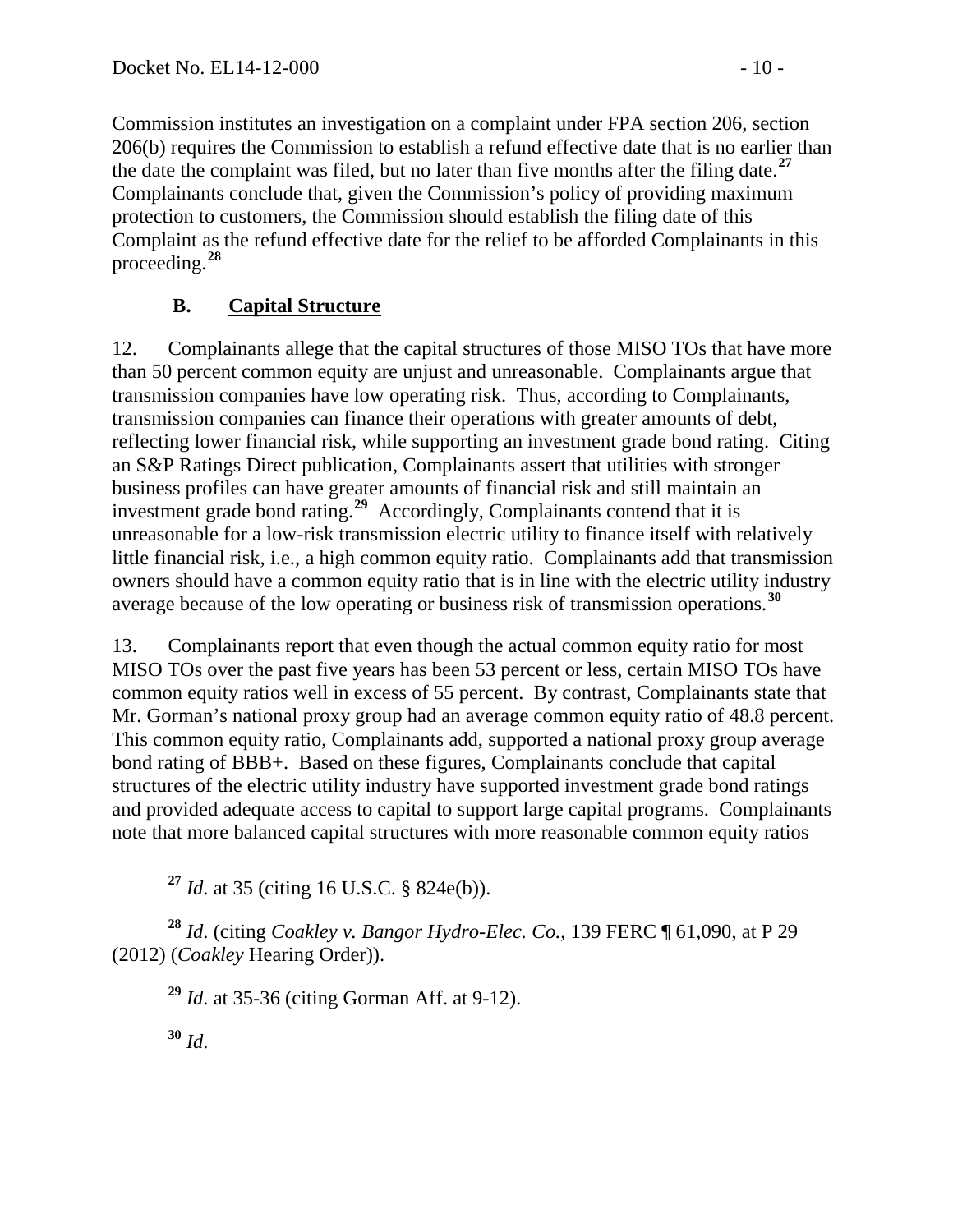produce lower overall cost of capital to end-use customers relative to companies that have an excessive equity weighted capital structure.**[31](#page-10-0)**

14. Furthermore, Complainants contend that limiting the common equity ratio to 50 percent for ratemaking purposes would have little or no impact on the credit standing of MISO TOs whose actual common equity ratios are greater than 50 percent. Complainants assert that, even if a transmission company with an excessive equity ratio has a slightly stronger bond rating, it is likely that its overall cost of capital would be higher. To illustrate this point, Complainants use the ITC Subsidiaries as an example. Complainants explain that the ITC Subsidiaries have a bond rating of BBB+/A3 and a common equity ratio of 60 percent, which Complainants maintain is well in excess of the equity ratios of other MISO TOs and other integrated electric utility companies. Complainants aver that the ITC Subsidiaries' bond ratings are only marginally better (one or two "notches") than most other MISO TOs. According to Complainants, the interest rate advantage of this higher bond rating is currently approximately 50 basis points and, over time, has averaged about 45 basis points. Complainants allege that, by reducing the ITC Subsidiaries' common equity ratio to 50 percent for ratemaking purposes, and correspondingly decreasing their bond rating by two notches, the ITC Subsidiaries pretax rate of return would decrease from 12.5 percent to 12.2 percent, thereby reducing the ITC Subsidiaries' revenue requirement by \$40.9 million.**[32](#page-10-1)**

15. Complainants remark that there is evidence that a 50 percent common equity ratio is adequate to support a strong credit standing for MISO TOs. For example, Complainants state that ATC, which entered into a settlement of ratemaking principles for its transmission operations that included a common equity ratio of 50 percent, has an A+ and a "Stable" credit rating by S&P. Complainants add that, since the settlement went into effect, ATC has doubled the size of its gross investment in transmission plant. Moreover, Complainants note that S&P rates ATC's business risk as "Excellent," its financial risk as "Intermediate," and its outlook as "Stable." Complainants conclude that ATC's current Commission-approved common equity ratio of 50 percent, combined with ATC's strong credit rating, demonstrates that a 50 percent common equity ratio will support strong credit and access to capital for other transmission electric utilities.**[33](#page-10-2)**

<span id="page-10-1"></span><span id="page-10-0"></span>16. In addition, Complainants allege that, because MISO TOs are currently earning above-market returns on common equity, they have an incentive to increase their use of

<span id="page-10-2"></span>**<sup>33</sup>** *Id*. at 39-40.

**<sup>31</sup>** *Id*. at 36-37.

**<sup>32</sup>** *Id*. at 38-39.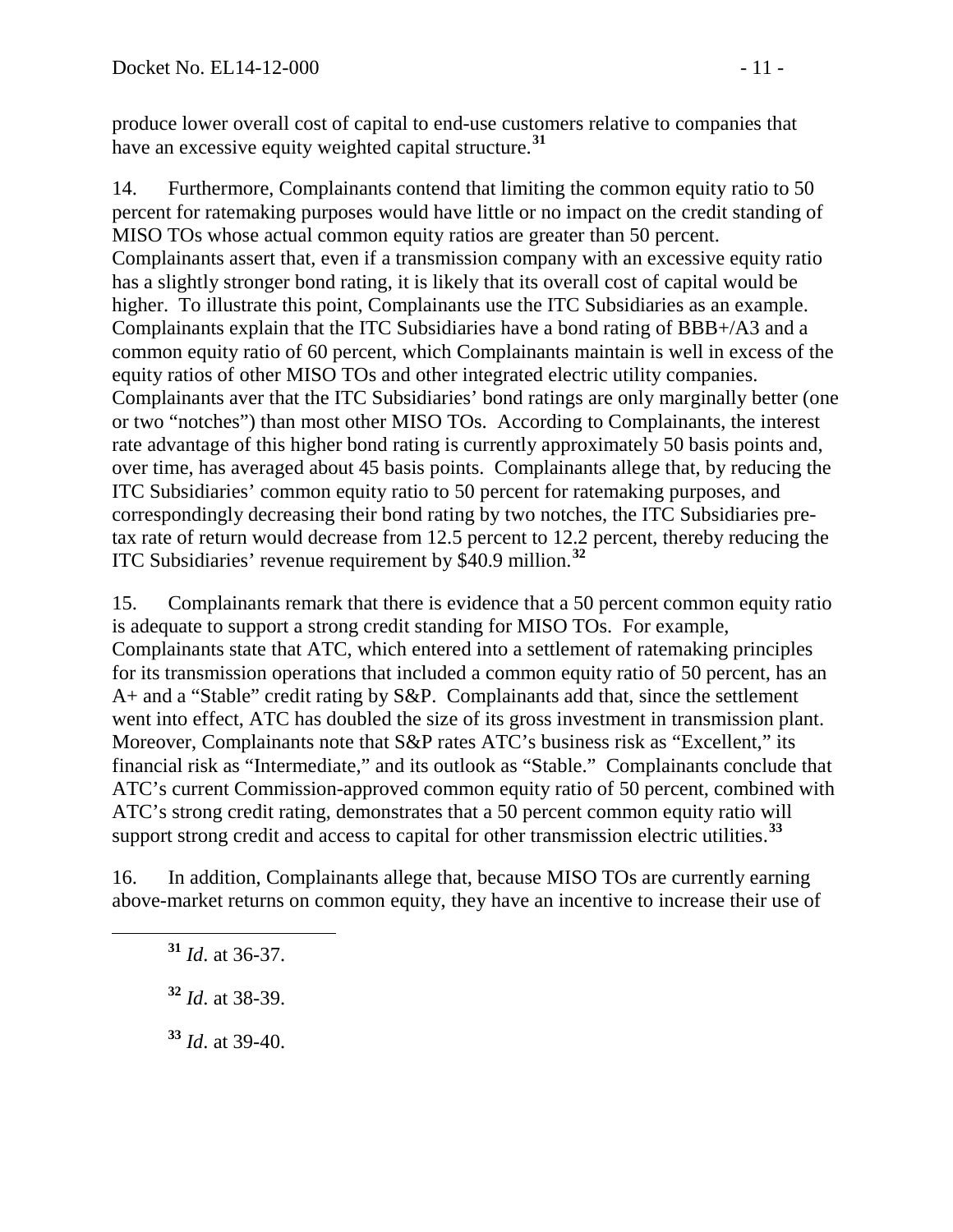equity capital to support investment in transmission assets. Complainants contend that MISO TOs' capital structures have been overly weighted with common equity and the ROEs have been well in excess of current market rates; thus, customers of MISO TOs have not been paying just and reasonable rates for transmission service. In order to balance investor interest and the public interest against excessive rates, Complainants argue that the Commission should require MISO TOs to manage their capital structures in a manner that minimizes the overall cost of capital, while supporting an investment grade bond rating.**[34](#page-11-1)**

17. Finally, Complainants aver that, due to the low business risk that MISO TOs face, the Commission should implement a target capital structure for MISO TOs that consists of a common equity ratio of 50 percent. Complainants explain that, to the extent that an individual MISO TO has a common equity ratio of 50 percent or less, the Commission should require that the transmission owner file its rates with the Commission using its actual capital structure. If, on the other hand, a MISO TO has a common equity ratio in excess of 50 percent, then the Commission should require that the company provide evidence to the Commission showing that its common equity ratio is just and reasonable and consistent with minimizing its cost of capital while preserving its investment grade bond rating. Accordingly, Complainants argue that the Commission should adopt a 50 percent common equity ratio cap for all MISO TOs, without prejudice to individual MISO TOs having the ability to justify, on the basis of substantial evidence concerning their individual circumstance, that a higher common equity ratio is just and reasonable.**[35](#page-11-2)**

#### <span id="page-11-0"></span>**C. Incentives**

18. Complainants allege that ITC Transmission and METC have ROE adders in place that are no longer just and reasonable. Specifically, Complainants take issue with the 50 basis point adder that ITC Transmission currently receives for RTO membership and the 100 basis point adder that ITC Transmission and METC receive for being independent transmission companies.**[36](#page-11-3)** Complainants allege that these adders are no longer necessary to promote the Commission's policy goals as they relate to RTO participation and transmission independence. Complainants argue that there must be a close nexus between any basis point adders and the net benefits to customers that would not have been achieved absent the increase to the ROE.<sup>[37](#page-11-4)</sup> Complainants add that, because "there

<span id="page-11-1"></span>**<sup>34</sup>** *Id*. at 40-41.

<span id="page-11-2"></span>**<sup>35</sup>** *Id*. at 41-42.

<span id="page-11-3"></span>**<sup>36</sup>** *Id*. at 42.

<span id="page-11-4"></span>**<sup>37</sup>** *Id*. (citing *City of Detroit v. Fed. Power Comm'n*, 230 F.2d 810, 817 (D.C. Cir.

(continued ...)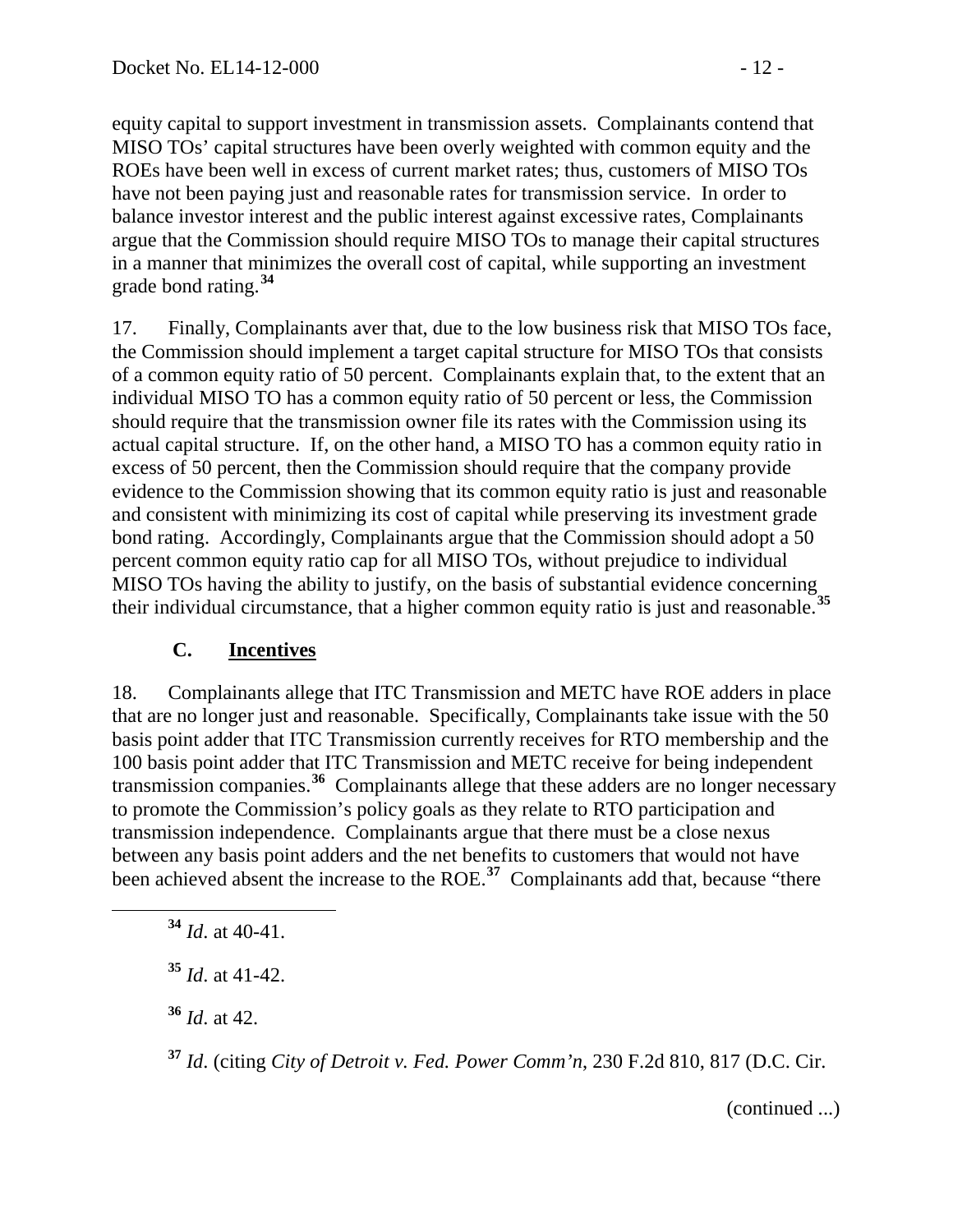must be 'symmetry' between the funding and increase" in customer value, the Commission must protect customers from paying substantially more than necessary to achieve the desired outcome.**[38](#page-12-0)**

19. According to Complainants, over the last decade, ITC Transmission and METC have recovered more than enough through their ROE adders to deliver the benefit of being independent transmission companies and, in ITC Transmission's case, the benefit of being a member of an RTO. Complainants assert that, at this point, the ROE adders simply provide ITC Transmission and METC a windfall at the expense of customers. Moreover, Complainants add that no other transmission owners in the MISO region receive these ROE adders and there is no logical justification for allowing ITC Transmission and METC to continue applying the adders. Complainants also point out that, after the Commission's acceptance of the ROE adders for ITC Transmission and METC, it denied ITC Midwest's request for similar ROE incentive adders even though its posture relative to independent transmission operations and RTO participation was substantially similar to that of the other ITC Subsidiaries.**[39](#page-12-1)**

20. Complainants also contend that the Commission has recognized that ROE incentive adders are not meant to continue indefinitely. For example, Complainants note that the Commission, in its 2003 Proposed Pricing Policy for Effective Operation of the Transmission Grid (2003 Proposed Pricing Policy), stated that "[a] public utility would qualify for the [50 point adder for RTO membership] as soon as it has transferred operational control of its transmission facilities to an approved and operating RTO, and would be authorized to receive the incentive for RTO participation until December 31, 2012."**[40](#page-12-2)**

21. Furthermore, Complainants assert that customers are receiving no benefit for continuing to pay incentive ROE adders to ITC Transmission and METC, for two reasons. First, Complainants state that ITC Transmission's and METC's bond ratings are generally consistent with the other transmission owners' bond ratings. Second, Complainants report that credit analyst industry reports indicate that low-risk regulated

 $\overline{a}$ 1955) (*City of Detroit*)).

<span id="page-12-0"></span>**<sup>38</sup>** *Id*. (quoting *Pub. Serv. Comm'n of N.Y. v. FERC*, 589 F.2d 542, 552-553 (D.C. Cir. 1978) (*New York Commission v. FERC*)).

**<sup>39</sup>** *Id*. at 43.

<span id="page-12-2"></span><span id="page-12-1"></span>**<sup>40</sup>** *Id*. (citing *Proposed Pricing Policy for Efficient Operation and Expansion of Transmission Grid*, 102 FERC ¶ 61,032, at P 28 (2013)).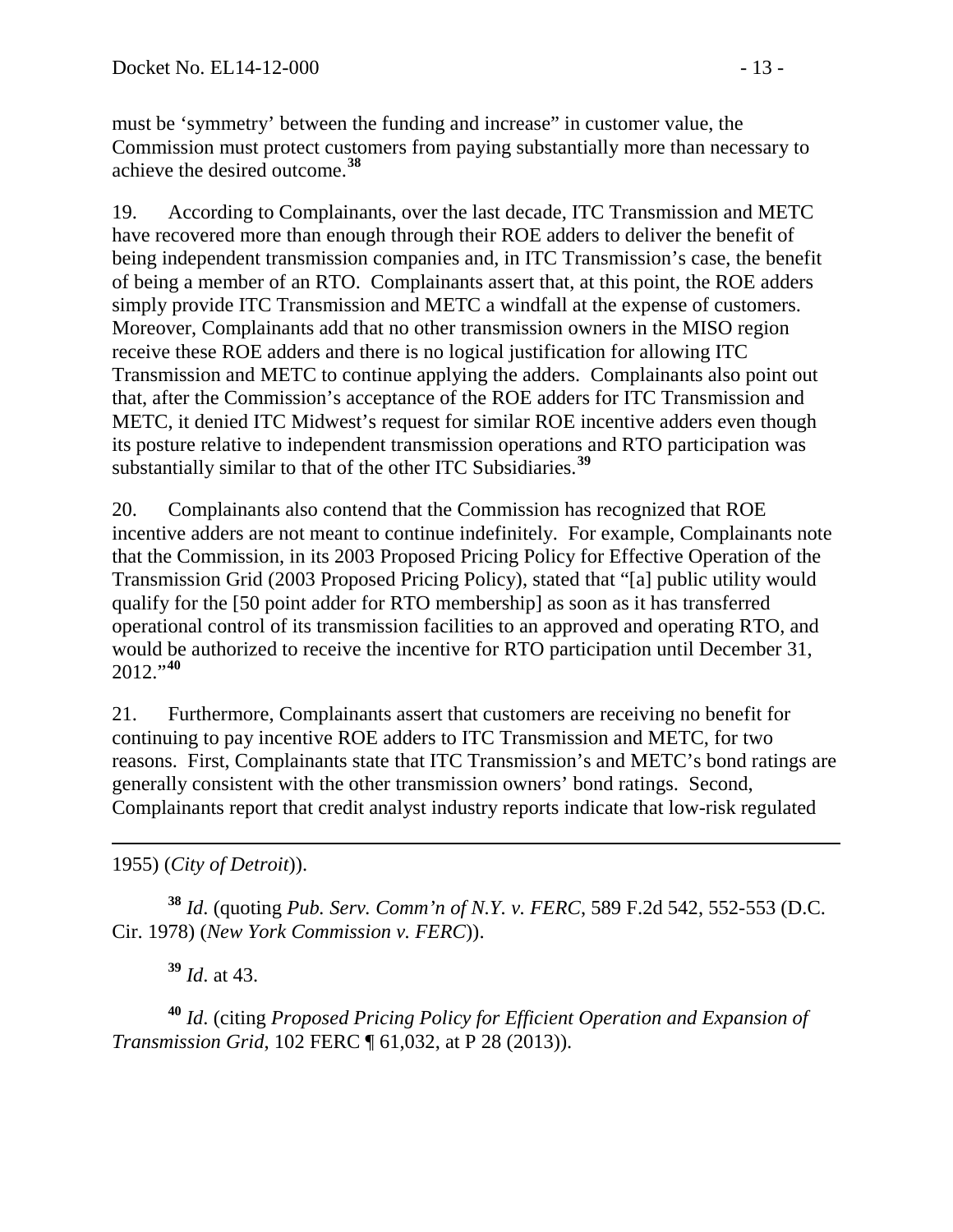utility operations have sufficient access to low-cost capital to fund needed utility infrastructure investment. Complainants conclude from this that the ROE adders are not needed to provide MISO TOs access to ample low cost capital and serve no other purpose than to unjustifiably increase the rates charged to transmission users.**[41](#page-13-1)**

22. Finally, Complainants allege that the ROE adders applied by ITC Transmission and METC do not encourage ITC Transmission and METC to manage their capital costs to reduce their overall rates of return. Complainants explain that ITC Transmission's and METC's base ROE adders, coupled with their common equity ratios of 60 percent, produce substantially higher pre-tax rates of return than those of other MISO TOs. According to Complainants, eliminating the ROE adders for these companies would produce lower pre-tax rates of return even if their cost of debt was increased to reflect a reduction in their bond ratings.**[42](#page-13-2)**

## <span id="page-13-0"></span>**III. Notice and Responsive Pleadings**

23. Notice of the Complaint was published in the Federal Register, 78 *Fed. Reg.* 69,660 (2013), with protests and interventions due on or before December 2, 2013.**[43](#page-13-3)** On November 18, 2013, MISO TOs and the Organization of MISO States filed a joint motion for an extension of time in this proceeding for filing comments, protests, and interventions up to and including January 6, 2014. The period for interventions and protests regarding this filing was subsequently extended to January 6, 2014.

24. The entities that filed notices of intervention, motions to intervene, protests, comments, and answers are listed in the Appendix to this order. The entity abbreviations listed in the Appendix will be used throughout this order.

25. On December 31, 2013, MISO filed a motion for dismissal of MISO as a party to this proceeding and to postpone the date by which MISO must answer the Complaint. MISO contends that it is not a beneficiary of any ROE and, instead, is simply the billing agent for MISO TOs. MISO maintains that it has a purely administrative role and will comply with any Commission decision in this proceeding. On January 15, 2014, Complainants filed an answer to MISO's motion stating that they do not object to MISO's motion to be dismissed as a party to the proceeding, subject to the Commission

**<sup>41</sup>** *Id*. at 44.

**<sup>42</sup>** *Id*. at 44-45.

<span id="page-13-3"></span><span id="page-13-2"></span><span id="page-13-1"></span>**<sup>43</sup>** The Commission subsequently issued an errata notice that corrected the Docket No. to read EL14-12-000.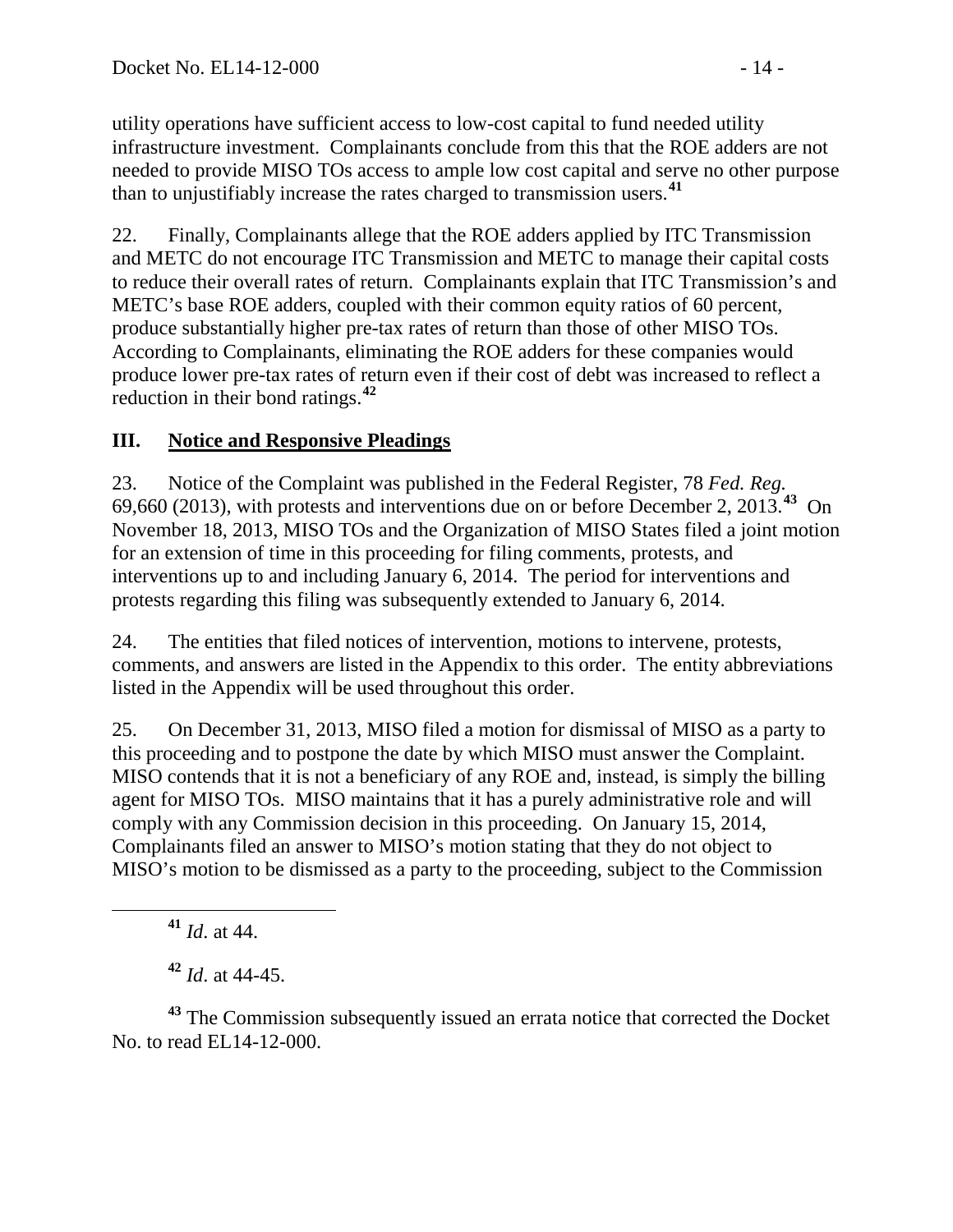requiring MISO to (1) remain responsible for administering any refunds; (2) include the appropriate ROE in prospective transmission billings; and (3) waive any right to challenge the results of this proceeding. Complainants state that, in its motion for dismissal of MISO as a party, MISO indicated its willingness to commit to these conditions.**[44](#page-14-4)**

## **A. MISO TOs Motion to Dismiss**

### **1. Standing**

#### <span id="page-14-2"></span><span id="page-14-1"></span><span id="page-14-0"></span>**a. Motion to Dismiss**

26. MISO TOs argue that the Commission should dismiss the Complaint because it fails to satisfy the procedural requirements of Rule 206 of the Commission's Rules of Practice and Procedure. MISO TOs assert that Complainants have not satisfied the requirement of Rule 206 that a complainant set forth "the business, commercial, economic, or other issues presented by the action or inaction as such relate to or affect the complainant."**[45](#page-14-5)** MISO TOs observe that Complainants state that they are large industrial or commercial business entities located within MISO and that they include the Coalition of MISO Customers, which is a member of MISO. However, MISO TOs aver that Complainants do not describe the relationship between MISO or MISO TOs' rates, or the effect of those rates to Complainants' businesses, individually or collectively. According to MISO TOs, the Complaint does not allege that any Complainant is a transmission customer of MISO that pays, or is adversely affected by, the rates stated in the MISO Tariff that include the base ROE, capital structures, or ROE adders challenged by the Complaint. MISO TOs argue that Complainants' statements that their member organizations are located or have facilities in the MISO region and that one of the Complainants (Coalition of MISO Customers) is a member of MISO are vague and insufficient in their description of adverse effects.**[46](#page-14-6)**

#### <span id="page-14-3"></span>**b. Complainants Reply**

27. Complainants contend that MISO TOs' argument that Complainants lack standing is baseless. Complainants contend that the Complaint clearly explained that each group

**<sup>46</sup>** *Id.* at 8-9.

**<sup>44</sup>** Complainants January 15, 2014 Reply at 2.

<span id="page-14-6"></span><span id="page-14-5"></span><span id="page-14-4"></span>**<sup>45</sup>** MISO TOs January 6, 2014 Answer at 7 (citing 18 C.F.R. §§ 385.206(a),  $(b)(3)$ ).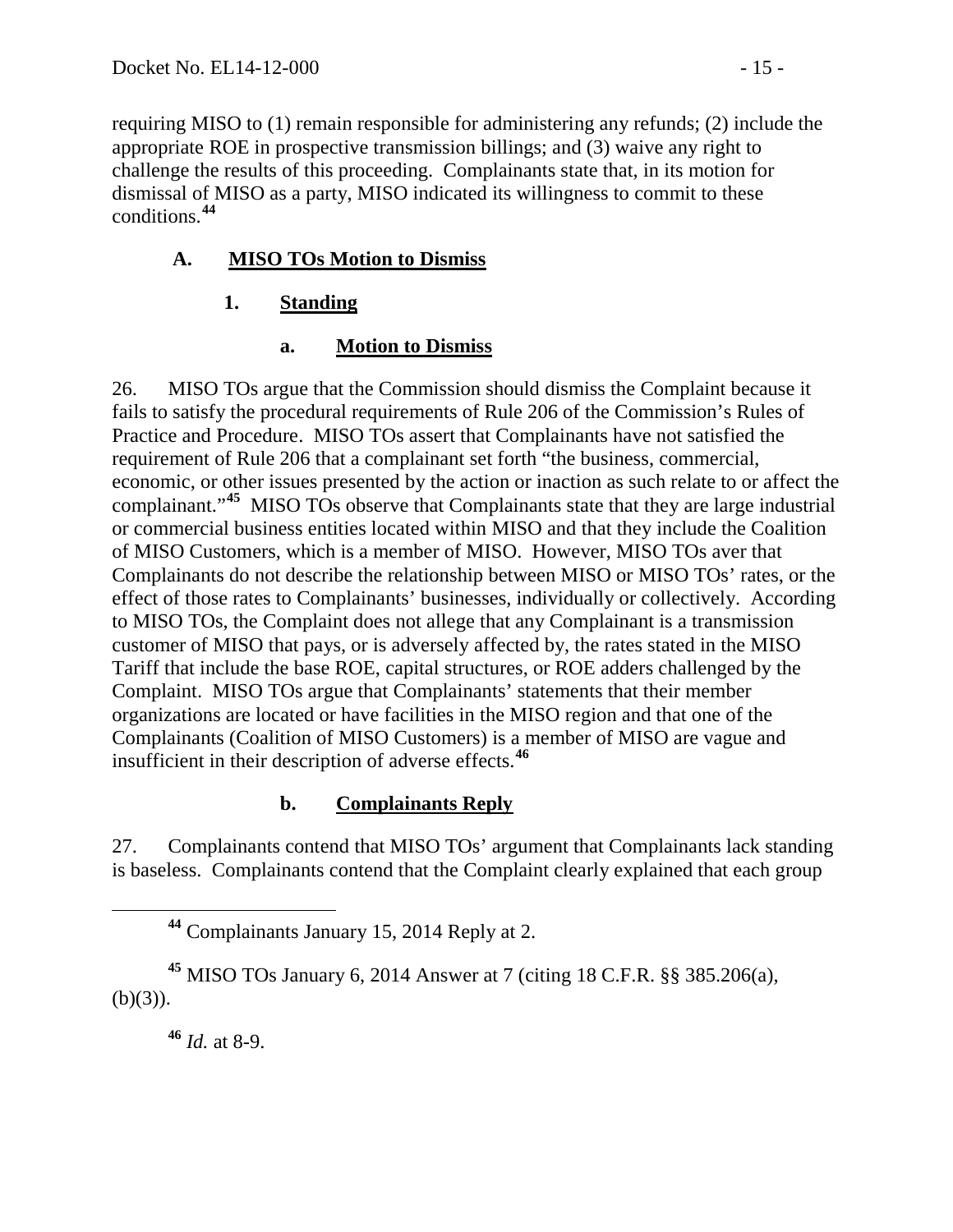that comprises Complainants is comprised of retail customers with facilities in the MISO region. They further contend that all retail customers in the MISO region pay for transmission service, which is at the heart of this proceeding. Complainants argue that to find that Complainants do not have standing would require the Commission to reach a conclusion that all of the industrial customers comprising Complainants pay nothing for transmission service, which Complainants assert is incorrect.

28. Complainants contend that all of their group members are payers of MISO TOs' revenue requirement, that they are being adversely affected by the out-of-market ROE currently being applied to MISO TOs, and that they will benefit from a realignment of the ROE to current market conditions, correction of MISO TOs' capital structures, and elimination of unjustified ROE incentive adders.**[47](#page-15-2)**

#### <span id="page-15-0"></span>**c. Comments and/or Protests**

29. Similarly, Iowa Group asserts that Rule 206(a) provides that "[a]ny person may file a complaint seeking Commission action against any other person alleged to be in contravention or violation of any statute, rule, order, or other law administered by the Commission."**[48](#page-15-3)** It further asserts that Rule 107(d) defines "person" as including "associations and any organized group of persons whether incorporated or not."**[49](#page-15-4)** Iowa Group argues that the Commission has allowed complaints filed by associations on behalf of their members to proceed through its adjudication process without any allegation of harm to the association itself, and that construing Rule 206 in the manner advanced by MISO TOs would effectively read associations and other organized groups out of the Commission's rules.**[50](#page-15-5)**

## <span id="page-15-1"></span>**d. MISO TOs Reply**

30. In response, MISO TOs argue that, despite Complainants' and Iowa Group's argument to the contrary, the Complaint does not establish Complainants' standing and should be dismissed. MISO TOs state that Complainants have failed to establish standing to bring their claims because the Complaint fails to allege that any Complainant is a transmission customer of MISO that pays, or it otherwise affected by, the rates stated in

<span id="page-15-3"></span>**<sup>48</sup>** Iowa Group Reply at 8 (quoting 18 C.F.R. § 385.206(a)).

<span id="page-15-4"></span>**<sup>49</sup>** *Id*. at 8 (quoting 18 C.F.R. § 385.107(d)).

<span id="page-15-5"></span>**<sup>50</sup>** *Id*.

<span id="page-15-2"></span>**<sup>47</sup>** Complainants January 22, 2014 Reply at 5.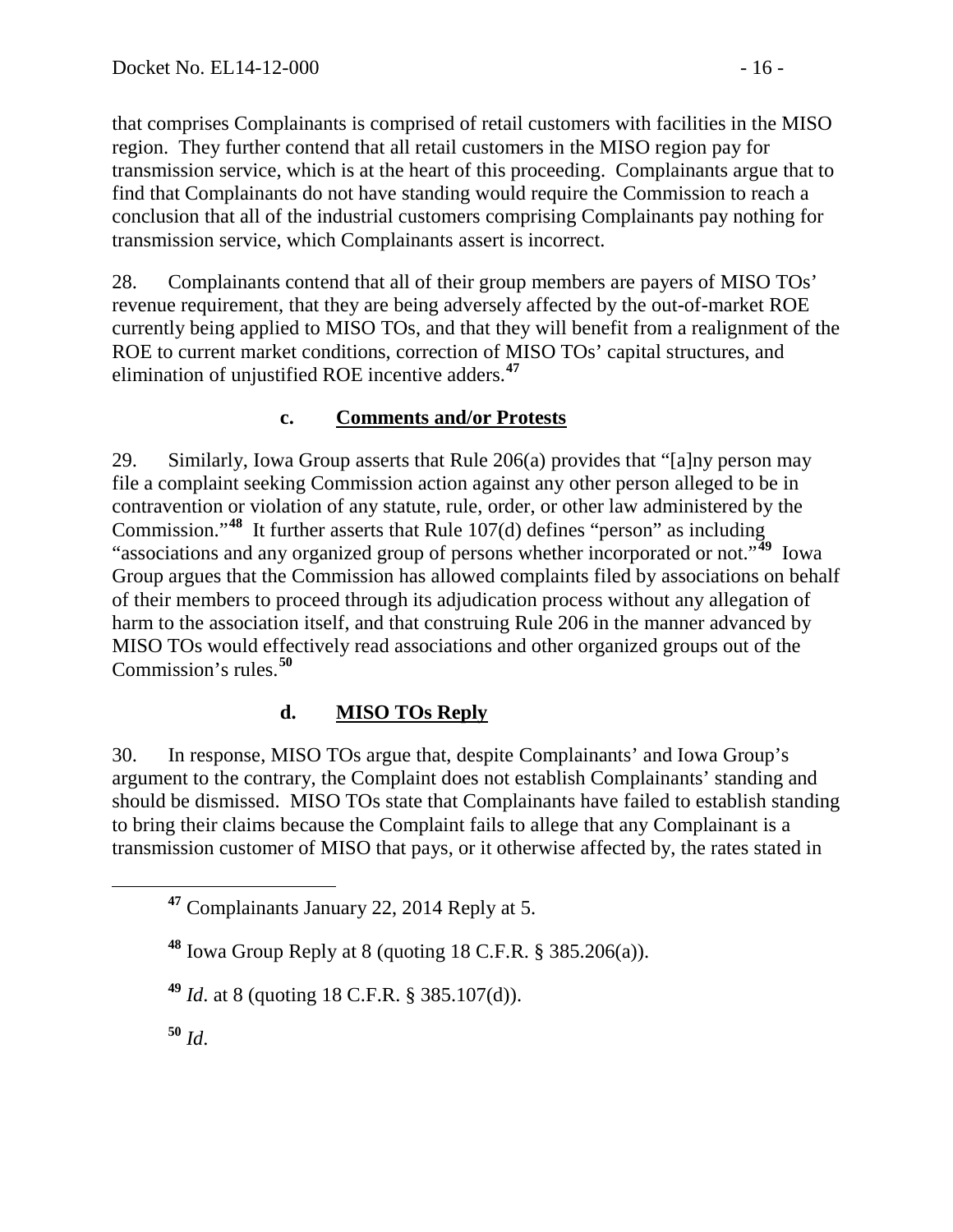the MISO Tariff that include the base ROE, capital structures, and ROE incentives that the Complaint purports to challenge. MISO TOs contend that, when a complainant is not a customer of the respondent, the complainant must show that it has been adversely harmed by the actions it challenges in the complaint. MISO TOs state that, here, the Complaint does not set forth facts satisfying the applicable legal standard.**[51](#page-16-3)** Furthermore, MISO TOs take issue with Iowa Group's argument that "the Commission has allowed complaints filed by associations on behalf of their members to proceed through its adjudication process without any allegation of harm to the association itself."**[52](#page-16-4)** MISO TOs respond that, here, Complainants have not shown that their members pay a fully allocated portion of the base ROE and transmission revenue requirement.**[53](#page-16-5)**

#### **2. Good Faith Effort to Quantify Financial Impact**

#### <span id="page-16-1"></span><span id="page-16-0"></span>**a. Motion to Dismiss**

31. MISO TOs further assert that Complainants have not complied with Rule 206 because they have not made "a good faith effort to quantify the financial impact or burden (if any) created for the complainant as a result of the action or inaction."**[54](#page-16-6)** MISO TOs assert that Complainants' allegations are merely generic assertions about MISO TOs' revenues and that they do not quantify the effect on Complainants, either individually or collectively, of MISO TOs' base ROE, capital structure, or ROE adders.

#### <span id="page-16-2"></span>**b. Complainants Reply**

32. Complainants assert that FPA section 206(b)(4) states that a complainant must "make a good faith effort to quantify the financial impact or burden (if any) created for the Complaint as a result of the action or inaction."**[55](#page-16-7)** They further assert that, while the quantified financial impact stated in the Complaint does not represent a precise impact, it

**<sup>52</sup>** *Id*. at 9 (quoting Iowa Group Reply at 8).

**<sup>53</sup>** *Id*.

<span id="page-16-7"></span><span id="page-16-6"></span><span id="page-16-5"></span><span id="page-16-4"></span>**<sup>54</sup>** MISO TOs January 6, 2014 Answer at 10-12 (quoting 18 C.F.R. §§ 385.206(a),  $(b)(4)$ ).

**<sup>55</sup>** Complainants January 22, 2014 Reply at 6 (quoting 18 C.F.R. § 385.206(b)(4)).

<span id="page-16-3"></span>**<sup>51</sup>** MISO TOs February 19, 2014 Reply at 6-8.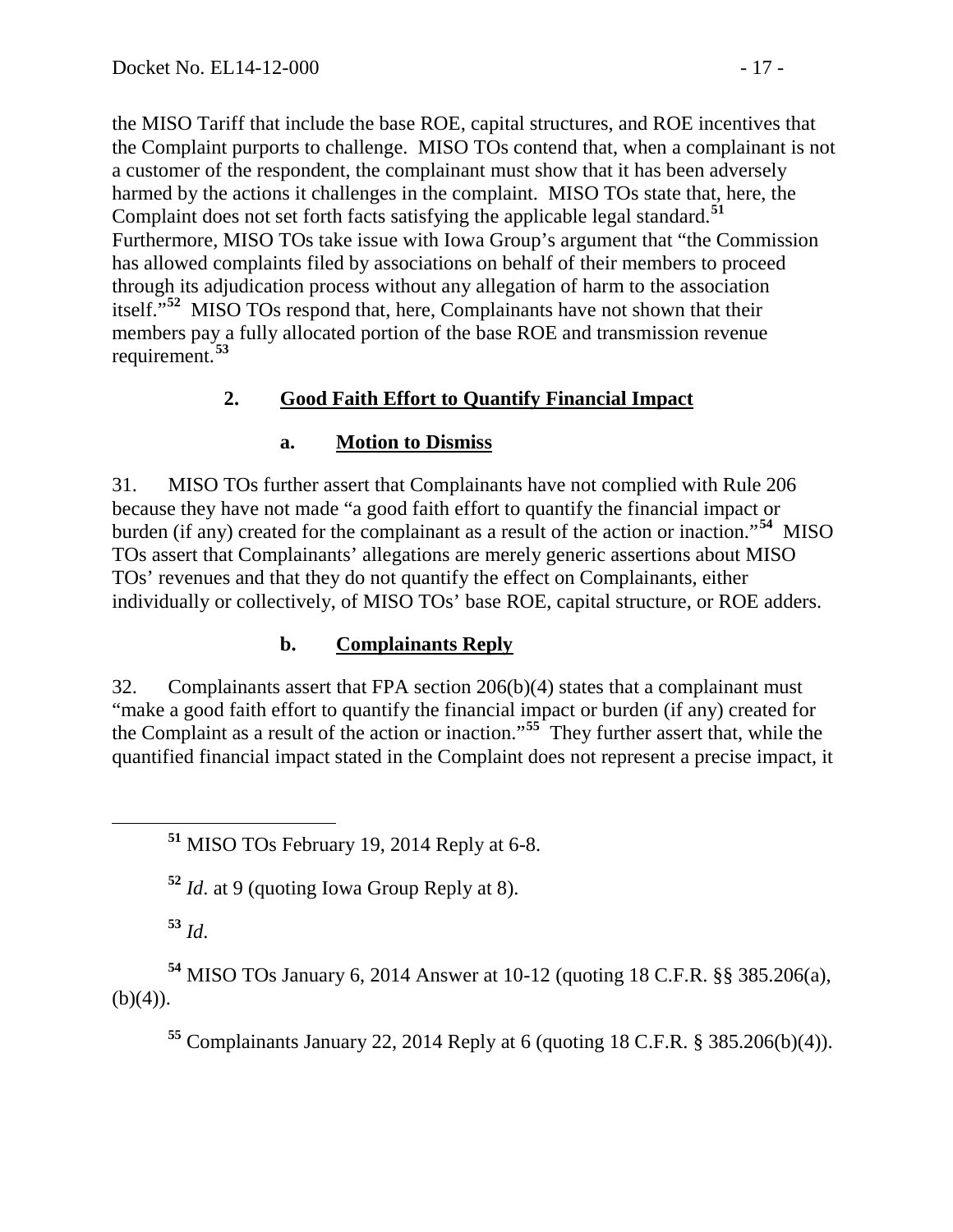does represent a "good faith estimate" of the impact that MISO TOs' excessive transmission rates have on them.**[56](#page-17-1)**

33. Complainants contend that many of the retail customers comprising Complainants' groups pay bundled retail rates, and the precise flow-through of transmission revenue requirements to retail customers would require the burdensome task of "unbundling" all retail rates to isolate the transmission revenue component and then further unbundling the transmission revenue component to isolate the ROE and capital structure impact on the transmission revenue component. Complainants conclude that the overall impact to all transmission customers in the MISO region represents, at this time, a good faith estimate of the impact that MISO TOs' excessive transmission rates have on them.**[57](#page-17-2)**

34. Complainants contend that the fact that industrial customers are adversely impacted by the high ROE and capital structures should be obvious, and that MISO TOs' assertion that the Complaint should be dismissed for failure to demonstrate any quantifiable financial impact is illogical. In addition, Complainants assert that the parties that filed comments in support of the Complaint, including the Organization of MISO States, Illinois Commission, and the Missouri Commission did so because of the material impact of the claims put forth in the Complaint.**[58](#page-17-3)**

## <span id="page-17-0"></span>**c. Comments and/or Protests**

35. Furthermore, Iowa Group contends that a "good faith effort" is a reasonable, intellectually honest attempt to quantify the harm caused by the challenged action, and that Complainants have made a good faith effort to quantify the financial impacts and burden created for their members as a result of MISO TOs' unjust and unreasonable rates.**[59](#page-17-4)**

36. Iowa Group asserts that Complainants have shown that electric consumers are overcompensating MISO TOs as a group by \$327 million annually under the current base ROE and by \$377 million annually using both the recommended base ROE and a 50

<span id="page-17-2"></span>**<sup>57</sup>** *Id*. at 7.

<span id="page-17-3"></span>**<sup>58</sup>** *Id*. at 8.

<span id="page-17-4"></span>**<sup>59</sup>** Iowa Group Reply at 9-10.

<span id="page-17-1"></span>**<sup>56</sup>** *Id*. at 6-7.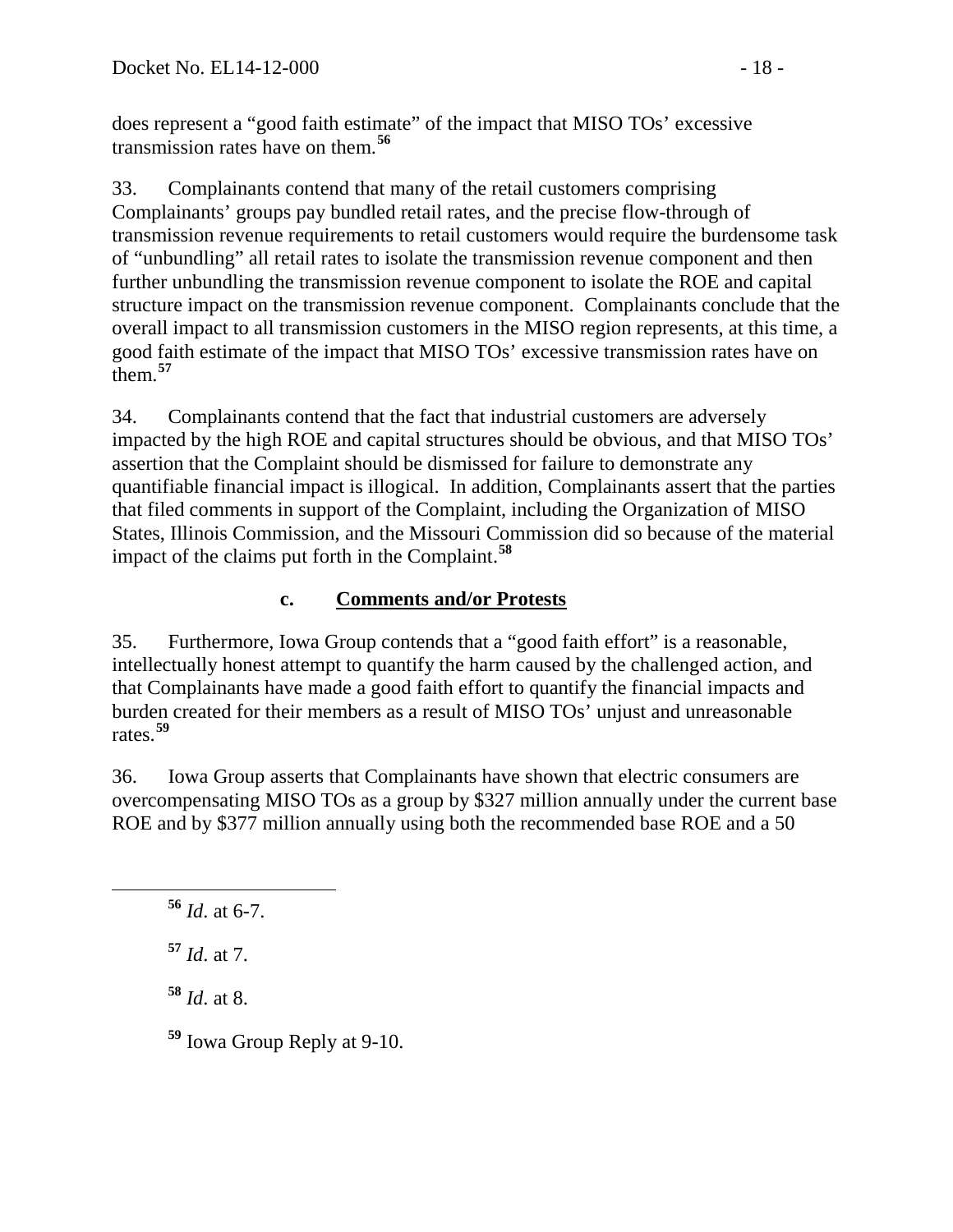percent common equity ratio.**[60](#page-18-1)** Iowa Group asserts that Complainants have also shown how much each MISO TO is being overcompensated.**[61](#page-18-2)** Iowa Group adds that its own comments demonstrated that implementing Complainants' recommendations for 2013 would have reduced its members' Network Integration Transmission Service rate by 22.74 percent.**[62](#page-18-3)**

37. Iowa Group contends that, in *Martha Coakley Mass. Atty. Gen.*, *et al.,* a coalition of public officials, consumer advocates, and business associations filed a complaint challenging a base ROE of 11.14 percent utilized by transmission utilities in the New England region and alleging that reducing the base ROE to 9.20 percent would reduce regional network service costs by \$113 million in 2011 and \$206 million in 2014.**[63](#page-18-4)** Iowa Group points out that the Commission, noting this broad allocation, accepted the complaint and set it for investigation and a trial-type evidentiary hearing.**[64](#page-18-5)**

## <span id="page-18-0"></span>**d. MISO TOs Reply**

38. In response, MISO TOs allege that answering parties' arguments does not refute the Complaint's failure to satisfy Rule 206(b)(4). MISO TOs argue that Complainants' Answer cites no legal basis for its contention that it has provided a satisfactory quantification of its financial impact. In response to Complainants' argument that quantifying the financial impact of MISO TOs' rates would be burdensome, MISO TOs state that Complainants should have said so in the Complaint, as called for by Rule 206(b)(4). MISO TOs add that the Complaint does not even state whether Complainants or their respective members are customers of MISO TOs or of MISO. MISO TOs further note that, unlike in the recent New England Transmission Owners' base ROE complaint, in which the complainants were a coalition of state attorneys general, public utility commissions, public advocates, and non-profit associations, Complainants here do not purport to represent consumers generally.**[65](#page-18-6)**

<span id="page-18-1"></span>**<sup>60</sup>** *Id*. at 10 (citing Gorman Aff.).

**<sup>61</sup>** *Id*. (citing Gorman Aff.).

**<sup>62</sup>** *Id*. (citing Iowa Group Comments at 8).

<span id="page-18-6"></span><span id="page-18-5"></span><span id="page-18-4"></span><span id="page-18-3"></span><span id="page-18-2"></span>**<sup>63</sup>** *Id*. at 10-11 (citing *Martha Coakley Mass. Atty. Gen.*, *et al.*, 144 FERC ¶ 63,012, at P 6 (2013) (*Coakley* ).

**<sup>64</sup>** *Id*. at 11 (citing *Coakley*, 144 FERC ¶ 63,012 at P 6).

**<sup>65</sup>** MISO TOs February 19, 2014 Reply at 10-12.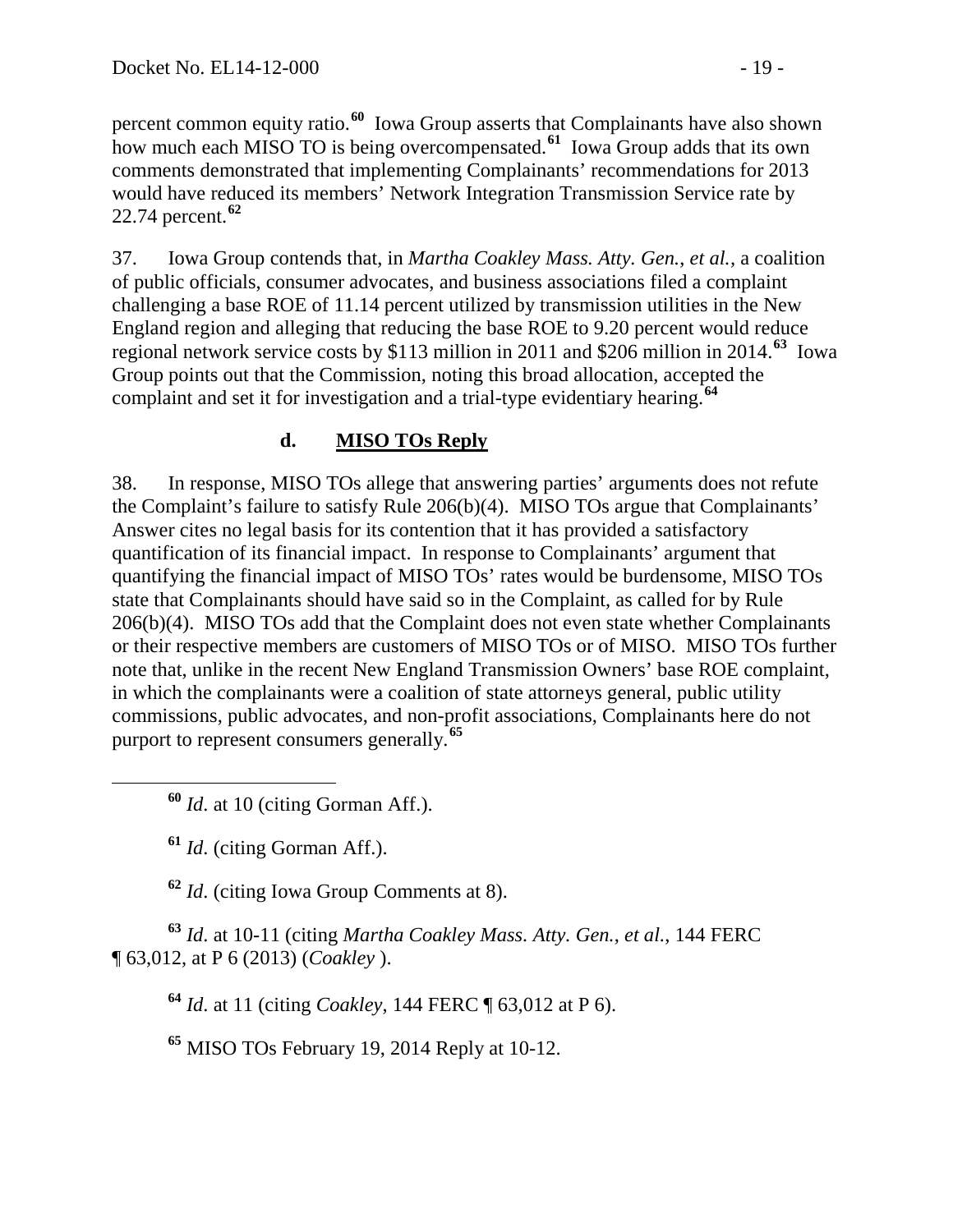39. Furthermore, MISO TOs allege that neither Complainants' nor Iowa Group's answers cure the Rule 206 defects in the Complaint. MISO TOs note that nowhere does the Complaint allege that each of Complainants is comprised of retail customers with facilities in the MISO region. MISO TOs state that, even if it were true that the Complaint "clearly explained that each group that comprises . . . Complainants is comprised of retail customers with facilities in the MISO region," that still would not establish Complainants' standing in this proceeding. MISO TOs allege that there are 26 Commission-jurisdictional transmission-owning utilities within the MISO footprint, but the Complaint names only 24 of them. MISO TOs also state that there are many nonjurisdictional entities that own transmission assets within the MISO footprint and that are not named in the Complaint. Moreover, MISO TOs state that it is fairly common for large industrial customers to have negotiated rates that do not necessarily pass through all transmission costs attributable to or paid by the transmission owner that serves them.**[66](#page-19-3)**

# **3. Burden of Motion to Dismiss**

## <span id="page-19-1"></span><span id="page-19-0"></span>**a. Motion to Dismiss**

40. MISO TOs argue that Complainants have failed to meet their burden under FPA section 206 to demonstrate that the MISO TOs' existing base ROE is unjust and unreasonable. Specifically, Complainants allege that the Gorman Affidavit and accompanying DCF analysis are undermined by serious and pervasive errors, and are without probative value. MISO TOs therefore conclude that Complainants fail to make a prima facie case that MISO TOs' existing rates are unjust and unreasonable.**[67](#page-19-4)**

41. Furthermore, MISO TOs contend that Complainants' allegations regarding the MISO TOs' capital structures are facially insufficient to state a claim for relief and should be dismissed with prejudice. In addition MISO TOs argue that Complainants fail to state any basis for removing ITC Transmission's ROE adders for RTO membership and independence, or METC's ROE adder for independence.**[68](#page-19-5)**

## <span id="page-19-2"></span>**b. Complainants Reply**

<span id="page-19-3"></span>42. Complainants argue that MISO TOs' motion to dismiss should be denied. Complainants assert that the Commission's Rules of Practice and Procedure do not

**<sup>66</sup>** *Id*. at 13-14.

<span id="page-19-5"></span>**<sup>68</sup>** *Id*.

<span id="page-19-4"></span>**<sup>67</sup>** MISO TOs January 6, 2014 Answer at 4.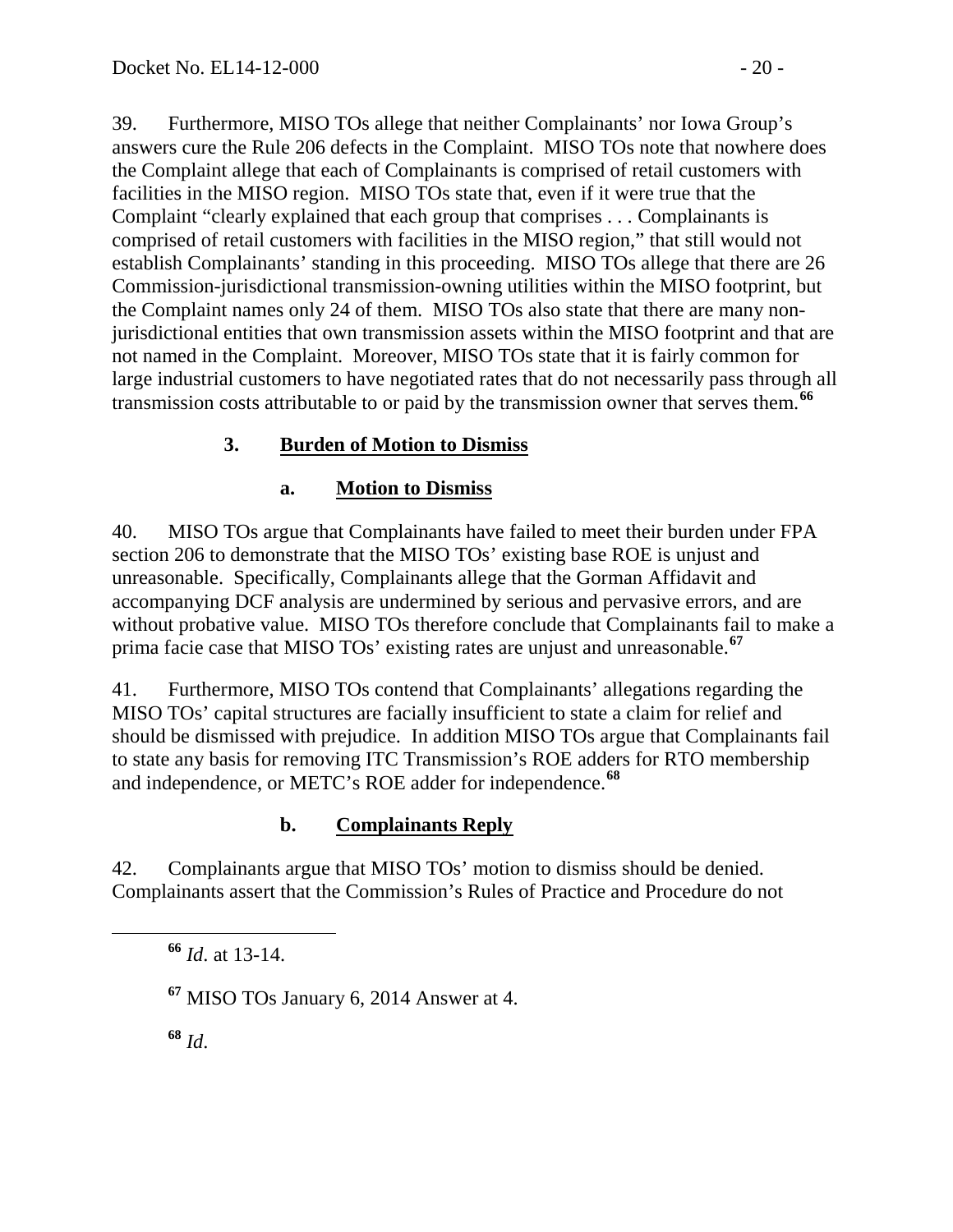provide the legal standard for a motion to dismiss. Instead, the Commission looks to the Federal Rules of Civil Procedure for guidance.<sup>[69](#page-20-1)</sup> Complainants contend that under the Federal Rules of Civil Procedure, in order for a motion to dismiss to be successful, the party submitting the motion, in this case MISO TOs, must prove that there are no issues of material fact and that the complainant fails to state a claim for which relief can be granted.**[70](#page-20-2)** Complainants further contend that the purpose of a motion to dismiss is to allow the respondent(s) to test whether, as matter of law, the complainant(s) is entitled to legal relief even if everything alleged in the complaint is true.<sup>[71](#page-20-3)</sup> Complainants assert that MISO TOs fail to meet that burden.

43. Complainants contend that the issues raised in MISO TOs' motion to dismiss are issues of material fact and, therefore, not grounds for outright dismissal of the Complaint. Complainants contend that under FPA section 206, Complainants bear the "burden of proof . . . and therefore must demonstrate, on the basis of substantial evidence, [] that the rate in effect is unjust and unreasonable.<sup>77</sup> Complainants argue that, taking everything in the Complaint as true, they have met their burden of proof under section 206 and MISO TOs' motion to dismiss should be denied.**[73](#page-20-5)**

#### <span id="page-20-0"></span>**c. MISO TOs Reply**

44. In response, MISO TOs state that the Federal Rules of Civil Procedure do not relieve Complainants from meeting their FPA section 206 burden. MISO TOs contend that they do not dispute that the Federal Rules of Civil Procedure may provide guidance to the Commission, but that Complainants cannot avoid meeting their burden under FPA section 206 by resorting to the Federal Rules of Civil Procedure. According to MISO TOs, the "no issue of material fact" standard Complainants cite applies to a motion for summary judgment under the federal rules, but no one in this case has invoked the Commission's parallel Rule 217. Consequently, MISO TOs allege that, even taking as true all of the facts asserted in the Complaint regarding Complainants' members and their interests, the Complaint still fails to (1) establish Complainants' standing; (2) make a

**<sup>70</sup>** *Id*. (citing Fed. R. Civ. P. Rule 12(b)(6)).

**<sup>71</sup>** *Id*. at 3-4 (citing *Mayer v. Mylod*, 988 F.2d 635, 638 (6th Cir. 1993)).

<span id="page-20-5"></span><span id="page-20-4"></span><span id="page-20-3"></span><span id="page-20-2"></span>**<sup>72</sup>** *Id*. at 4 (quoting *Ameren Servs. Co. v. Midwest Indep. Transmission Sys. Operator, Inc.*, 125 FERC ¶ 61,161, at P 9 (2008) (*Ameren Services*)).

**<sup>73</sup>** *Id.*

<span id="page-20-1"></span>**<sup>69</sup>** Complainants January 22, 2014 Reply at 3.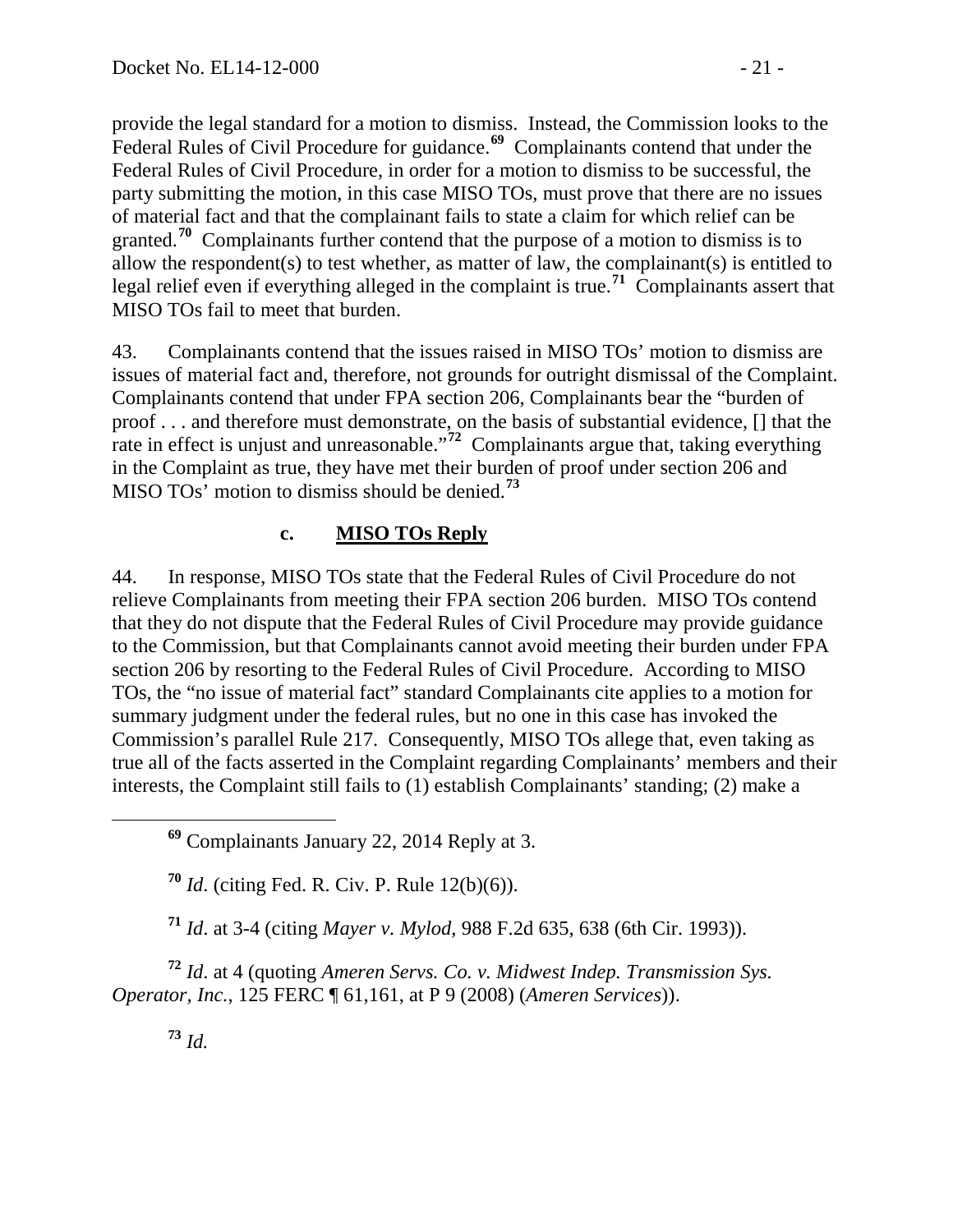good faith estimate of the alleged financial harm to Complainants; or (3) state a claim upon which relief may be granted.**[74](#page-21-1)**

## <span id="page-21-0"></span>**4. Return on Equity**

45. MISO TOs also argue that Complainants have not made a prima facie case that MISO TOs' base ROE is unjust and unreasonable. In this regard, MISO TOs aver that Complainants bear the burden to establish by substantial evidence that the present base ROE is unjust and unreasonable.**[75](#page-21-2)**

46. MISO TOs argue that the selection criteria in Complainants' national proxy group are inconsistent with Commission precedent. First, MISO TOs argue that the Commission has rejected the requirement used in Complainants' DCF analysis that proxy group companies must own transmission. MISO TOs cite *Atl. Grid Operations A LLC*, **[76](#page-21-3)** in which, according to MISO TOs, the Commission rejected the contention that companies that are not "electric transmission-owning companies" should be excluded from the national proxy group, allowing inclusion of companies that are classified as electric companies by independent investor services. Second, MISO TOs argue that the Commission requires the inclusion of companies within one rating notch above and below MISO TOs' bond rating range. Given use of this criterion, MISO TOs' expert witnesses, Dr. Avera and Mr. McKenzie, contend that a properly screened national proxy group should include companies with S&P credit ratings as high as AA- (which, in their analysis, would include MGE Energy), rather than as high as A.**[77](#page-21-4)**

47. Third, MISO TOs question Complainants' proxy group screen element that eliminates companies involved in recent merger and acquisition activity. They aver that the Commission has no per se requirement to eliminate such companies from DCF analysis proxy groups. MISO TOs state that in *Bangor Hydro-Electric Co.***[78](#page-21-5)** the

**<sup>74</sup>** MISO TOs February 19, 2014 Reply at 15-18.

<span id="page-21-2"></span><span id="page-21-1"></span>**<sup>75</sup>** MISO TOs January 6, 2014 Answer at 12 (citing, *e.g.*, *Ameren Services*, 125 FERC ¶ 61,161 at P 9).

<span id="page-21-3"></span>**<sup>76</sup>** *Id.* at 14 (citing *Atl. Grid Operations A LLC*, 135 FERC ¶ 61,144, at P 96 (2011) (*Atlantic Grid*)).

**<sup>77</sup>** *Id.* at 15-16; Avera/McKenzie Test. at 33; Ex. MTO-5.

<span id="page-21-5"></span><span id="page-21-4"></span>**<sup>78</sup>** *Id.* at 16 (citing *Bangor Hydro-Elec. Co.*, Opinion No. 489, 117 FERC ¶ 61,129, at P 68 (2006) (*Bangor I*), *order on reh'g*, 122 FERC ¶ 61,265 (2008) (*Bangor II*), *order granting clarification*, 124 FERC ¶ 61,136 (2008), *petition denied*, *Conn. Dep't of Pub.* 

(continued ...)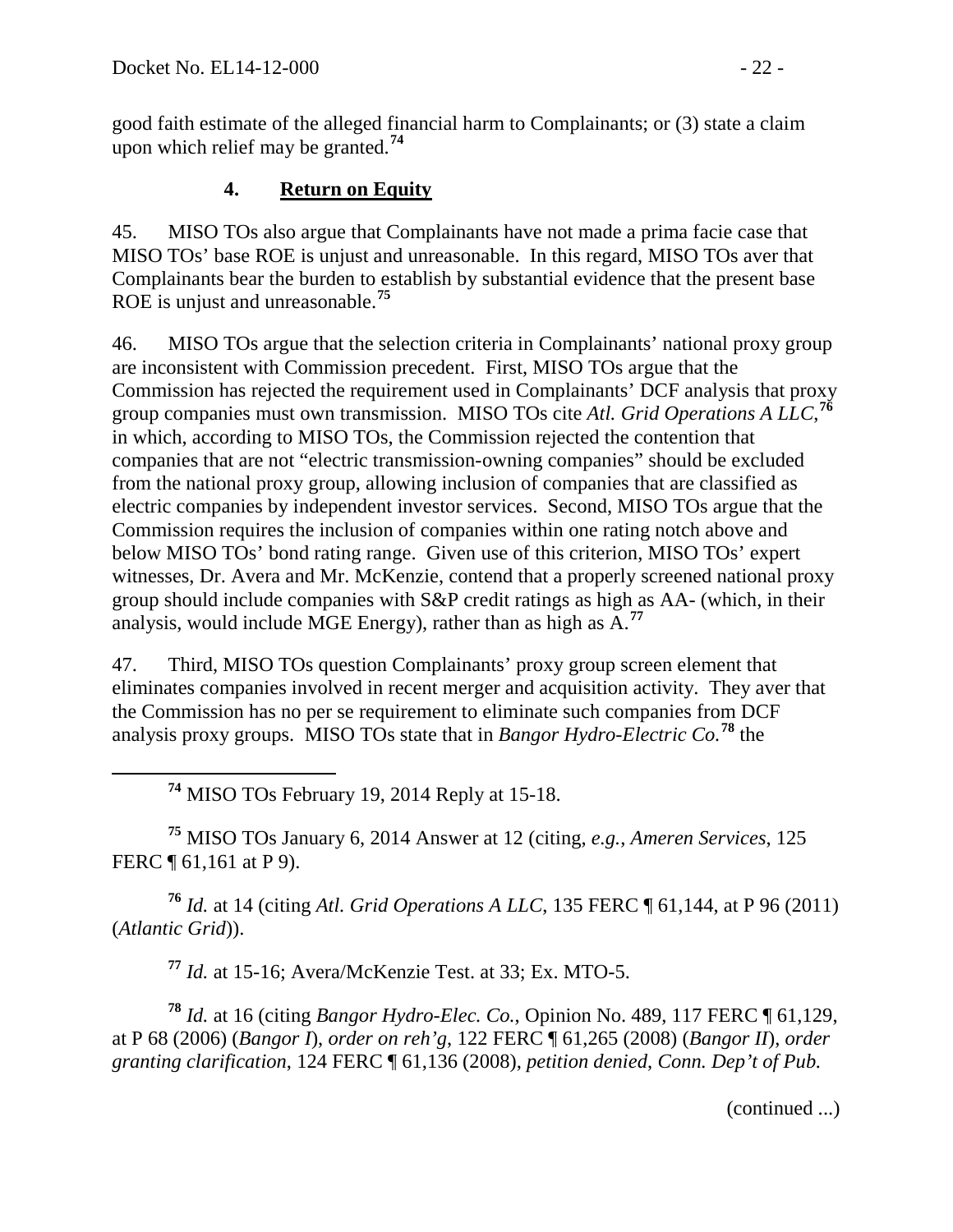Commission specified that companies involved in mergers should only be excluded from the proxy group if the merger affects the DCF calculation so as to have a material effect on the input values reflected in the associated DCF calculations. MISO TOs contend that Complainants have made no such evaluation and, therefore, have failed to make a prima facie case for the validity of this proxy group screen.**[79](#page-22-0)**

48. Fourth, MISO TOs disagree with Complainants' proxy group screen element that includes only companies that have consistently paid dividends with no cuts in the past two years. MISO TOs argue that the Commission rejected a similar criterion in *Portland Natural Gas*. **[80](#page-22-1)** MISO TOs state that the Commission has articulated that it uses only the past six months of data for the dividend screen.**[81](#page-22-2)**

49. Fifth, MISO TOs argue that the Commission has never required that a proxy group company have two earnings growth rate estimates reported in Reuters.com. Rather, the Commission, according to MISO TOs, has a stated preference for using data from Yahoo.com, which is the only site that publishes the number of analysts.**[82](#page-22-3)** MISO TOs contend that this screen improperly removes several companies from the proxy group which would significantly increase the zone of reasonableness range from the DCF analysis.**[83](#page-22-4)**

50. MISO TOs also argue that Complainants' analysis improperly deviates from the Commission's standard DCF methodology in other ways. MISO TOs state that the Commission has articulated that evidence must provide "a substantial basis of fact from

 $\overline{a}$ *Util. Control v. FERC*, 593 F.3d 30 (D.C. Cir. 2010) (Collectively Bangor)).

**<sup>79</sup>** *Id*. at 16-17.

<span id="page-22-1"></span><span id="page-22-0"></span>**<sup>80</sup>** *Id*. at 17 (citing *Portland Natural Gas Transmission Sys.*, Opinion No. 510, 134 FERC ¶ 61,129 (2011) (*Portland Natural Gas*), *order on reh'g*, Opinion 510-A, 142 FERC ¶ 61,198 (2013)).

<span id="page-22-2"></span>**<sup>81</sup>** *Id.* at 18 (citing *Portland Natural Gas*, 134 FERC ¶ 61,129 at P 186) (citing *Composition of Proxy Groups for Determining Gas & Oil Pipeline Return on Equity*, 123 FERC ¶ 61,048, at app. A (2008)); *Boston Edison Co.*, 42 FERC ¶ 61,374, at 62,093 (1988)).

<span id="page-22-4"></span><span id="page-22-3"></span>**<sup>82</sup>** *Id*. at 19-20 (citing Avera/McKenzie Test., Ex. No. MTO-1 to MISO TOs Answer at 36).

**<sup>83</sup>** *Id*. at 21.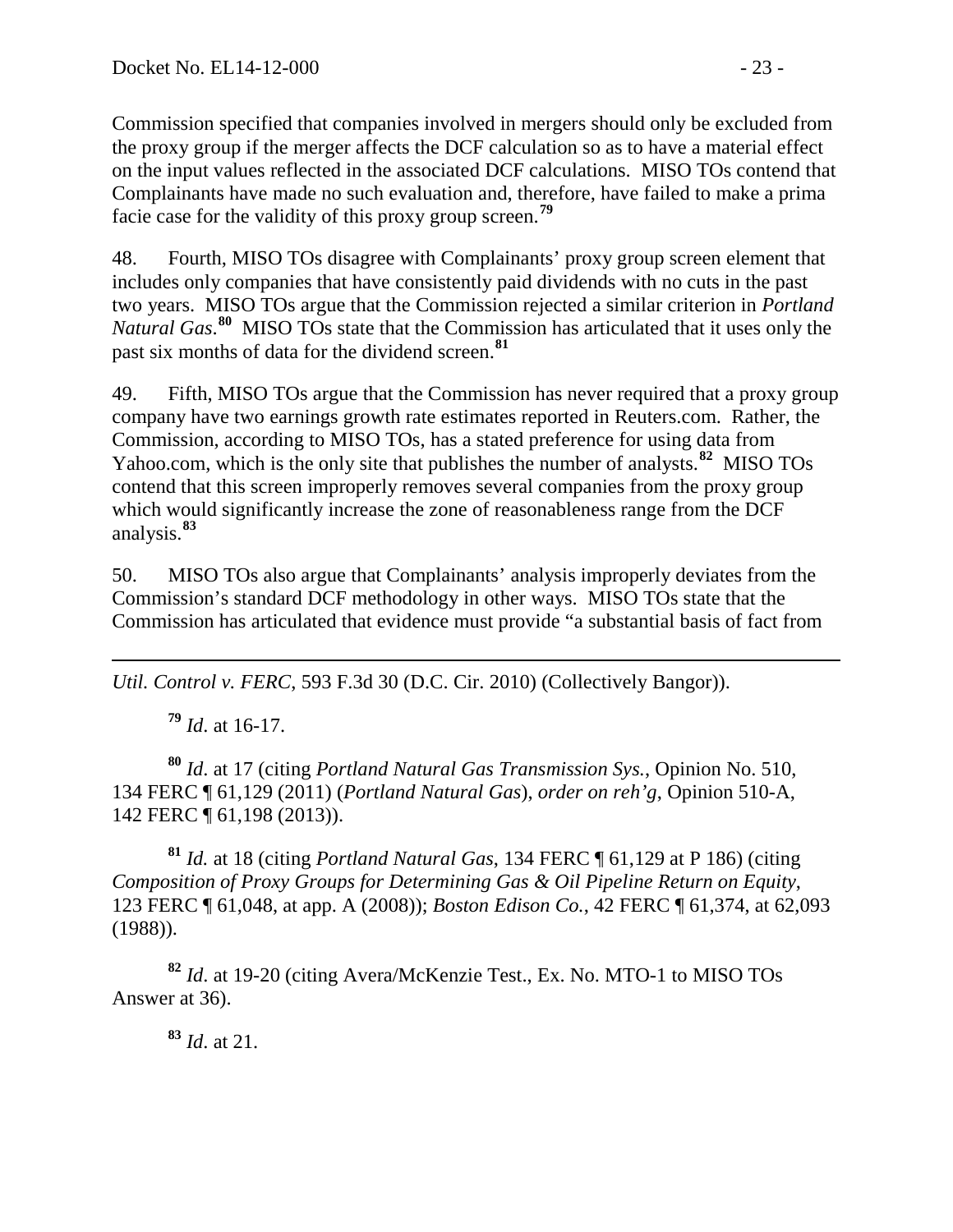which the fact in issue can be reasonably inferred."<sup>[84](#page-23-0)</sup> They argue that the Complaint is deficient because Complainants' DCF analysis is irreparably flawed. Such deficiencies, according to MISO TOs, cause the evidence to fall short of the Supreme Court's standard that evidence must be "enough to justify, if the trial were to a jury, a refusal to direct a verdict when the conclusion sought to be drawn from it is one of fact for the jury."**[85](#page-23-1)** Among other flaws, MISO TOs point out that Complainants calculated the weekly high and low dividend yield, whereas the Commission has long required determinations of monthly dividend yields.<sup>[86](#page-23-2)</sup> MISO TOs also argue that the Commission requires use of average forecasted growth rates based on Value Line projections for multiple years, whereas Complainants use only the three to five year growth projections without incorporating projected growth in the intervening years. Further, according to MISO TOs, the Commission found that the proper method for determining the growth rates is to calculate them based on each set of data, which includes the inventing years.**[87](#page-23-3)** MISO TOs explain that more years of data improves model accuracy and credibility.

51. MISO TOs also argue that Mr. Gorman's reliance on the market to book ratio of each company in his national proxy group, rather than the effects of future common stock sales, in calculating the company's sustainable growth rate, is contrary to the purpose of the "sv" component of the growth rate, as well as Commission precedent. In this regard, MISO TOs note that the Commission has explained that "s" in the  $br + sv<sup>88</sup>$  $br + sv<sup>88</sup>$  $br + sv<sup>88</sup>$  sustainable growth calculation is the percent of common equity expected to be issued annually as

<span id="page-23-1"></span>**<sup>85</sup>** *Id.* (citing *Universal Camera Corp. v. Nat'l Labor Relations Bd.*, 340 U.S. 474, 477 (1951)).

<span id="page-23-2"></span>**<sup>86</sup>** *Id.* at 23 (citing *S. Cal Edison Co.*, Opinion No. 445, 92 FERC ¶ 61,070, at 61,265, n.47 (2000); *Portland Natural Gas*, 134 FERC ¶ 61,129 at P 234; *New England Power Co.*, 22 FERC ¶ 61,123, at 61,188 (1983); *Allegheny Generating Co.*, 40 FERC ¶ 61,117, at 61,316 n.6 (1987)).

<span id="page-23-3"></span>**<sup>87</sup>** *Id.* at 24 (citing *Midwest Indep. Transmission Sys. Operator, Inc.*, 100 FERC ¶ 61,292 at P 17).

<span id="page-23-4"></span>**<sup>88</sup>** For the Projected Price/Book Value br + sv equation, b is the expected retention ratio, r is the expected earned rate of return on common equity, s is the percent of common equity expected to be issued annually as new common stock, and v is the equity accretion rate.

<span id="page-23-0"></span>**<sup>84</sup>** *Id.* at 22 (citing *Gulf Oil Corp.*, Opinion No. 136, 18 FERC ¶ 61,048, at 61,070 (1982)).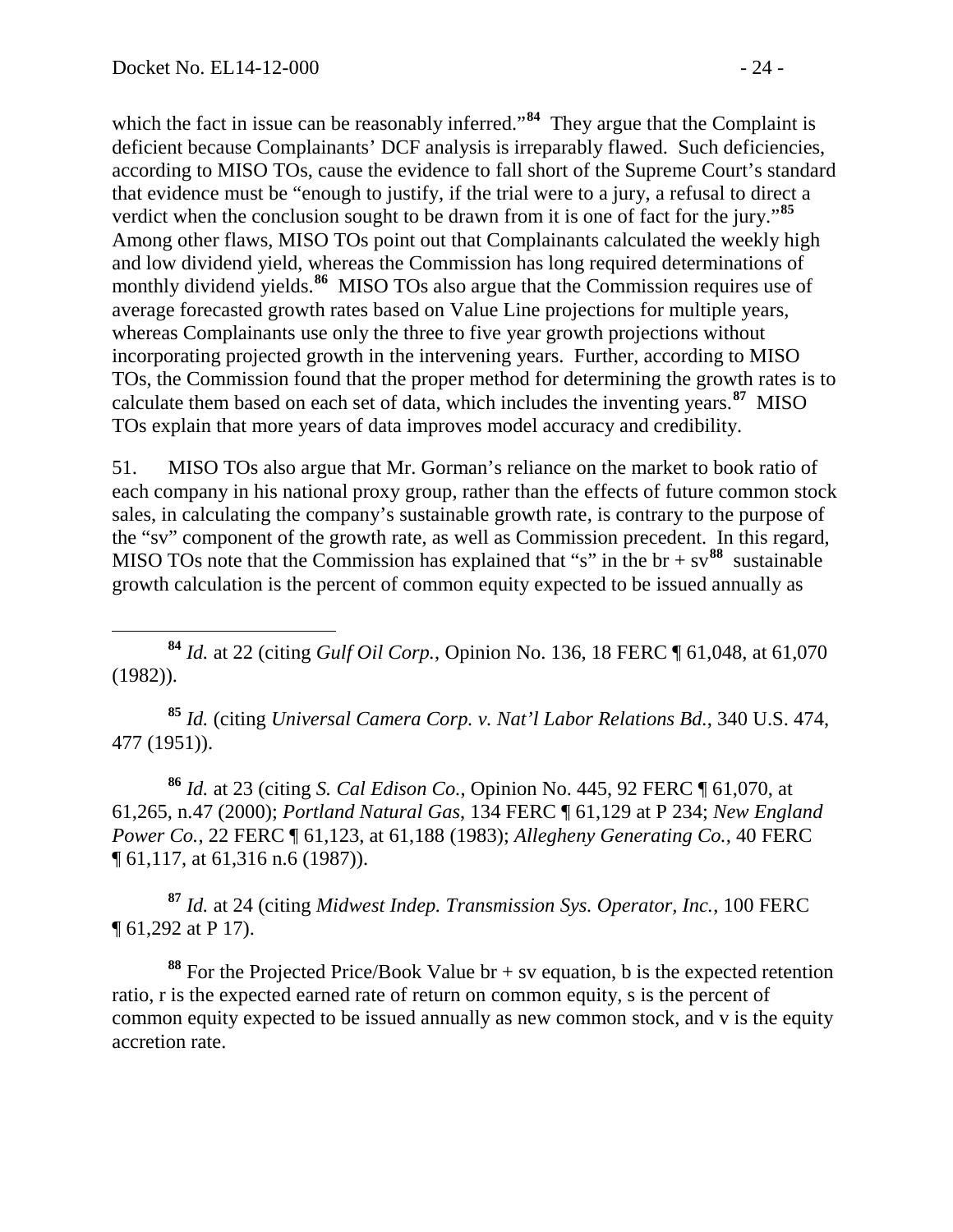common equity and "v" is the equity accretion rate.**[89](#page-24-0)** Thus, MISO TOs contend that Complainants should have calculated projected, rather than historic, book to market ratios and growth rates of shares outstanding.

52. MISO TOs also criticize Complainants' calculation of the rate of return based on their own calculations. MISO TOs assert that the Commission requires the use of Value Line's published ROE projections, as adjusted by the growth in equity for the period, to derive the equity return.<sup>[90](#page-24-1)</sup> Similarly, MISO TOs criticize Complainants' use of shortterm growth rates published in Reuters.com in their DCF analysis. MISO TOs explain that the Commission requires use of IBES numbers posted by Thomson Financial Data on Yahoo.com.**[91](#page-24-2)**

53. MISO TOs also question Complainants' use of 100 basis points above the historic bond yield on Baa rated public utility bonds as a threshold for excluding low-end DCF outliers. MISO TOs contend that such a threshold does not recognize the Commission's policy in favor of flexibility in determining a threshold for low-end DCF outliers.**[92](#page-24-3)** MISO TOs argue that the low interest rates in recent years are unprecedented and do not reflect investors' expectations for the near-term future, which is completely ignored by applying a constant 100 basis to historic bond yields to screen low-end outliers. **[93](#page-24-4)**

54. Finally, MISO TOs argue that Mr. Gorman manipulated the DCF results to compress the size of the zone of reasonableness and thus artificially depress the resulting midpoint ROE. MISO TOs explain that after Mr. Gorman calculated the estimated high and low cost of equity for each proxy group member, he averaged the calculated high costs of equity estimates and the low costs of equity estimates to determine the median value for each group. In this regard, however, MISO TOs argue that the Commission

<span id="page-24-1"></span>**<sup>90</sup>** *Id.* at 27 (citing *S. Cal. Edison Co.*, 92 FERC at 61,263; *Bangor II*, 122 FERC ¶ 61,265 at P 19).

<span id="page-24-2"></span>**<sup>91</sup>** *Id.* at 28 (citing *Composition of Proxy Groups for Determining Gas & Oil Pipeline Return on Equity*, 123 FERC ¶ 61,048 at P 84).

<span id="page-24-4"></span><span id="page-24-3"></span>**<sup>92</sup>** *Id.* at 28-29 (citing *e.g.*, *S. Cal. Edison Co.*, 131 FERC ¶ 61,020 at P 55; *Coakley v. Bangor Hydro-Elec. Co.*, 144 FERC ¶ 63,012, at P 573 (2013) (*Coakley*)).

**<sup>93</sup>** *Id.* at 30.

<span id="page-24-0"></span>**<sup>89</sup>** MISO TOs January 6, 2014 Answer at 26 (citing *S. Cal. Edison Co.*, 92 FERC at 61,263).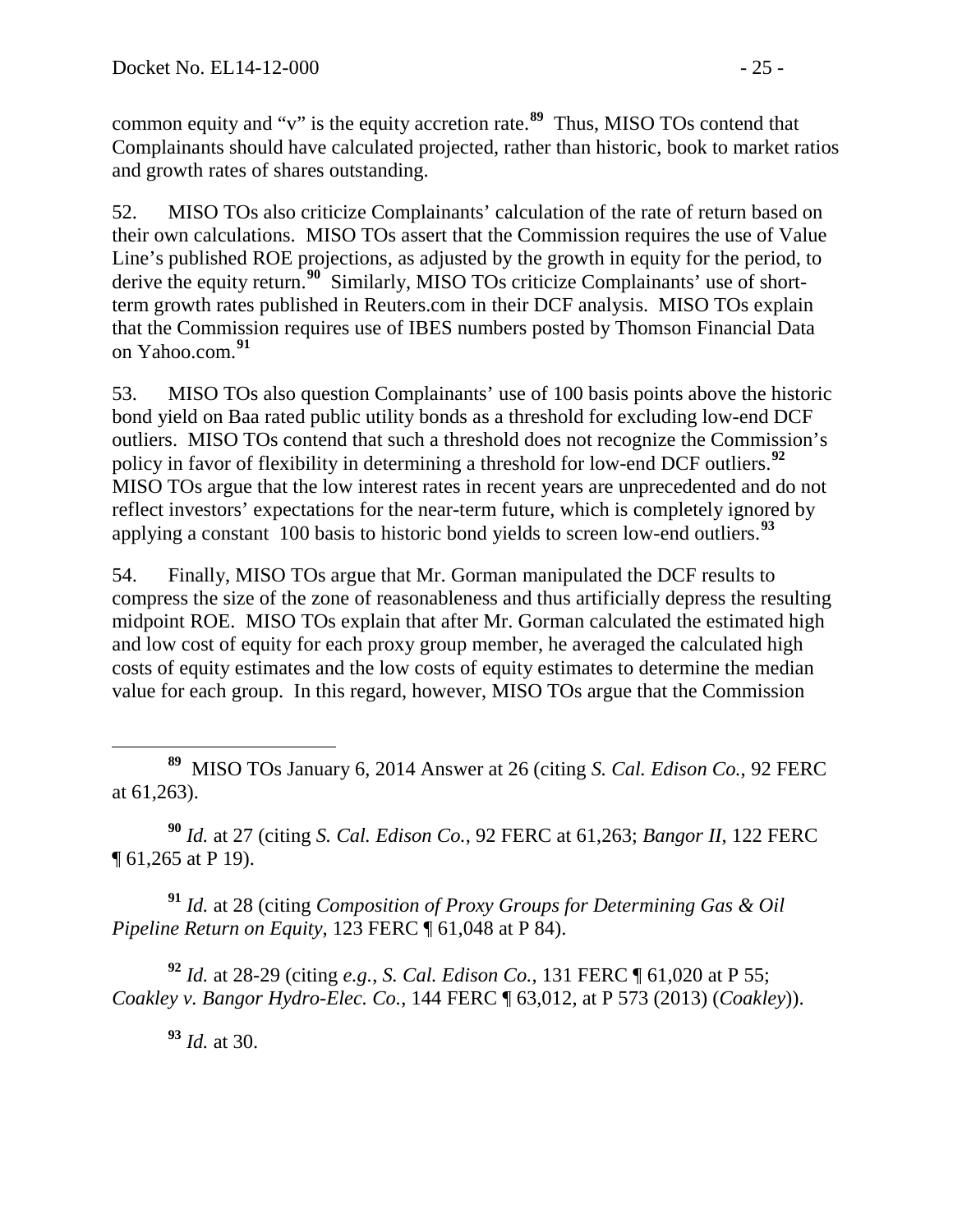determined the region-wide ROE for transmission owners in ISO New England with the midpoint, finding that the midpoint reflects the entire range of results from the proxy

group.**[94](#page-25-0)** Further, according to MISO TOs, by averaging his high estimates and low estimates for each proxy group, Mr. Gorman contravenes the Commission's desire to use the entire range of results to derive the ROE "directly from the endpoints of the range."**[95](#page-25-1)** They point out that averaging the high estimates and low estimates significantly altered Mr. Gorman's range of results, and thus the resulting midpoint. According to MISO TOs, before averaging, Mr. Gorman's range was from 6.75 to 11.88 percent, while, after averaging, the range was compressed to 7.97 to 10.33 percent, reducing the midpoint from 9.32 to 9.15 percent. According to MISO TOs, Complainants' approach lacks support and does not reflect other factors that are preeminent when determining a regionwide ROE.**[96](#page-25-2)**

55. MISO TOs note their agreement with Complainants' consideration of alternative ROE estimation methods, but contend that Mr. Gorman committed significant errors in applying them. Specifically, they note that Mr. Gorman, in his risk premium analysis, ignored all observations prior to 1986. MISO TOs argue that such a cut-off unnecessarily reduces the accuracy of the resulting calculations. Additionally, MISO TOs contend that Mr. Gorman erred in his risk premium analysis by failing to incorporate the inverse relationship between interest rates and equity risk premiums in his analysis of historically authorized rates of return. MISO TOs explain that this decision artificially depresses Complainants' risk premium results.**[97](#page-25-3)**

56. MISO TOs assert that Mr. Gorman's CAPM approach is similarly flawed. They note, for example, that Mr. Gorman used historical data in performing a forward-looking CAPM analysis, which, they assert, is inconsistent with the forward-looking CAPM approach that should be based on projected data. Also, MISO TOs criticize the use of *Morningstar* data in Mr. Gorman's CAPM analysis because *Morningstar* data does not account for observed differences in rates of return attributable to firm size. In addition,

**<sup>96</sup>** *Id.* at 31-32.

<span id="page-25-3"></span>**<sup>97</sup>** *Id.* at 33.

<span id="page-25-2"></span><span id="page-25-1"></span><span id="page-25-0"></span>**<sup>94</sup>** *Id*. at 30-31 (citing *ISO New England, Inc. v. New England Power Pool*, 109 FERC ¶ 61,147, at P 203 (2004)).

**<sup>95</sup>** *Id.* (quoting *S. Cal. Edison Co.*, 131 FERC ¶ 61,020 at P 90).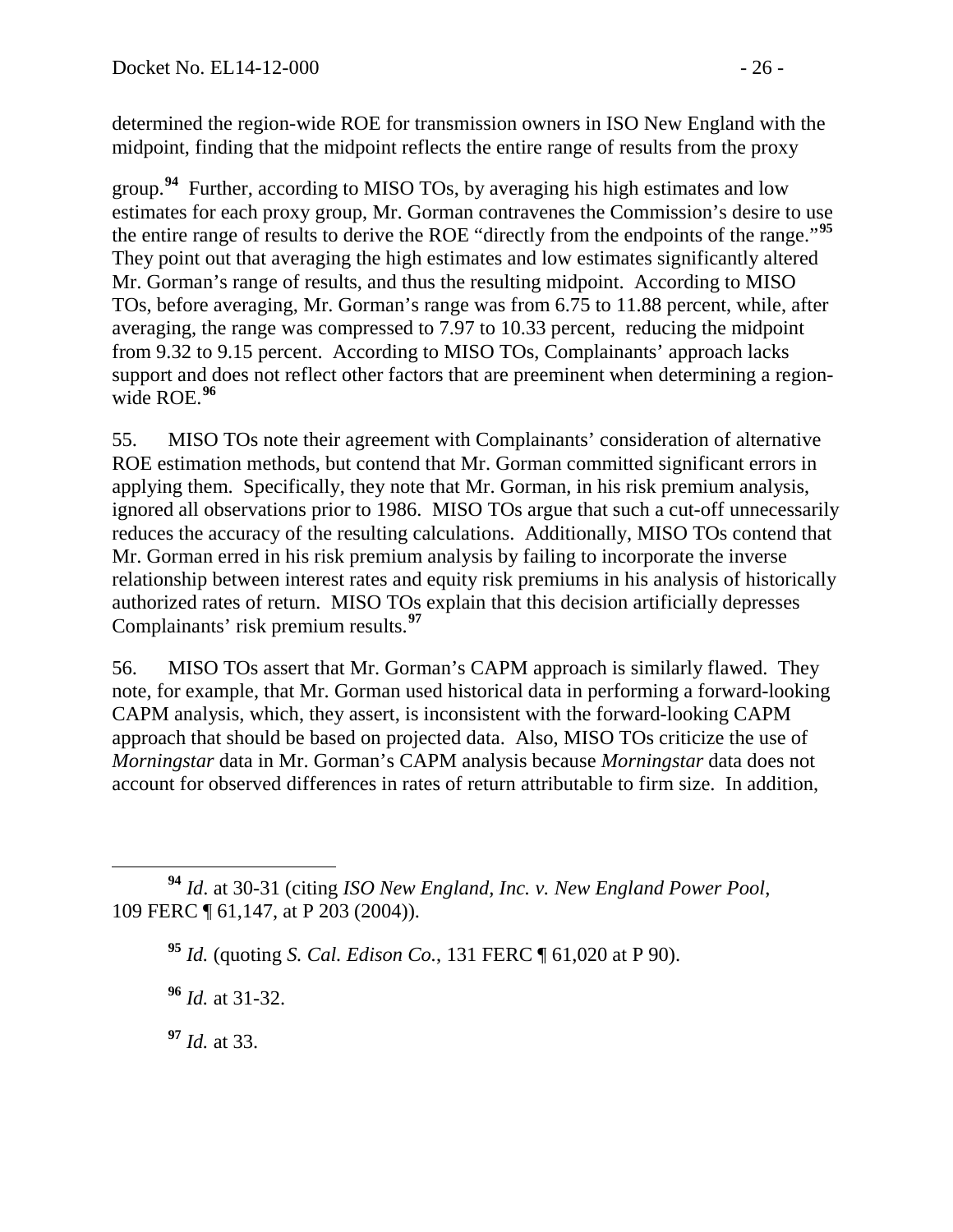MISO TOs criticize Mr. Gorman's use of total return in calculating the historic risk premium, instead of using the arithmetic mean of income return.**[98](#page-26-1)**

### <span id="page-26-0"></span>**5. Capital Structure**

57. MISO TOs contend that Complainants have not met their section 206 burden to demonstrate that MISO TOs' current capital structures are unjust and unreasonable. They point out that Complainants do not cite any Commission precedent in support of their position and that applicable Commission precedent provides for evaluation of utilities' capital structures on a case-by-case basis, **[99](#page-26-2)** and particularly examines whether a utility's common equity ratio is within the range of capitalizations accepted by the Commission.**[100](#page-26-3)** MISO TOs note that the Commission has stated that an appropriate capital structure can fall within a very broad range, and has often found that capital structures comprised of more than 50 percent common equity yield are just and reasonable. **[101](#page-26-4)**

58. MISO TOs also take issue with Mr. Gorman's assertion that transmission utilities have low operating risks and, therefore, that MISO TOs should have common equity ratios of no more than the electric utility industry average. In this regard, MISO TOs' point out that Value Line, in its three-to-five year forecast horizon, expects 21 of 45

**<sup>98</sup>** *Id*. at 34-35 (citing Avera/McKenzie Test. at 52-55).

<span id="page-26-2"></span><span id="page-26-1"></span>**<sup>99</sup>** *Id.* at 39 (citing *Transcon. Gas Pipe Line Corp*., Opinion No. 414, 80 FERC ¶ 61,157 (*Transcon. I*), *granting reh'g in part*, Opinion No. 414-A, 84 FERC ¶ 61,084, at 61,413-61,415 (1998) (*Transcon. II*), *reh'g denied*, Opinion No. 414-B, 85 FERC ¶ 61,323 (1998), *petition for review denied*, *N.C. Utils. Comm'n v. FERC*, 203 F.3d 53 (D.C. Cir. 2000) (*per curiam*)).

<span id="page-26-3"></span>**<sup>100</sup>** *Id.* at 39-40 (citing *ITC Holdings Corp. v. Interstate Power & Light Co.*, 121 FERC ¶ 61,229, at P 49 (2007) (*ITC Holdings v. Interstate Power and Light*) (citing *Transcon. II*, 84 FERC at 61,413-61,415)).

<span id="page-26-4"></span>**<sup>101</sup>** *Id.* at 41 (citing *Mo. Pub. Serv. Co. v. FERC*, 215 F.3d 1, 4 (D.C. Cir. 2000); *ITC Holdings Corp.*, 143 FERC ¶ 61,257, at P 78 (2013) (finding ITC Midwest's 60 percent target equity ratio just and reasonable); *DATC Midwest Holdings,LLC*, 139 FERC ¶ 61,224, at P 76 (2012) (granting DATC's request to use a hypothetical capital structure consisting of 55 percent common equity); *Midwest Indep. Transmission Sys. Operator, Inc.*, 141 FERC  $\P$  61,121 at P 51 (stating that the "proposed hypothetical capital structure of 56 percent . . . is within the range of actual capital structures for transmission-owning members of MISO"); *WPPI Energy*, 141 FERC ¶ 61,004 (2012)).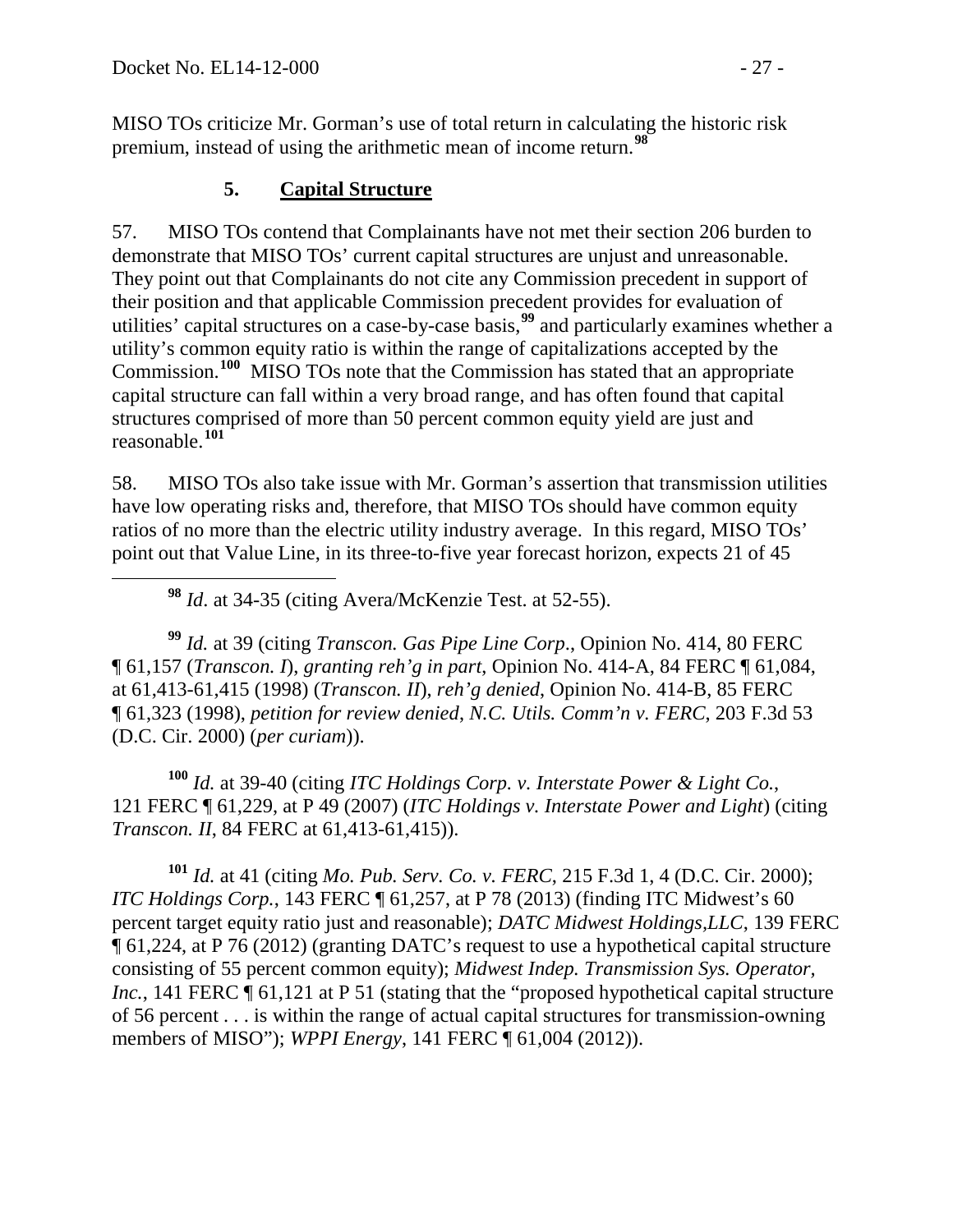utilities in its national group to maintain common equity ratios of at least 50 percent, with individual equity ratios ranging from 37 percent to as high as 64 percent. **[102](#page-27-0)** They also argue that Mr. Gorman's assertion that higher common equity ratios may increase returns "fails as evidence that any particular common equity component is unjust and unreasonable."<sup>[103](#page-27-1)</sup> MISO TOs argue that market volatility, combined with the need to fund new transmission investments, favors a more conservative financial profile featuring more common equity. They also contend that Mr. Gorman's contention that equity investors are willing to accept the greater financial risks of a lower common equity ratio and a reduction in credit ratings with no compensation in the form of a higher return is unsupported and incorrect.**[104](#page-27-2)**

59. MISO TOs argue that, to prevail on their challenge to MISO TOs' capital structures, Complainants must demonstrate that each TO's capital structure is unjust and unreasonable. MISO TOs point out that, other than the ITC Subsidiaries, Complainants do not discuss the capital structure of any other MISO TO that has a common equity component in excess of 50 percent. **[105](#page-27-3)** MISO TOs also note that Complainants are unclear about what relief they seek, that is, whether they are asking the Commission to dictate the manner in which MISO TOs manage their actual capital structures, or whether they seek to impose a cap on the common equity component of capital structure for ratemaking purposes only.<sup>[106](#page-27-4)</sup> MISO TOs assert that, if the former was intended, the Commission lacks the statutory authority under the FPA to manage the day-to-day operations of utilities in that manner.**[107](#page-27-5)**

<span id="page-27-1"></span><span id="page-27-0"></span> **<sup>102</sup>** *Id.* at 42-43. **<sup>103</sup>** *Id.* at 43. **<sup>104</sup>** *Id.* at 44-45.

**<sup>105</sup>** *Id.* n.158.

**<sup>106</sup>** *Id.* at 37, 47-48.

<span id="page-27-5"></span><span id="page-27-4"></span><span id="page-27-3"></span><span id="page-27-2"></span>**<sup>107</sup>** *Id.* at 48 (citing *Cal. Indep. Sys. Operator Corp. v. FERC*, 372 F.3d 395, 403 (D.C. Cir. 2004) (stating that the Commission's authority "to assess the justness and reasonableness of practices affecting rates of electric utilities is limited to [activities] that directly affect the rate or are closely related to the rate")).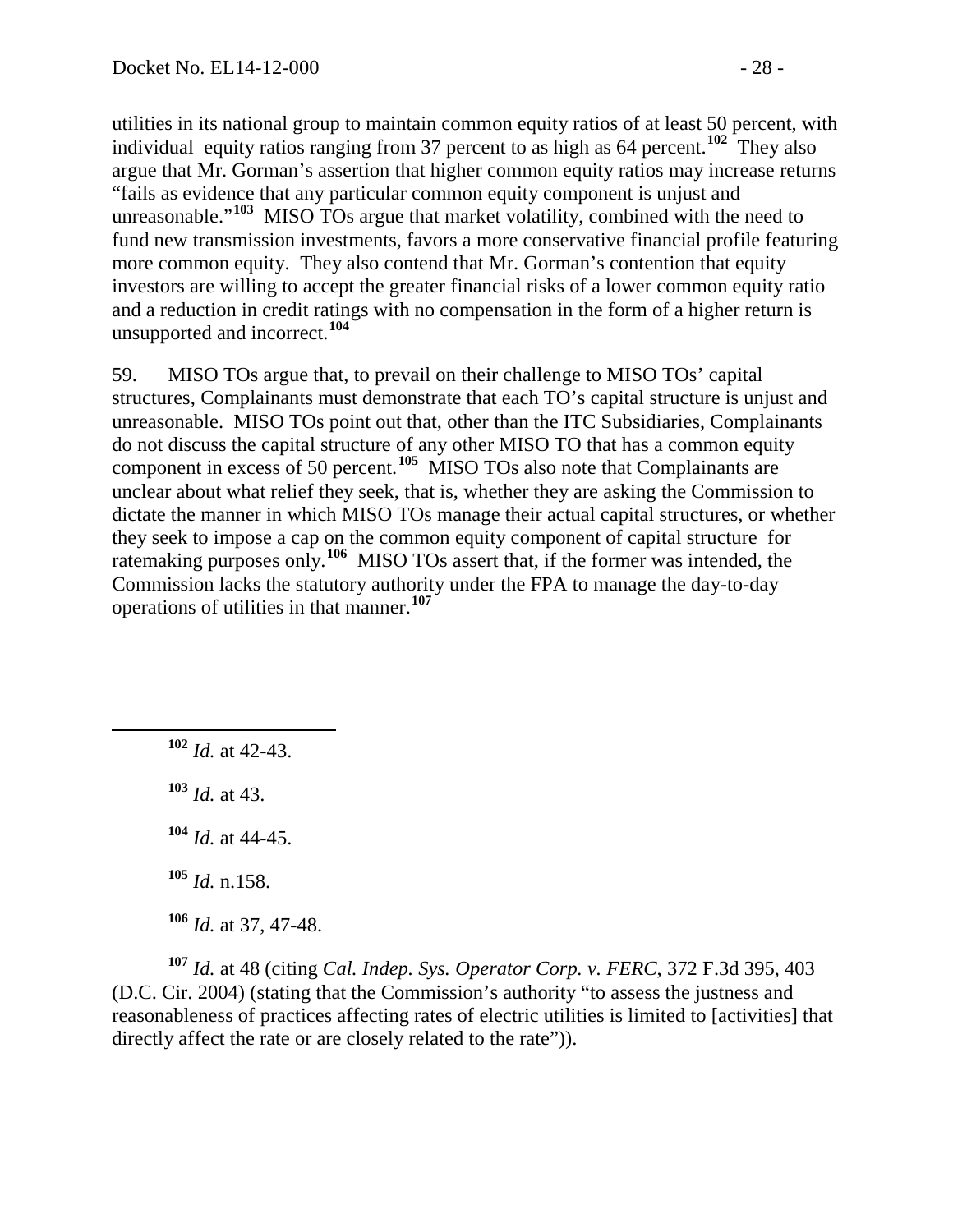#### <span id="page-28-0"></span>**6. Incentives**

60. MISO TOs contend that Complainants' attack on MISO TOs' right to seek and receive transmission incentive adders is unsupported. MISO TOs contend that this element of the Complaint contradicts Commission precedent without offering any reasons why the Commission should depart from its principles. Specifically, MISO TOs argue that the Commission has acknowledged that the RTO participation incentive is appropriate for membership in an RTO. They contend that Complainants have not established a prima facie case for the elimination of such incentives beyond making unsubstantiated allegations.**[108](#page-28-3)**

## **B. Contested Motions to Intervene of Trans Bay and Powerlink**

## <span id="page-28-2"></span><span id="page-28-1"></span>**1. Motions to Intervene**

61. Trans Bay argues that it is interested in protecting the availability of incentive ROEs and other incentive rate treatments to transmission owners and transmission projects. Trans Bay states that it owns and operates a 400 MW high-voltage, directcurrent submarine transmission line and associated facilities that connect the eastern portion of the San Francisco Bay with the City of San Francisco. According to Trans Bay, in 2005, the Commission granted Trans Bay an "all-in" incentive ROE, in which the incentives are not specifically stated and separated from the base ROE, "in light of the fact that it is a new project being undertaken by a start-up utility, the benefits stemming

from the [p]roject, and the elevated risk levels that Trans Bay will assume."**[109](#page-28-4)** Trans Bay concludes that, because its transmission revenue requirement is based on a Commissionapproved incentive ROE and actual capital structure, Trans Bay has a substantial interest in, and will be affected by, the resolution of the Complaint.**[110](#page-28-5)**

62. Powerlink states that, as a company seeking to invest in transmission, it has a substantial interest in the transmission ROEs, incentive rate treatments, and capital

**<sup>110</sup>** *Id*. at 3.

<span id="page-28-3"></span>**<sup>108</sup>** *Id*. at 35-36 (citing *Midwest Indep. Transmission Sys. Operator, Inc.*, 111 FERC ¶ 61,355 at P 5).

<span id="page-28-5"></span><span id="page-28-4"></span>**<sup>109</sup>** Trans Bay Protest at 2-3 (quoting *Trans Bay Cable LLC*, 145 FERC ¶ 61,151, at P 26 (2013) (*Trans Bay Cable*)).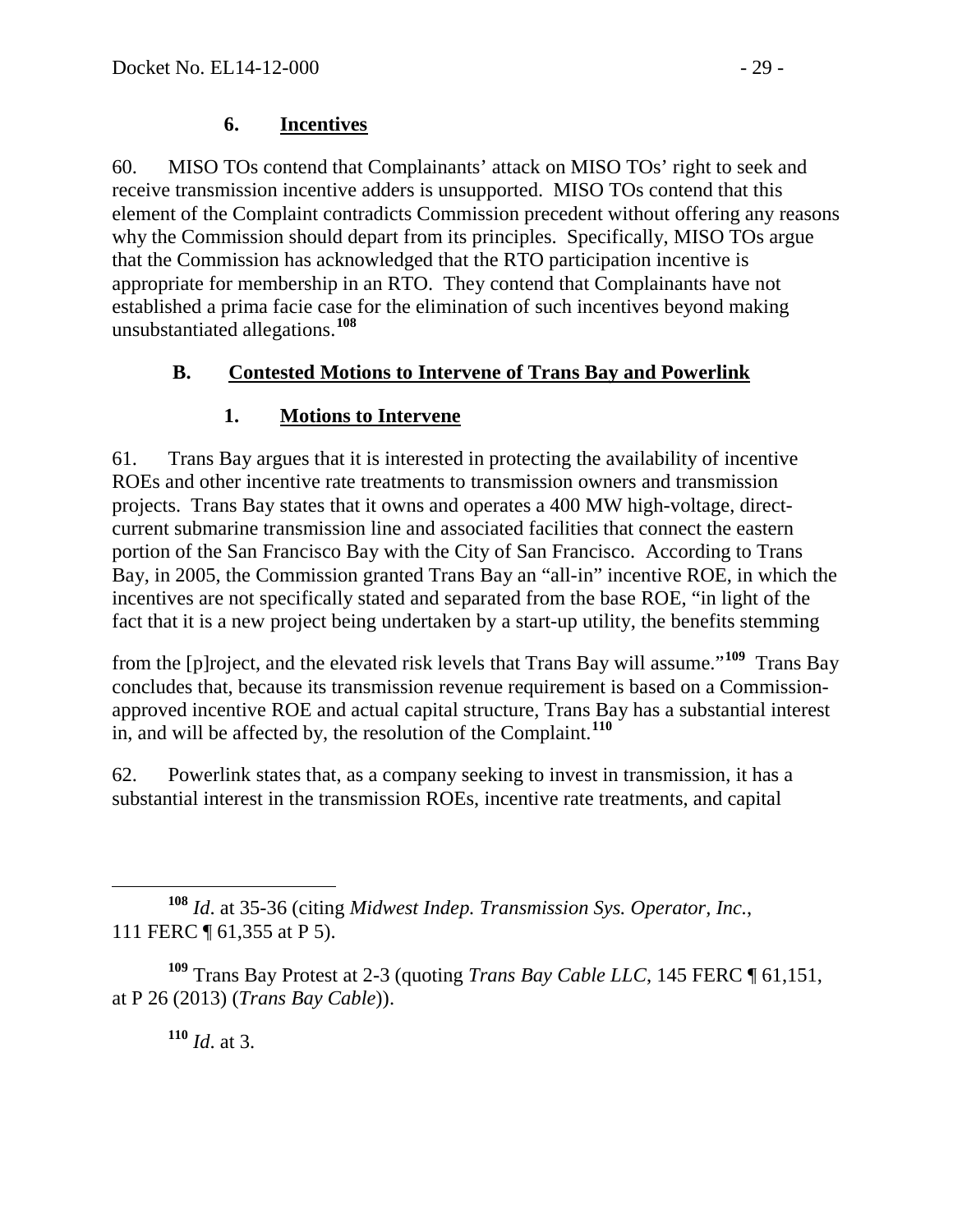structures challenged by the Complaint. Powerlink therefore requests that the Commission permit it to intervene in this proceeding and afford it full rights as a party.**[111](#page-29-1)**

## <span id="page-29-0"></span>**2. Complainants Reply**

63. Complainants contend that since Trans Bay and Powerlink have not furnished evidence demonstrating a right to intervene, direct interest, or public interest in this proceeding, no grounds exist for approval of their motions to intervene.**[112](#page-29-2)** Complainants assert that Trans Bay's facilities are located entirely within the State of California and governed by the rules and policies of the California Independent System Operator Corporation, while Powerlink does not own or operate any transmission facilities in the MISO territory.**[113](#page-29-3)** Complainants argue that these facts do not constitute a direct interest in the matters raised by Complainants and that Commission precedent establishes that an "entity seeking the right to intervene must have a direct interest in a proceeding 'and not merely the desire to shape precedent."<sup>[114](#page-29-4)</sup>

64. In addition, Complainants assert that the Commission has previously determined that a public interest must be specific to an individual proceeding rather than a generalized interest.**[115](#page-29-5)** Complainants argue that Powerlink's interests lie with speculative investment opportunities that could arise in the United States (or could not), with no tangible or appreciable nexus to the MISO territory,<sup>[116](#page-29-6)</sup> while Trans Bay claims a generalized interest in protecting the availability of incentive ROEs for transmission owners and transmission projects, but establishes no particular MISO transmission ROEs and rate structure issues raised by Complainants.**[117](#page-29-7)** To avoid the result that would provide any transmission owner in the United States adequate grounds to intervene in any

<span id="page-29-3"></span>**<sup>113</sup>** *Id*. at 35-36.

<span id="page-29-4"></span>**<sup>114</sup>** *Id*. at 36 (citing *PPL Holtwood, LLC*, 140 FERC ¶ 61,038 (2012)).

- <span id="page-29-5"></span>**<sup>115</sup>** *Id*. (citing *PPL Holtwood, LLC*, 140 FERC ¶ 61,038).
- <span id="page-29-6"></span>**<sup>116</sup>** *Id*. at 37 (citing Powerlink Protest at 3-4).
- <span id="page-29-7"></span>**<sup>117</sup>** *Id*. (citing Trans Bay Protest at 3).

<span id="page-29-1"></span>**<sup>111</sup>** Powerlink Protest at 3-4.

<span id="page-29-2"></span>**<sup>112</sup>** Complainants January 22, 2014 Reply at 34-35.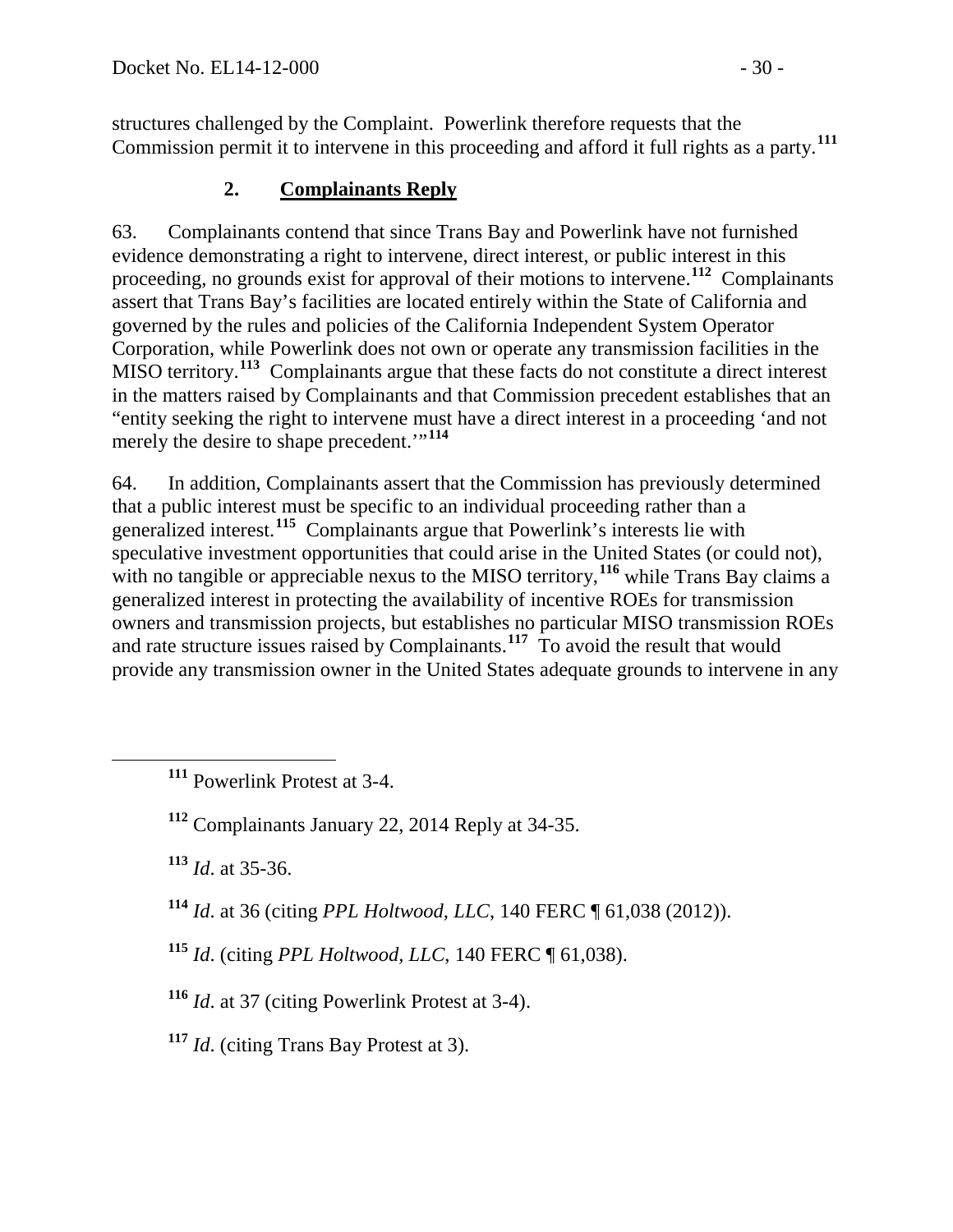Commission matter involving proposed changes to transmission owners' ROE or rate structures, Complainants request that the Commission deny the motions to intervene.**[118](#page-30-1)**

## <span id="page-30-0"></span>**3. Trans Bay and Powerlink Reply**

65. In their answers, Powerlink and Trans Bay argue that they should be allowed to intervene in this proceeding for at least two reasons: (1) allowing them to intervene in this proceeding is in the public interest; and (2) they have an interest that may be directly affected by the outcome of this proceeding. First, Powerlink and Trans Bay contend that they seek to intervene in this proceeding to defend existing Commission policy, namely Order No. 679 and its progeny, against Complainants' attacks.**[119](#page-30-2)** Specifically, Powerlink argues that, if the Commission grants Complainants' request to terminate ITC Transmission's and METC's ROE incentives, that action would terminate explicit Commission rules, which would negatively affect the return investors like Powerlink could receive on investments in transmission projects nationwide by making holders of incentive ROEs or capital structures with common equity components in excess of 50 percent vulnerable to FPA section 206 challenges to existing incentive ROEs and capital structures that they and their investors rely on.**[120](#page-30-3)**

66. Second, Powerlink and Trans Bay allege that they will be directly affected by the outcome of this proceeding because a competitor of a party has standing to intervene under Rule 214.**[121](#page-30-4)** They explain that they are companies focused on investing in transmission infrastructure and that they compete directly with several of MISO TOs for investment opportunities in transmission projects. Powerlink and Trans Bay further state that Rule 214 explicitly recognizes that competitors of named parties have standing to intervene in proceedings, and the Commission has concluded that "a potential competitor with a genuine interest in the outcome of the instant proceeding" should be granted party status.<sup>[122](#page-30-5)</sup> Moreover, Powerlink asserts that neither Complainants nor any other party to

**<sup>118</sup>** *Id*.

<span id="page-30-3"></span><span id="page-30-2"></span><span id="page-30-1"></span>**<sup>119</sup>** Powerlink Reply at 6-7 (citing Order No. 679, FERC Stats. & Regs. ¶ 31,222 at PP 132, 331; 2012 Policy Statement, 141 FERC ¶ 61,129); Trans Bay Reply at 6-9.

**<sup>120</sup>** Powerlink Reply at 6.

**<sup>121</sup>** *Id*. at 7-8 (citing 18 C.F.R. § 385.214(b)(2)(ii)(C)); Trans Bay Reply at 5-6.

<span id="page-30-5"></span><span id="page-30-4"></span>**<sup>122</sup>** Powerlink Reply at 8 (quoting *Columbia Gas Transmission Corp.*, 51 FERC ¶ 61,187, at 61,511 (1990)); Trans Bay Reply at 6 (quoting *Columbia Gas Transmission Corp.*, 51 FERC at 61,511).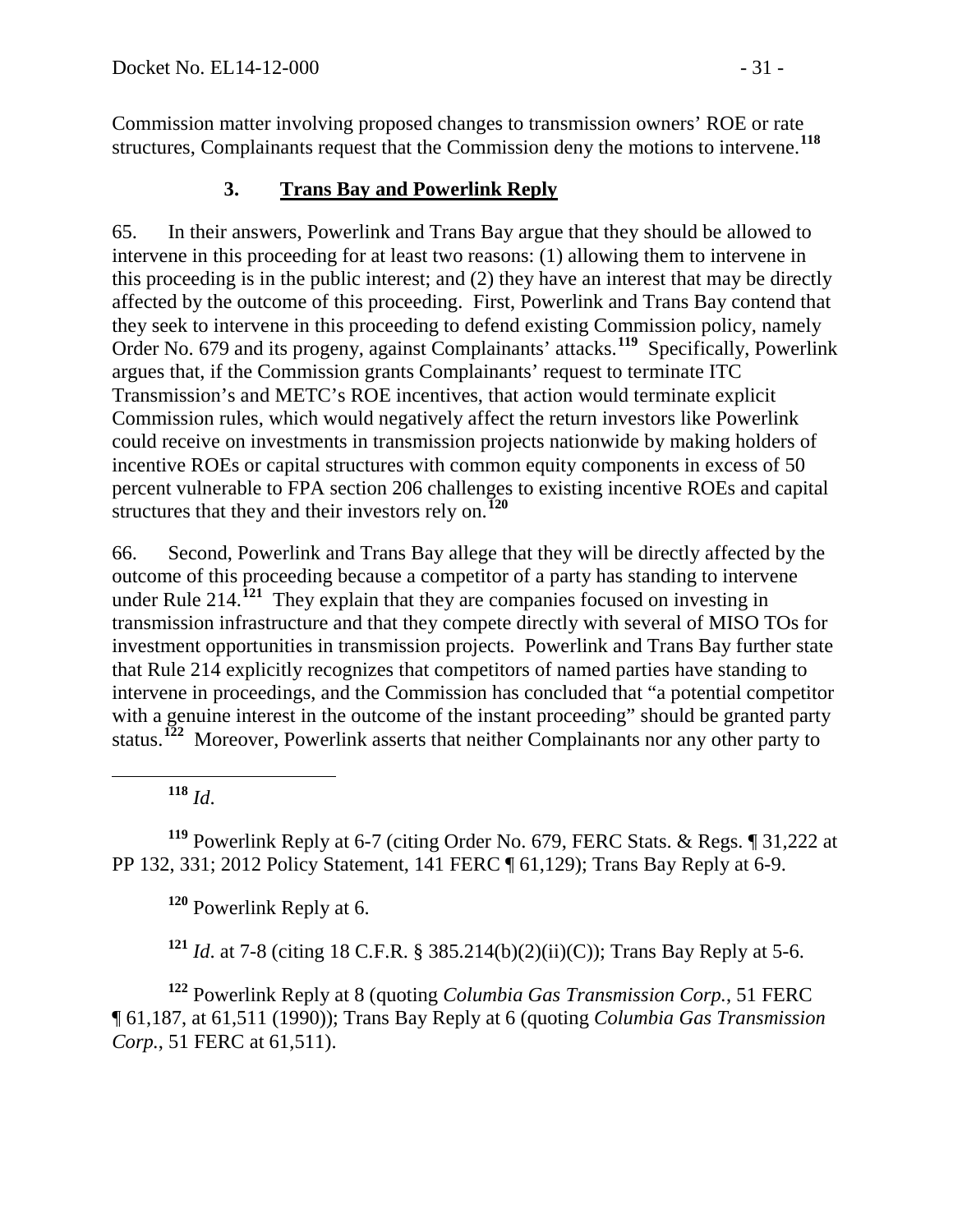this proceeding will be unduly prejudiced or unduly burdened by the Commission granting party status to Powerlink. Powerlink states that it seeks intervention only for the limited purpose of contesting Complainants' attacks on ROE incentives and capital structures. Powerlink states that the Commission has previously concluded that when a movant requests to intervene for a limited purpose that was in the public interest, intervention is appropriate and does not pose an undue burden; Powerlink concludes that the Commission should do the same here. **[123](#page-31-3)**

#### **C. Answers and Comments and/or Protests to the Complaint**

#### **1. Return on Equity**

#### <span id="page-31-2"></span><span id="page-31-1"></span><span id="page-31-0"></span>**a. Answers**

67. In their answer, MISO TOs reiterate many of the same arguments they make in support of their motion to dismiss the Complaint. MISO TOs argue that if the Commission does not dismiss the base ROE element of the Complaint, then the Commission should entertain other just and reasonable alternatives, including but not limited to the methodologies described in their witnesses' affidavit. **[124](#page-31-4)** Additionally, MISO TOs urge the Commission to reject Complainants' proposal to reduce MISO TOs' ROE to 9.15 percent.**[125](#page-31-5)** MISO TOs reiterate that Complainants rely on a DCF analysis that deviates from or is in direct conflict with Commission precedent. **[126](#page-31-6)** MISO TOs argue that, because Complainants and their witness do not explain such departures from Commission precedent, and fail to demonstrate that their deviations are necessary to ensure just and reasonable rates, Complainants have presented insufficient grounds for a reduction in the current base ROE.<sup>[127](#page-31-7)</sup> In this regard, MISO TOs note that the Supreme Court has held that the returns of regulated entities must be "commensurate with returns on investments in other enterprises having corresponding risks [, and] sufficient to assure confidence in the financial integrity of the enterprise, so as to maintain its credit and to

**<sup>124</sup>** *Id*. at 51. **<sup>125</sup>** *Id.* **<sup>126</sup>** *Id.* at 52.

<span id="page-31-7"></span><span id="page-31-6"></span>**<sup>127</sup>** *Id.*

<span id="page-31-5"></span><span id="page-31-4"></span><span id="page-31-3"></span>**<sup>123</sup>** Powerlink Reply at 9-10 (citing *N. Ill. Hydropower, LLC*, 137 FERC ¶ 61,052, at PP 9-10, 13 (2011)).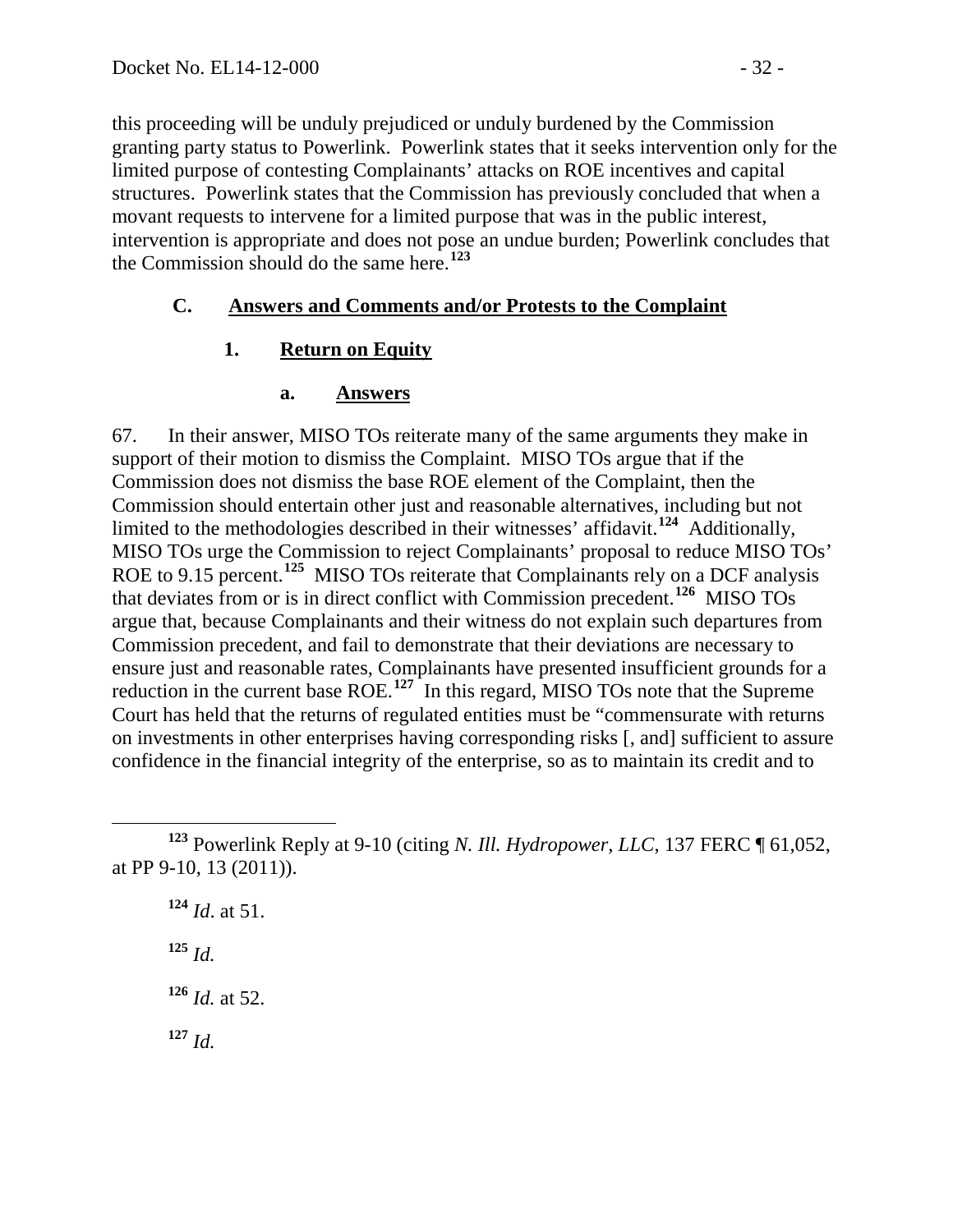attract capital."**[128](#page-32-0)** MISO TOs argue that Complainants have not addressed or established that MISO TOs' base ROE does not properly balance ratepayer and investor interests. They argue that, even if Complainants' flawed DCF analysis were correctly conducted, it would not satisfy this burden of proof.**[129](#page-32-1)**

68. MISO TOs state that Complainants' position essentially is that, because their witness has produced a set of proxy group DCF numbers that indicate a "zone of reasonableness" that is lower than MISO TOs' current 12.38 percent base ROE, then the current base ROE is therefore unjust and unreasonable. MISO TOs contend that this approach does not consider extraordinary factors leading to the results of Complainants' DCF analysis and improperly disregards both the concept and the principle that whether a regulated company's allowed rate of return is proper "depends upon circumstances, locality, and risk.<sup>5[130](#page-32-2)</sup> MISO TOs argue that the recent level of economic uncertainty and market volatility is unprecedented. Further, they criticize Mr. Gorman's analysis for failing to consider the Federal Reserve's ongoing policy of keeping short-term interest rates near zero and long-term interest rates to historically low levels.**[131](#page-32-3)**

69. According to MISO TOs, uncertainty over whether or how long the Federal Reserve will continue to implement policies designed to depress interest rates artificially has added to volatility. Consequently, the low interest rates in current capital markets, MISO TOs argue, do not reflect the true investment and business risks facing equity investors in capital-intensive industries, and that the risk premiums demanded by investors are actually higher when interest rates are low. Further, MISO TOs assert that current capital costs are not representative of what they are likely to be in the near-term future.**[132](#page-32-4)**

70. MISO TOs further argue that their current authorized 12.38 percent base ROE, coupled with transmission incentives, has helped support transmission investment in MISO, providing substantial benefits to consumers in the MISO region. Such

<span id="page-32-0"></span> **<sup>128</sup>** *Id*. at 53, n.171 (citing *Fed. Power Comm'n v. Hope Natural Gas Co*., 320 U.S. 591, 603 (1944) (*Hope*)).

**<sup>129</sup>** *Id.* at 53-54.

<span id="page-32-4"></span><span id="page-32-3"></span><span id="page-32-2"></span><span id="page-32-1"></span>**<sup>130</sup>** *Id*. at 54-55 (quoting *Bluefield*, 263 U.S. at 693 (citing *Willcox v. Consol. Gas Co.*, 212 U.S. 19, 48-50 (1909))).

**<sup>131</sup>** *Id.* at 55.

**<sup>132</sup>** *Id.* at 56-57.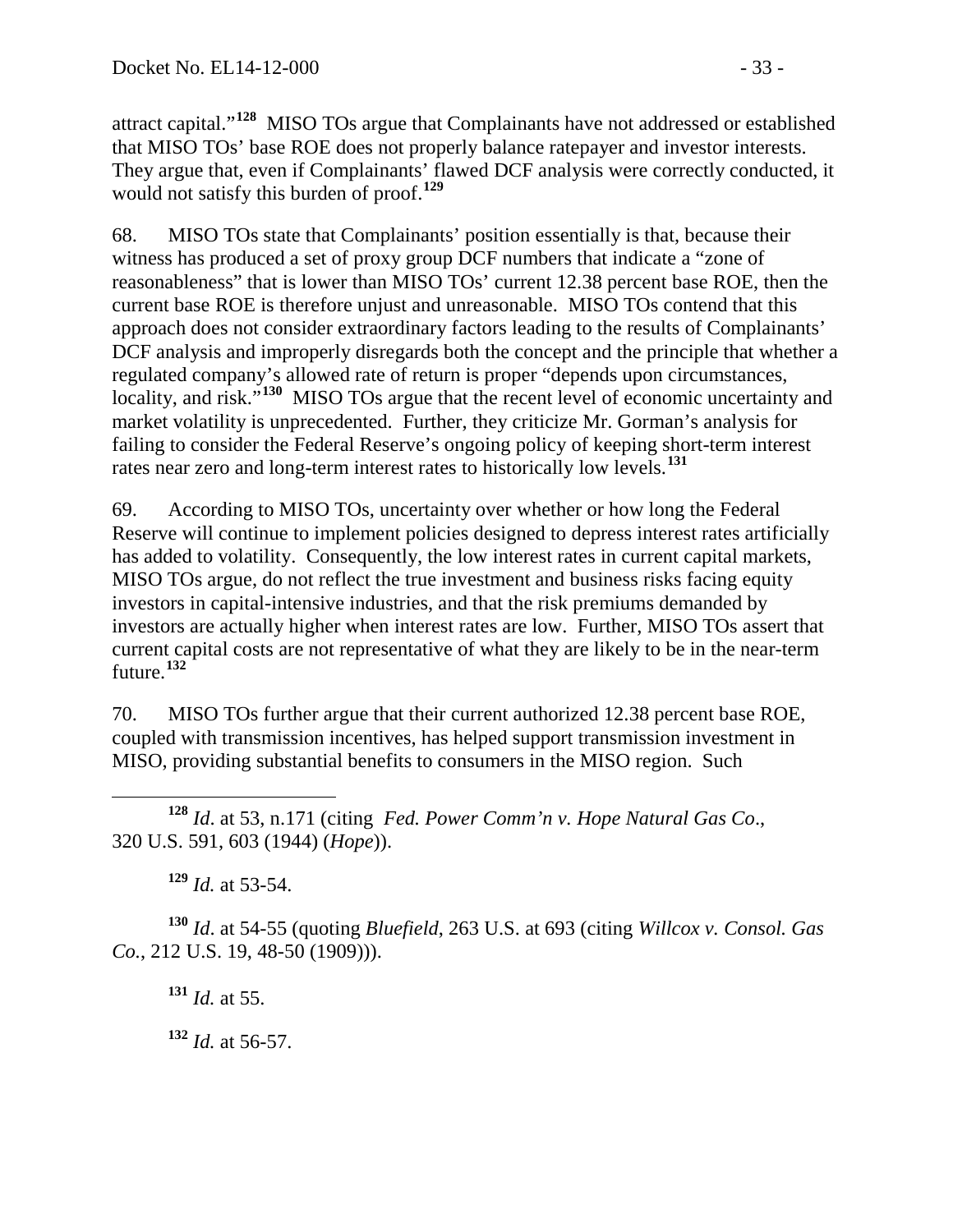investments include the \$6 billion to date of projects completed as part of MISO Transmission Expansion Plan and the nearly \$18 billion of such projects that are in various stages of development. MISO TOs also describe the large projected economic and reliability benefits from MISO multi-value projects, whose investment is supported by MISO TOs' base ROE. They contend that the benefits from such investments exceed the MISO TO revenue reductions sought by Complainants through a lower base ROE. MISO TOs also argue that any reductions in the base ROE could have adverse investment consequences.**[133](#page-33-0)**

71. MISO TOs also observe that Congress, in 2005, directed the Commission to establish incentive-based rate treatments through enactment of section 219 of the FPA.**[134](#page-33-1)** While acknowledging that the base ROE is not an incentive rate, MISO TOs nevertheless argue that Complainants' requested reduction of MISO TOs' base ROE runs counter to Congress' intent of inducing greater investment in transmission. They also argue that, were the base ROE reduced, MISO TOs could be forced to allocate their limited capital to mandated local projects to satisfy discrete reliability needs or to satisfy their service obligations without broader regional benefit. **[135](#page-33-2)**

72. MISO TOs explain that their witnesses conducted seven ROE benchmark studies, including the DCF National Group analysis, with implied ROE ranges from 7.5 percent to 15.6 percent. They contend that the results of these studies indicate that Complainants' 9.15 percent ROE recommendation is too low to be considered credible.**[136](#page-33-3)** They also argue that, given such circumstances, it is important to evaluate whether different inputs to the DCF formula, or reasonable adjustments to preferred inputs, and/or setting the base ROE for MISO TOs at the top of the proxy range of returns may provide results that better reflect current market conditions and thus satisfy the *Hope/Bluefield* criteria. For this reason, MISO TOs support use of ROE benchmarks attained from applying the CAPM, Empirical CAPM, and expected earnings methodologies, in addition to the DCF analysis.**[137](#page-33-4)**

- <span id="page-33-1"></span>**<sup>134</sup>** *Id.* at 64 (citing 16 U.S.C. § 824s).
- <span id="page-33-2"></span> $135$  *Id.* at 65-66.
- <span id="page-33-3"></span>**<sup>136</sup>** *Id.* at 68-69.

<span id="page-33-4"></span>**<sup>137</sup>** *Id.* at 67.

<span id="page-33-0"></span>**<sup>133</sup>** *Id.* at 58-63.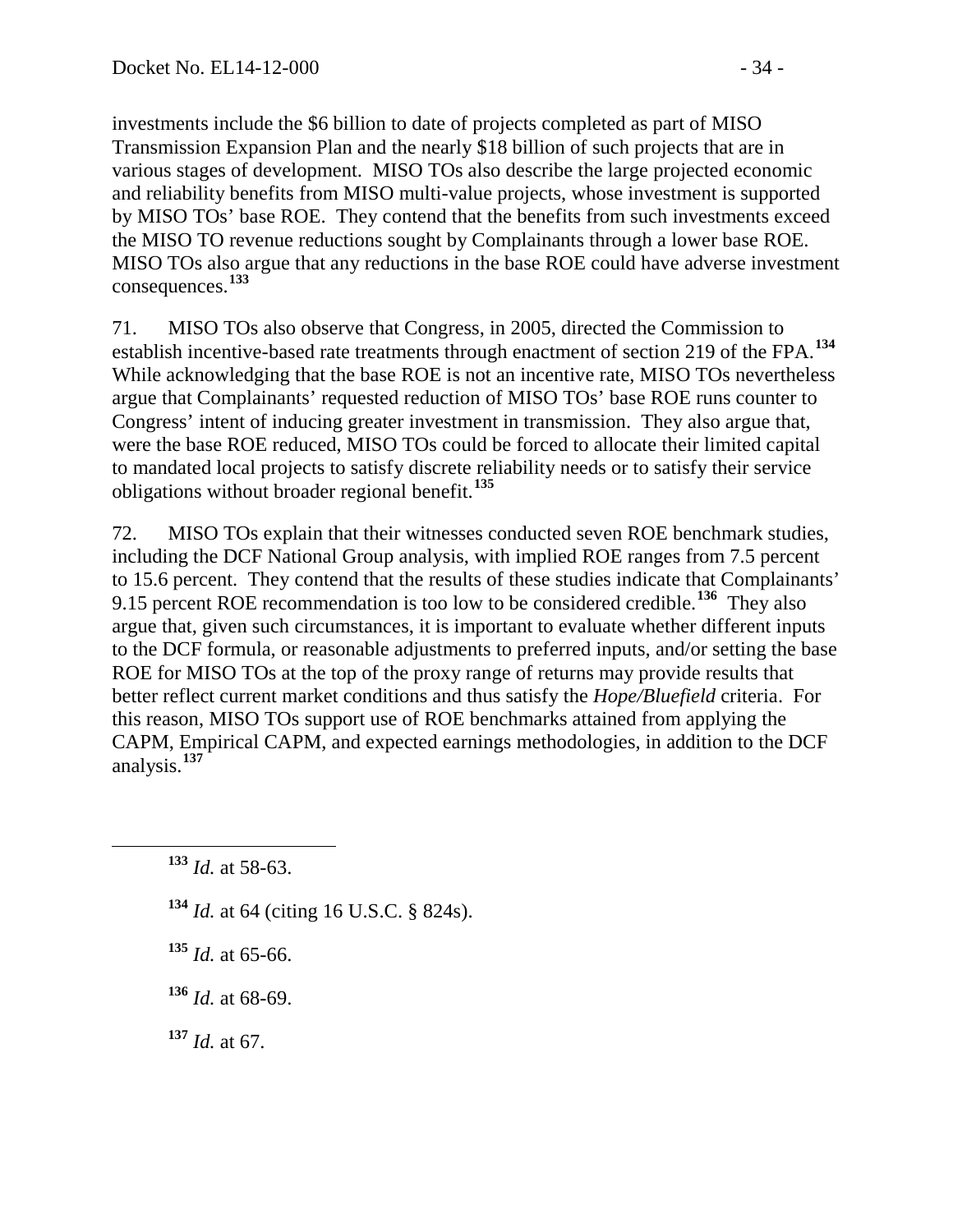73. MISO TOs explain that, in their DCF model, their witnesses used different screens and methodologies than those used by Complainants. For example, MISO TOs' DCF model uses earnings per share growth projections from IBES and Value Line, thereby avoiding use of the "sustainable growth" rate ( $br + sv$ ) factor of the Commission's preferred DCF methodology. They contend that their method avoids often faulty assumptions of the sustainable growth rate equation.**[138](#page-34-0)** MISO TOs state that they also excluded from their analysis DCF cost of equity estimates of 7.42 percent or less, given current economic circumstances. MISO TOs report that their analysis produced a zone of reasonableness ranging from 7.5 to 15.1 percent. They add that this national proxy group DCF analysis does not factor in certain risk factors, such as the credit ratings of certain MISO TOs that are below investment grade, which would require higher ROEs to satisfy investors.**[139](#page-34-1)**

74. MISO TOs conclude that, because their current 12.38 percent base ROE is within the zone of reasonableness established by their calculated DCF analysis, the Commission should deny the Complaint since it has no power to grant the relief that Complainants seek. They point out that, under the FPA, the Commission "may only set aside a rate that is outside the zone of reasonableness, bounded on one end by investor interest and the other by the public interest against excessive rates."**[140](#page-34-2)** Further, the Commission, according to MISO TOs, has acknowledged that "whether prices are just and reasonable depends on whether those prices fall within a 'zone of reasonableness.'"**[141](#page-34-3)** Additionally, MISO TOs state that in Order No. 679, the Commission noted that its favored DCF methodology for establishing ROEs "can result in a range of returns . . . any of which falling within the range are just and reasonable."**[142](#page-34-4)**

75. While acknowledging that the Commission held in *Bangor* that an ROE within the zone of reasonableness may still be unjust and unreasonable, the MISO TOs note that this ruling has not been subject to judicial review and cannot be reconciled with prior

**<sup>138</sup>** *Id.* at 73-74.

**<sup>139</sup>** *Id.* at 75-76.

<span id="page-34-2"></span><span id="page-34-1"></span><span id="page-34-0"></span>**<sup>140</sup>** *Id.* at 78 (quoting *Pac. Gas & Elec. Co. v. FERC*, 306 F.3d 1112, 1116 (D.C. Cir. 2002)).

<span id="page-34-4"></span><span id="page-34-3"></span>**<sup>141</sup>** *Id.* (quoting *San Diego Gas & Elec. Co. v. Sellers of Energy & Ancillary Servs. Into Markets Operated by Cal. Indep. Sys. Operator & Cal. Power Exch.*, 97 FERC  $\P$  61, 275, at 62, 218 (2001)).

**<sup>142</sup>** *Id*. (citing Order No. 679, FERC Stats. & Regs. ¶ 31,222 at PP 91-93).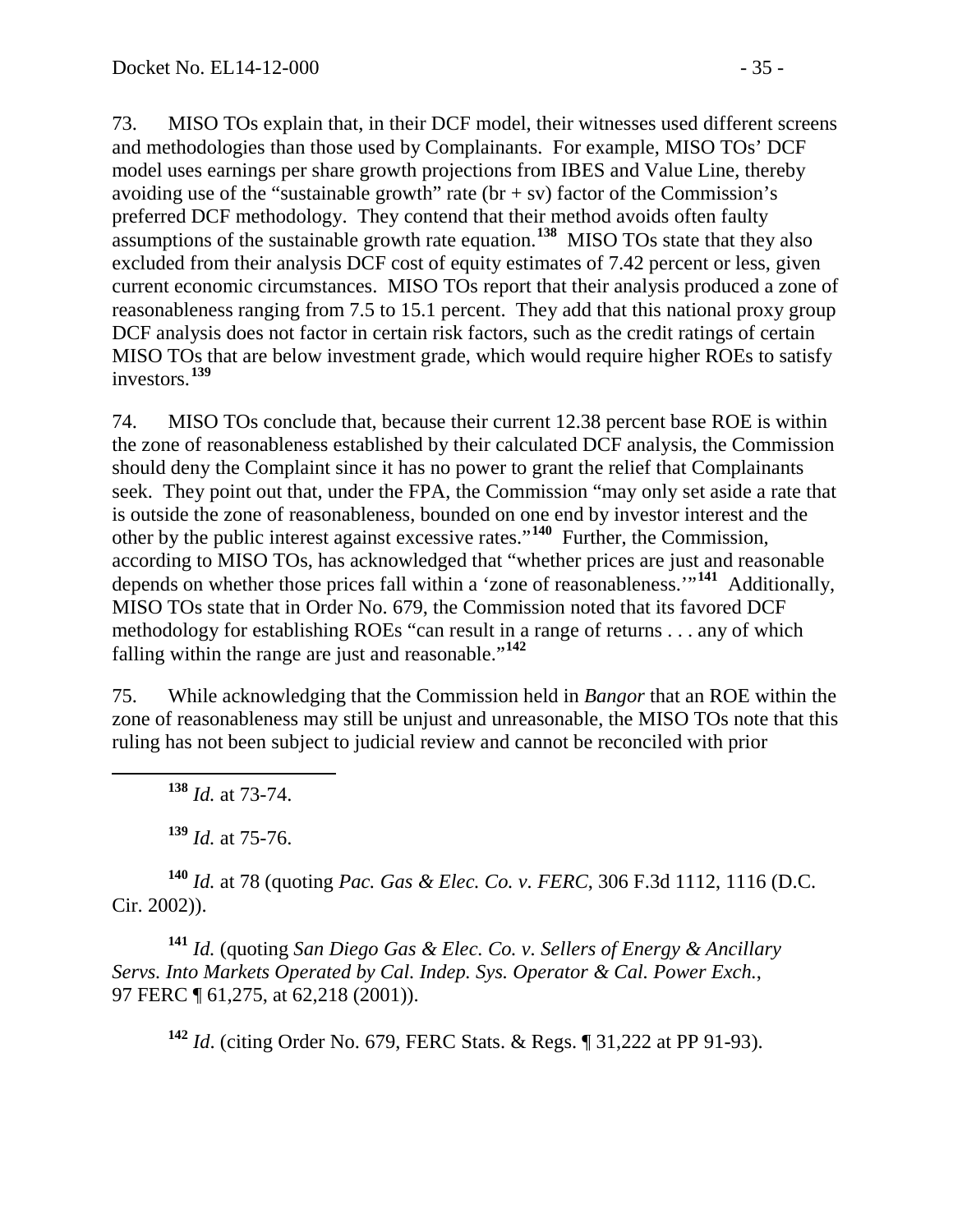interpretations of the FPA by the Commission and the courts. They contend that *Bangor* was decided incorrectly on this issue, because the Commission came to a conclusion different than that in other rulings. Additionally, MISO TOs point out that the reasoning in *Bangor* is particularly inapt in the section 206 context. That case, according to MISO TOs, observes that the Commission at some point must set a rate at a point in the applicable zone of reasonableness. In a section 206 proceeding, however, the time for such a determination would not come until after the Commission determines that the challenged rate is unjust and unreasonable. MISO TOs argue that the zone of reasonableness is determinative at this initial step and that section 206 only permits the Commission to change a rate that is unjust and unreasonable, that is, a rate that falls outside of the zone of reasonableness. Thus, according to MISO TOs, the *Bangor* view is erroneous, at least in the section 206 context, and should be reversed.**[143](#page-35-0)**

76. In its separate answer, Vectren states that it supports the MISO TOs' response in every respect, but provides additional grounds for denying the Complaint and maintaining the 12.38 percent ROE for its Gibson – Reid 345 kV transmission project (Gibson – Reid Project). **[144](#page-35-1)** Vectren argues that, even if Complainants were correct in every respect, a reduction in the base ROE for Vectren's Gibson – Reid Project would nevertheless result in an unjust and unreasonable ROE. According to Vectren, Commission precedent supports Vectren's continued use of a 12.38 percent ROE for the Gibson – Reid Project. In particular, Vectren relies on *Trans Bay Cable LLC*, in which the Commission stated that "the rationale for granting an enhanced ROE to a project that provides, and is expected to continue to provide, significant benefits and that was undertaken by a start-up entity, remains, even if the zone of reasonableness returns has changed."**[145](#page-35-2)** Vectren explains that several factors made the Gibson – Reid Project unique, including (1) that Vectren did not have any transmission lines above  $138 \text{ kV}$ ; (2) the load flow problems Vectren faced on its 138 kV system when neighboring systems' 345 kV lines were out of service; and (3) the overall magnitude of the investment. Vectren contends that, consistent with *Trans Bay Cable*, the Commission should find that even if the zone of reasonable returns has changed for the MISO TOs, the rationale

**<sup>143</sup>** *Id.* at 80-81.

<span id="page-35-1"></span><span id="page-35-0"></span>**<sup>144</sup>** Vectren states that, in 2008, it received Construction Work in Progress and Abandoned Plant Recovery incentives for the Gibson – Reid Project. The Gibson – Reid Project is an approximately 63 mile, 345 kV single-current transmission line that cost \$107.4 million to construct and place in service. Vectren Answer at 2-3; *see S. Ind. Gas & Elec. Co.*, 125 FERC ¶ 61,124 (2008).

<span id="page-35-2"></span>**<sup>145</sup>** Vectren Answer at 6 (quoting *Trans Bay Cable*, 145 FERC ¶ 61,151 at P 19).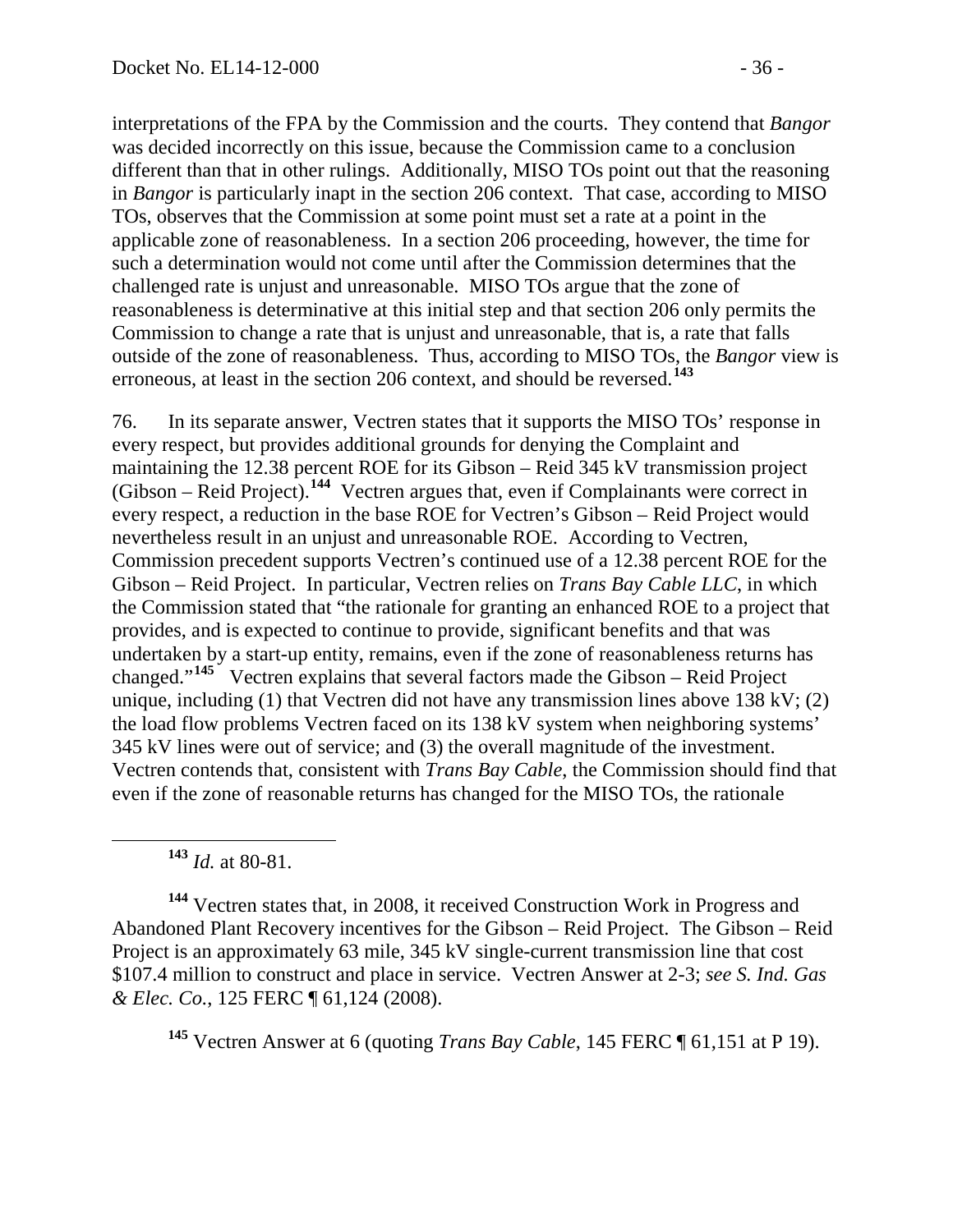underlying Vectren's transmission revenue requirement, inclusive of a 12.38 percent ROE, remains the same and that the rationale for granting an enhanced ROE for the Gibson – Reid Project remains. Furthermore, Vectren argues that investors should be able to count on regulatory stability and recognition that capital costs, particularly for projects such as the Gibson – Reid Project, do not change on an overnight basis.**[146](#page-36-0)**

77. In addition, Vectren states that Commission precedent supports use of a different ROE for certain MISO TOs. For example, Vectren notes that the Commission allows individual MISO TOs to seek a 50 basis point adder for RTO membership**[147](#page-36-1)** and that the Commission has approved a 100 basis point adder for independent transmission companies in recognition of their impact on transmission investment and to encourage their formation.**[148](#page-36-2)** Vectren concludes that these policies demonstrate the Commission's willingness to allow for an ROE that differs from the ROE applicable to all of the MISO TOs in instances where such a departure is adequately justified.**[149](#page-36-3)**

### **b. Comments and/or Protests**

78. Numerous parties provide comments supporting the Complaint, in varying degrees, with respect to the ROE.**[150](#page-36-4)** Joint Consumer Advocates assert that Complainants' analysis is reasonable and provides a reliable estimate of the current cost of equity capital for MISO TOs.**[151](#page-36-5)** While recognizing that Complainants' DCF methodology was undertaken in a manner that has previously been accepted by the Commission, Joint Consumer Advocates explain that Complainants' analysis is

**<sup>146</sup>** *Id*. at 7.

<span id="page-36-2"></span><span id="page-36-1"></span><span id="page-36-0"></span>**<sup>147</sup>** *Id*. at 8 (citing *Midwest Indep. Transmission Sys. Operator, Inc*., 111 FERC ¶ 61,355).

**<sup>148</sup>** *Id*. (citing *Mich. Elec. Transmission Co., LLC*, 113 FERC ¶ 61,343 (2005)).

**<sup>149</sup>** *Id*.

<span id="page-36-4"></span><span id="page-36-3"></span>**<sup>150</sup>** These parties include: Joint Consumer Advocates, People of the State of Illinois, Illinois Commission, Iowa Group, Southwestern Electric Cooperative, Missouri Commission, Michigan Commission, Joint Customers, Michigan Agencies, Great Lakes Utilities, DTE Electric, the Organization of MISO States, Consumers Energy Company, and Arkansas Electric Consumers.

<span id="page-36-5"></span>**<sup>151</sup>** Joint Consumer Advocates Comments at 9 (citing Hill Aff. at 8-21).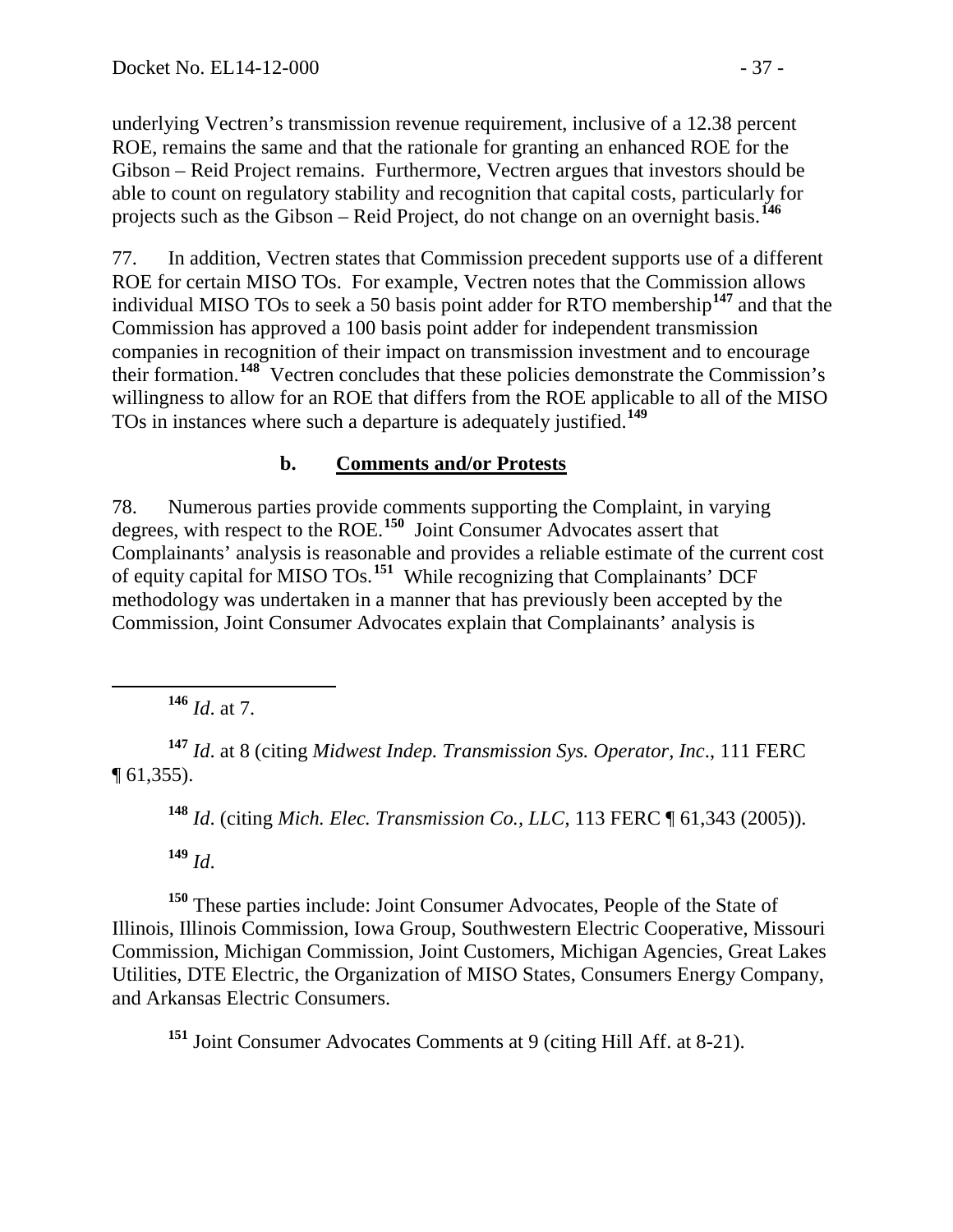conservative in several aspects and conclude that the 9.15 percent ROE potentially overstates the actual cost of capital for transmission operations.**[152](#page-37-0)**

79. People of the State of Illinois assert that a reduction in allowed rates of return to reflect current market conditions is consistent with regulatory policy, investor expectations, and established law.**[153](#page-37-1)** People of the State of Illinois further assert that the Supreme Court long ago recognized the changing nature of reasonable investor returns in relation to utility rates,**[154](#page-37-2)** and an examination of current market requirements is necessary to reflect the lower current cost of capital as compared to when MISO TOs' ROEs were initially set.**[155](#page-37-3)**

80. Illinois Commission asserts that an excessively high ROE provides utilities with a strong incentive to skew the allocation of resources in the MISO footprint in favor of transmission over generation and/or distribution assets.**[156](#page-37-4)** It asserts that, as a result, incumbent transmission owners have taken positions to strongly protect their rights of first refusal to construct transmission projects from competing alternative transmission developers.**[157](#page-37-5)** Illinois Commission argues that these efforts by MISO TOs foreclose competitors from constructing and owning MISO-approved transmission projects and may indicate that the current allowed rate of return on transmission investments in MISO is excessive. **[158](#page-37-6)**

81. Iowa Group contends that Complainants' recommended 9.15 percent base ROE would allow MISO TOs to earn returns commensurate with returns experienced by other transmission owners and to maintain strong capital market access.<sup>[159](#page-37-7)</sup> Iowa Group asserts that Complainants' analysis is echoed in a recent report by the Edison Electric Institute,

<span id="page-37-0"></span>**<sup>152</sup>** *Id*.

<span id="page-37-1"></span>**<sup>153</sup>** People of the State of Illinois Comments at 6.

<span id="page-37-2"></span>**<sup>154</sup>** *Id*. at 6-7 (citing *Bluefield,* 262 U.S. 679 at 692-693).

<span id="page-37-3"></span>**<sup>155</sup>** *Id.* (citing *Hope*, 320 U.S. 591).

<span id="page-37-4"></span>**<sup>156</sup>** Illinois Commission Comments at 8.

<span id="page-37-5"></span>**<sup>157</sup>** *Id*.

<span id="page-37-6"></span>**<sup>158</sup>** *Id*.

<span id="page-37-7"></span>**<sup>159</sup>** Iowa Group Comments at 6 (citing Gorman Aff. at 23-44).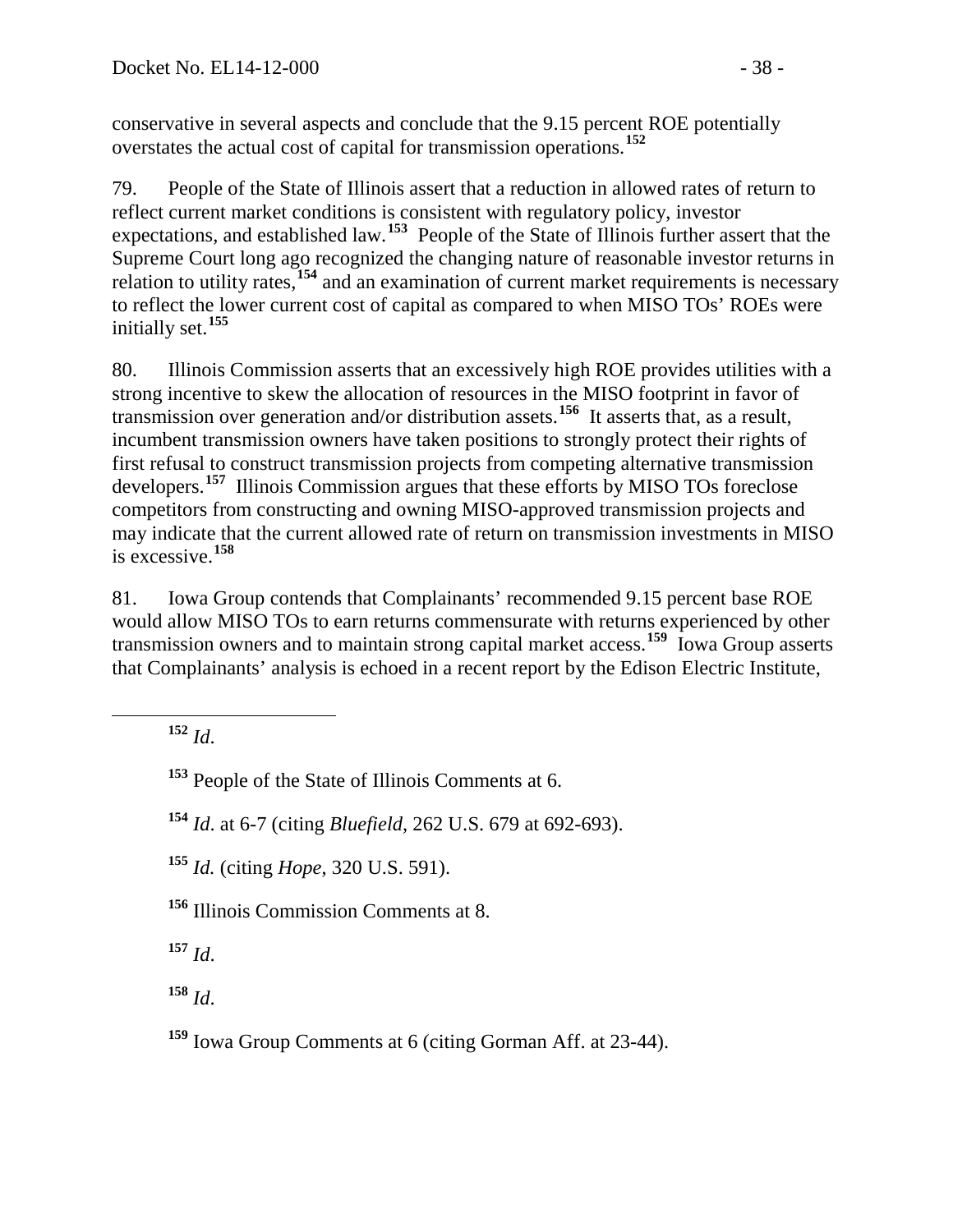which reviewed rates of return granted to regulated retail electric utilities during the third quarter of 2013. According to that report, the average ROE awarded in that quarter was 10.05 percent, which was "consistent with the decades-long trend of declining awarded ROEs."**[160](#page-38-0)** Iowa Group argues that, as a lower-risk transmission-only utility, ITC Midwest's ROE should be less than this average, not higher.**[161](#page-38-1)**

82. Southwestern Electric Cooperative contends that the over 250 basis point differentiation between the current MISO TOs' 12.38 percent ROE and Complainants' suggested industry average of 9.8 percent ROE demonstrates the necessity for expedited Commission action on the Complaint.**[162](#page-38-2)** Southwestern Electric Cooperative, a loadserving entity within the Ameren Illinois footprint, estimates that a reduction in the MISO-wide ROE from 12.38 percent to the just and reasonable ROE of 9.15 percent will result in a reduction of \$16.8 million to Ameren Illinois's annual revenue requirement.**[163](#page-38-3)** It also contends that Complainants' proposed ROE would be excessive on an individual company basis for Ameren Illinois, as demonstrated by evidence produced in another case before the Commission in Docket No. ER11-2777-000, *et al*. **[164](#page-38-4)** Southwestern Electric Cooperative asserts that in that case, prior to the parties' settling on an overall cost of capital before the hearing commenced, Commission Trial Staff's DCF analysis fully supported an ROE of 8.62 percent for Ameren Illinois.**[165](#page-38-5)** Therefore, Southwestern Electric Cooperative requests that the Commission reduce the ROE component of Ameren Illinois, a named respondent in the Complaint.<sup>[166](#page-38-6)</sup>

**<sup>161</sup>** *Id*.

<span id="page-38-2"></span>**<sup>162</sup>** Southwestern Electric Cooperative Comments at 6-7.

**<sup>163</sup>** *Id*. at 10.

**<sup>164</sup>** *Id*. at 8.

<span id="page-38-6"></span><span id="page-38-5"></span><span id="page-38-4"></span><span id="page-38-3"></span>**<sup>165</sup>** *Id*. (citing *Midwest Indep. Transmission Sys. Operator, Inc.*, 141 FERC ¶ 63,014, at PP 328-392 (2012)).

**<sup>166</sup>** *Id*. at 11.

<span id="page-38-1"></span><span id="page-38-0"></span>**<sup>160</sup>** *Id*. (citing Edison Elec. Inst., *Rate Case Summary - Q3 2013 Financial Update*  (2013), 1-2, *available at*: http://www.eei.org/resourcesandmedia/industrydataanalysis/ industryfinancialanalysis/QtrlyFinancialUpdates/Documents/QFU\_Rate\_Case/20 3 O3 Rate C ase.pdf).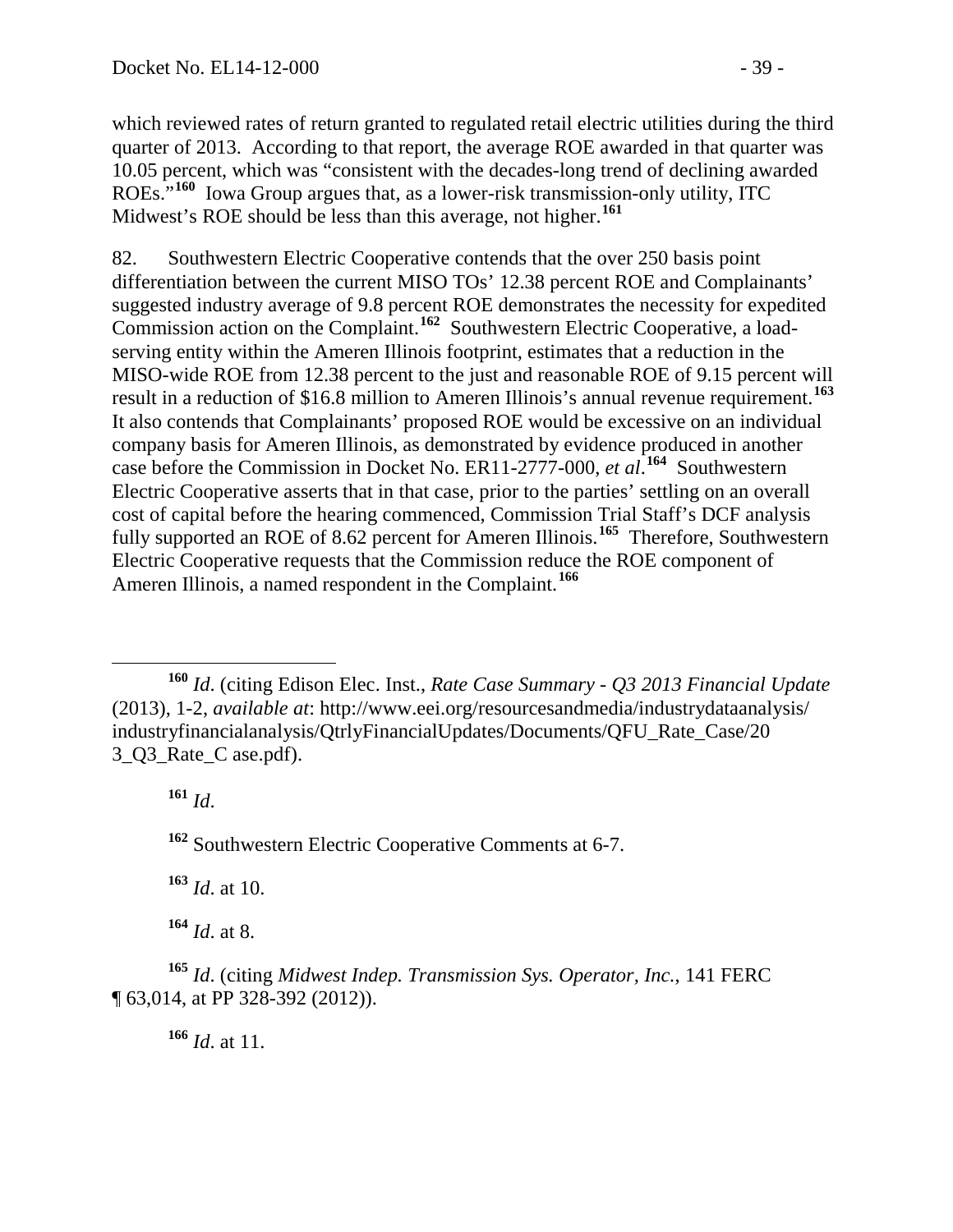83. The Missouri Commission asserts that it analyzed the merits of the Complaint using the DCF methodology applied by the Commission in *S. Cal. Edison Co.***[167](#page-39-0)** The Missouri Commission states that it found a low-point ROE of 8.06, a high-point ROE of 9.8, and a midpoint ROE of 8.93 percent for the proxy group.**[168](#page-39-1)** The Missouri Commission contends that, under Commission precedent, this midpoint of the DCF median figures is presumptively applicable for purposes of calculating a group of transmission owners' cost of capital, and therefore the analysis supports Complainants' testimony and conclusions that the current base ROEs for MISO TOs are unjust and unreasonable.**[169](#page-39-2)**

84. Joint Customers also support the Complaint. Joint Customers' expert, Mr. Solomon, conducted an analysis to determine a just and reasonable ROE for the transmission assets in MISO, applying the same methodology as was used in setting the current MISO ROE, but reflecting current MISO membership and incorporating updated values in the DCF analysis in order to reflect current capital market conditions.**[170](#page-39-3)** Joint Customers assert that, according to Mr. Solomon's analysis, the just and reasonable ROE would be either 9.29 percent or 9.35 percent, depending on whether the median or midpoint is deemed applicable based on the circumstances of MISO TOs. **[171](#page-39-4)** Therefore, Joint Customers support Complainants' conclusion that the 12.38 percent ROE for MISO TOs produces rates that are demonstrably excessive, and therefore unjust, unreasonable, and unlawful.**[172](#page-39-5)**

85. Michigan Agencies contend that the 12.38 percent base ROE is causing all MISO transmission customers, including the Michigan Agencies and their ratepayers, to pay an inflated transmission rate that overcompensates those MISO TOs that develop their rates

**<sup>168</sup>** *Id*. at 4.

**<sup>169</sup>** *Id*. at 6.

**<sup>170</sup>** Joint Customers Comments at 4.

<span id="page-39-5"></span><span id="page-39-4"></span><span id="page-39-3"></span><span id="page-39-2"></span>**<sup>171</sup>** *Id*. at 7. Joint Customers note that the Solomon Affidavit incorporated information updated as of January 2013, and since then the six-month average Baa utility bond yields have increased by 44 points. They adjusted for the increase. *Id*.

**<sup>172</sup>** *Id*.

<span id="page-39-1"></span><span id="page-39-0"></span>**<sup>167</sup>** Missouri Commission Comments at 3 (citing *S. Cal. Edison Co.*, 131 FERC ¶ 61,020).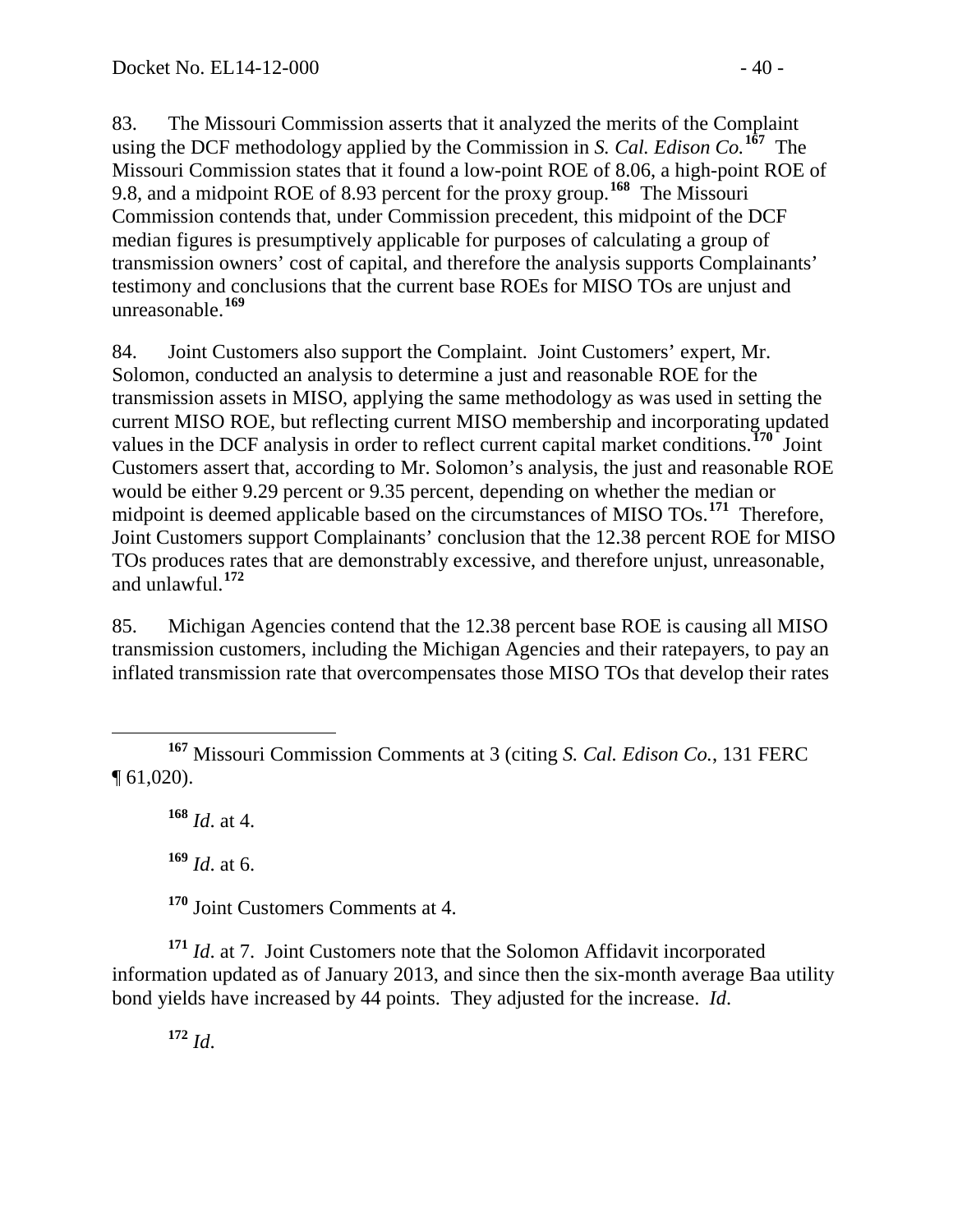based on the Commission-approved MISO base ROE.**[173](#page-40-0)** Similarly, Michigan Commission states that examining these rate issues at this time is appropriate because doing so complements the significant efforts that the Commission in Order No. 1000 has made to improve the transmission market and send the proper planning and pricing signals to the industry as a whole.**[174](#page-40-1)**

86. DTE Electric Company, Organization of MISO States, Consumers Energy Company, and Arkansas Electric Consumers contend that the Commission should institute a proceeding to set an appropriate base ROE for MISO TOs in light of current market conditions.<sup>[175](#page-40-2)</sup> Great Lakes Utilities notes that while many public utilities subject to the Commission's rate jurisdiction have revised their ROEs in the intervening years between 2002 and 2013, some multiple times, the ROEs of MISO TOs have remained fixed for this period.**[176](#page-40-3)**

### **c. Answers to Answers and Comments and/or Protests**

87. Complainants assert that they have met their section 206 burden of showing that the existing rate in unjust and unreasonable. They assert that by applying the Commission's DCF methodology, Mr. Gorman found that the just and reasonable ROE for MISO TOs is no higher than 9.15 percent, which is well below the current 12.38 percent (and 12.2 percent for ATC), and shows that the current base ROEs for MISO TOs are unjust and unreasonable.**[177](#page-40-4)**

88. Complainants point to the Commission's determination that "[t]he question of which companies should be included in a proxy group is properly resolved based on the

**<sup>173</sup>** Michigan Agencies Comments at 4-5.

<span id="page-40-1"></span><span id="page-40-0"></span>**<sup>174</sup>** Michigan Commission Comments at 4 (citing *Transmission Planning and Cost Allocation by Transmission Owning and Operating Public Utilities*, Order No. 1000, FERC Stats. & Regs. ¶ 31,323 (2011), *order on reh'g,* Order No. 1000-A, 139 FERC ¶ 61,132, *order on reh'g and clarification*, Order No. 1000-B, 141 FERC ¶ 61,044 (2012)).

<span id="page-40-3"></span><span id="page-40-2"></span>**<sup>175</sup>** DTE Electric Company Comments at 4; Organization of MISO States Comments at 3; Consumers Energy Company Comments at 4; Arkansas Electric Consumers Comments at 2-3.

**<sup>176</sup>** Great Lakes Utilities Comments at 6.

<span id="page-40-4"></span>**<sup>177</sup>** Complainants January 22, 2014 Reply at 8-9.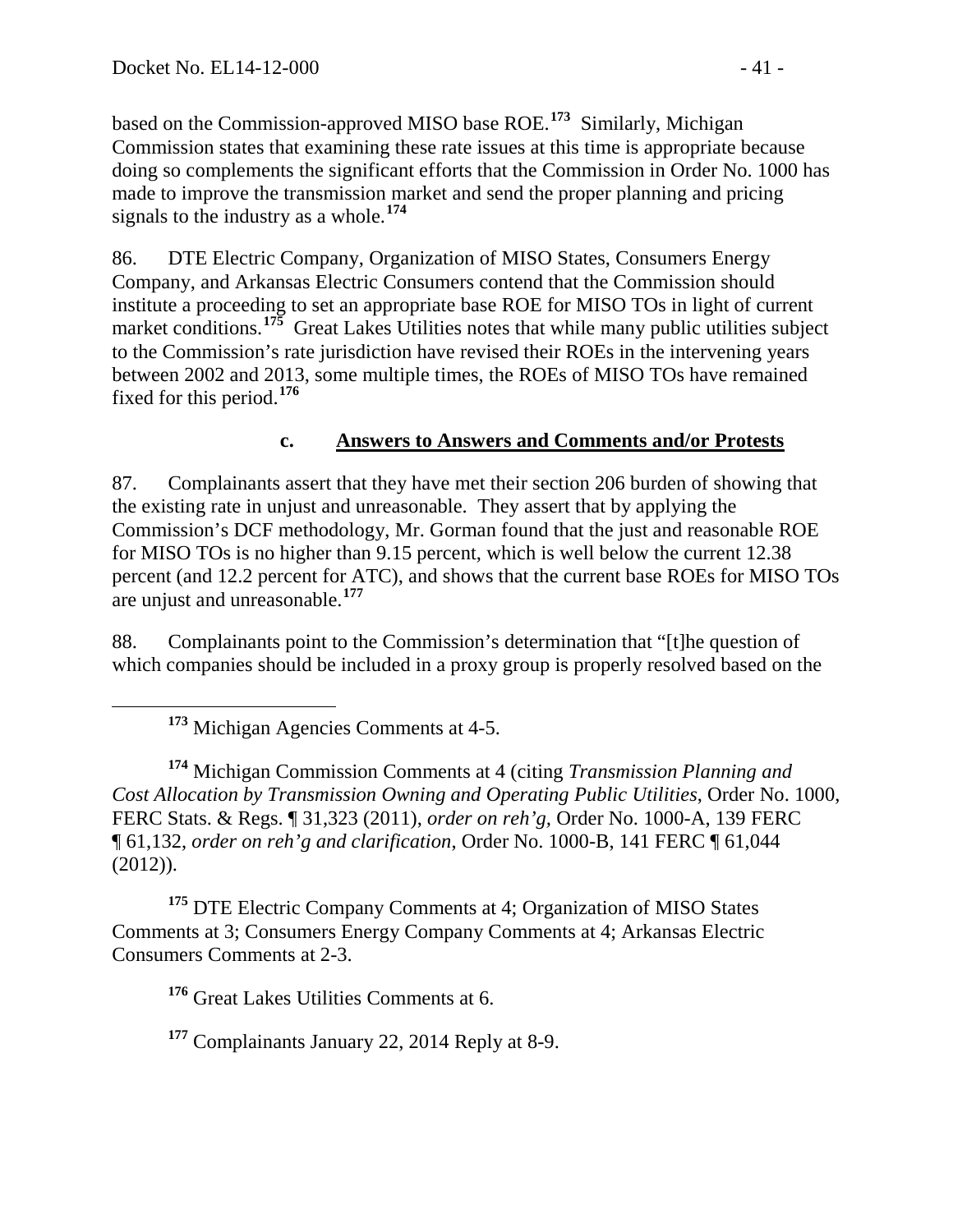facts and circumstances *of each case*."**[178](#page-41-0)** Accordingly, Complainants contend that the question of appropriate proxy group composition and selection criteria is not set in stone, but rather depends on the facts and circumstances of each case. They assert that MISO TOs' contention that the Complaint should be dismissed based on proxy group selection, or that Mr. Gorman's proxy group selection undermines the ability of his DCF analysis to show the unjustness and unreasonableness of the current base ROEs, must be rejected because these are decisions that, if not summarily accepted, at least raise genuine issues of material fact that must be resolved through an evidentiary hearing process.**[179](#page-41-1)** Moreover, Complainants contend that the Commission has approved the use of transmission ownership as a proxy group selection criterion for both regional and national proxy groups.**[180](#page-41-2)** Complainants add that the case that MISO TOs cite for support is not valid because nowhere in the Commission's decision did it state that transmission ownership is an invalid criterion under all facts and circumstances.**[181](#page-41-3)** Further, Complainants assert that, in *Atlantic Path I*, the Commission specifically approved the use of a proxy group of transmission owning investor-owning utilities.**[182](#page-41-4)**

89. Complainants dispute MISO TOs' claim that Mr. Gorman's proxy group selection is flawed in that he used incorrect credit ratings criteria. Complainants state that Mr. Gorman appropriately included companies in his proxy group within one notch above and one notch below MISO TOs' bond range. Complainants disagree with MISO TOs that MGE Energy was inappropriately excluded from Mr. Gorman's proxy group. Complainants argue that not only does MGE Energy not own transmission assets, but it does not meet the credit rating exclusion criterion because it does not have a bond rating. Complainants assert that, while MGE Energy owns a subsidiary that has a bond rating of AA-, this subsidiary is not the publicly-traded entity that must be included in a proxy group, and, therefore, Complainants applied a correct credit rating range of BBB- to AA-. **[183](#page-41-5)**

**<sup>179</sup>** *Id*.

<span id="page-41-4"></span><span id="page-41-3"></span><span id="page-41-2"></span><span id="page-41-1"></span>**<sup>180</sup>** *Id*. at 11 (citing Reply Aff. of Michael P. Gorman at 10 (Jan. 22, 2014) (Reply Gorman Affidavit)).

**<sup>181</sup>** *Id*. at 10 (citing *Atlantic Grid*, 135 FERC ¶ 61,144).

**<sup>182</sup>** *Id*. at 10-11 (citing *Atlantic Path I*, 122 FERC ¶ 61,135 at P 19).

<span id="page-41-5"></span>**<sup>183</sup>** *Id*. at 11-12 (citing Gorman Reply Aff. at 15; *S. Cal. Edison Co.*, 131 FERC

(continued ...)

<span id="page-41-0"></span>**<sup>178</sup>** *Id*. at 9 (quoting Atlantic Path II, 133 FERC ¶ 61,153 at P 14) (emphasis added by Complainants).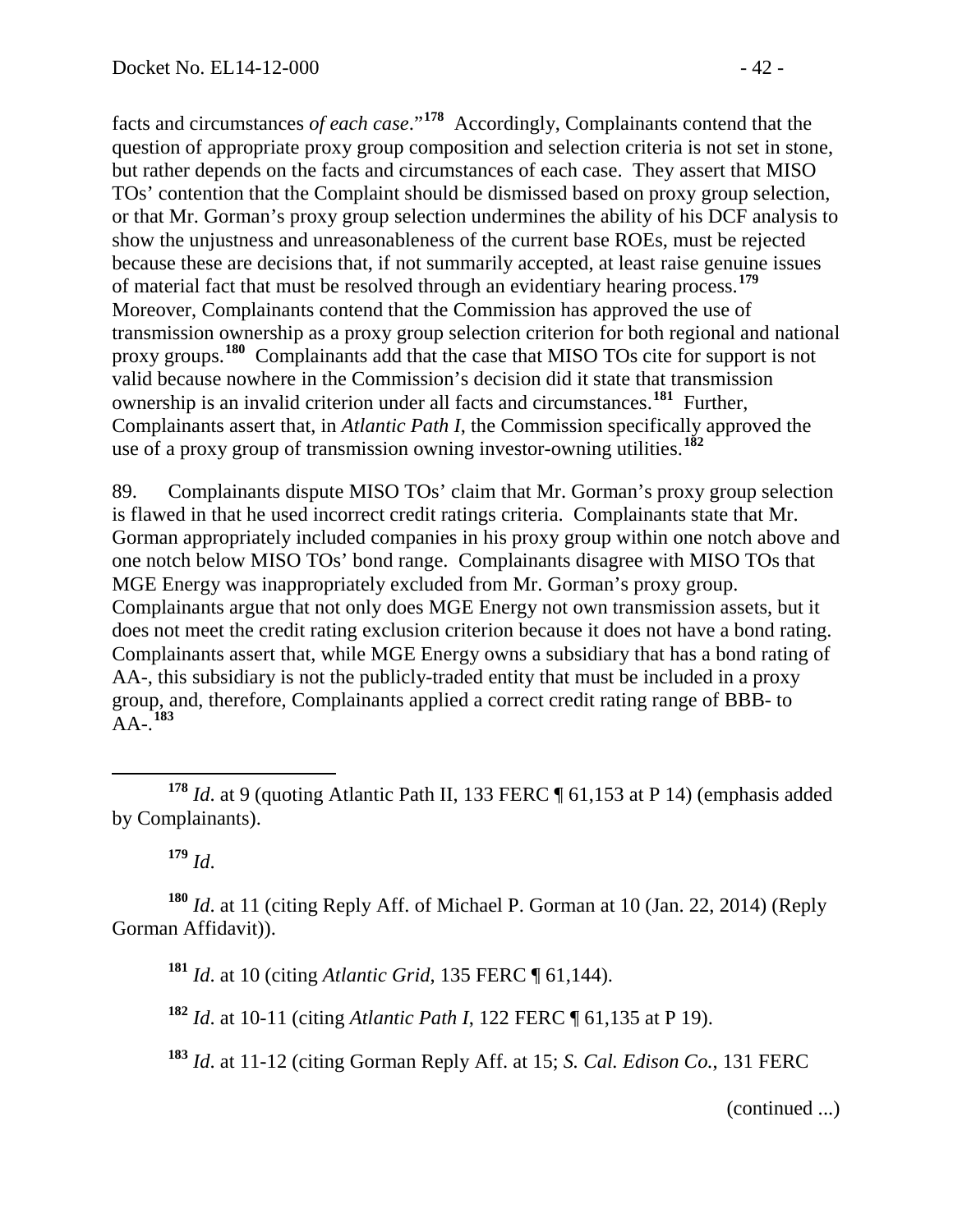90. Furthermore, Complainants maintain that Mr. Gorman correctly excluded companies from his proxy group that were known to be a party to significant merger and acquisition activity. Complainants contend that MISO TOs' statement that Complainants' exclusion of companies known to be a party to significant merger and acquisition activity in the past 12 months is "contrary to Commission precedent" is not accurate.**[184](#page-42-0)** Rather, Complainants assert that the Commission has stated that it "accept[s] . . . electric utilities that did not announce a merger" as a valid screening criterion.**[185](#page-42-1)**

91. Complainants also dispute MISO TOs' claim that *Bangor* created a test to determine whether the merger "affect[s] the DCF calculation."**[186](#page-42-2)** Rather, Complainants argue that the Commission placed the burden of proof on the opposing party to show that an excluded company's merger and acquisition activity did not affect the DCF calculation in order to include the company in the proxy group. They argue that MISO TOs have made no such showing.**[187](#page-42-3)**

92. Complainants aver that Mr. Gorman's requirement that companies only be included in the proxy group if they have consistently paid dividends without any cuts to dividends is reasonable and consistent with Commission precedent. Complainants contend that a screening criterion to identify companies with stable and predictable dividends, which helps accurately measure future dividend growth, is an important component in accurately measuring an ROE that reflects comparable business and financial risk to that of the subject company or group of companies.**[188](#page-42-4)** Complainants assert that MISO TOs misstate Commission precedent to support their position that the Commission rejects requiring dividends for longer than six months.**[189](#page-42-5)** Complainants assert that in *Golden Spread Electric Cooperative, Inc., et al. v. Southwestern Public Service Commission*, the Commission did not determine that a dividend screening criterion must look back at least three years, but rather that the Commission accepted

<span id="page-42-1"></span><span id="page-42-0"></span> $\overline{a}$ ¶ 61,020 at P 51).

**<sup>184</sup>** *Id*. at 12. (quoting MISO TOs Answer at 16).

**<sup>185</sup>** *Id*. (quoting *S. Cal. Edison Co.*, 131 FERC ¶ 61,020 at P 51).

<span id="page-42-2"></span>**<sup>186</sup>** *Id*. (citing *Bangor I*, 117 FERC ¶ 61,129 at P 68).

<span id="page-42-3"></span>**<sup>187</sup>** *Id*.

<span id="page-42-4"></span>**<sup>188</sup>** *Id*. at 14 (citing Gorman Reply Aff. at 16).

<span id="page-42-5"></span>**<sup>189</sup>** *Id*. at 13.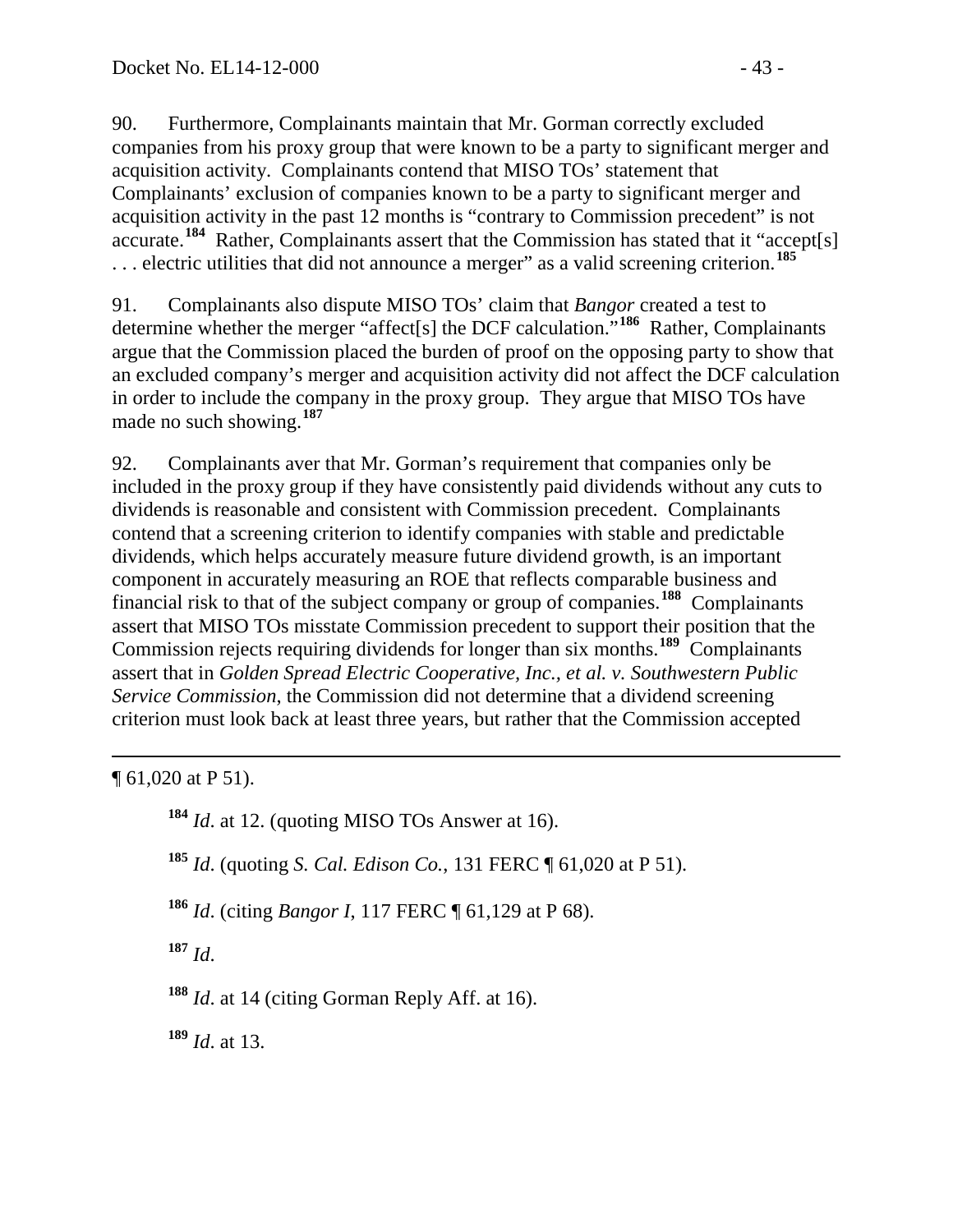three years as reasonable under the facts and circumstances of that proceeding.**[190](#page-43-0)** They also aver that nowhere in *Portland Natural Gas* did the Commission adopt or endorse the notion that the Commission rejects, as a screening criterion, a requirement that a proxy group company pay dividends for periods of more than six months.**[191](#page-43-1)**

93. Complainants assert that Mr. Gorman's requirement that the proxy group include only companies covered by two generally recognized industry analysts is consistent with Commission precedent. According to Complainants, Commission precedent permits the use of a proxy group screening criterion that requires the inclusion of "electric utilities that are covered by two generally recognized utility industry analysts," which contradicts MISO TOs' claim that the number of analysts contributing to the data is immaterial so long as the data is available to investors.<sup>[192](#page-43-2)</sup> In response to MISO TOs' argument that the Commission requires that IBES data be obtained from Yahoo.com, Complainants note that the Commission has recognized and relied on sources other than Yahoo.com for IBES growth rate projections.**[193](#page-43-3)**

94. Complainants state that Mr. Gorman's use of a six-month dividend yield data based on weekly data rather than monthly data does not create an inexact or flawed DCF result. In addition, Complainants maintain that Mr. Gorman appropriately applied the sustainable growth rate  $(br + sv)$  estimate. Complainants contend that while MISO TOs cite numerous instances in which the Commission has accepted the use of monthly dividend yields, none of the sources relied upon by MISO TOs actually hold that determinations of monthly dividend yields must be used.**[194](#page-43-4)** Complainants further contend that the Commission has never required that determinations of monthly dividend yields be used in its DCF analysis. In addition, Complainants argue that neither MISO TOs nor their witnesses identify any differences in the DCF results that occur because weekly dividend data is used as opposed to monthly dividend yield data over a six-month period.**[195](#page-43-5)**

**<sup>191</sup>** *Id*. at 14 (citing *Portland Natural Gas*, 134 FERC ¶ 61,129).

- **<sup>192</sup>** *Id*. at 14-15 (quoting *S. Cal. Edison Co.*, 131 FERC ¶ 61,020 at P 51).
- <span id="page-43-3"></span>**<sup>193</sup>** *Id*. at 15-16 (citing *Atlantic Path II*, 133 FERC ¶ 61,153 at P 20).

<span id="page-43-4"></span>**<sup>194</sup>** *Id*. at 16.

<span id="page-43-5"></span>**<sup>195</sup>** *Id*. (citing Gorman Reply Aff. at 20).

<span id="page-43-2"></span><span id="page-43-1"></span><span id="page-43-0"></span>**<sup>190</sup>** *Id*. (citing *Golden Spread Elec. Coop., Inc. v. Sw. Pub. Serv. Co.*, 115 FERC ¶ 63,043, at PP 97, 105 (2006)).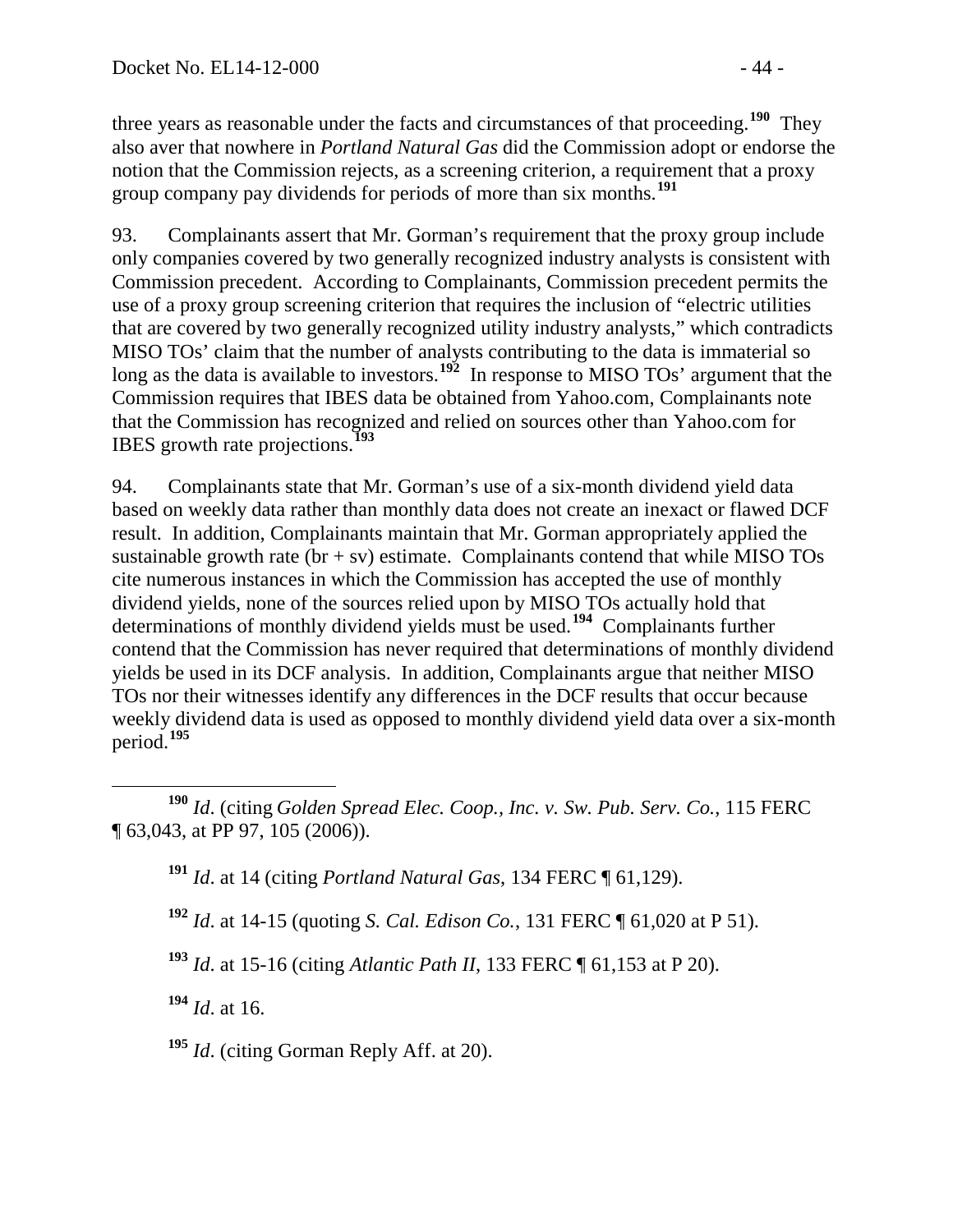95. Complainants assert that Commission precedent on a specific methodology for calculating the sustainable growth estimate is not as clear cut as MISO TOs and their witnesses allege, and that MISO TOs have not cited any precedent that requires the use of all years of Value Line projected data. **[196](#page-44-0)** Mr. Gorman asserts that the three- to five-year growth projections produce a more accurate estimate of sustainable growth based on the companies' conditions.**[197](#page-44-1)** In addition, Complainants note that one of MISO TOs' witnesses, Dr. Avera, has argued in the past for relying on the three- to five-year growth rate projections provided by Value Line.**[198](#page-44-2)**

96. Complainants assert that MISO TOs are unable to cite to any Commission orders that require the use of forecasted data.<sup>[199](#page-44-3)</sup> Complainants assert that their approach is based on the company's current market book ratio and on Value Line's three- to five-year projections of earnings, dividends, earned returns on book equity, and stock issuance. They further assert that, under Mr. Gorman's methodology, which is not contrary to Commission precedent, projected future prices are based on both actual book value and projected market to book ratio, which is a more accurate estimate of market valuation of the proxy group stock than the method proposed by MISO TOs. **[200](#page-44-4)**

97. Complainants state that MISO TOs are unable to cite any Commission precedent that supports their assertion that the Commission *requires the use* of return on equity projections published by Value Line. Instead, according to Complainants, MISO TOs rely on Commission language that simply states that "Value Line also forecasts a return on book value from Edison International, the 'r' in the 'br + sv' equation," but provide no statement, nor even a minor indication, that Value Line's published ROE projections must be used in the calculation of "r." **[201](#page-44-5)**

- **<sup>197</sup>** *Id*. at 17 (citing Gorman Reply Aff. at 22).
- **<sup>198</sup>** *Id*. at 17-18 (citing Gorman Reply Aff. at 23).
- <span id="page-44-3"></span>**<sup>199</sup>** *Id*. at 18.
- <span id="page-44-4"></span>**<sup>200</sup>** *Id*. at 18-19 (citing Gorman Reply Aff. at 24).
- <span id="page-44-5"></span>**<sup>201</sup>** *Id*. at 19 (citing *So. Cal. Edison Co.*, 92 FERC at 61,263).

<span id="page-44-2"></span><span id="page-44-1"></span><span id="page-44-0"></span>**<sup>196</sup>** *Id.* at 16-20 (citing Gorman Reply Aff. at 22-24; *S. Cal. Edison Co.*, 92 FERC at 61,263).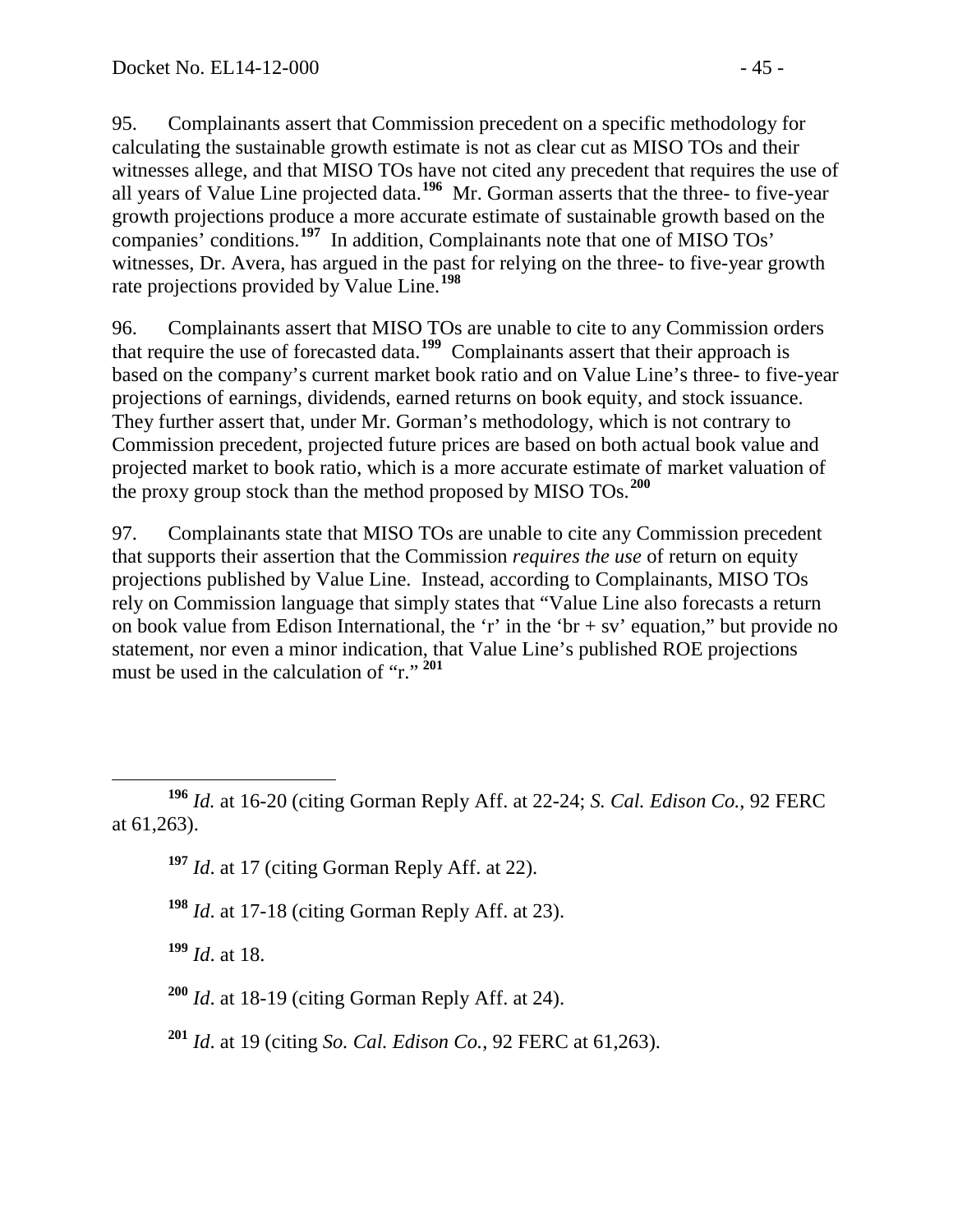98. Similarly, Complainants assert that MISO TOs are unable to cite any Commission precedent that requires the use of IBES data from Yahoo.com.**[202](#page-45-0)** They contend that the precedent that MISO TOs cite concerns the composition of the proxy groups used to determine gas and oil pipelines' ROE, and that MISO TOs provide no support as to why the requirement would extend to electric transmission owners' ROEs.**[203](#page-45-1)** Again, Complainants contend that the Commission has relied on sources other than Yahoo! for IBES growth rate projections.**[204](#page-45-2)**

99. Complainants assert that MISO TOs are unable to provide any Commission precedent that has reversed the Commission's policy of excluding companies "whose low-end ROE fails to exceed the average bond yield by about 100 basis points or more."<sup>[205](#page-45-3)</sup> Complainants contend that the Commission has allowed for the 100 basis point adder in the past, and that Mr. Gorman actually applied the most conservative approach available when determining his low-end DCF threshold, because he utilized the highest bond yield over the 26-week period (5.39 percent) instead of the 26-week average of 5.06 percent.**[206](#page-45-4)**

100. Complainants assert that MISO TOs are unable to cite any precedent in support of their contention that the methodology that Mr. Gorman used to calculate his suggested midpoint of the median range (9.15 percent) is never acceptable or that such a methodology was rejected by the Commission.**[207](#page-45-5)** However, Complainants provide, for comparison's sake, the results using MISO TOs' preferred approach. They assert that, under Mr. Gorman's methodology, the zone of reasonableness is 7.97 percent to 10.33 percent, with a midpoint and ROE recommendation of 9.15 percent, while under MISO TOs' preferred approach, the zone of reasonableness is 6.75 percent to 11.88 percent, with a midpoint of 9.32 percent.<sup>[208](#page-45-6)</sup> Therefore, Complainants contend that regardless of

<span id="page-45-0"></span>**<sup>202</sup>** *Id*. at 20.

<span id="page-45-1"></span>**<sup>203</sup>** *Id.*

- <span id="page-45-2"></span>**<sup>204</sup>** *Id*. (citing *Atlantic Path II*, 133 FERC ¶ 61,153 at P 20).
- <span id="page-45-3"></span>**<sup>205</sup>** *Id*. at 21 (citing *S. Cal. Edison Co.*, 131 FERC ¶ 61,020 at P 55).

<span id="page-45-4"></span>**<sup>206</sup>** *Id*.

<span id="page-45-5"></span>**<sup>207</sup>** *Id.*

<span id="page-45-6"></span>**<sup>208</sup>** *Id*. at 22.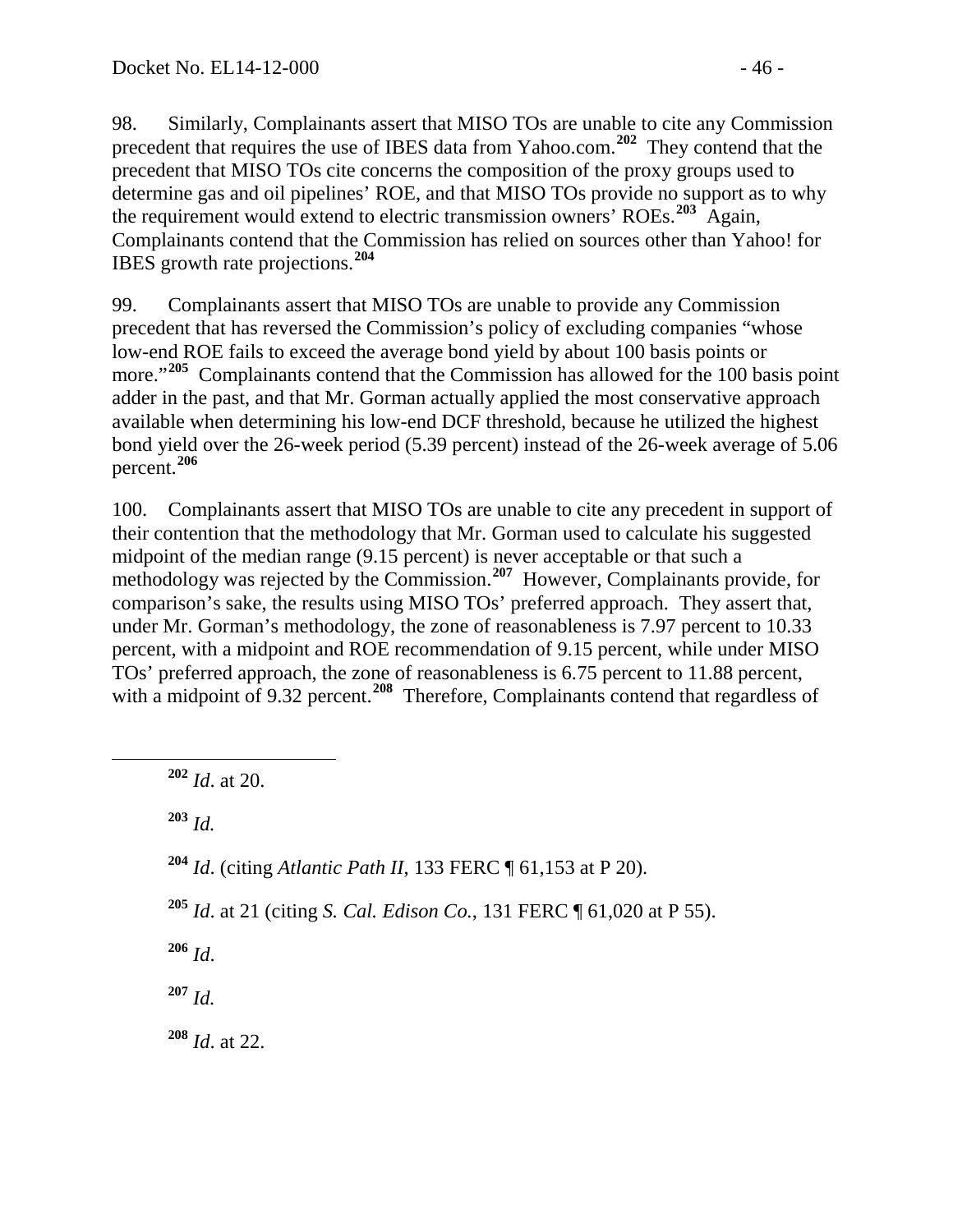the method used, the results demonstrate that MISO TOs' current base ROEs are unjust and unreasonable.**[209](#page-46-0)**

101. Complainants assert that whether Mr. Gorman's alternative ROE estimation methods are flawless is of no material concern because the Commission relies only on its approved DCF method to set ROEs.**[210](#page-46-1)** Complainants explain that Mr. Gorman simply used alternative methods to corroborate his DCF results. Regardless, Complainants assert that Mr. Gorman's alternative ROE methods are not flawed as MISO TOs suggest.**[211](#page-46-2)**

102. Xcel alleges that Complainants' proposed base ROE of 9.15 percent is too low to support transmission investment and would be confiscatory under the policy of *Hope* and other applicable precedent.**[212](#page-46-3)**

103. Iowa Group contends that the Complaint presents a well-supported prima facie case that MISO TOs' current base ROE of 12.38 percent is unjust and unreasonable and that Complainants' recommended base ROE of 9.15 percent is just and reasonable.**[213](#page-46-4)** It contends that the soundness of the Complaint is underscored by the fact that three separate studies – those sponsored by the Missouri Commission, Joint Consumer Advocates, and Joint Customers – reached the same conclusions based on slightly different applications of the Commission's preferred DCF methodology. Iowa Group further contends that, even though Dr. Avera and Mr. McKenzie (MISO TOs' own experts) strongly criticize Mr. Gorman's analysis, their DCF analyses produce essentially the same result – a current cost of equity of 9.25 percent (the average of the median high and lows of their DCF results) or 9.10 percent (the overall median of the high and lows of their DCF results).**[214](#page-46-5)**

<span id="page-46-0"></span>**<sup>209</sup>** *Id.*

<span id="page-46-1"></span>**<sup>210</sup>** *Id.*

<span id="page-46-2"></span>**<sup>211</sup>** *Id*. (citing Gorman Reply Aff. at 28-34).

**<sup>212</sup>** Xcel Reply at 5 (citing *Hope*, 320 U.S. 591).

**<sup>213</sup>** Iowa Group Reply at 13.

<span id="page-46-5"></span><span id="page-46-4"></span><span id="page-46-3"></span>**<sup>214</sup>** *Id*. n.47 ("It should be noted that at no point in their analysis do Dr. Avera and Mr. McKenzie identify the mid-point or median of their proxy group's ROE. Iowa Group has calculated the average of high and low medians and overall high and low median based upon their Exhibit MTO-6, excluding the outliers they identify.").

(continued ...)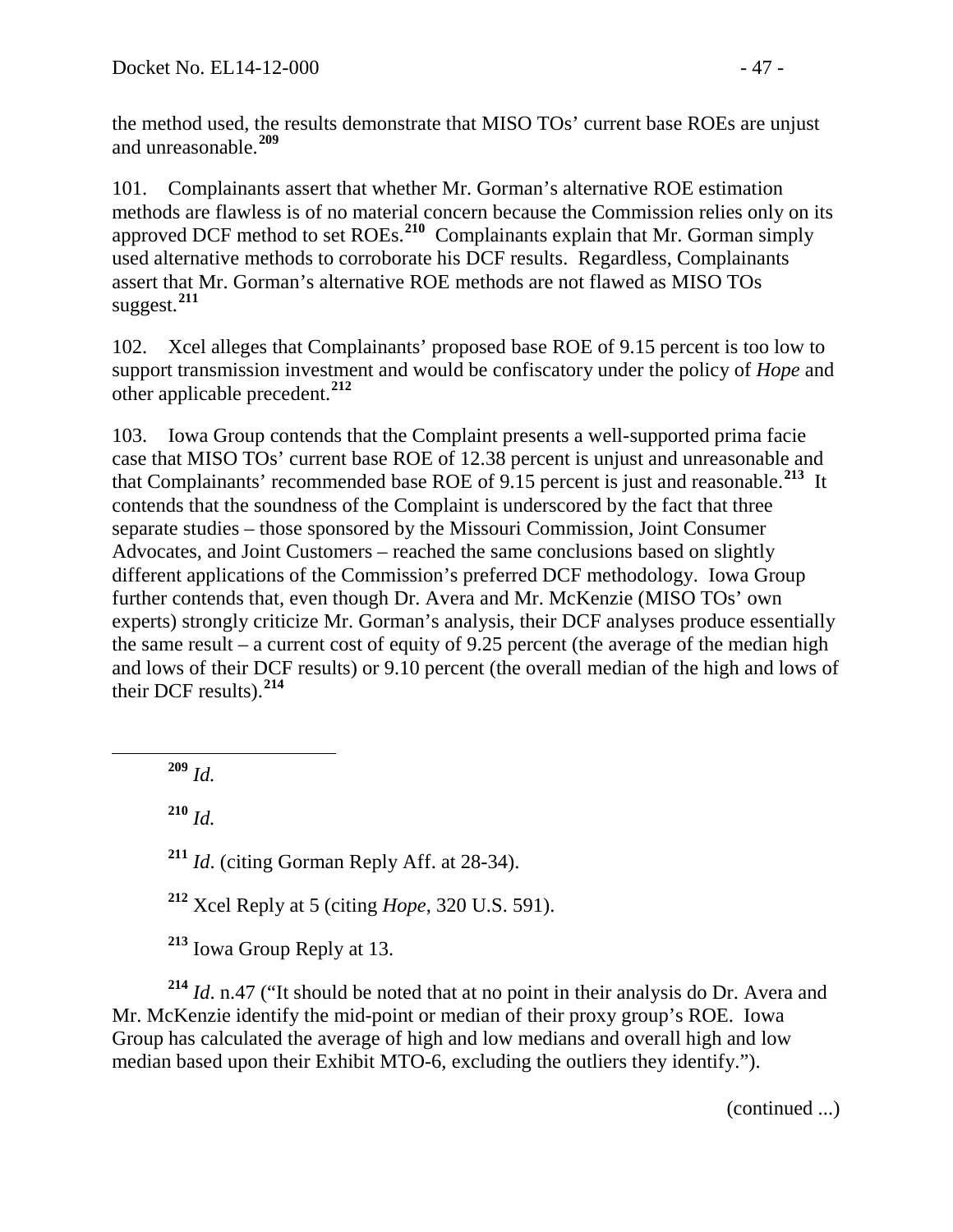104. Iowa Group argues that the Commission does not need to decide at this point which DCF analysis best estimates MISO TOs' cost of equity capital. Rather, the question at this stage is whether Complainants have presented a prima facie case that merits further consideration. Iowa Group further argues that the various DCF analyses submitted to date in this proceeding demonstrate beyond a doubt that they have.**[215](#page-47-0)**

105. Iowa Group also contends that Complainants have presented a prima facie case that ITC-Midwest's common equity ratio results in unjust and unreasonable rates. It asserts that Mr. Gorman has shown that ITC Midwest's common equity ratio is higher than the equity ratios approved for other MISO TOs and far higher than the equity ratios awarded other electric utilities over the past five years.**[216](#page-47-1)** Iowa Group further asserts that Mr. Gorman has shown that ITC Midwest's bond ratings (and hence its true cost of capital) reflect the target capital structure set by ITC Holdings, which is approximately 30 percent common equity and 70 percent debt, a marked contrast to the 60 percent common equity ratio used for setting ITC Midwest's rates.**[217](#page-47-2)**

106. Iowa Group asserts that Complainants have not requested that the Commission reduce ITC Midwest's common equity ratio without providing the utility an opportunity to demonstrate that its current 60 percent common equity ratio produces just and reasonable rates. Rather, Iowa Group argues that Complainants have submitted probative evidence showing that ITC Midwest's common equity ratio may be unjust and unreasonable, thereby warranting further investigation by the Commission and additional filings by ITC Midwest.**[218](#page-47-3)**

**<sup>215</sup>** *Id*. at 13-14.

 $\overline{a}$ 

<span id="page-47-1"></span><span id="page-47-0"></span>**<sup>216</sup>** *Id*. at 14 (citing Gorman Aff. at 12) ("In comparison, over this same time period, the electric utility industry has been awarded capital structures with common equity ratios between 48 percent and 51 percent.").

<span id="page-47-2"></span>**<sup>217</sup>** *Id*. (citing Gorman Aff. at 15-16) ("S&P rates ITC Holding Corp. and all of its utility subsidiaries as a highly leveraged company. As part of its financial risk assessment of ITC Holdings Corp., ITC [Transmission], ITC Midwest, and Michigan Electric Transmission Company ("METC"), S&P notes the company's objective to maintain an adjusted debt to total capital structure of about 70 percent. Hence, the bond ratings of these companies reflect a common equity ratio of around 30 percent, not the 60 percent used to set ITC [Transmission]'s and METC's FERC transmission rates.") (footnote omitted).

<span id="page-47-3"></span>**<sup>218</sup>** *Id*. at 15.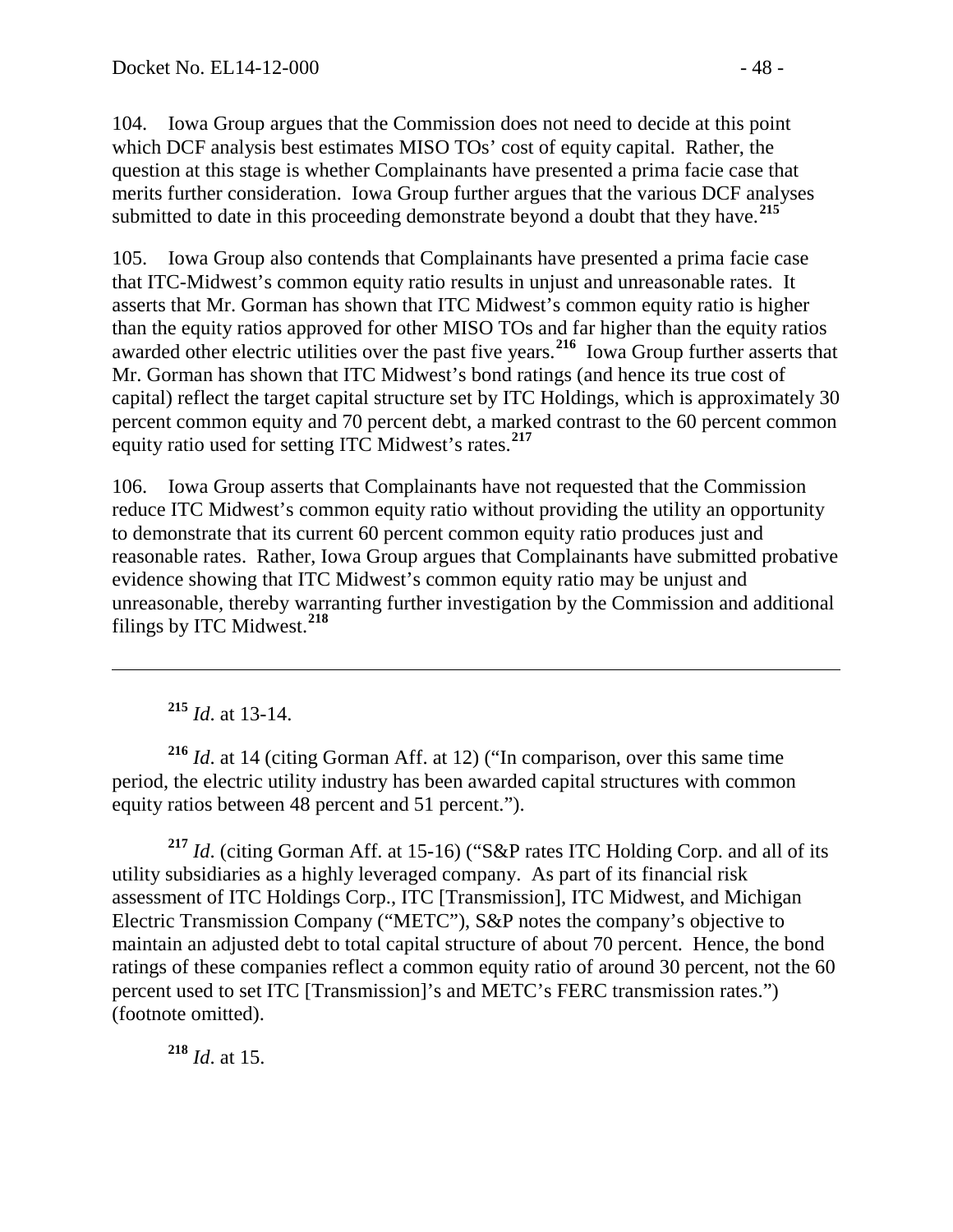107. Iowa Group contends that MISO TOs do not present substantial evidence that rebuts Complainants' prima facie case. Rather they simply point out methodological differences between Complainants' analysis and their own analysis.**[219](#page-48-0)** Iowa Group argues that these differences constitute differences in judgment and pose issues of material fact that must be developed and resolved through a section 206 investigation and a trial type hearing.**[220](#page-48-1)**

108. Iowa Group contends that the Commission may reach decisions without holding evidentiary hearings only when there are no material facts in dispute.**[221](#page-48-2)** It lists the following among the issues of material fact that should be developed and resolved through an evidentiary hearing: (1) Should the current base ROE of 12.38 percent be retained if it is within the zone of reasonableness?; (2) What are the appropriate screening criteria for the proxy group used in the DCF analyses?; (3) What are the high-end and low-end outliers for the proxy group, and what DCF results, if any, should be excluded as a consequence?; (4) Should prevailing capital market conditions be taken into account in evaluating the base ROE? If so, how?; and (5) Would Complainants' recommended base ROE of 9.15 percent be so low that it would have a long-term, chilling effect on investors' future willingness to support electric transmission system expansion?**[222](#page-48-3)**

109. In response, MISO TOs contend that Complainants' concession that numerous aspects of Mr. Gorman's DCF analysis have no basis in Commission precedent underscores their failure to meet their section 206 burden of proof. MISO TOs states that, in their motion to dismiss, they demonstrated that Mr. Gorman's DCF study lacks probative value because, without explanation or justification, his analysis diverges in numerous respects from the Commission's precedents regarding the selection of proxy companies and application of the DCF formula. Furthermore, MISO TOs take issue with Complainants' response that Mr. Gorman's DCF study should be deemed acceptable because the Commission has not expressly *prohibited* Mr. Gorman's challenged proxy selection criteria and DCF factors. In response, MISO TOs argue that a proper prima facie case for their claim that the current base ROE is unjust and unreasonable would consist of colorable evidence applying the DCF methodology in a manner that is actually

**<sup>219</sup>** *Id*. at 16.

**<sup>220</sup>** *Id.*

<span id="page-48-3"></span><span id="page-48-2"></span><span id="page-48-1"></span><span id="page-48-0"></span>**<sup>221</sup>** *Id*. at 23 (citing *Vt. Dept. of Pub. Serv. v. FERC*, 817 F. 2d 127, 140 (D.C. Cir. 1987); *Pub. Serv. Co. of N.H. v. FERC*, 600 F.2d 944, 955 (D.C. Cir. 1979); *Citizens for Allegan County, Inc. v. Fed. Power Comm'n*, 414 F.2d 1125, 1128 (D.C. Cir. 1969)).

**<sup>222</sup>** *Id*. at 16-22.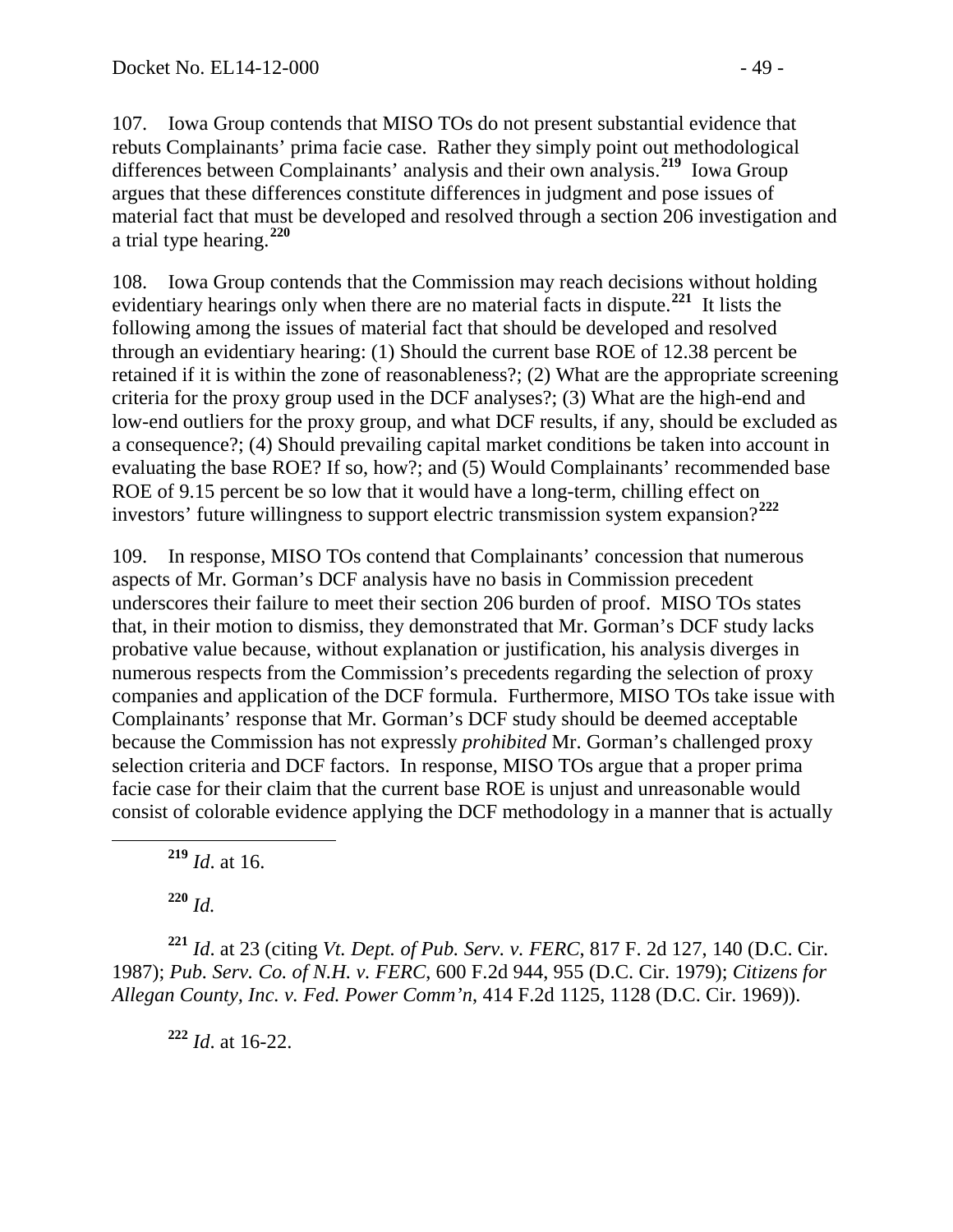in accord with Commission precedent, rather than as Mr. Gorman and Complainants prefer to apply the DCF formula.**[223](#page-49-0)**

110. MISO TOs allege that Complainants' post hoc rationalizations do not remedy the flaws in Mr. Gorman's DCF study. MISO TOs state that Mr. Gorman's flawed proxy screening criteria undermine his DCF study. First, MISO TOs take issue with Mr. Gorman's requirement that proxy companies must own transmission assets. As they did in the motion to dismiss, MISO TOs argue that, in *Atlantic Grid*, the Commission rejected exclusion of companies that are not "electric transmission-owning companies."**[224](#page-49-1)** MISO TOs add that Mr. Gorman's transmission ownership screen is superfluous because, to identify risk-comparable proxy companies, the Commission relies in part on S&P and other credit ratings, which consider the overall investment risk of each utility, including the types of operations it conducts and assets it owns. Accordingly, MISO TOs conclude that there is no basis for Mr. Gorman's attempt to defend his transmission ownership criterion for proxy selection on the ground that it helps to identify risk-comparable companies. Likewise, MISO TOs assert that Complainants' reliance on *Atlantic Path I* is misplaced because that case involved the ROE of one, single-asset transmission company, as opposed to the base ROE of a diverse group of utilities, such as MISO TOs, and *Atlantic Path I* relied on regional proxy groups, as opposed to the national proxy group that the Commission now prefers.**[225](#page-49-2)**

111. Second, MISO TOs take issue with Mr. Gorman's requirement of two years of continuous dividend payments. MISO TOs state that, in their motion to dismiss, they demonstrated that the Commission requires only six months of dividend payments without a cut. They argue that Complainants did not even attempt to justify Mr. Gorman's two-year dividend requirement. Moreover, MISO TOs allege that Mr. Gorman's purported explanation of the two-year dividend requirement has no merit because it is inconsistent with the forward-looking character of the DCF analysis.**[226](#page-49-3)**

112. Third, MISO TOs claim that Mr. Gorman inappropriately excluded companies involved in merger activity during his six-month DCF study period. MISO TOs state that Complainants distort the Commission's ruling in *Bangor* about how to treat such

**<sup>223</sup>** MISO TOs February 19, 2014 Reply at 18-21.

<span id="page-49-3"></span><span id="page-49-2"></span><span id="page-49-1"></span><span id="page-49-0"></span>**<sup>224</sup>** *Id*. at 22 (citing MISO TOs January 6, 2014 Answer at 14) (quoting *Atlantic Grid*, 135 FERC ¶ 61,144 at P 96).

**<sup>225</sup>** *Id*. at 24 (citing *Atlantic Path I,* 122 FERC ¶ 61,135).

**<sup>226</sup>** *Id*. at 25-26.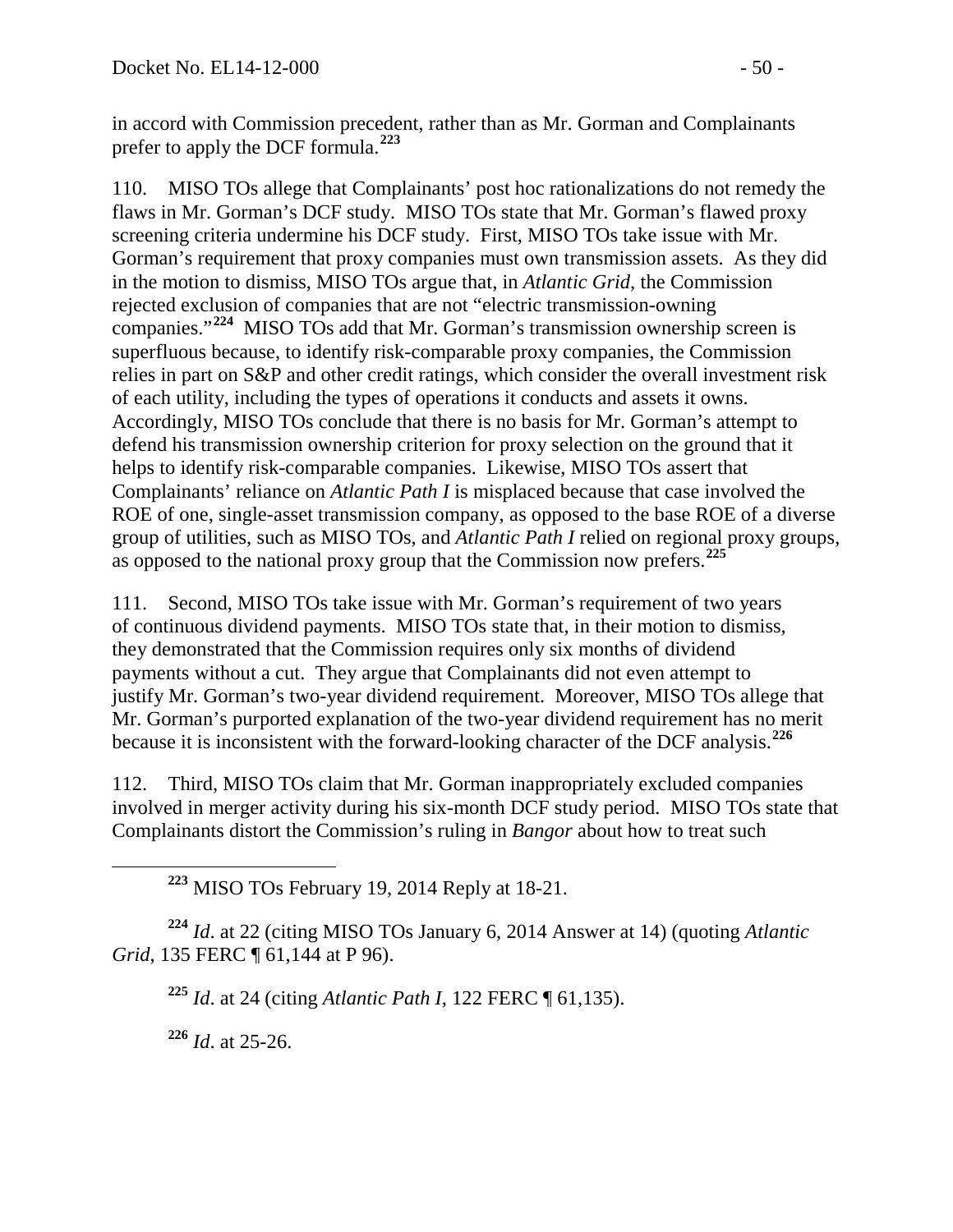companies. Specifically, MISO TOs argue that, contrary to Complainants' assertion, *Bangor* does state that merger activity is a valid basis for screening out potential proxies *only* if the activity in question affects the DCF analysis.<sup>[227](#page-50-0)</sup> MISO TOs add that, to the extent that *Bangor* implies anything concerning the burden of proof, it suggests that the burden lies with Complainants. According to MISO TOs, even if Complainants were correct that MISO TOs have a burden to present evidence showing that any disputed proxy company's merger activity had no effect on the DCF calculations, Dr. Avera and Mr. McKenzie testified explicitly that the proposed (and now terminated) merger of ITC Holdings and Entergy, both of which Mr. Gorman excluded from his national proxy group, had no effect on their respective stock prices and other DCF inputs.**[228](#page-50-1)**

113. Fourth, MISO TOs state that Mr. Gorman used an unduly restrictive proxy credit rating range. MISO TOs reject Complainants' position that MGE Energy was properly excluded because it does not own transmission assets and does not have a bond rating. In response, MISO TOs argue that Mr. Gorman's proxy selection criterion requiring ownership of transmission assets has no basis in Commission precedent, and thus cannot be relied upon to meet Complainants' burden of proof under FPA section 206. In addition, MISO TOs contend that Complainants' argument concerning MGE Energy fails because it depends on a misguided attempt to create an artificial distinction between MGE Energy, the publicly traded parent company, and its utility subsidiary, Madison Gas and Electric, an owner of ATC.**[229](#page-50-2)**

114. MISO TOs further argue that Mr. Gorman's application of the DCF methodology is flawed. First, MISO TOs contend that Mr. Gorman's reliance in his DCF study on high and low weekly dividend yields for each proxy company is inconsistent with Commission precedent. MISO TOs note that, in *New England Power Co*., the Commission stated that "to ensure that consistent dividends and prices are used in the dividend yield calculations, we prefer . . . to calculate the dividend yield for each month of the period using the indicated dividend and the average of the high and low stock price for the month."**[230](#page-50-3)**

<span id="page-50-0"></span>**<sup>227</sup>** *Id*. at 26-27 (citing *Bangor I*, 117 FERC ¶ 61,129 at P 68).

**<sup>228</sup>** *Id*. at 28.

**<sup>229</sup>** *Id*. at 28-29.

<span id="page-50-3"></span><span id="page-50-2"></span><span id="page-50-1"></span>**<sup>230</sup>** *Id*. at 30-31 (quoting *New England Power Co.*, Opinion No. 158, 22 FERC ¶ 61,123, at 61,188 (1983) (emphasis added by MISO TOs)).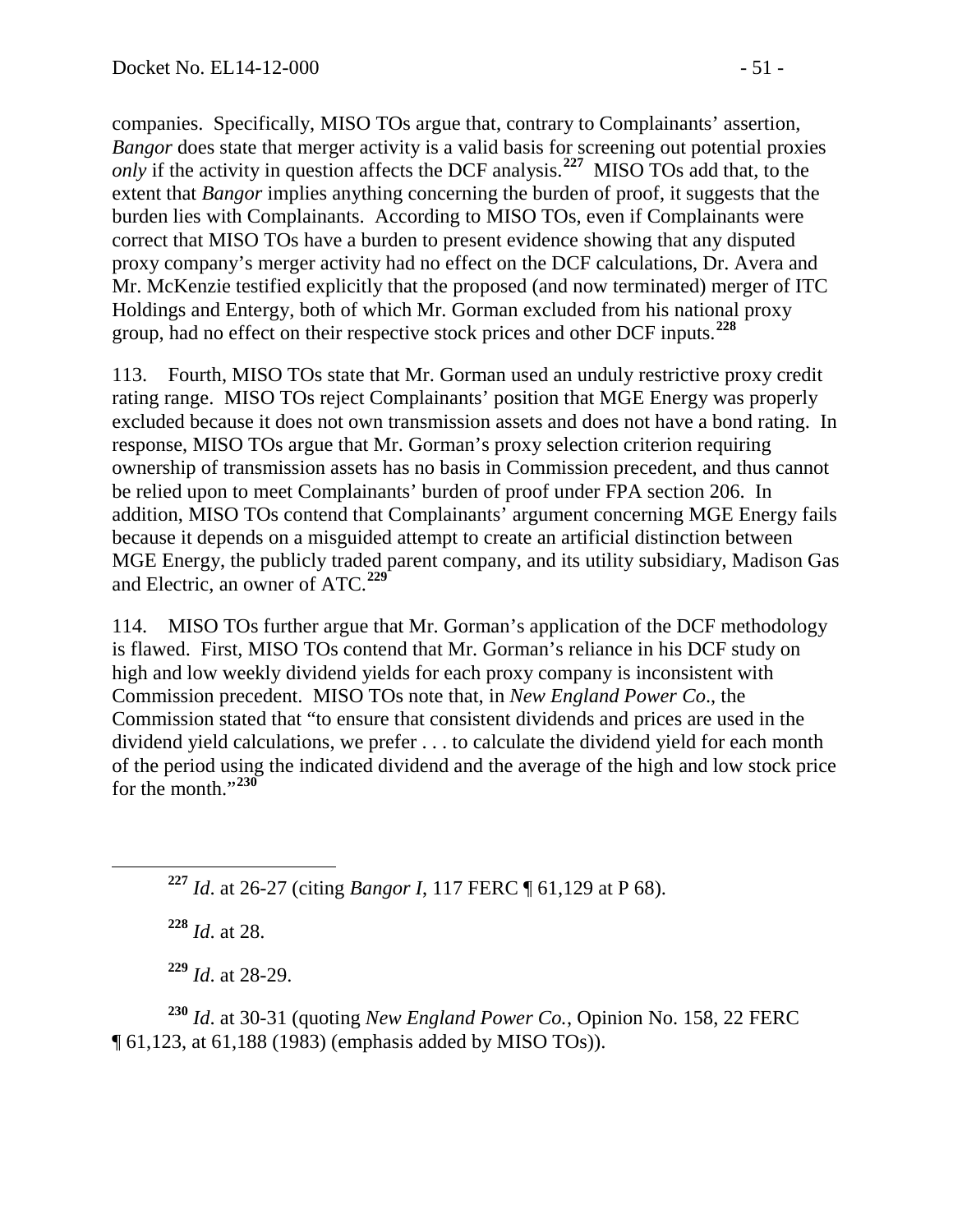115. Second, MISO TOs identify three errors by Mr. Gorman in his calculations of "sustainable" growth rates. MISO TOs state that Mr. Gorman first erred by disregarding Value Line's earnings forecasts for the two years preceding the period of its three-to-fiveyear earnings growth projections. In response, MISO TOs aver that the Commission has held that the "proper" method is to calculate a growth rate for each intervening year and for the three-to-five year estimation period, and then, for each company, to average the rates together.**[231](#page-51-0)** MISO TOs report that Mr. Gorman also erred by using the current, rather than projected, market-to-book ratios to estimate sustainable growth rates. According to MISO TOs, Complainants ignore the Commission's detailed description of the "br+sv" calculation in *Southern California Edison Co.*, in which all the elements pertinent here are described as forecasts.**[232](#page-51-1)** MISO TOs assert that Complainants also ignore the incongruity of combining historic market-to-book ratios with projects earnings and returns on equity to estimate a sustainable growth rate, which by definition is a forecast for a future period.**[233](#page-51-2)** MISO TOs contend that Mr. Gorman's third error was in applying a 100 basis point threshold over current utility bond yields to screen low-end growth outliers. MISO TOs argue that Complainants fail to justify Mr. Gorman's disregard for the atypical circumstances of today's capital markets in favor of deriving low-end screening criterion by mechanically applying a 100 basis point addition to average BBB utility bonds.**[234](#page-51-3)**

116. MISO TOs aver that Mr. Gorman distorted his range of DCF returns by using the median value of each proxy company's high and low returns and then determining the midpoint of those median values to select his recommended ROE for MISO TOs. In response to Complainants' argument that there is no "Commission precedent that determines that such a methodology is never acceptable," MISO TOs state that Mr. Gorman's failure to comply with the Commission's preferred DCF methodology proves that Complainants have not met their burden of demonstrating by substantial evidence that the base ROE is unjust and unreasonable.**[235](#page-51-4)**

<span id="page-51-1"></span><span id="page-51-0"></span>117. Likewise, MISO TOs argue that intervenors supporting the Complaint fail to remedy the defects of the Complaint's claim against the base ROE. According to MISO

**<sup>232</sup>** *Id*. at 33-34 (citing *S. Cal. Edison Co.*, 92 FERC at 61,263).

<span id="page-51-2"></span>**<sup>233</sup>** *Id*. at 34.

<span id="page-51-3"></span>**<sup>234</sup>** *Id*. at 35-36.

<span id="page-51-4"></span>**<sup>235</sup>** *Id*. at 37-38 (quoting Complainants January 22, 2014 Reply at 21).

**<sup>231</sup>** *Id*. at 32.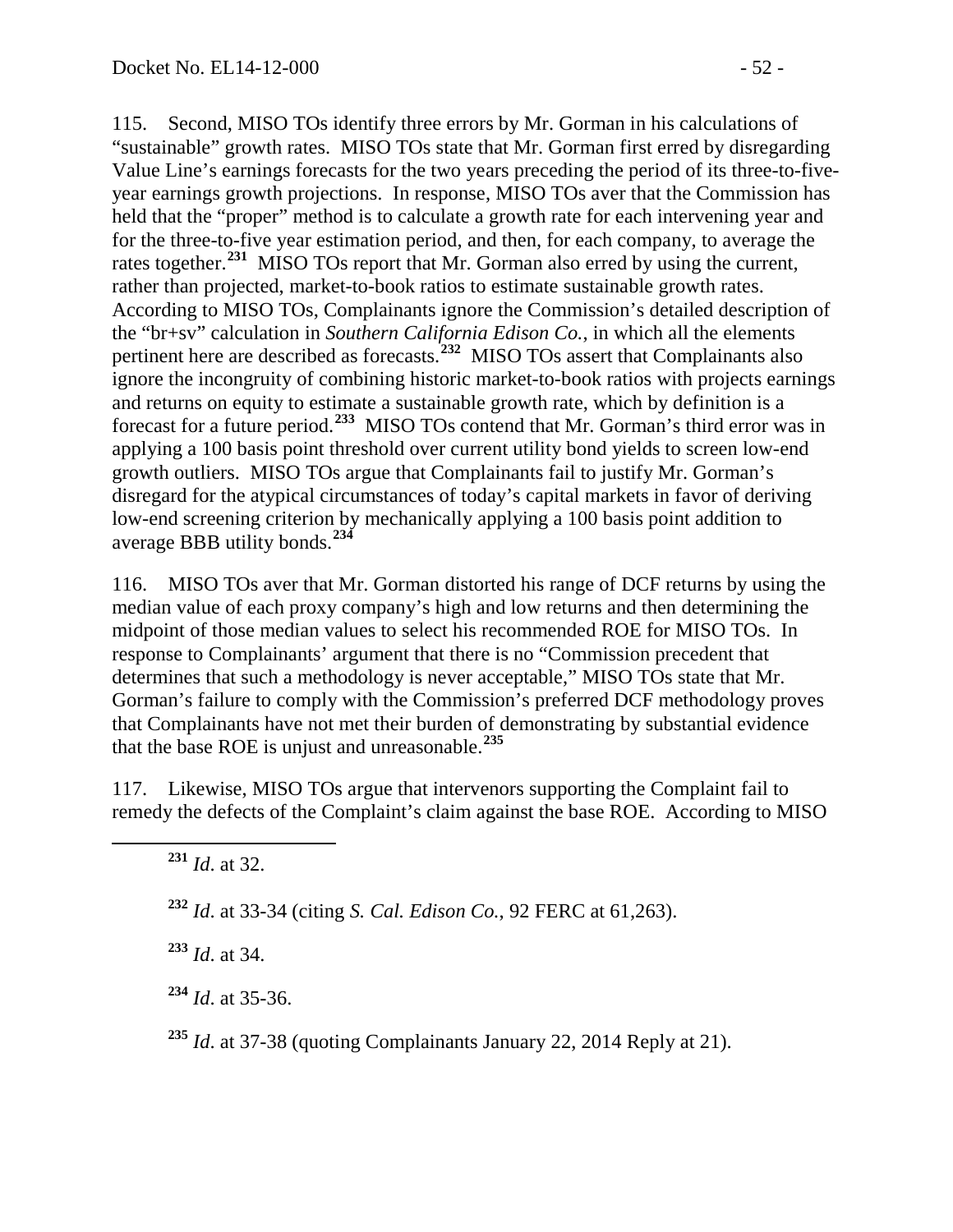TOs, the Joint Customers provide nothing probative regarding the Complaint's challenge to the current base ROE. MISO TOs contend that Mr. Solomon's analysis is flawed for several reasons. For example, MISO TOs report that Mr. Solomon based his DCF analysis on a proxy group comprised solely of companies in the MISO region, even though Commission precedent favors the use of a national proxy group. In addition, MISO TOs state the Mr. Solomon's affidavit is devoid of any discussion of whether he included only companies that are of comparable risk to MISO TOs. MISO TOs also allege that Mr. Solomon's application of a 100 basis point threshold for eliminating lowend outlier suffers from the same defect as Mr. Gorman's approach.**[236](#page-52-0)**

118. MISO TOs also take issue with the fact that Mr. Solomon's affidavit was prepared more than a year ago for a different Commission proceeding. MISO TOs argue that Joint Customers' effort to rehabilitate their position, which consisted of providing a modest upward adjustment to Mr. Solomon's estimate cost of equity range for MISO TOs by adding 44 basis points to Mr. Solomon's values to account for the latest six months' average yields on Baa rate utility bonds, is overly simplistic and baseless. According to MISO TOs, Joint Customers' manipulation of Mr. Solomon's DCF analysis to account for changes in bond yields assumes a direct correlation between utility bond yields and return on equity required by investors, and assumes no other intervening factors are relevant.**[237](#page-52-1)**

119. MISO TOs allege that Joint Consumer Advocates repeat many of Mr. Gorman's mistakes, and ignore Commission precedent and relevant factors. Specifically, MISO TOs state that Mr. Hill ignores the Commission's perspective on the relative risk of transmission operations compared to other utility operations. Consequently, MISO TOs conclude that, because Mr. Hill's entire affidavit is premised on his erroneous presumption of the relative risk of transmission, his conclusions are fundamentally flawed and provide no support for the Complaint.**[238](#page-52-2)**

120. Similarly, MISO TOs argue that Mr. Hill's analysis ignores factors considered by investment analysts. According to MISO TOs, Mr. Hill's characterization of transmission investment as inherently less risky also fails to take into account the factors that investment analysts consider when determining corporate credit ratings. In this regard, MISO TOs state that the corporate credit ratings that the Commission relies on in establishing the comparable risk of companies within a proxy group consider the overall

- <span id="page-52-0"></span>**<sup>236</sup>** *Id*. at 41-42.
- <span id="page-52-1"></span>**<sup>237</sup>** *Id*. at 42-44.
- <span id="page-52-2"></span>**<sup>238</sup>** *Id*. at 44-46.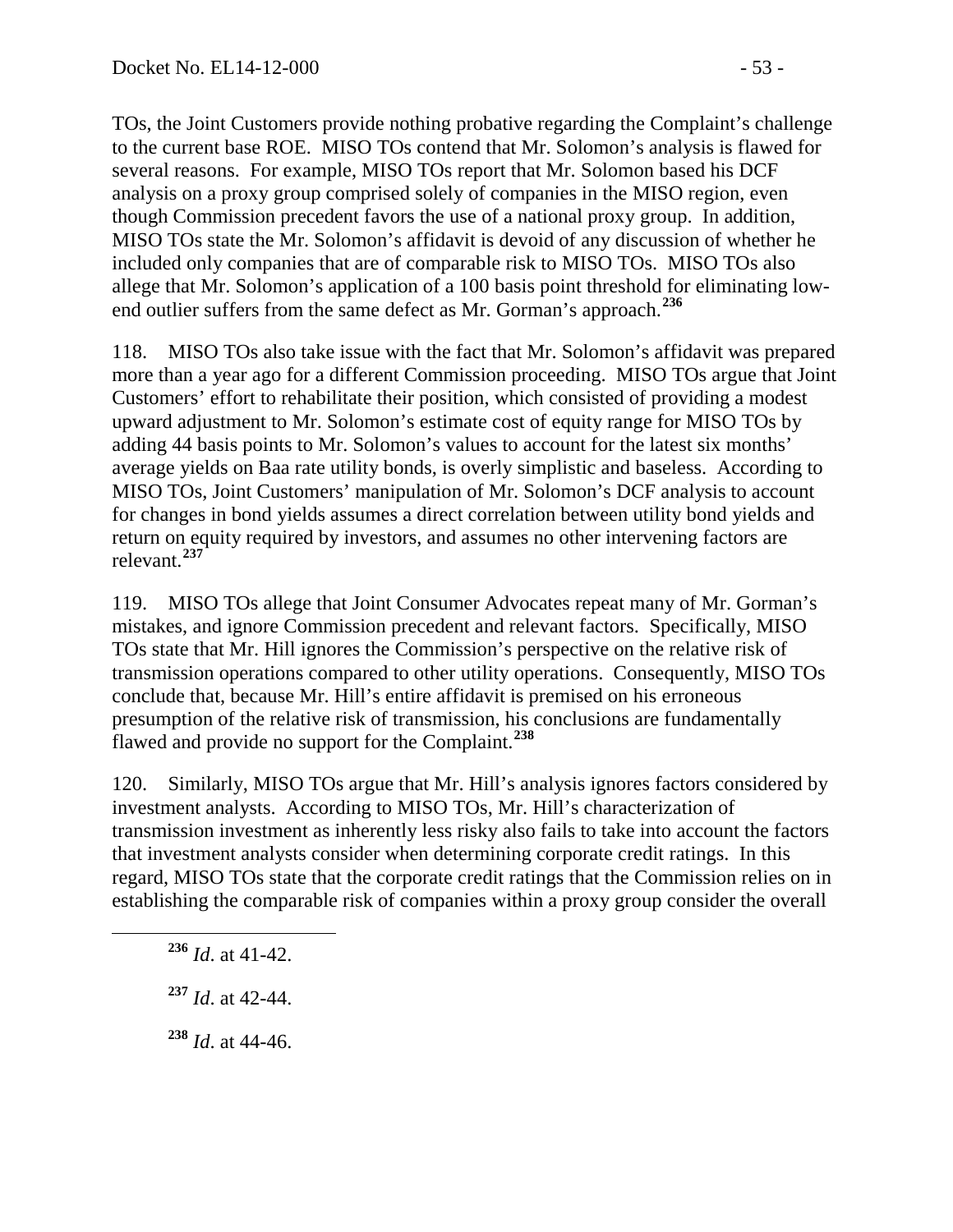investment risks of each utility, including the implications of generation and non-utility activities. MISO TOs further allege that Mr. Hill ignores the advantages of generation assets that mitigate some of the risks in such investments, such as lower cash flow volatility.**[239](#page-53-0)**

121. MISO TOs contend that Mr. Hill's claim that formula rates warrant a lower ROE is untenable. According to MISO TOs, while the Commission in some instances has acknowledged that formula rates can improve cash flow, mitigate risk, and allow for timely and efficient cost recovery, it has rejected claims that the use of formula rates merits a lower ROE, and has found that the use of formula rates and grant of transmission rate incentives are not mutually exclusive.**[240](#page-53-1)** The MISO TOs add that they are unaware of any recent Commission case that has determined that the use of Commission-approved formula rates, such as those employed by MISO TOs, warrants the type of downward adjustment to the allowed ROE that Mr. Hill advocates. Moreover, MISO TOs argue that, contrary to Mr. Hill's suggestion that the Commission requires a downward adjustment in ROE to account for formula rates, the Commission bases its ROE determinations on quantitative analyses applied to proxy groups of other, comparable-risk utilities. For example, MISO TOs note that well-accepted measures of investment risk, such as credit ratings, are the basis for assessing the comparability of proxy groups.**[241](#page-53-2)**

122. MISO TOs argue that the Missouri Commission's DCF analysis should be rejected. At the outset, MISO TOs contend that, though the Missouri Commission states that it retained Mr. Parcell to prepare the DCF cost rates using the Commission's preferred methodology, the Missouri Commission provides no affidavit or sworn testimony of Mr. Parcell, thereby depriving the Commission and MISO TOs the ability to understand Mr. Parcell's analysis and its foundations. In addition, MISO TOs report that Mr. Parcell's DCF analysis suffers many of the same flaws and commits the same errors that undercut the Complaint, such as excluding any companies that had annual revenues of less than \$1 billion and employing the "midpoint of medians" method that Mr. Gorman used.**[242](#page-53-3)**

**<sup>239</sup>** *Id*. at 46-48.

<span id="page-53-3"></span><span id="page-53-2"></span><span id="page-53-1"></span><span id="page-53-0"></span>**<sup>240</sup>** *Id*. at 48 (citing *Cent. Me. Power Co.*, 135 FERC ¶ 61,136, at P 58 (2011); *Baltimore Gas & Elec. Co*., 130 FERC ¶ 61,210, at PP 31-32 (2010)).

**<sup>241</sup>** *Id.* at 49-50.

**<sup>242</sup>** *Id*. at 51-54.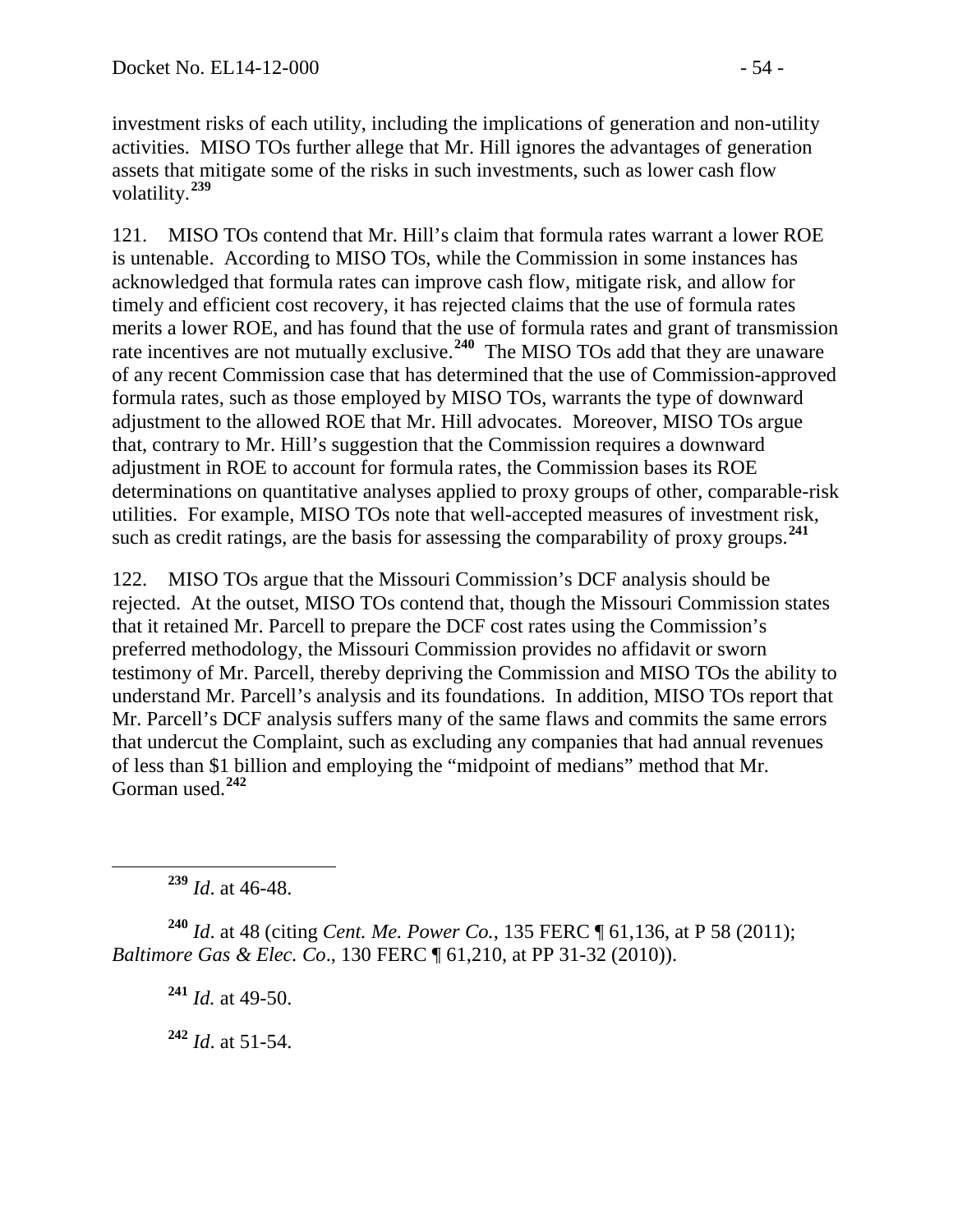123. MISO TOs argue that, despite their attempts to bolster Mr. Gorman's analysis, the supporting intervenors reveal its errors. For example, MISO TOs note that, unlike Mr. Gorman, neither Mr. Solomon nor Mr. Parcell limited their proxy groups to companies that own transmission assets. MISO TOs also note that neither Mr. Solomon nor Mr. Parcell appeared to limit their proxy group only to companies that had experienced no dividend cuts in the prior two years. Lastly, MISO TOs note that Mr. Solomon and Mr. Parcell appear not to share Mr. Gorman's view that proxy group eligibility should be limited to companies for which two or more analysts respond to earnings growth surveys reported in Reuters.com.**[243](#page-54-0)**

124. MISO TOs state that Mr. Gorman's alternative ROE studies, which comprise of a study employing the CAPM and an equity risk premium analysis, contain errors and are unreliable. MISO TOs assert that Complainants fail to correct the defects of Mr. Gorman's risk premium study. Moreover, MISO TOs argue that there are two fundamental errors in Mr. Gorman's risk premium study: (1) Mr. Gorman disregarded all data on historical returns prior to 1986; and (2) Mr. Gorman failed to take into account the inverse relationship between interest rates and equity risk premiums.**[244](#page-54-1)**

125. Furthermore, MISO TOs argue that Complainants do not rectify the errors of Mr. Gorman's CAPM study. MISO TOs reject Mr. Gorman's reliance on his CAPM study on historical returns, adjusted by an inflation projection, rather than using investors' forward-looking expectations of future earnings. They also state that Mr. Gorman's omission of a size adjustment for small utilities, is premised on broad generalizations and suppositions.**[245](#page-54-2)**

126. Vectren takes issue with Complainants' position that the 12.38 percent ROE for the Gibson – Reid 345 kV project should be disallowed because Vectren did not seek a life-time 12.38 percent ROE as an incentive for constructing the project and, therefore, Vectren assumed the regulatory risk that the project's ROE would be decreased. In its reply, Vectren contends that a reduction of the 12.38 percent ROE for the Gibson – Reid project at this time and in the current circumstances would be damaging to Vectren, a relatively small utility, detrimental to investors and consumers alike, and contrary to the public interest. Specifically, Vectren reports that, among the facts and circumstances that justify continuation of the project's 12.38 percent ROE include: (1) the magnitude of the project investment relative to the balance of Vectren's transmission investment; (2) the

<span id="page-54-2"></span>**<sup>245</sup>** *Id*. at 59-61.

<span id="page-54-0"></span>**<sup>243</sup>** *Id*. at 54-56.

<span id="page-54-1"></span>**<sup>244</sup>** *Id*. at 57-59.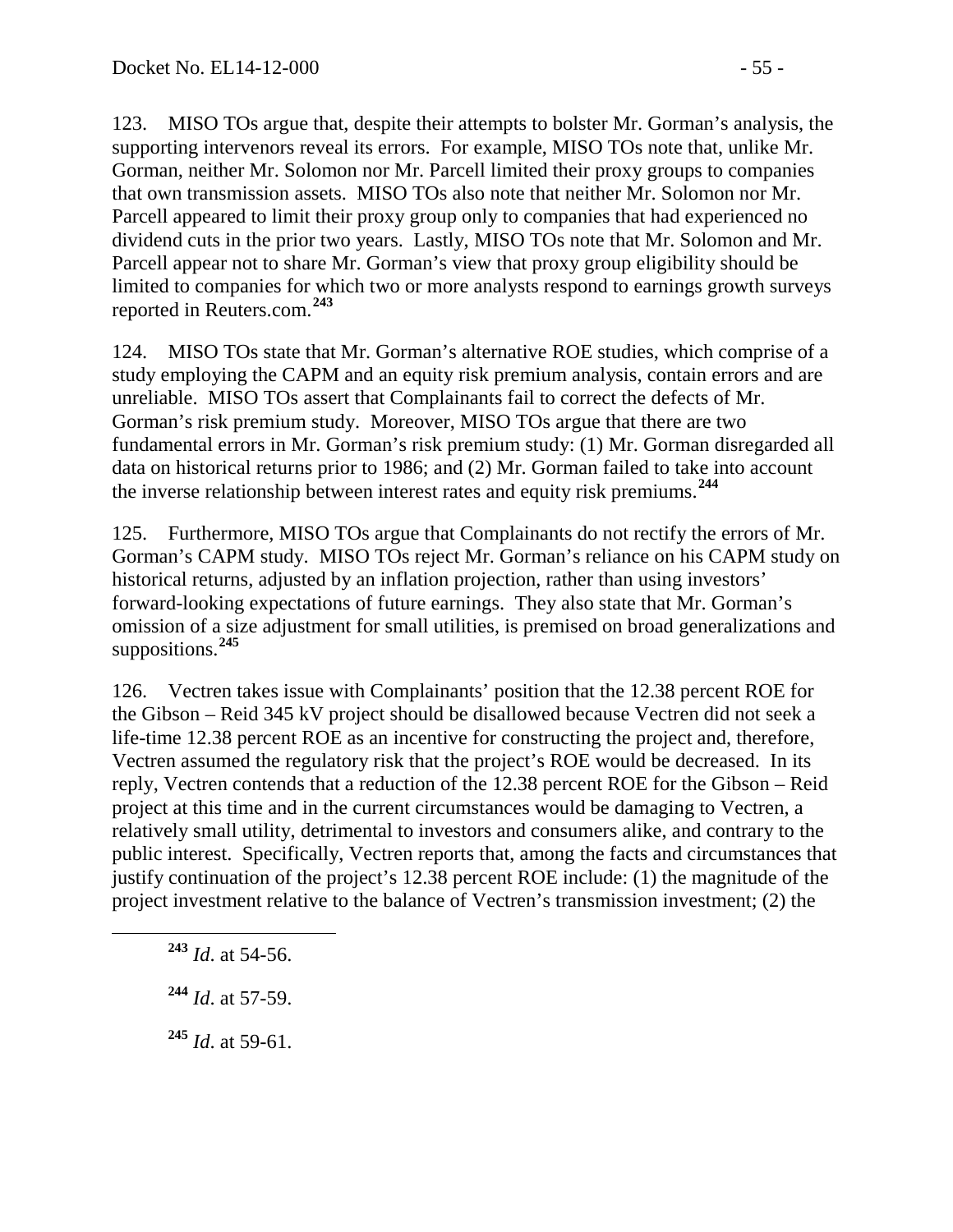magnitude of the project's impact on Vectren's transmission revenue requirement; and (3) Vectren's deliberate choice to opt for a 345 kV solution that would address regional issues rather than a lower voltage solution that would address only Vectren issues.**[246](#page-55-0)**

127. The Ameren Companies and NIPSCO contend that the Commission should reject the Complaint or develop a hearing record regarding whether the benefits accruing to customers under the Tariff outweigh any potential base ROE reduction suggested by DCF analyses. First, the Ameren Companies and NIPSCO argue that DCF changes alone do not demonstrate that the MISO ROE has become unjust and unreasonable. According to the Ameren Companies and NIPSCO, the Commission must find that the end result of a rate change is just and reasonable, not just in terms of the range established by the DCF, but in the context of the "broad public interests entrusted to its protection by Congress."**[247](#page-55-1)** Second, the Ameren Companies and NIPSCO argue that the Commission must consider MISO's benefits before it considers eroding the foundation that resulted in those benefits. They note the evidence that MISO TOs provided in their motion to dismiss regarding the benefits accruing to the MISO region as a result of transmission investment and the markets that are supported by the transmission system.**[248](#page-55-2)** Finally, the Ameren Companies and NIPSCO argue that the Commission should not ignore coal-fired generation retirements. The Ameren Companies and NIPSCO argue that, when considering the request to make transmission investment less attractive to investors by lowering ROE, the Commission should consider the operational and reliability challenges presented by changes in the make-up of the generation fleet in the Midwest.**[249](#page-55-3)**

128. In reply, Complainants contend that the Ameren Companies and NIPSCO are claiming that changes need to be made to the Commission's current practice of relying on the DCF method to set the just and reasonable ROE. Complainants argue that, contrary to the Ameren Companies' and NIPSCO's claims, the Commission has a well-developed policy of establishing a just and reasonable ROE for transmission service, which is based on applying a DCF analysis to a proxy group of comparable risk companies. Further, Complainants assert that the Ameren Companies and NIPSCO rely heavily on *Permian Basin Area Rate Cases* to support their claim that the Commission must find that the end result of a rate change is just and reasonable, not just in terms of a range established by

**<sup>246</sup>** Vectren Reply at 2-4.

<span id="page-55-3"></span><span id="page-55-2"></span><span id="page-55-1"></span><span id="page-55-0"></span>**<sup>247</sup>** Ameren Companies/NIPSCO Reply at 8-9 (quoting *Permian Basin Area Rate Cases*, 390 U.S. 747, 792 (1968)).

**<sup>248</sup>** *Id*. at 9-13.

**<sup>249</sup>** *Id*. at 13-16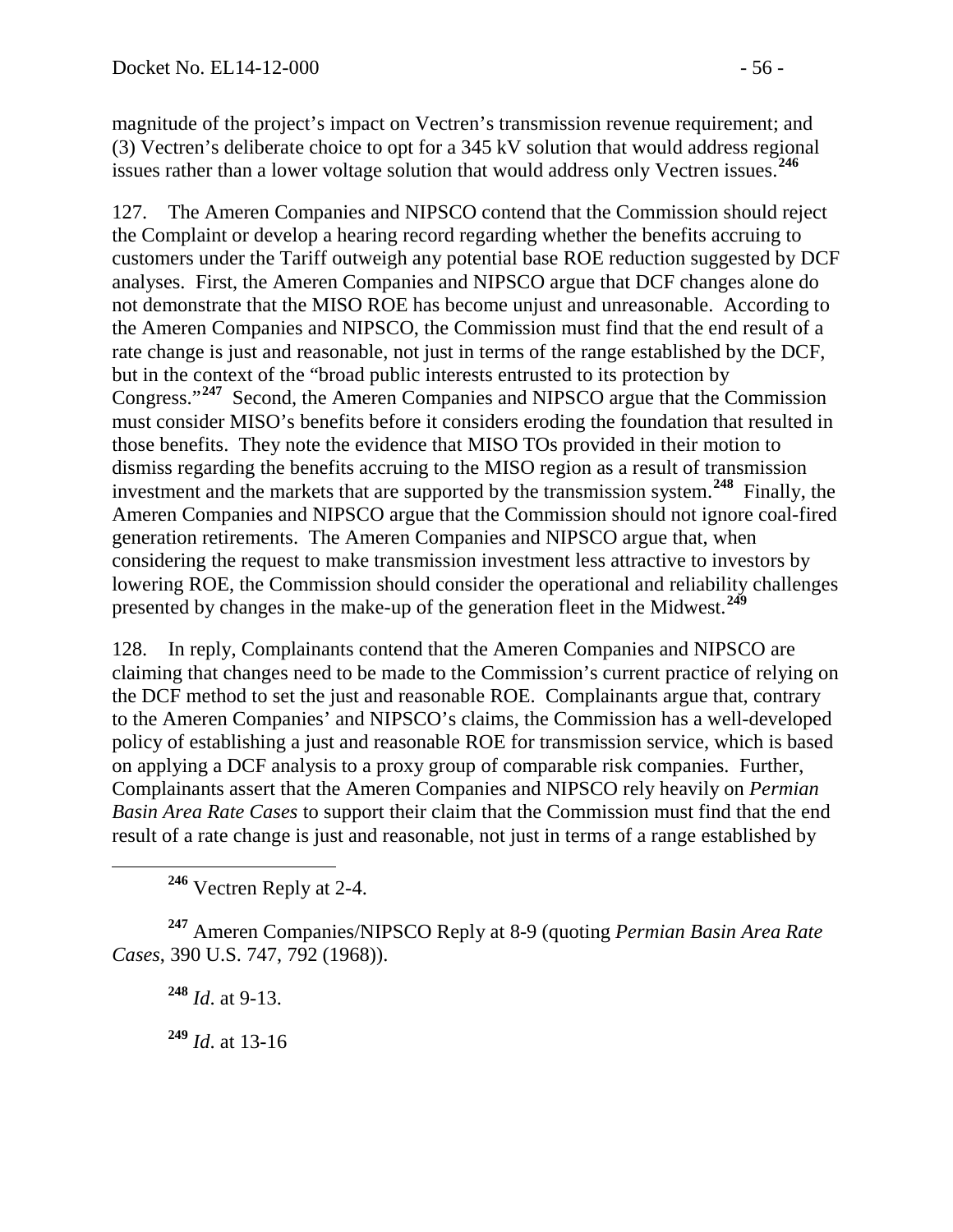the DCF, but also taking into account the broad public interests. In this regard, however, Complainants assert that the Ameren Companies and NIPSCO fail to take into account that the Commission has determined that reliance on the DCF method meets the mandates of cases such as *Permian Basin Area Cases*. According to Complainants, under the Ameren Companies and NIPSCO's view, the Commission could "simply 'pick a number' based on whatever the Commission thinks is right."**[250](#page-56-0)** Concerning the Ameren Companies and NIPSCO's argument that the Commission must consider the benefits that MISO has provided to customers, Complainants assert that, while it may be true that consumers have benefited from the MISO TOs and their investment in the transmission system, the benefits to consumers of a robust transmission system will not be diminished by lowering the ROE to a just and reasonable level, but rather, consumers will benefit more from the decreased ROE.**[251](#page-56-1)**

129. Regarding the Ameren Companies' and NIPSCO's argument that the ROE should not be decreased because environmental regulations are changing the generation portfolio in MISO, Complainants contend that an unreasonably high ROE is not necessary to drive investment in the transmission system. Complainants remark that propping up federal transmission return allowances relative to ROE allowances set by the states would skew utility investment decisions as between transmission and other system needs, such as distribution level infrastructure additions, generation, and demand–side management.**[252](#page-56-2)**

130. Joint Customers contend that MISO TOs' attack on Mr. Solomon's analysis demonstrates the need for a proceeding to determine the currently appropriate ROE for the MISO TOs. According to Joint Customers, if the Commission were to afford any weight to MISO TOs' belief that a year-old DCF analysis is "stale" and "irrelevant," then the logical conclusion is that the twelve-year old analysis upon which the 12.38 percent was based is even more stale and irrelevant, thus requiring a new proceeding to consider current DCF analyses as the basis for the appropriate current ROE. Joint Customers further argue that MISO TOs' arguments regarding various aspects of Mr. Solomon's DCF analysis demonstrate that there are disputed facts and issues regarding the determination of the currently just and reasonable ROE for MISO TOs that require the institution of a FPA section 206 proceeding. In response to MISO TOs' argument regarding Mr. Solomon's use of the publicly traded MISO TOs versus using a nationwide proxy group, Joint Customers contend that Mr. Solomon's approach to the development of the proxy group mirrors the one used by the Commission in establishing the existing

<span id="page-56-1"></span>**<sup>251</sup>** *Id.* at 9-10.

<span id="page-56-2"></span>**<sup>252</sup>** *Id.* at 11-12.

<span id="page-56-0"></span>**<sup>250</sup>** Complainants March 31, 2014 Reply at 5-8.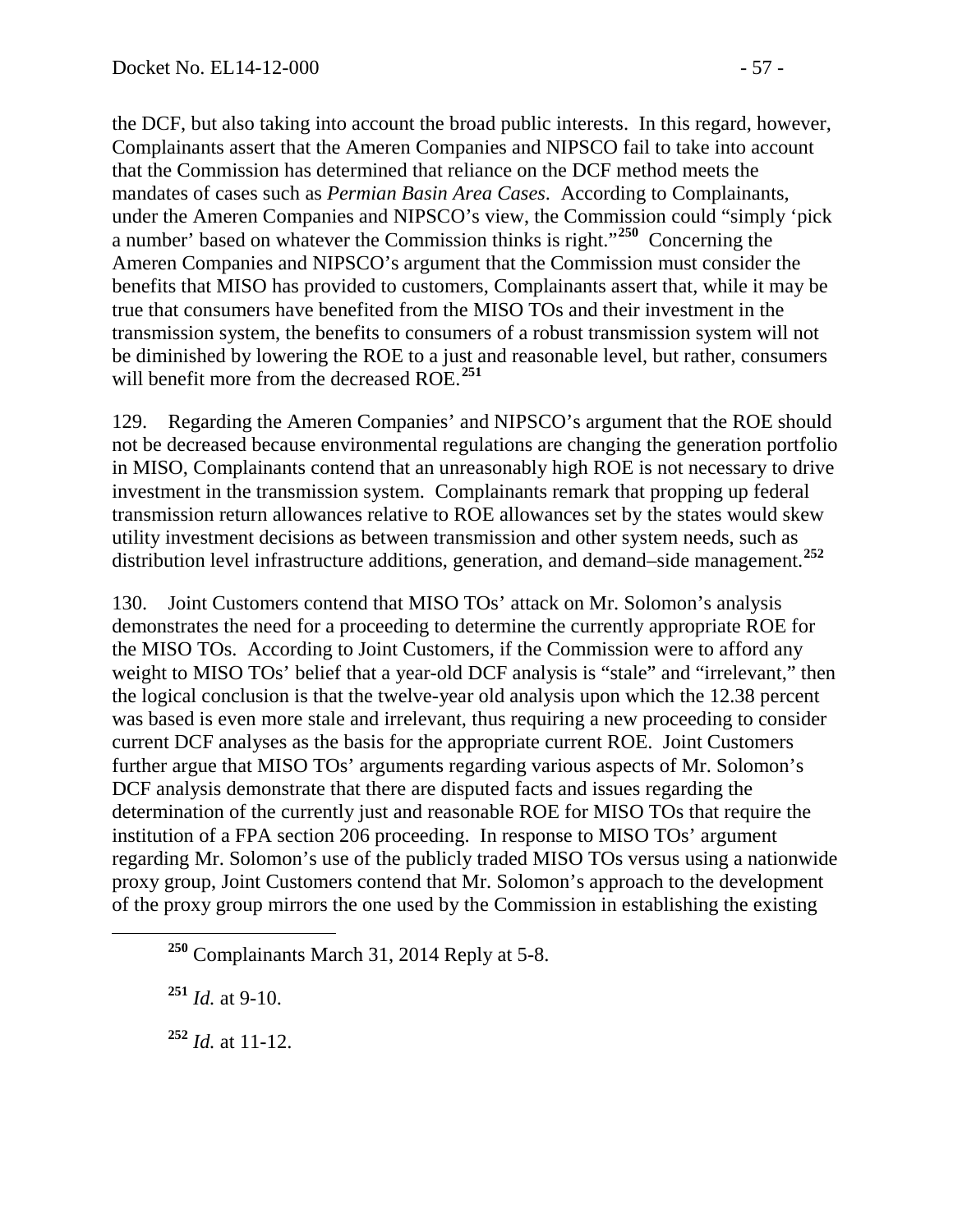MISO ROE, but is based on the current MISO membership rather than the membership as it existed in 2002.**[253](#page-57-0)**

# **2. Capital Structure**

#### **a. Answers**

131. Reiterating points made in their motion to dismiss the Complaint, MISO TOs contend that Complainants offer only vague assertions and flawed hypotheticals to support their request that the Commission find that capital structures for MISO TOs with over 50 percent common equity are not just and reasonable and cap them at that level. MISO TOs contend that Complainants ignore Commission precedent, as well as financial realities, and dispute Complainants' assertion that transmission companies have low operating risk, a conclusion that is at odds with Commission findings.**[254](#page-57-1)**

132. Xcel (on behalf of its subsidiaries, Northern States Minnesota and Northern States Wisconsin) asserts that Complainants fail to demonstrate that the capital structures of individual MISO TOs are unjust and unreasonable. In particular, Xcel argues that Complainants have not provided specific evidence that the existing capital structures for Northern States Minnesota and Northern States Wisconsin, as set forth in Attachment O of the MISO Tariff, are unjust and reasonable. Xcel observes that the Commission previously accepted Northern States Minnesota's and Northern States Wisconsin's Attachment O as a specific transmission rate formula, which was derived from the Attachment O formula rate template approved for use by MISO TOs in 2001.**[255](#page-57-2)** Xcel explains that, under the Attachment O formula rate, the estimated capital structure for a rate year is replaced by the actual capital structure for purposes of the annual true-up following the availability of actual costs and loads as reported in the FERC Form No.

**<sup>253</sup>** Joint Customers Reply at 2-5.

<span id="page-57-1"></span><span id="page-57-0"></span>**<sup>254</sup>** MISO TOs January 6, 2014 Answer at 82-84 (citing *Midwest Indep. Transmission Sys. Operator, Inc.*, 100 FERC ¶ 61,292 at P 12; *Pepco Holdings, Inc.*, 124 FERC ¶ 61,176, at P 118 (2008); *Bangor I*, 117 FERC ¶ 61,129 at PP 17, 70).

<span id="page-57-2"></span>**<sup>255</sup>** Xcel Answer at 6-7 (citing *Midwest Indep. Transmission Sys. Operator, Inc*., Opinion No. 453, 97 FERC ¶ 61,033 (2001), *order denying reh'g in part and granting reh'g in part*, *Midwest Indep. Transmission Sys. Operator, Inc.,* Opinion No. 453-A, 98 FERC ¶ 61,141 (2002)).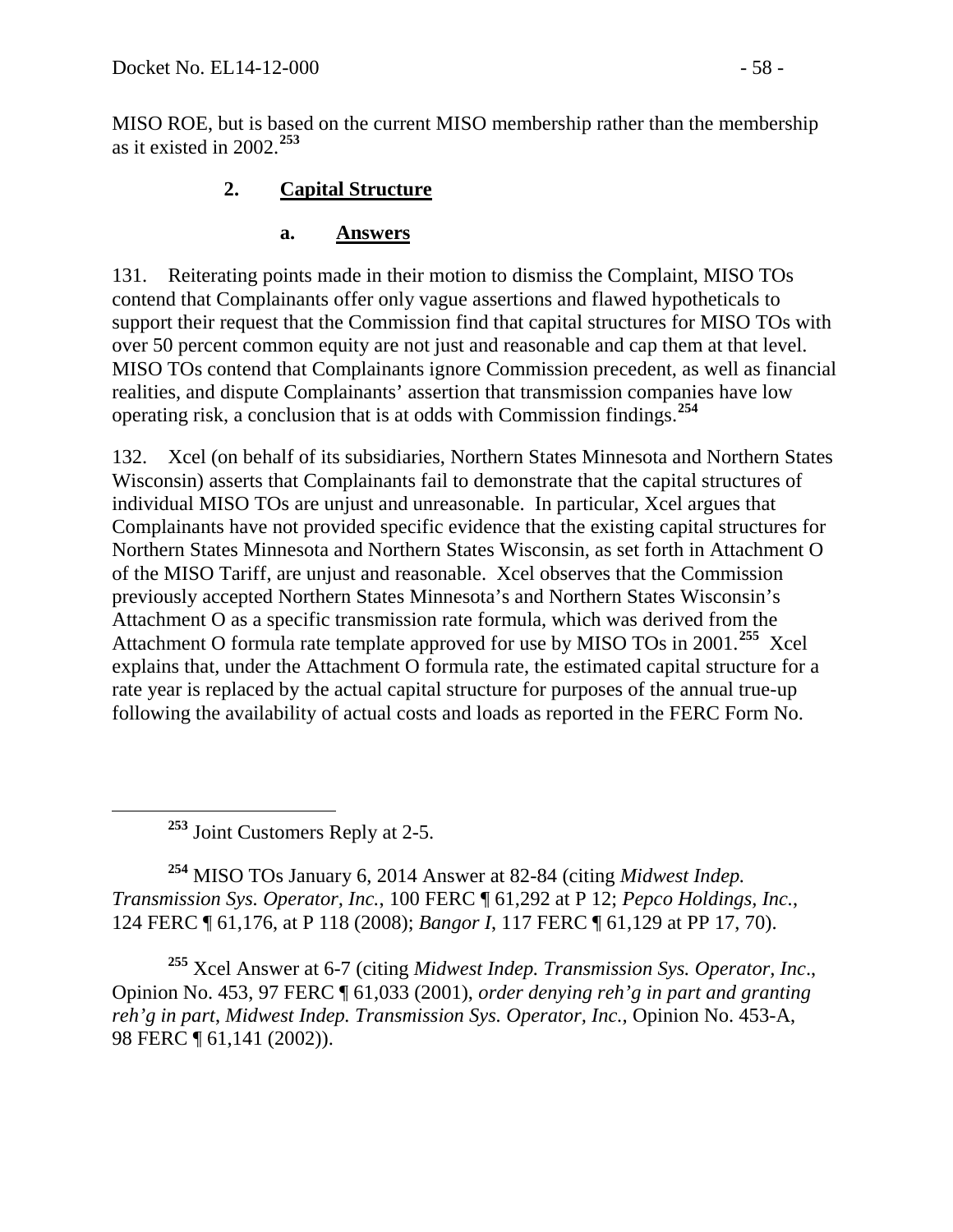1.**[256](#page-58-0)** Thus, Xcel argues that the Commission has approved use of the Northern States Minnesota's and Northern States Wisconsin's actual capital structure.

133. Xcel also contends that using Northern States Minnesota's and Northern Sates Wisconsin's actual capital structures is consistent with Commission precedent with respect to formula rates for transmission owners in other RTOs.<sup>[257](#page-58-1)</sup> Xcel further adds that Northern States Minnesota's and Northern Sates Wisconsin's capital structures reflect their actual and specific financial and cash flow requirements related to ongoing operations, including large-scale transmission investment.

134. Xcel adds that, in approving the capital structure to be used for ratemaking, the Commission uses the operating company's actual capital structure where the operating company: (1) issues its own debt without guarantees; (2) has its own bond rating; and (3) has a capital structure within the range of capital structures approved by the Commission.**[258](#page-58-2)** Xcel notes that the Complaint does not address this precedent.

135. Xcel states that the risk profile of a utility is irrelevant to its capital structure. According to Xcel, the Commission does not consider the risks of the utility relative to other companies in evaluating whether the company's actual capital structure is appropriate for ratemaking purposes. Rather, the relative risk faced by the company is considered in the determination of the company's ROE.**[259](#page-58-3)**

# **b. Comments and/or Protests**

136. Trans Bay filed a protest in which it requests that the Commission deny the Complaint as it pertains to actual or Commission-approved hypothetical capital structures containing in excess of 50 percent equity. Trans Bay notes that Commission policy favors using an operating company's actual capital structure unless (a) the company has requested and received a hypothetical capital structure for a transmission project as a rate incentive under Order No. 679, on a case-by-case basis,**[260](#page-58-4)** or (b) the actual capital

**<sup>256</sup>** *Id.* at 4-5.

<span id="page-58-1"></span><span id="page-58-0"></span>**<sup>257</sup>** *Id*. at 8 (quoting *Commonwealth Edison Co*., 119 FERC ¶ 61,238, at P 83 (2007)).

**<sup>258</sup>** *Id*. at 9 (citing *Transcon. II*, 84 FERC at 61,413-61,415).

<span id="page-58-4"></span><span id="page-58-3"></span><span id="page-58-2"></span>**<sup>259</sup>** *Id*. at 10 (citing *Transcon. I*, 80 FERC at 61,666; *Transcon. II*, 84 FERC at 61,413).

**<sup>260</sup>** Trans Bay Protest at 13 (citing Order No. 679, FERC Stats. & Regs. ¶ 31,222 at

(continued ...)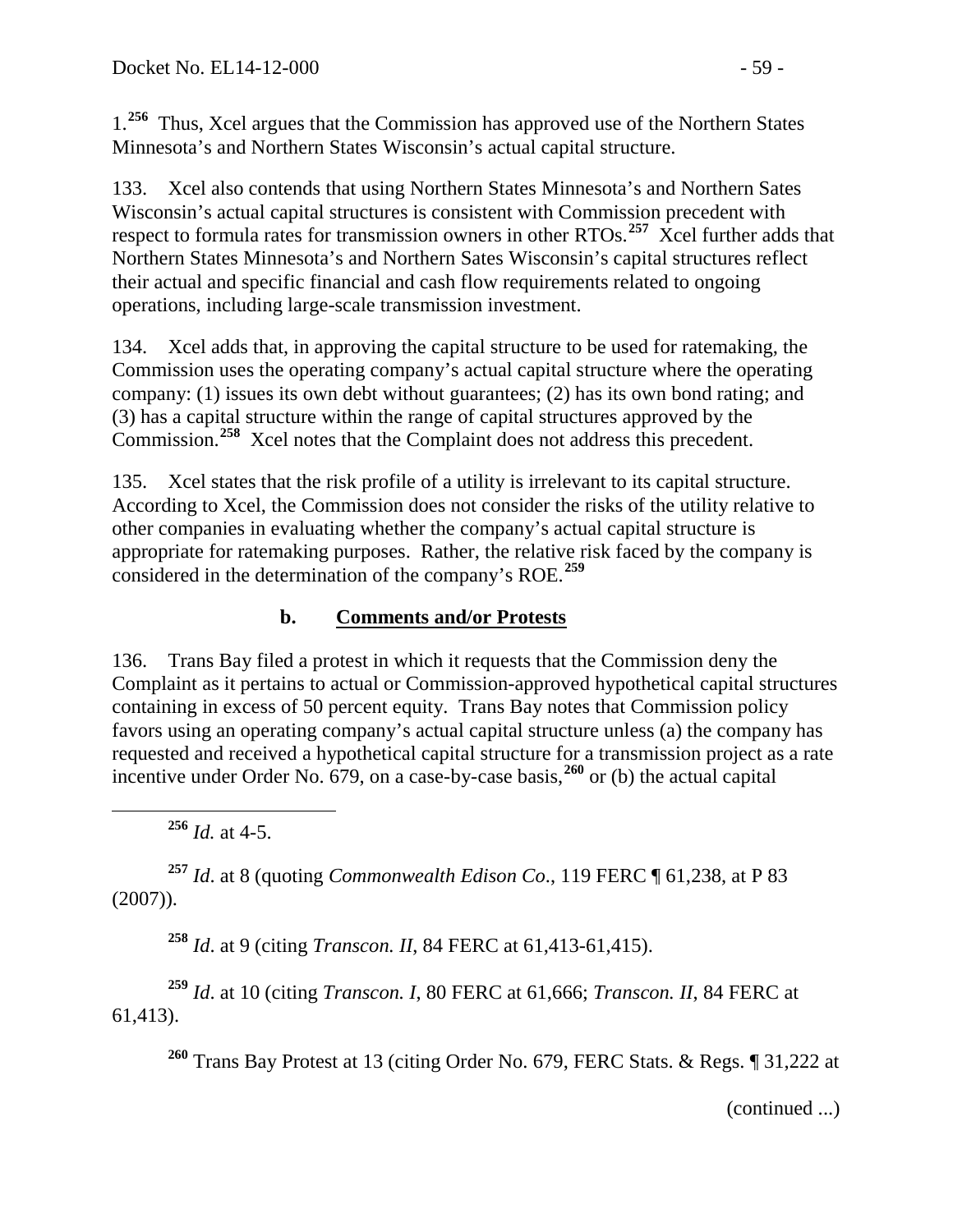structure is beyond generally accepted limits so as to cause "anomalous rates of return."**[261](#page-59-0)** Trans Bay asserts that Complainants have not demonstrated that either of these exceptions to the use of the actual capital structures is applicable. With regard to the first exception, Trans Bay argues that the proposed 50 percent equity cap could not be adopted as a transmission incentive under Order No. 679 because it would not serve as an incentive for investment in transmission. Trans Bay also contends that the second exception does not apply to the MISO TOs because Commission-approved capital structures with more than 50 percent common equity are not beyond generally accepted limits and, indeed, have been approved as recently as 2013.<sup>[262](#page-59-1)</sup> Powerlink filed a protest making essentially the same arguments. Powerlink contends that, to prevail, Complainants would have to show that each MISO TOs' actual or Commission-approved hypothetical capital structure with more than 50 percent common equity is beyond the generally accepted limits or causes anomalous rates of return, a burden that Complainants have not met.<sup>[263](#page-59-2)</sup> Powerlink adds that the Commission has long held that "as a matter of general policy that actual rather than hypothetical capital structures should be used for developing an overall rate of return."**[264](#page-59-3)**

137. Trans Bay also cautions the Commission against anything that would limit transmission owners' flexibility to structure their capital arrangements in a way that suits the entity, investors, and the interest of the transmission project. Capping the common equity percentage, according to Trans Bay, would impact the way in which projects secure financing and what kind of ownership and debt interests that project owners can offer.**[265](#page-59-4)**

138. Midwest Municipal states that, while the Complaint is addressed to the equity component of investor-owned utilities, municipally-owned electric utilities, such as and

 $\overline{a}$ P 132).

<span id="page-59-0"></span>**<sup>261</sup>** *Id.* (citing *Ala.-Tenn. Natural Gas Co.*, 38 FERC ¶ 61,251, at 61,849-61,850 (1987)).

<span id="page-59-1"></span>**<sup>262</sup>** *Id.* at 14 (citing *ITC Holdings Corp.*, 143 FERC ¶ 61,256, at P 124 (2013) (ITC Holdings Merger Order)).

**<sup>263</sup>** Powerlink Protest at 6.

<span id="page-59-4"></span><span id="page-59-3"></span><span id="page-59-2"></span>**<sup>264</sup>** *Id*. (citing *Startrans IO, L.L.C.*, 122 FERC ¶ 61,306, at P 54, n.44 (2008) (*Startrans*); *Ark. La. Gas Co.*, 31 FERC ¶ 61,318, at 61,726 (1985)).

**<sup>265</sup>** Trans Bay Protest at 15-16.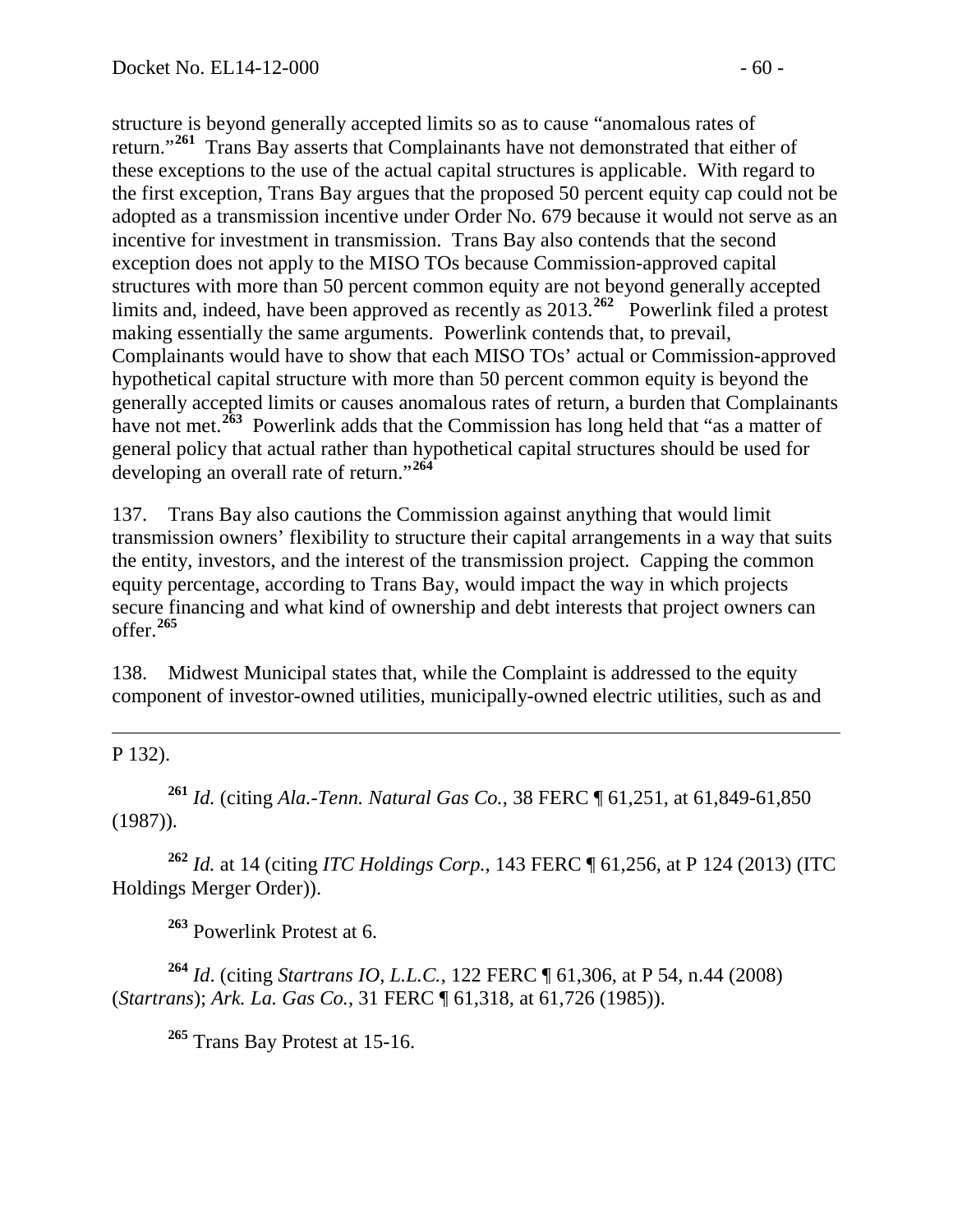including its members, often invest in new, necessary transmission using mostly or entirely debt capital. It contends that in these circumstances, for such municipal transmission financings and transmission investments to be viable payment of debt and debt costs must be assured by some form of municipal guarantees or purchases of services.**[266](#page-60-0)** Midwest Municipal asserts that municipal transmission owners have comparable needs for returns and comparable risks as investor-owned utilities. Midwest Municipal emphasizes that allowing municipal systems, including municipal power supply agencies, hypothetical capital structures that provide for comparable equity tends to be substantially rate reducing for all transmission users compared with financing by investor-owned utilities.**[267](#page-60-1)** According to Midwest Municipal, municipal utilities often require hypothetical capital structures to achieve comparable equity returns to those of privately-owned utilities. It contends that such hypothetical capital structures have been allowed to it or its members in the past and that, without the ability to earn comparable returns, in most cases, municipal utilities simply could not participate in grid expansion.**[268](#page-60-2)**

139. By contrast, multiple parties filed comments in support of the Complaint, in varying degrees, with the respect to the capital structure element. **[269](#page-60-3)** Joint Consumer Advocates state that Complainants' recommended capital structure is sound and would make rates more equitable, if adopted, but suggest that Mr. Gorman's proposed 50 percent equity cap may in fact be too high, recommending, instead, that a common equity ratio that is below 47 percent for market-traded integrated electric utilities would be more appropriate.**[270](#page-60-4)** Joint Consumer Advocates further note Mr. Gorman's conclusion that if a reduction in the common equity ratio for ratemaking were to result in a two-notch downgrade in the transmission company's bond rating, the increased debt costs would be more than offset by a larger savings in reduced in equity capital costs.<sup>[271](#page-60-5)</sup> Joint Consumer

**<sup>266</sup>** Midwest Municipal Comments at 3.

<span id="page-60-1"></span><span id="page-60-0"></span>**<sup>267</sup>** *Id*. (citing *Cent. Minn. Mun. Power Agency and Midwest Mun. Transmission Grp.*, 134 FERC ¶ 61,115, at P 31 (2011)).

**<sup>268</sup>** *Id*.

<span id="page-60-4"></span><span id="page-60-3"></span><span id="page-60-2"></span>**<sup>269</sup>** These parties include: Joint Consumer Advocates, Southwestern Electric Cooperative, the Missouri Commission, Michigan Agencies, Arkansas Electric Consumers, Iowa Group, the Illinois Commission; People of the State of Illinois; Organization of MISO States; and Great Lakes Utilities.

**<sup>270</sup>** Joint Consumer Advocates Comments at 9-10; Hill Aff. at 23-25.

<span id="page-60-5"></span>**<sup>271</sup>** Hill Aff. at 4.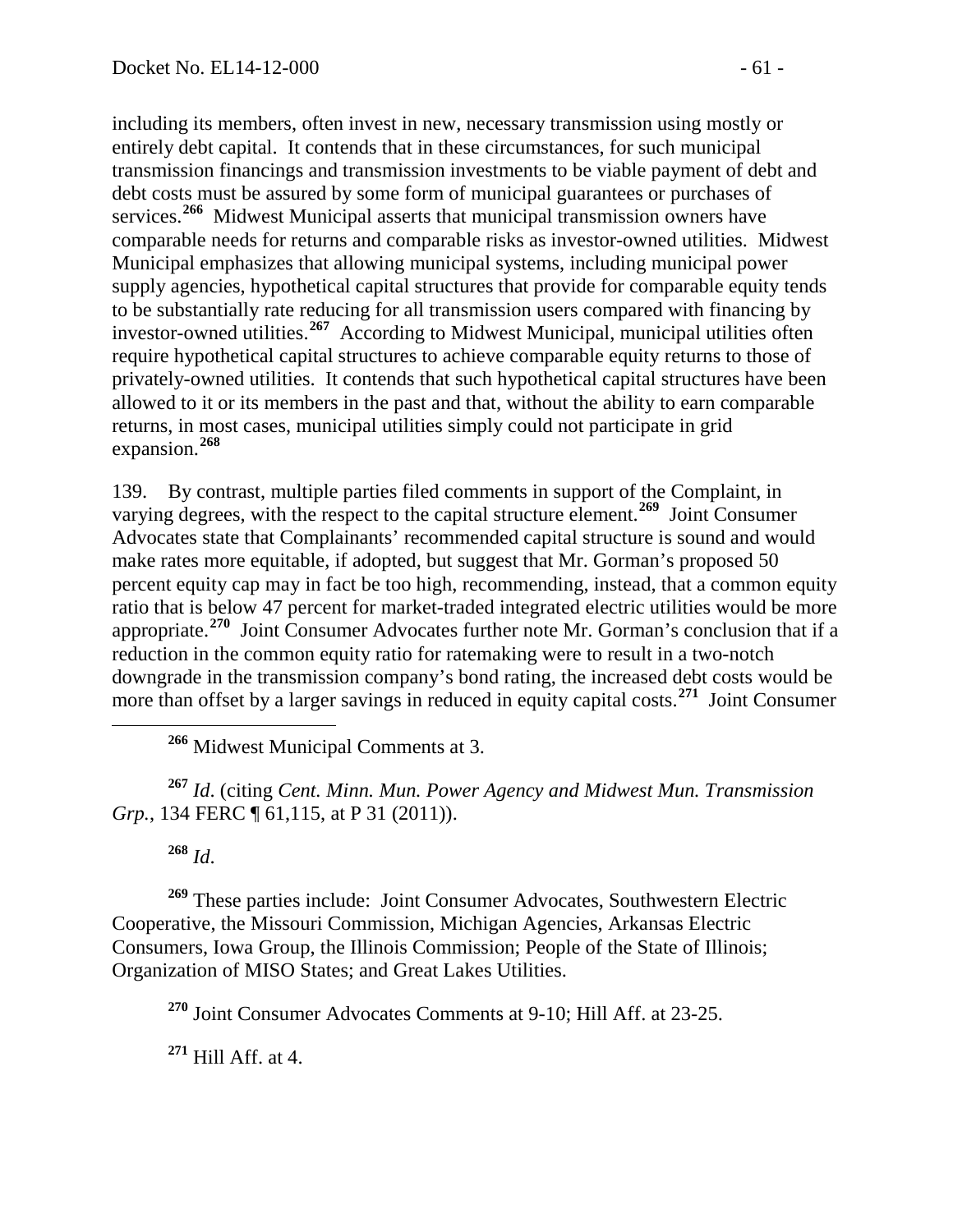Advocates argue that MISO TOs, most of which are fully-integrated electric utilities, have lower risk corporate structures than the electric industry at large and therefore warrant lower capital ratios.<sup>[272](#page-61-0)</sup> Joint Consumer Advocates also assert that the formula rates through which these utilities recover revenues further reduce risks relative to the industry at large.**[273](#page-61-1)**

140. Southwestern Electric Cooperative states that Ameren Illinois' equity percentage increased from 49 percent in 2008, to 58 percent in 2011, decreased to 53 percent in 2013, and then increased to 55 percent in 2014.**[274](#page-61-2)** Southwestern Electric Cooperative further states that, primarily due to intercompany transfers, Ameren Illinois used these high equity percentages in spite of the fact that its parent's equity percentage rarely exceeds 50 percent.<sup>[275](#page-61-3)</sup> Southwestern Electric Cooperative argues that these artificially increased equity percentages unjustifiably add to the windfall caused by the use of 12.38 percent ROE.<sup>[276](#page-61-4)</sup> According to Southwestern Electric Cooperative, reducing the equity component of Ameren Illinois' capital structure to 50 percent would reduce its revenue requirement by \$2.3 million, separate from and independent of the \$16.8 million reduction attributable to the reduction in the generally applicable ROE.**[277](#page-61-5)**

141. The Missouri Commission asserts that MISO TOs use the most recent year-end capital structure ratios, as shown in their FERC Form No. 1, in calculating the total cost of capital for the members of this group.**[278](#page-61-6)** It agrees with the use of MISO TOs' actual capital structures as long as they are similar to the capital structure of the proxy companies.**[279](#page-61-7)** The Missouri Commission states that it analyzed the individual average common equity ratios of the proxy companies for the years 2008 to 2013 and projected the same for the years 2016 to 2018. According to the Missouri Commission, the five-

<span id="page-61-0"></span>**<sup>272</sup>** *Id*. at 5.

<span id="page-61-1"></span>**<sup>273</sup>** *Id*. at 7.

<span id="page-61-2"></span>**<sup>274</sup>** Southwestern Electric Cooperative Comments at 9.

<span id="page-61-3"></span>**<sup>275</sup>** *Id*.

<span id="page-61-4"></span>**<sup>276</sup>** *Id*. at 9-10.

<span id="page-61-5"></span>**<sup>277</sup>** *Id*. at 10.

<span id="page-61-6"></span>**<sup>278</sup>** Missouri Commission Comments at 6.

<span id="page-61-7"></span>**<sup>279</sup>** *Id.*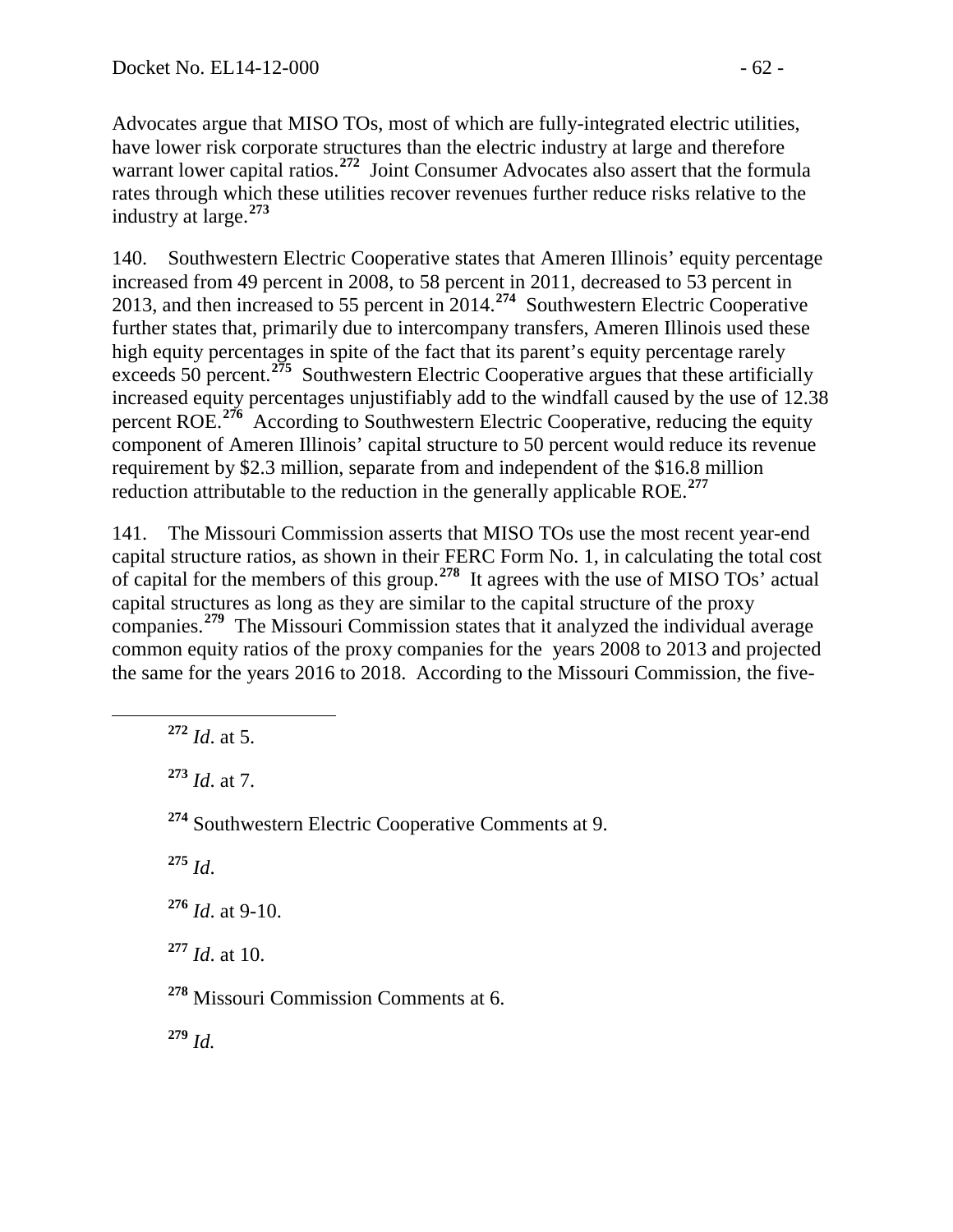year average for the proxy group is 47.5 percent and the average projected common equity ratio is 50.1 percent.**[280](#page-62-0)** It recommends that MISO TOs' capital structure be capped at a level that approximates the current level of MISO TOs and the proxy companies – 50 percent. Such a cap, according to the Missouri Commission, will ensure that the ROE established in this proceeding will not become inconsistent with the capital structure on which that ROE is, in part, based.**[281](#page-62-1)**

142. The Michigan Agencies request that there be a rebuttable presumption that capital structures containing more than 50 percent common equity are not just and reasonable. The Michigan Agencies assert that such a presumption would be beneficial to ratepayers since long-term debt, such as bonds, is generally less expensive than equity.**[282](#page-62-2)** They contend that, because the MISO base ROE encourages capital structures with high utilization of common equity, ITC Transmission, METC, and other MISO TOs have an incentive to reduce low cost financing, such as bonds, which unnecessarily increases MISO TOs' costs.**[283](#page-62-3)** Similarly, Arkansas Electric Consumers assert that the implementation of a rebuttable presumption against capital structures containing more than 50 percent common ROE would incentivize MISO TOs to manage their capital structures in a manner that minimizes their costs to taxpayers.**[284](#page-62-4)**

143. Iowa Group and Organization of MISO States contend that the high equity ratios of some MISO TOs are unwarranted considering current financial conditions. Organization of MISO States avers that the Complaint provides substantial evidence supporting the conclusion that a 50 percent common equity ratio reduces the overall cost of capital to MISO TOs, while at the same time supporting a strong credit standing for the transmission operations of MISO TOs. **[285](#page-62-5)** In addition, Iowa Group asserts that ITC Midwest's common equity ratio of 60 percent is significantly above the average common

<span id="page-62-0"></span>**<sup>280</sup>** *Id*.

<span id="page-62-1"></span>**<sup>281</sup>** *Id*. at 7.

<span id="page-62-2"></span>**<sup>282</sup>** Michigan Agencies Comments at 5.

<span id="page-62-3"></span>**<sup>283</sup>** *Id*. at 6.

<span id="page-62-5"></span>**<sup>285</sup>** Organization of MISO States Comments at 6.

<span id="page-62-4"></span>**<sup>284</sup>** Arkansas Electric Consumers Comments at 3.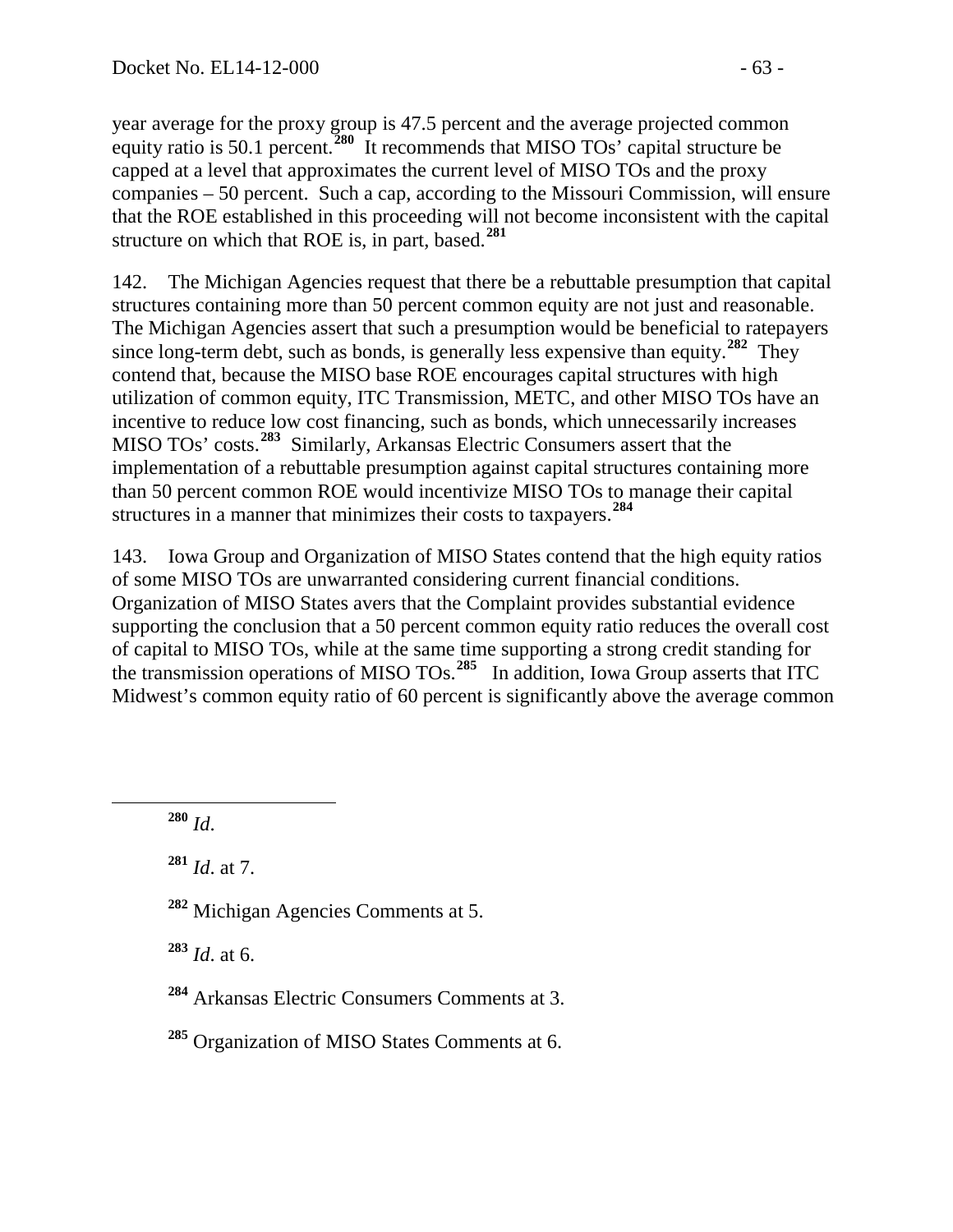equity ratio for MISO TOs (53 percent) and is far in excess of the common equity ratios awarded electric utilities in recent cases.**[286](#page-63-0)**

144. Several parties contend that high common equity ratios, coupled with a high ROE, can cause unreasonably high charges to customers. For example, the Illinois Commission asserts that, if the Commission adopts a single MISO-wide ROE, a 50 percent common equity ratio cap is reasonable.**[287](#page-63-1)** Similarly, People of the State of Illinois contend that the effect of an unreasonably high ROE is aggravated when a TO's capital structure includes an unreasonably high ratio of common equity to debt.**[288](#page-63-2)** Great Lakes Utilities adds that the capital structures component of the Complaint is also an important customer protection, and therefore supports Complainants' efforts in this regard as well.**[289](#page-63-3)**

### **c. Answers to Answers and Comments and/or Protests**

145. In response to MISO TOs' argument that Complainants failed to meet their section 206 burden in their discussion of capital structure, Complainants assert that section 206 does not require complainants to provide Commission or judicial precedent to meet their burden. They further assert that they laid out a strong, and, therefore, more than sufficient, factual case demonstrating that the capital structures of MISO TOs that are in excess of 50 percent common equity are unjust and unreasonable.**[290](#page-63-4)**

146. Complainants contend that the Commission does not require that a common equity ratio that is within the range of equity capitalizations be accepted by the Commission, and that the Commission does not automatically accept a capital structure just because it falls within the range of capital structures approved by the Commission. They contend

<span id="page-63-0"></span>**<sup>286</sup>** Iowa Group Comments at 6-7 (citing Gorman Aff. at 11-12). According to Mr. Gorman, the company with the highest common equity ratio is Montana-Dakota Utilities at 88.35 percent, followed by Superior Water, L&P at 60.18 percent, and three subsidiaries of ITC Holdings. (ITC at 60.03 percent, ITC-Midwest at 60.01 percent, and METC at 60.00 percent).

<span id="page-63-1"></span>**<sup>287</sup>** Illinois Commission Comments at 12.

<span id="page-63-2"></span>**<sup>288</sup>** People of the State of Illinois Comments at 5-6.

<span id="page-63-3"></span>**<sup>289</sup>** Great Lakes Utilities Comments at 6.

<span id="page-63-4"></span>**<sup>290</sup>** Complainants January 22, 2014 Reply at 30.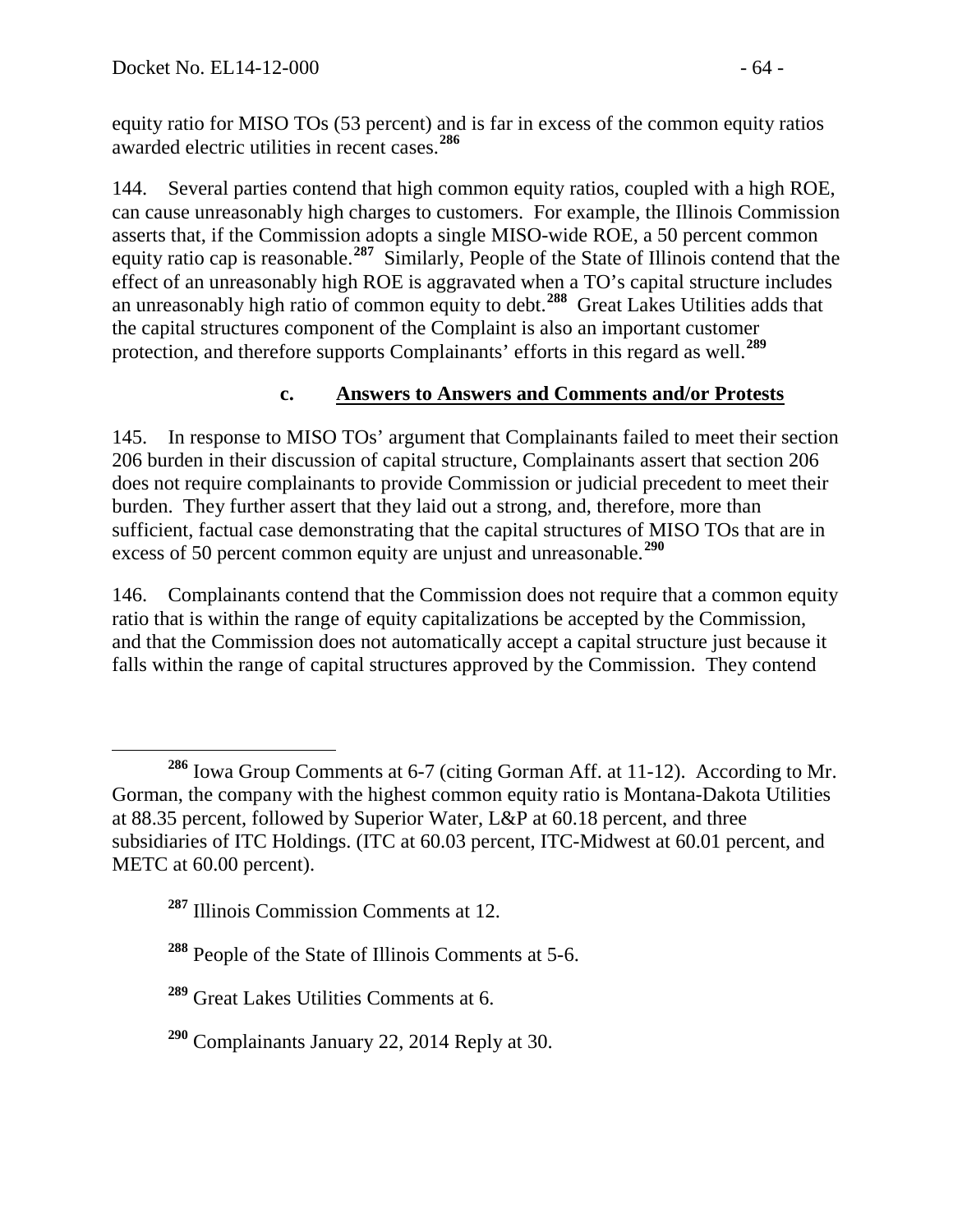that the Commission has simply stated a preference for using a transmission owner's actual capital structure if a multitude of factors are met.**[291](#page-64-0)**

147. Complainants further contend that the fact that MISO TOs' experts disagree with Mr. Gorman's proxy group used to develop a just and reasonable capital structure and with what industry analysts and credit agencies believe is of no importance to MISO TOs' motion to dismiss. Rather, they assert that all that matters is the prima facie case that was put forth in their Complaint, and that they provided substantial evidence to demonstrate that MISO TOs using capital structures with greater than 50 percent common equity employ unjust and unreasonable capital structures.**[292](#page-64-1)**

148. Complainants assert that they provided sufficient evidence to meet their section 206 burden for proposing a cap on MISO TOs' common equity ratios at 50 percent.**[293](#page-64-2)** Further, in response to MISO TOs' assertion that Complainants are suggesting that the Commission should dictate the manner in which individual TOs manage their actual capitalization, Complainants contend that they never made any such request.**[294](#page-64-3)** Rather, Complainants assert that they provided evidence demonstrating that common equity ratios used to calculate the overall rate of return for MISO TOs should not exceed 50 percent, which they contend has no impact on how MISO TOs manage their actual capitalization.**[295](#page-64-4)** In addition, Complainants recognize that unique circumstances could lead to a MISO TO being able to demonstrate that it would be just and reasonable to utilize a common equity ratio above 50 percent to calculate its overall rate of return.

149. In response to MISO TOs' argument that the Complaint offered no probative evidence that their proposed capital structure relief is just and reasonable, Complainants argue that they did, again using ATC as an example of a company that has agreed to a 50 percent common equity ratio and has been able to maintain an A+ and "Stable" credit rating by S&P.<sup>[296](#page-64-5)</sup> Complainants further reiterate their previous arguments, and contend that a just and reasonable rate of return is one that is bounded on one end by investor

<span id="page-64-2"></span>**<sup>293</sup>** *Id*. at 32.

<span id="page-64-3"></span>**<sup>294</sup>** *Id*. (citing MISO TOs January 6, 2014 Answer at 47-48).

<span id="page-64-4"></span>**<sup>295</sup>** *Id*.

<span id="page-64-5"></span>**<sup>296</sup>** *Id*. at 33 (citing Complaint at 93).

<span id="page-64-0"></span>**<sup>291</sup>** *Id*. at 30-31.

<span id="page-64-1"></span>**<sup>292</sup>** *Id*. at 31 (citing Complaint at 36-37).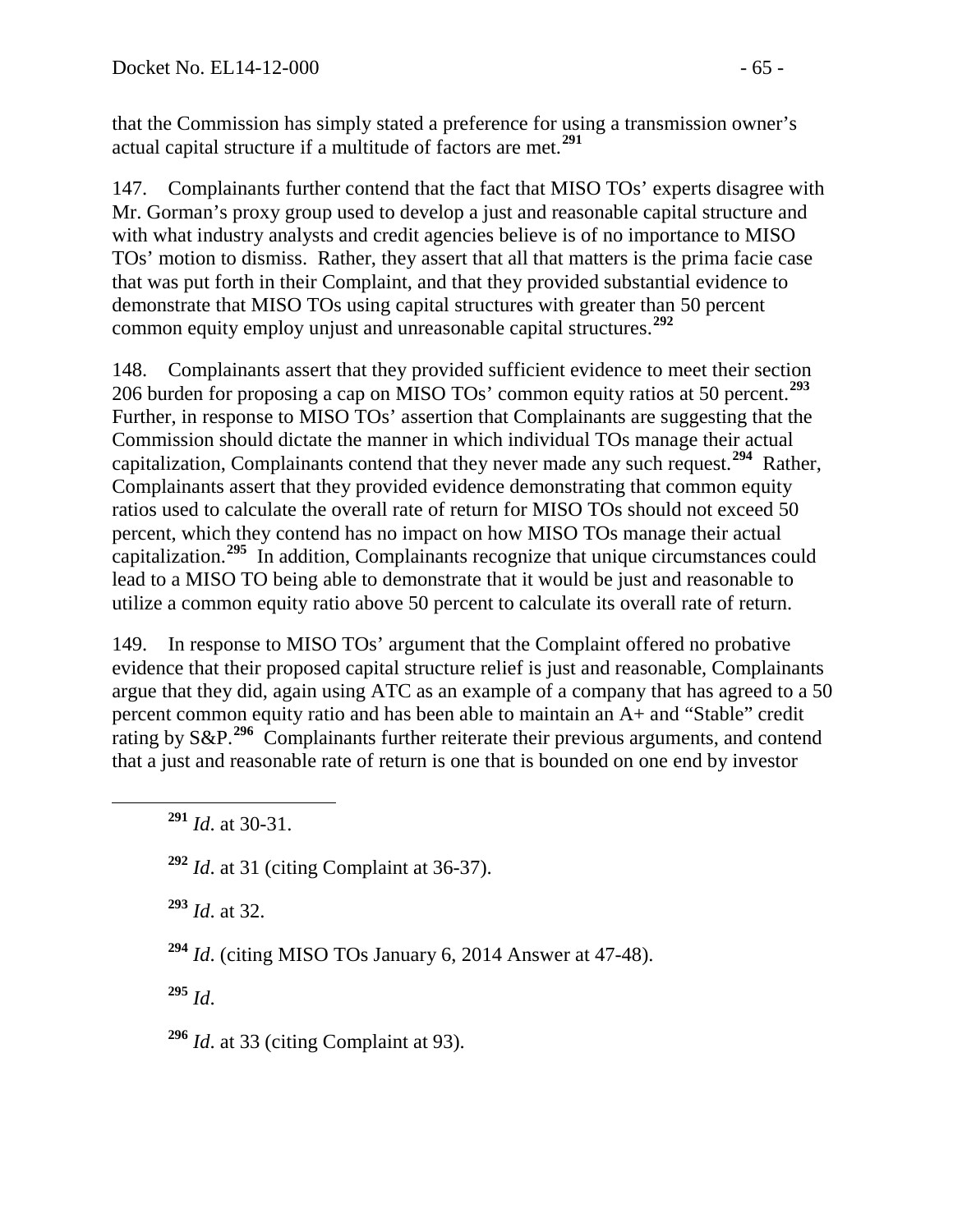interest, and on the other end by the public interest against excessive rates. They contend that they have adequately demonstrated that a 50 percent cap on common equity ratios would go a long way towards swinging the balance back towards equilibrium.**[297](#page-65-0)**

150. Powerlink and Trans Bay state that nothing submitted in this proceeding shows that the Commission should deviate from its existing capital structure policies. They maintain that Complainants provide little evidence to support the institution of a cap on common equity ratios in transmission owners' capital structures at any level, and that, specifically, Complainants failed to show that any specific cap level is just and reasonable. Furthermore, they argue that Joint Consumer Advocates' recommendations—that the 50 percent equity ratio does not go far enough and that the Commission would be justified in finding an even lower allowable equity ratio—must be dismissed because such recommendations are baseless and unreliable.**[298](#page-65-1)**

151. Xcel contends that the answers of Complainants and Iowa Group do not rehabilitate the deficiencies in the Complaint and, in fact, underscore the lack of evidentiary support provided with the Complaint, particularly with respect to the allegations regarding Northern States Minnesota's and Northern States Wisconsin's capital structure. Moreover, Xcel avers that Complainants and Iowa Group do not directly mention Northern States Minnesota or Northern States Wisconsin in their answers or clarify where in their pleadings evidence supporting their claims against the companies may be found.**[299](#page-65-2)**

152. According to Xcel, Complainants must first meet their prima facie burden of proof to warrant the time and expense imposed upon Northern States Minnesota and Northern States Wisconsin to defend their capital structure in a hearing. Xcel states that "the test for whether the prima facie burden of proof has been met is whether there are facts in evidence which if unanswered would justify men of ordinary reason and fairness in affirming the question which the plaintiff is bound to maintain."**[300](#page-65-3)** Xcel argues that there are no facts in evidence that could affirm a conclusion that Complainants have made their case against Northern States Minnesota or Northern States Wisconsin. For example, Xcel

**<sup>297</sup>** *Id*. at 34.

<span id="page-65-1"></span><span id="page-65-0"></span>**<sup>298</sup>** Powerlink Reply at 10-11 (citing Joint Consumer Advocates Comments at 9- 10); Trans Bay Reply at 10-11 (citing Joint Consumer Advocates Comments at 9-10).

**<sup>299</sup>** Xcel Reply at 4-5.

<span id="page-65-3"></span><span id="page-65-2"></span>**<sup>300</sup>** *Id*. at 6-7 (quoting *Nantahala Power & Light Co*., 19 FERC ¶ 61,152, at 61,276 (1982)).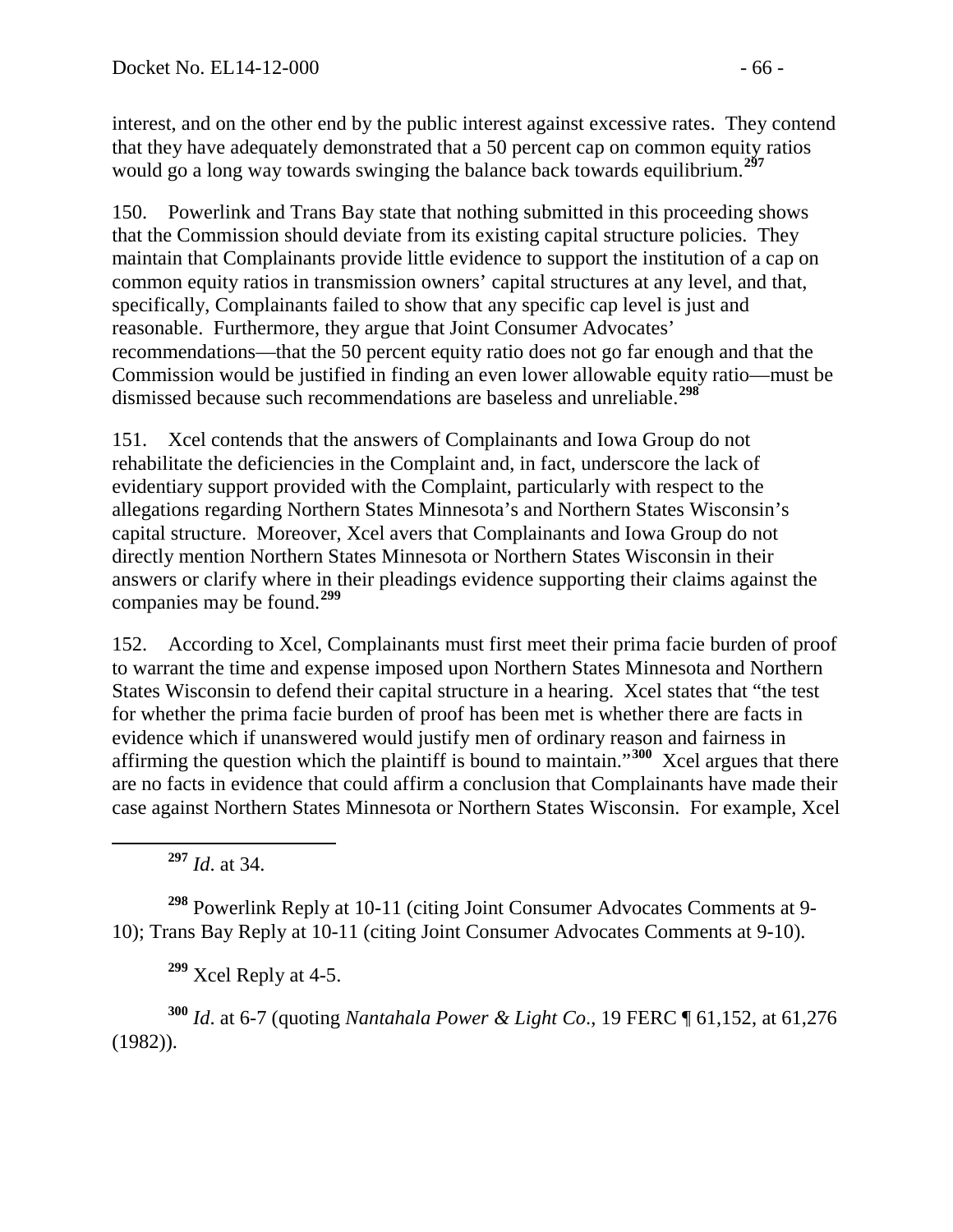states that the only evidence offered by Complainants and Iowa Group pertains to entities other than Northern States Minnesota and Northern States Wisconsin. By contrast, Xcel alleges that its previous Answer demonstrated that the companies' capital structure for Attachment O uses an actual equity capital ratio for 2014 of 53 percent, which is consistent with the company's equity ratios approved by the state regulatory commissions with jurisdiction over the capital structures and debt issuances of the companies.<sup>[301](#page-66-0)</sup>

153. MISO TOs contend that Complainants and the intervenors fail to substantiate any aspect of their claim that the capital structures of MISO TOs that include more than 50 percent common equity are unjust and unreasonable. In response to Complainants' argument that they seek only a modification of capital structures for ratemaking purposes and are not trying to impose a cap on the actual issuance of debt or equity by MISO TOs, MISO TOs argue that Complainants are requesting that the Commission impose a hypothetical capital structure on every MISO TO whose current common equity component exceed 50 percent. Furthermore, MISO TOs allege that the determination of the appropriate capital structure is to be made on a company-specific basis and that Commission precedent does not justify Complainants' proposal to implement an acrossthe-board cap on the common equity components of MISO TOs capital structures.**[302](#page-66-1)**

# **3. Incentives**

# **a. Answers**

154. In their separate answer, ITC Transmission and METC argue that the Complaint, as it relates to elimination of their approved ROE incentive adders, should be summarily denied for two reasons.**[303](#page-66-2)** First, the ITC Transmission and METC assert that the Complaint represents an impermissible collateral attack on the Commission's policy of promoting transmission investment through pricing reform; and second, Complainants have failed to meet their burden under section 206 to show that the ITC Transmission and METC ROE incentives are unjust and unreasonable. ITC Transmission and METC note that, in December 2005, the Commission reaffirmed the appropriateness of independent

**<sup>301</sup>** *Id*. at 7-8.

**<sup>302</sup>** MISO TOs February 19, 2014 Reply at 72-75.

<span id="page-66-2"></span><span id="page-66-1"></span><span id="page-66-0"></span>**<sup>303</sup>** ITC Transmission/METC Answer at 2. As to the base ROE and imposition of a generic, MISO-wide capital structure, issues raised by the Complaint, ITC Transmission, and METC have joined with the other MISO TOs in the Motion to Dismiss Complaint and Answer to Complaint.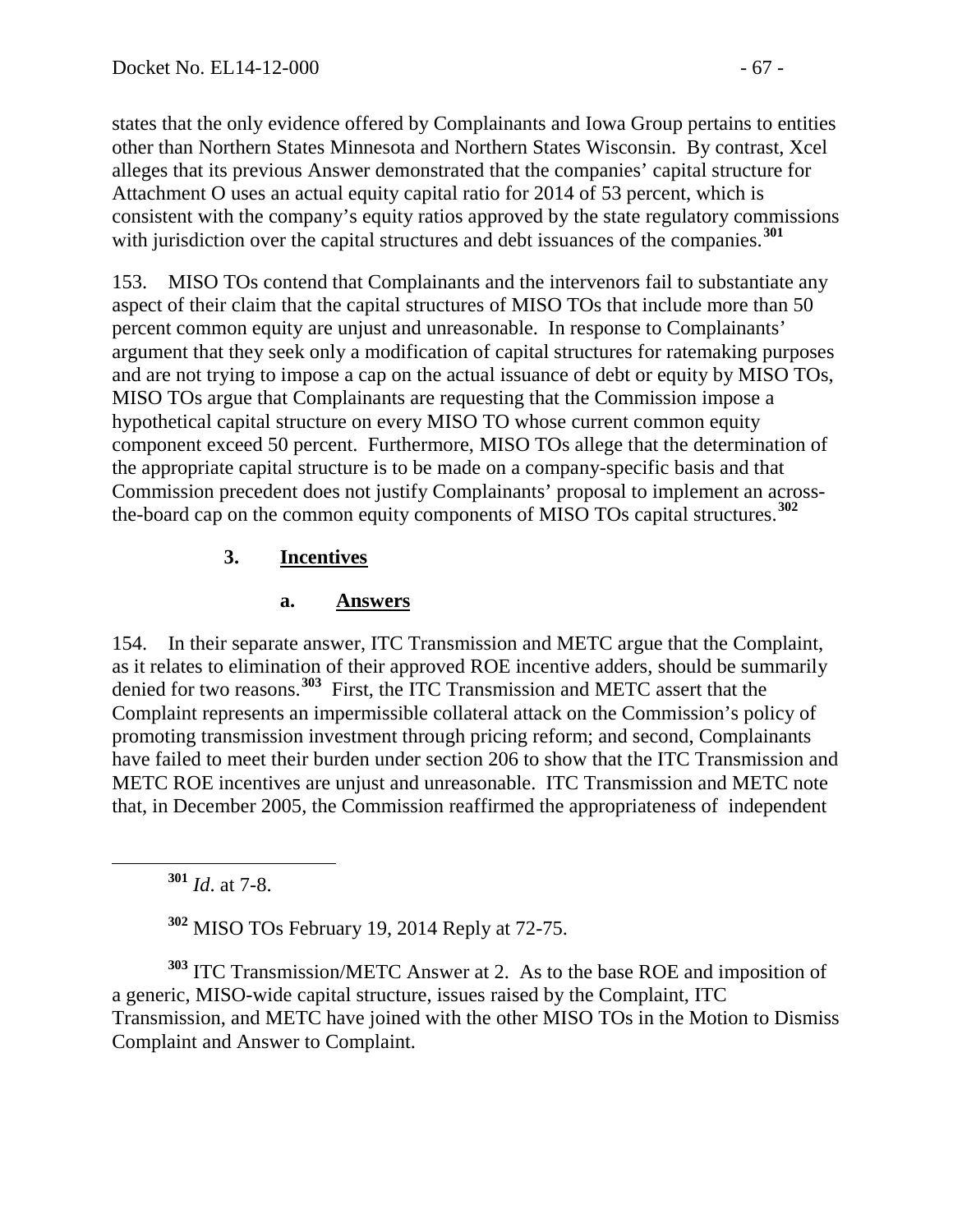transmission company incentives for METC.**[304](#page-67-0)** Further, in July 2006, the Commission reaffirmed ITC Transmission's ROE adders in connection with its filing, which ABATE protested, to revise its Attachment O formula rate under the MISO Tariff. ITC Transmission and METC point out that the Commission rejected ABATE's suggestion that the Commission intended for ITC Transmission's ROE incentive to be temporary.**[305](#page-67-1)** ITC Transmission and METC also argue that the Commission recognized the value of RTO participation and independence incentives in Order No. 679, including for utilities that have already joined RTOs.**[306](#page-67-2)** ITC Transmission and METC add that the Commission reaffirmed RTO participation and independence incentives in its 2012 Policy Statement.<sup>[307](#page-67-3)</sup> Finally, ITC Transmission and METC argue that, in June 2013, the Commission reaffirmed the benefits of the independent transmission company business model in approving the proposed transfer of Entergy Corporation's transmission facilities to subsidiaries of ITC Holdings.**[308](#page-67-4)**

155. Furthermore, ITC Transmission and METC contend that the Complaint is an impermissible collateral attack on the Commission's transmission pricing policy, which the Commission has recently reaffirmed. ITC Transmission and METC note that FPA section 219 directed the Commission to establish by rule incentive-based rate treatments to promote new investment in transmission facilities and participation in RTOs. **[309](#page-67-5)** ITC Transmission and METC add that, in FPA section 219, Congress required that the rule to implement section 219 shall promote capital investment in transmission facilities and "provide a return on equity that attracts new investment in transmission facilities."**[310](#page-67-6)** ITC

<span id="page-67-0"></span> **<sup>304</sup>** *Id*. at 8 (citing *Mich. Elec. Transmission Co., LLC and Midwest Indep. Transmission Sys. Operator, Inc.*, 113 FERC ¶ 61,343, at P 15 (2005), *order on reh'g*, 116 FERC ¶ 61,164 (2006)).

<span id="page-67-1"></span>**<sup>305</sup>** *Id*. at 9-10 (citing *Int'l Transmission Co. and Midwest Indep. Transmission Sys. Operator, Inc.*, 116 FERC ¶ 61,036, at PP 35-37 (2006)).

**<sup>306</sup>** *Id.* (citing Order No. 679, FERC Stats. & Regs. ¶ 31,222).

<span id="page-67-3"></span><span id="page-67-2"></span>**<sup>307</sup>** *Id.* at 12 (citing *Promoting Transmission Investment Through Pricing Reform*, 77 Fed. Reg. 69,754 (Nov. 21, 2012) (2012 Policy Statement)).

<span id="page-67-4"></span>**<sup>308</sup>** *Id.* at 13 (citing ITC Holdings Merger Order, 143 FERC ¶ 61,256 at PP 124-125).

<span id="page-67-6"></span><span id="page-67-5"></span>**<sup>309</sup>** ITC Transmission/METC Answer at 13-14 (citing 16 U.S.C. §§ 824s(b)(1),  $(2)$ ).

**<sup>310</sup>** *Id.*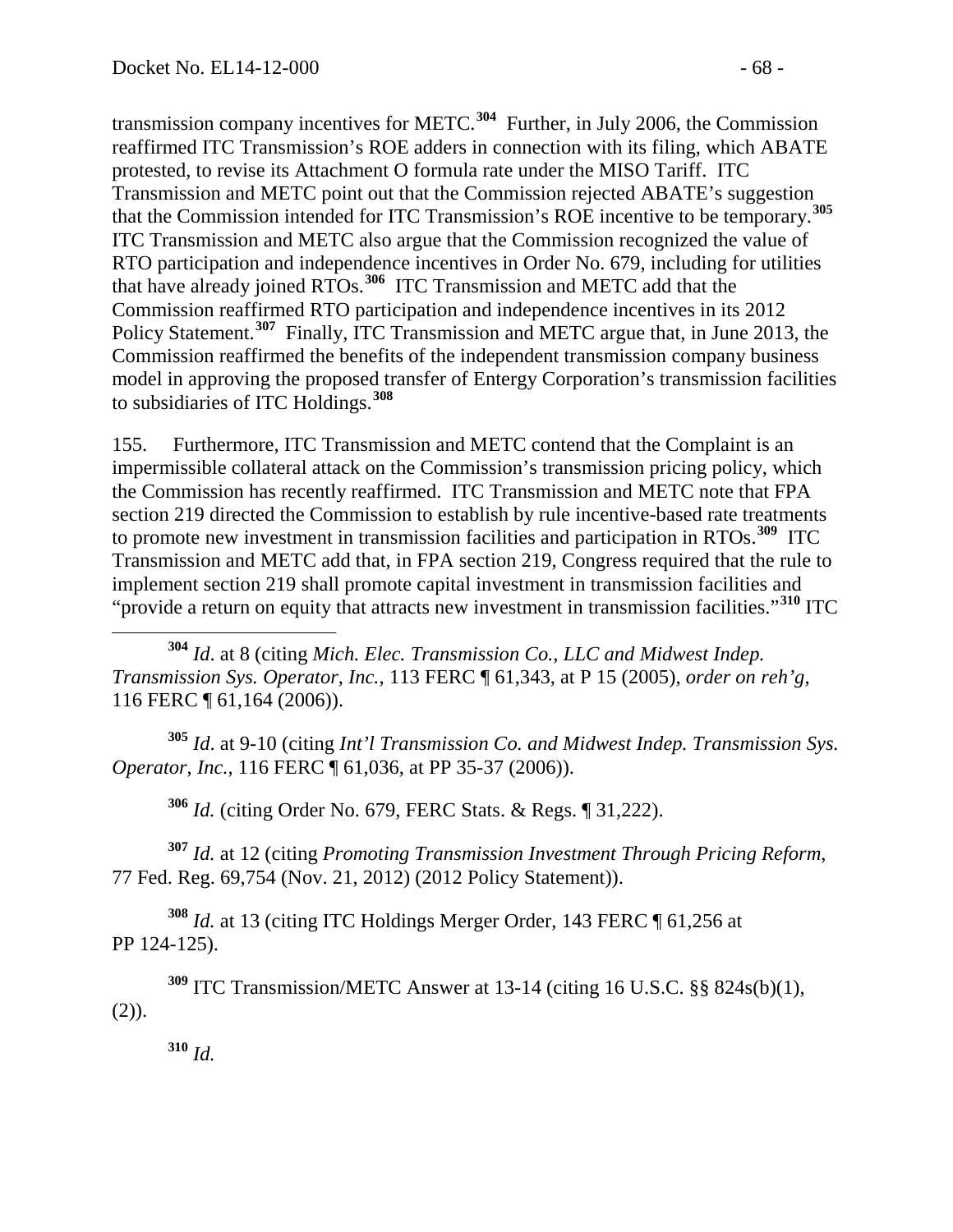Transmission and METC point out that, in Order No. 679, the Commission specifically declined to "sunset" the RTO participation incentive.**[311](#page-68-0)**

156. ITC Transmission and METC further contend that the Complaint is an impermissible collateral attack on the Commission's RTO participation and independent transmission company incentives policies that were established in orders issued under FPA section 205, continued in Order No. 679, and reaffirmed in the 2012 Policy Statement.**[312](#page-68-1)** ITC Transmission and METC explain that the Commission defines a collateral attack as an "attack on a judgment in a proceeding other than a direct appeal" and that, generally, such attacks are prohibited.**[313](#page-68-2)** ITC Transmission and METC point out that the Commission has previously rejected collateral attacks on elements of the transmission pricing policy in Order No. 679, including the RTO participation adder.**[314](#page-68-3)** ITC Transmission and METC conclude that Complainants' argument that ITC Transmission's and METC's ROE incentives are no longer necessary to promote the Commission's policy goals "flies in the face" of the Commission's decision in the 2012 Policy Statement to continue the transmission and RTO incentives without change. **[315](#page-68-4)**

157. In response to Complainants' contention that the Commission, in its 2003 Proposed Pricing Policy, recognized that ROE incentive adders were not meant to continue indefinitely, ITC Transmission and METC point out that the proposed policy statement was "overtaken by events," specifically, the enactment of FPA section 219 in 2005, in which Congress reaffirmed the need for ROE transmission incentives. ITC Transmission and METC also point out that the Commission again declined a request to "sunset" the RTO incentive in the 2012 Policy Statement.**[316](#page-68-5)** Additionally, ITC Transmission and METC state that the Commission has never limited the duration of the

**<sup>312</sup>** *Id.* at 17 (citing, *e.g., Startrans*, 122 FERC ¶ 61,306 at P 17).

**<sup>313</sup>** *Id.* (citing *Louisville Gas and Elec. Co.,* 144 FERC ¶ 61,054, at P 12 (2013)).

<span id="page-68-3"></span><span id="page-68-2"></span><span id="page-68-1"></span>**<sup>314</sup>** *Id.* at 18 (citing *S. Cal. Edison Co.*, 121 FERC ¶ 61,168, at P 159 (2007), *reh'g denied*, 123 FERC ¶ 61,293 (2008), *dismissing review*, *Pub. Utils. Comm'n of Cal. v. FERC*, 2013 WL 4712756 (2013)).

**<sup>315</sup>** *Id.* at 19.

<span id="page-68-5"></span><span id="page-68-4"></span>**<sup>316</sup>** *Id.* at 19-20 (citing Transmission Access Policy Study Group, Comments, Docket No. RM11-26-000 (filed Sept. 12, 2011)).

<span id="page-68-0"></span>**<sup>311</sup>** *Id.* at 15 (citing Order No. 679, FERC Stats. & Regs. ¶ 31,222 at P 327).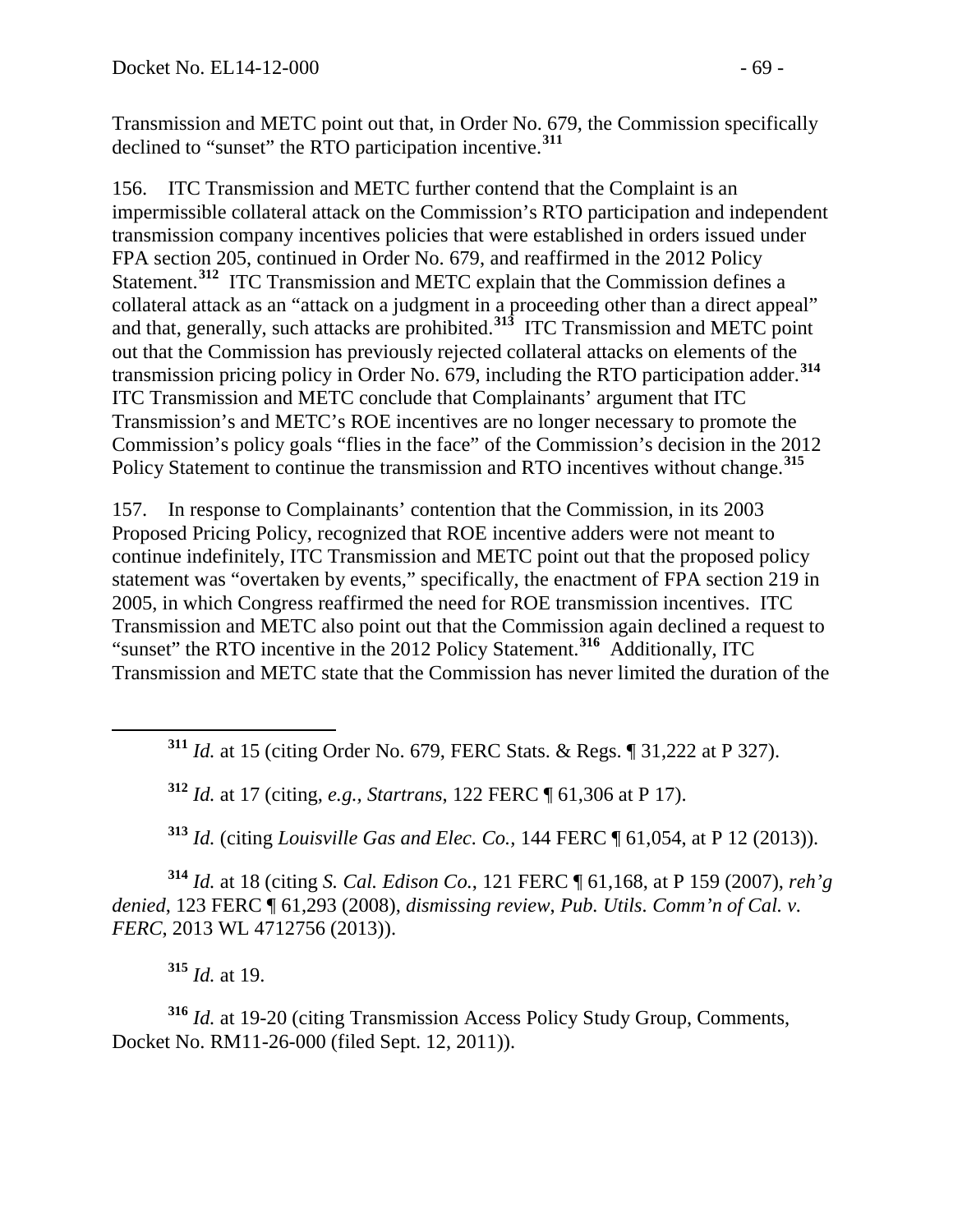independent transmission company incentive and has limited the RTO incentive only to the duration of a company's RTO membership. **[317](#page-69-0)**

158. ITC Transmission and METC state that the Complaint offers no evidence, only argument, to support their claim that the ITC Transmission and METC incentives are no longer just and reasonable, thus failing to meet their FPA section 206 burden. According to ITC Transmission and METC, Complainants posit the existence of a "but for" test requiring a demonstration that the net benefits to customers would not have been achieved absent the proposed ROE incentive.**[318](#page-69-1)** ITC Transmission and METC point out, however, that the Commission has rejected such a test "as improperly requiring proving of a negative."**[319](#page-69-2)** ITC Transmission and METC also allege that Complainants overlook the benefits that the Commission has repeatedly recognized flow from the independent transmission company model and from RTO participation.**[320](#page-69-3)** Moreover, ITC Transmission and METC take issue with Complainants' assertion that customers are not receiving any incremental benefits to offset higher costs and that the incentives serve no purpose. ITC Transmission and METC point to the \$1.4 billion and \$900 million of transmission infrastructure investment by ITC Transmission and METC, respectively, through the third quarter of 2013, and to their plan to invest between \$380 million to \$435 million, in the aggregate, in new transmission in 2014. ITC Transmission and METC state that these investments are predicated in their existing rate constructs, including their allowed ROEs that reflect independence incentives and, in the case of ITC Transmission, an RTO incentive. **[321](#page-69-4)** Among other benefits of the independence and RTO incentives, ITC Transmission and METC point to improvements in outage performance, preventative maintenance, and customer responsiveness.**[322](#page-69-5)**

**<sup>317</sup>** *Id.* at 20.

**<sup>318</sup>** *Id.* at 21 (citing Complaint at 98).

<span id="page-69-2"></span><span id="page-69-1"></span><span id="page-69-0"></span>**<sup>319</sup>** *Id.* at 21-22 (citing Order No. 679-A, FERC Stats. & Regs. ¶ 31,236 at PP 25-26).

**<sup>320</sup>** *Id*. at 22.

<span id="page-69-5"></span><span id="page-69-4"></span><span id="page-69-3"></span>**<sup>321</sup>** *Id.* at 24 (citing Press Release, ITC Holdings, ITC Holdings Provides Initial 2014 Operating Earnings and Capital Investment Guidance (Dec. 17, 2013), *available at:* http://investor.itc-holdings.com/releasedetail.cfm?ReleaseID=814318).

**<sup>322</sup>** *Id*. at 25-27.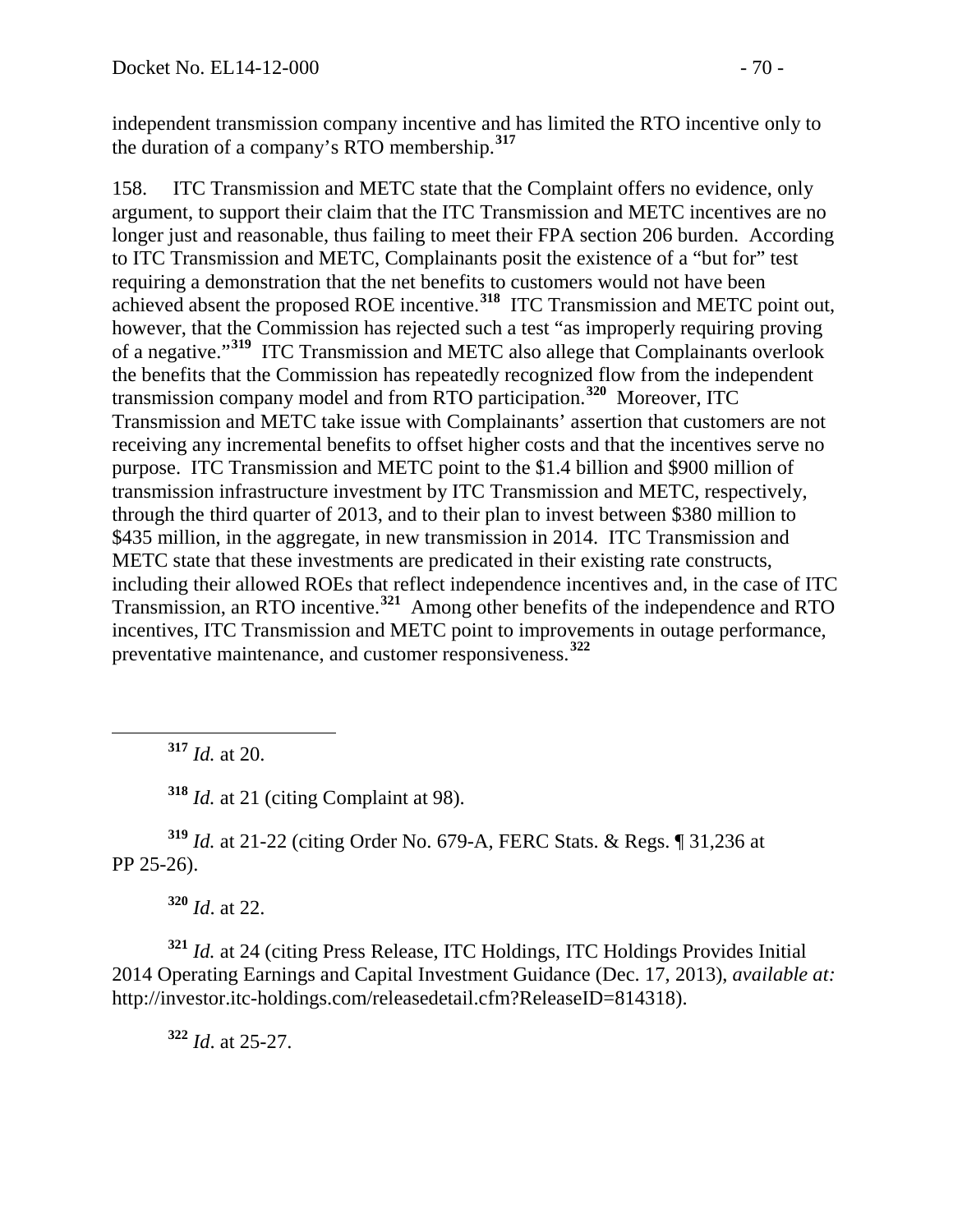159. ITC Transmission and METC also take issue with Complainants' assertion that there is no logical justification for ITC Transmission and METC to receive RTO participation and independence incentives because no other MISO TOs receive them. ITC Transmission and METC argue that the independence incentive is intended to encourage recipients' continuation as stand-alone transmission companies, a description that fits ITC Transmission and METC (as well as ITC Midwest) and no other MISO TO. ITC Transmission and METC also note that, because they have received independence incentives, they are subject to additional Commission oversight with respect to their governance structure and service agreements in order to ensure that they remain independent. ITC Transmission and METC also contend that the RTO participation incentive encourages entities to join RTOs, as well as to maintain their RTO memberships, the benefits of which the Commission has recognized.**[323](#page-70-0)**

160. ITC Transmission and METC claim that Complainants' unsubstantiated assertions regarding bond ratings, access to capital, and pre-tax rates of return fail to meet Complainants' FPA section 206 burden. Regarding bond ratings, ITC Transmission and METC point to the recent upgrade in credit ratings of ITC Transmission and METC by S&P, demonstrating that there is a direct link between ITC Transmission's and METC's independent transmission business model and rate construct and their strong bond ratings. ITC Transmission and METC aver that credit rating upgrades, which benefit customers through lower debt financing costs, demonstrate the benefits of Commission's transmission incentives policy. ITC Transmission and METC point out that, in its recent ratings action, S&P recognized the importance of the incentive-based ROEs and the capital structures of the ITC Subsidiaries. ITC Transmission and METC argue that unfavorable changes to their existing rate construct will adversely affect how credit rating agencies view them.**[324](#page-70-1)** ITC Transmission and METC also take issue with Complainants' offer of a hypothetical of how eliminating the ROE adders would reduce the pre-tax rate of return for ITC Transmission and METC, while, at the same time, assuming that the companies' common equity ratios are more than necessary to maintain their bond ratings. ITC Transmission and METC reiterate that Complainants' hypothetical fails to demonstrate that the existing ROE adders are unjust and unreasonable, and assert that the Complaint makes various unsubstantiated assumptions about the effect that eliminating the ROE incentives would have on the companies' cost of debt. **[325](#page-70-2)**

<span id="page-70-2"></span><span id="page-70-1"></span>**<sup>324</sup>** *Id*. at 30-31 (citing Research Update: ITC Holdings Corp. and Subs Corporate Credit Ratings Raised to "A-", at 3. (Dec. 6, 2013)).

**<sup>325</sup>** *Id.* at 32.

<span id="page-70-0"></span>**<sup>323</sup>** *Id.* at 28-29 (*Baltimore Gas & Elec. Co.,* 120 FERC ¶ 61,084, at P 31 (2007), *reh'g denied*, 123 FERC ¶ 61,262 (2008)).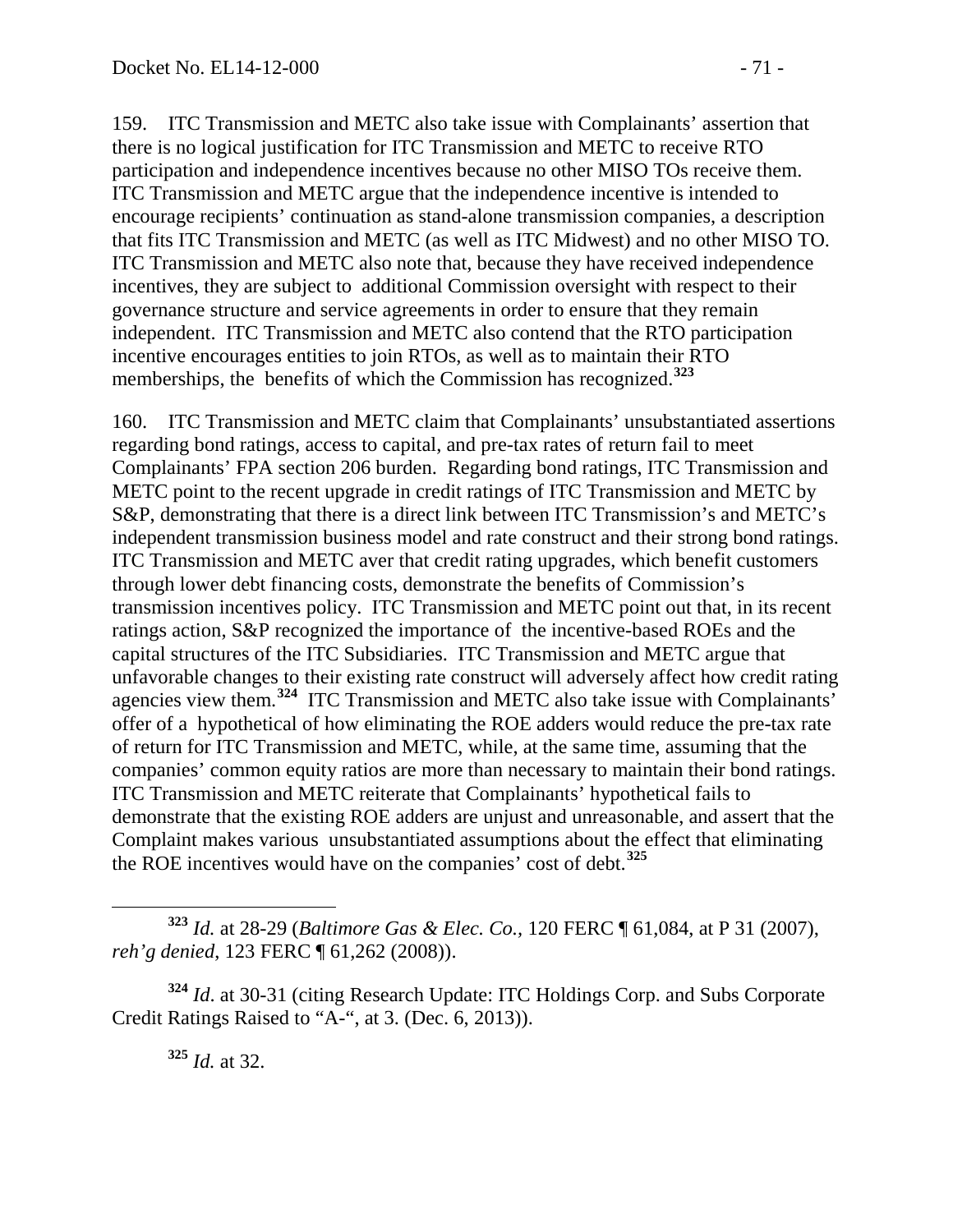161. Finally, ITC Transmission and METC argue that there is no change in circumstances to justify revocation of the ROE incentives. They note that, absent a material change in circumstances, the Commission has not revoked previously-granted transmission incentives, although acknowledging that the Commission has required removal of ROE incentives for RTO membership and project risks when a project receiving the incentives has been canceled or abandoned. In this connection, however, ITC Transmission and METC note that, in *Pacific Gas and Elec. Co.*, the Commission rejected an argument that incentives for a long-completed project were no longer appropriate or necessary. ITC Transmission and METC point out that *Pacific Gas and Elec. Co.* was an FPA section 205 rate proceeding, in which the burden on those challenging the rate was less than it is in an FPA section 206 proceeding.**[326](#page-71-0)**

162. Similarly, MISO TOs aver that MISO TOs are entitled to seek an RTO participation adder. MISO TOs argue that Complainants' criticism of ITC Transmission's 50 basis point adder for RTO participation, as well as their suggestion that the RTO participation adder is no longer valid, lack merit and should be rejected. They point to Complainants' disregard for the Commission's previous finding that an RTO participation adder is appropriate for participation in MISO, **[327](#page-71-1)** and to Complainants' misplaced reliance on a proposed Commission policy statement. MISO TOs also note that Complainants mistakenly rely on the Commission's order denying an RTO incentive for ITC Midwest, noting that the Commission's denial of an RTO incentive adder in that case was due to ITC Midwest's failure to demonstrate that its resulting ROE (including RTO and independence adders) would remain within the zone of reasonableness, and not because of ITC Midwest's lack of eligibility for an RTO membership incentive. **[328](#page-71-2)**

#### **b. Comments and/or Protests**

163. Trans Bay and Powerlink filed protests against Complainants' position on ROE incentives. Trans Bay argues that Complainants' attack on ROE incentive adders conflicts with Commission precedent and undermines the Commission's statutory duty to promote transmission investment, as reflected in the Energy Policy Act of 2005 and

**<sup>326</sup>** *Id.* at 33 (citing *Pac. Gas and Elec. Co.*, 141 FERC ¶ 61,168, at P 12 (2012)).

<span id="page-71-1"></span><span id="page-71-0"></span>**<sup>327</sup>** MISO TOs January 6, 2014 Answer at 81 (citing *Midwest Indep. Transmission Sys. Operator, Inc.*, 111 FERC ¶ 61,355 at P 5).

<span id="page-71-2"></span>**<sup>328</sup>** *Id*. at 82 (citing *ITC Holdings v. Interstate Power and Light*, 121 FERC ¶ 61,229 at PP 39-45).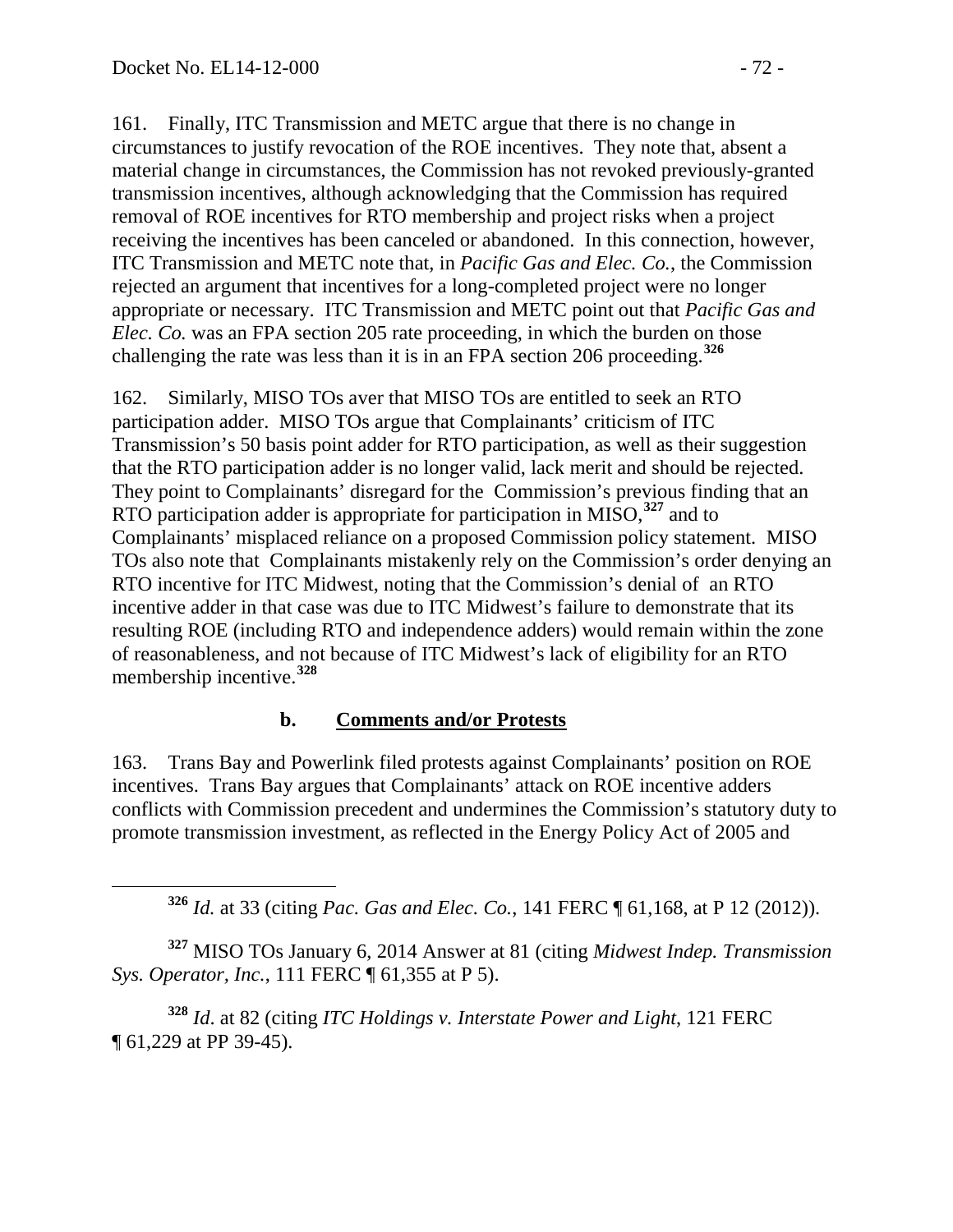Order No. 679.**[329](#page-72-0)** Moreover, Trans Bay asserts Complainants' argument against incentive adders relies on obsolete or inapplicable precedent and unsupported facts. Trans Bay points out that *City of Detroit* and *New York Commission v. FERC,* two cases cited by Complainants to support their argument that ITC Transmission's and METC's incentives are no longer necessary to promote the Commission's policy goals relative to RTO participation and transmission independence, address instances where the Commission was asked to grant a rate increase, not reduce a rate that it had previously approved. Trans Bay notes that both cases pre-date by decades open access transmission, RTOs, and the relevant policy goals.**[330](#page-72-1)**

164. Trans Bay also argues that the long-term nature of transmission investment compels the continuation of incentive adders. Trans Bay asserts that to cut off incentive adders or otherwise reduce incentives only a few years after granting or affirming them would signal that the Commission does not stand behind its incentives for the longterm.**[331](#page-72-2)** Similarly, Powerlink asserts that the Commission has acknowledged the need for such stability in incentives, finding "[i]t can be important to investors making longterm investments in long-lived facilities to be assured that a ratemaking proposal adopted prior to construction of those facilities will not later be altered in a manner that undermines the basis for the financing of those facilities."**[332](#page-72-3)**

165. Conversely, multiple parties filed comments in support of the Complaint, to varying degrees, with respect to ROE incentives.<sup>[333](#page-72-4)</sup> In particular, Michigan Agencies, Organization of MISO States, the Illinois Commission, Arkansas Electric Consumers, and the Missouri Commission all argue that the incentive returns currently allowed for some MISO TOs, while possibly reasonable at the time of the creation of RTOs, are no longer needed to incentivize a business model that has become well established.<sup>[334](#page-72-5)</sup> Joint

<span id="page-72-0"></span>**<sup>329</sup>** Trans Bay Motion Protest at 5-7.

**<sup>330</sup>** *Id.* at 7-9.

**<sup>331</sup>** *Id*. at 11-12.

<span id="page-72-3"></span><span id="page-72-2"></span><span id="page-72-1"></span>**<sup>332</sup>** Powerlink Protest at 13 (citing Order No. 679, FERC Stats. & Regs. ¶ 31,222 at P 36).

<span id="page-72-4"></span>**<sup>333</sup>** These parties include: Joint Consumer Advocates; Michigan Agencies; Illinois Commission; Organization of MISO States; People of the State of Illinois; Arkansas Electric Consumers; and Missouri Commission.

<span id="page-72-5"></span>**<sup>334</sup>** Joint Consumer Advocates Comments at 10 (citing Hill Aff. at 5, 22-27); Michigan Agencies Comments at 7-8; Organization of MISO States Comments at 5;

(continued ...)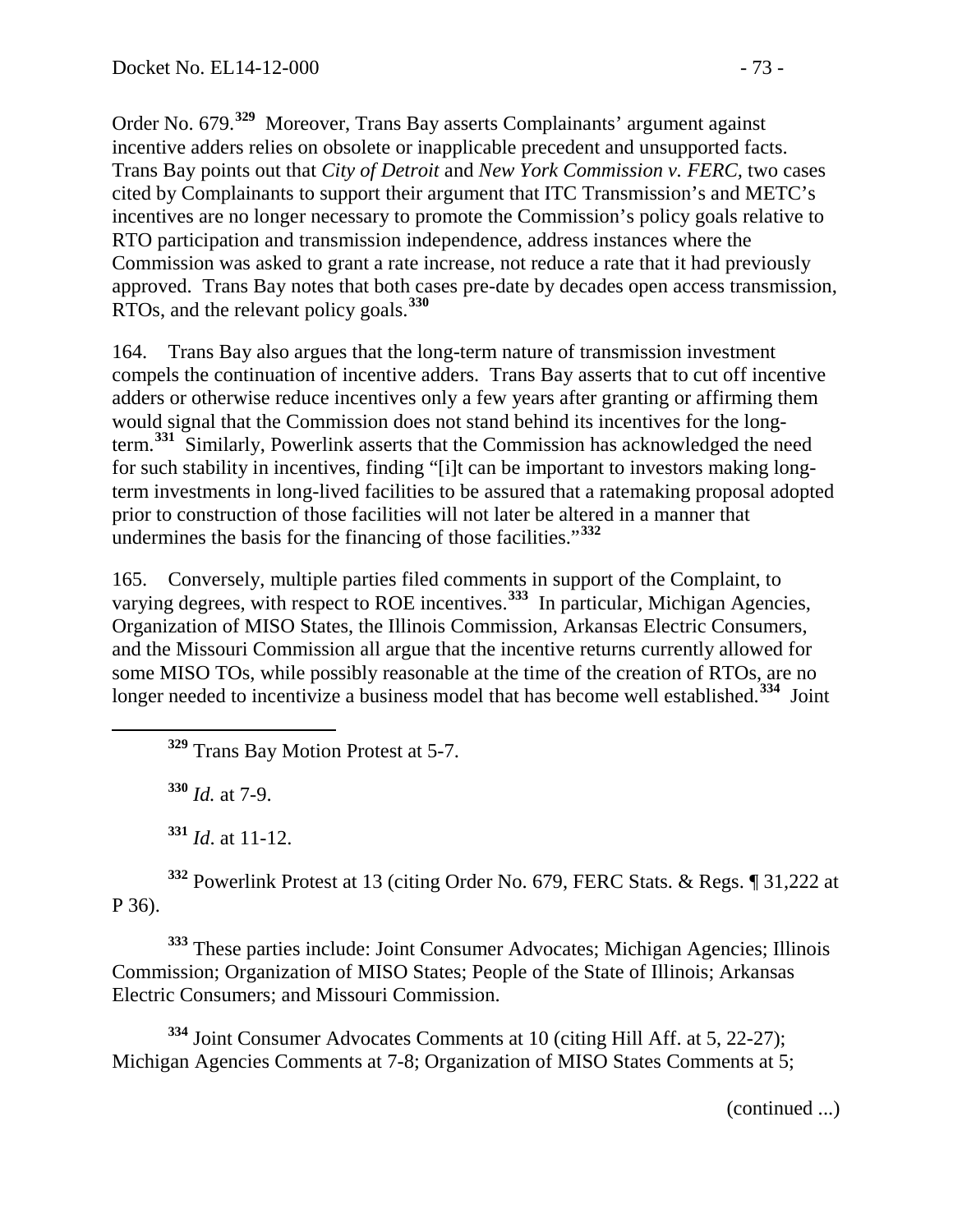Consumer Advocates also support the relief requested by Complainants, but further submit that an even lower allowable equity ratio would also be justified.**[335](#page-73-0)** People of the State of Illinois also support Complainants' position that ITC Transmission's and METC's ROE adders be eliminated, noting that no other transmission operator in the MISO area receives such adders. **[336](#page-73-1)**

### **c. Answers to Answers and Comments and/or Protests**

166. Complainants assert that they sufficiently explained in the Complaint why ITC Transmission's and METC's ROE adders have become unjust and unreasonable. They reiterate the arguments made in the Complaint, including that ITC Transmission and METC have been receiving the benefits of ROE adders for over a decade, that the adders provide a windfall to MISO TOs, and that the adders are no longer needed to attract capital, as the other MISO TOs, which do not have the ROE adders, have proven.**[337](#page-73-2)**

167. Powerlink and Trans Bay state that nothing in this proceeding shows that the Commission should deviate from its existing incentive ROE policies. According to Powerlink and Trans Bay, the Complaint erroneously relies on the Commission's 2003 Proposed Pricing Policy, which the Commission never adopted. They aver that the non-precedential document should not sway the Commission.<sup>[338](#page-73-3)</sup> In addition, they state that several of MISO TOs have provided answers that helpfully illustrate the many benefits that have resulted from incentive rate treatment, such as ITC Transmission's statement that it has invested approximately \$2.3 billion in transmission infrastructure since 2003 and Vectren's statement that the all-in incentive ROE facilitated construction of the Gibson – Reid 345 kV project. Powerlink and Trans Bay conclude that these are the types of benefits that ROEs were intended to yield and the fact that these results are occurring in MISO is reason enough to continue to embrace incentive rate treatment for projects and utilities.**[339](#page-73-4)**

<span id="page-73-1"></span><span id="page-73-0"></span>Illinois Commission Comments at 12; Arkansas Electric Consumers Comments at 4; Missouri Commission Comments at 7.

**<sup>335</sup>** *Id*. at 10 (citing Hill Aff. at 5, 22-27).

 $\overline{a}$ 

**<sup>336</sup>** People of the State of Illinois Comments at 6.

<span id="page-73-2"></span>**<sup>337</sup>** Complainants January 22, 2014 Reply at 28.

<span id="page-73-3"></span>**<sup>338</sup>** Powerlink Reply at 11; Trans Bay Reply at 9.

<span id="page-73-4"></span>**<sup>339</sup>** Powerlink Reply at 12 (citing ITC Transmission/METC Answer at 3; Vectren

(continued ...)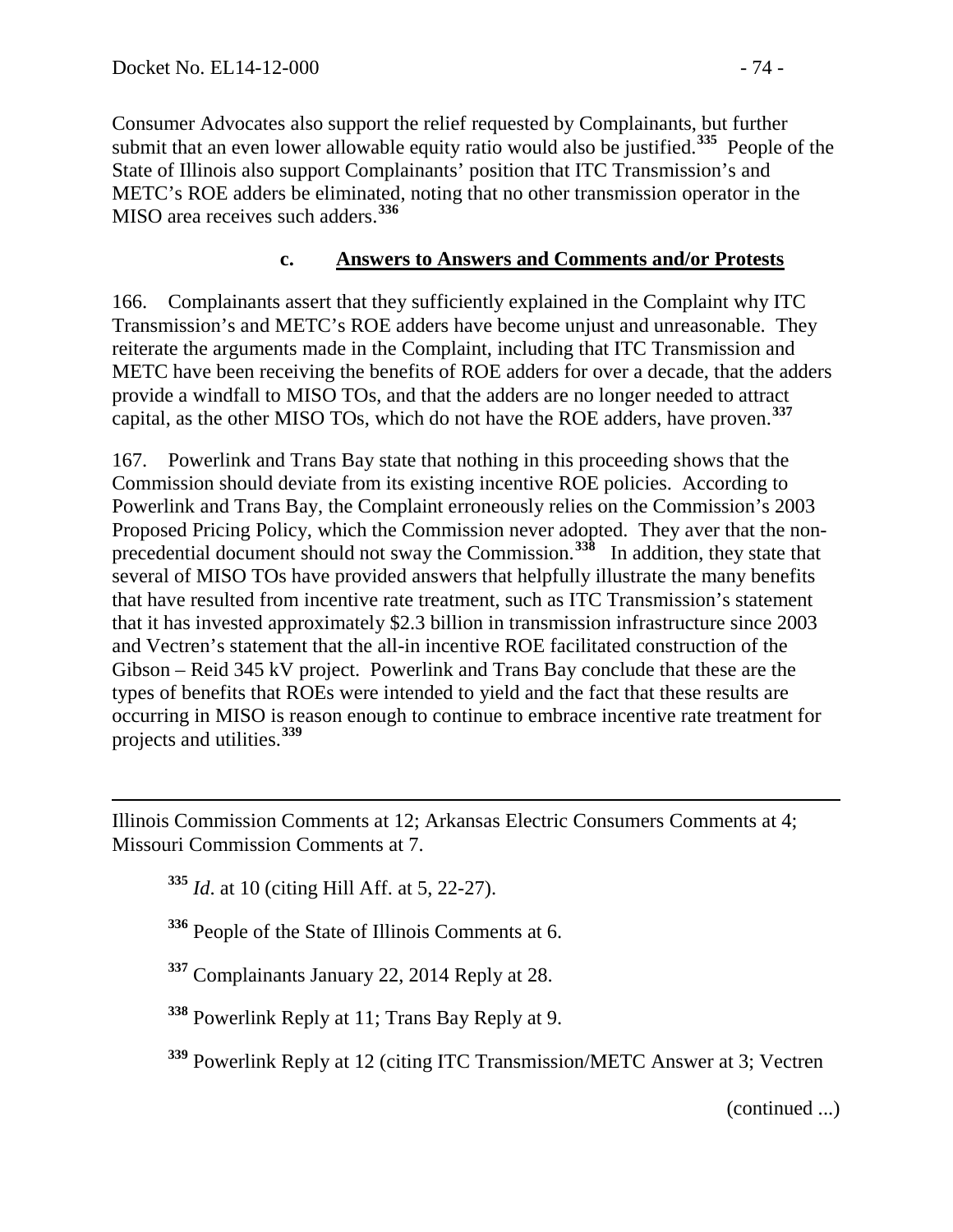$\overline{a}$ 

168. MISO TOs assert that the Complaint, Complainants' answer, and the comments of intervenors, all fail to show that ITC Transmission's and METC's existing ROE incentives are unjust and unreasonable or to state any basis for restricting other MISO TOs from obtaining an ROE incentive for RTO participants. MISO TOs reject Complainants' reliance on *City of Detroit*, which MISO TOs note was decided 50 years before the enactment of FPA section 219. Similarly, MISO TOs take issue with intervenors' argument that MISO's operations and markets have matured to the point that such incentives may not be warranted. In response, MISO TOs assert that the Commission has rejected assertions that an RTO participation incentive should be subject to a sunshine date because such incentives are needed to encourage continued participations in the RTOs, not just to incent a transmission owner to join at RTO.**[340](#page-74-0)** Moreover, MISO TOs contend that the Commission has revoked the award of transmission rate incentives only when there has been a material change in the circumstances underlying approval of the incentive, such as when a project has been abandoned or canceled. In addition, MISO TOs state that the ITC Transmission Answer provided a comprehensive response to the Complaint's challenge to the approved, independent ownership incentives for ITC Transmission and METC. Finally, MISO TOs reject intervenors' argument that ROE incentives are not necessary because transmission investment is being made in MISO even though most of MISO TOs do not have an RTO participation or other RTO incentive. MISO TOs contend that, in Order No. 679, the Commission rejected a proposal to withhold rate incentives unless the applicant could demonstrate that a facility would not be built "but for" the award of the rate incentive.**[341](#page-74-1)**

169. The Ameren Companies and NIPSCO contend that, if the Commission sets this case for hearing, the Commission should affirmatively state that MISO transmission owners are entitled to the RTO participation adder and provide the option of making compliance filings in this case to include the RTO participation adder in rates. First, the Ameren Companies and NIPSCO argue that the RTO participation adder has been a cornerstone of the Commission's market and transmission policy and has been affirmed by Congress. According to the Ameren Companies and NIPSCO, the Commission justified the adder, not based on DCF-related risks, but on the policy benefits of

**<sup>341</sup>** *Id*. at 71 (citing Order No. 679, FERC Stats. & Regs. ¶ 31,222 at P 48).

<span id="page-74-1"></span><span id="page-74-0"></span>Answer at 2, 6-7); Trans Bay Answer at 9-10 (citing ITC Transmission/METC Answer at 3; Vectren Answer at 2, 6-7).

**<sup>340</sup>** MISO TOs February 19, 2014 Reply at 62-66.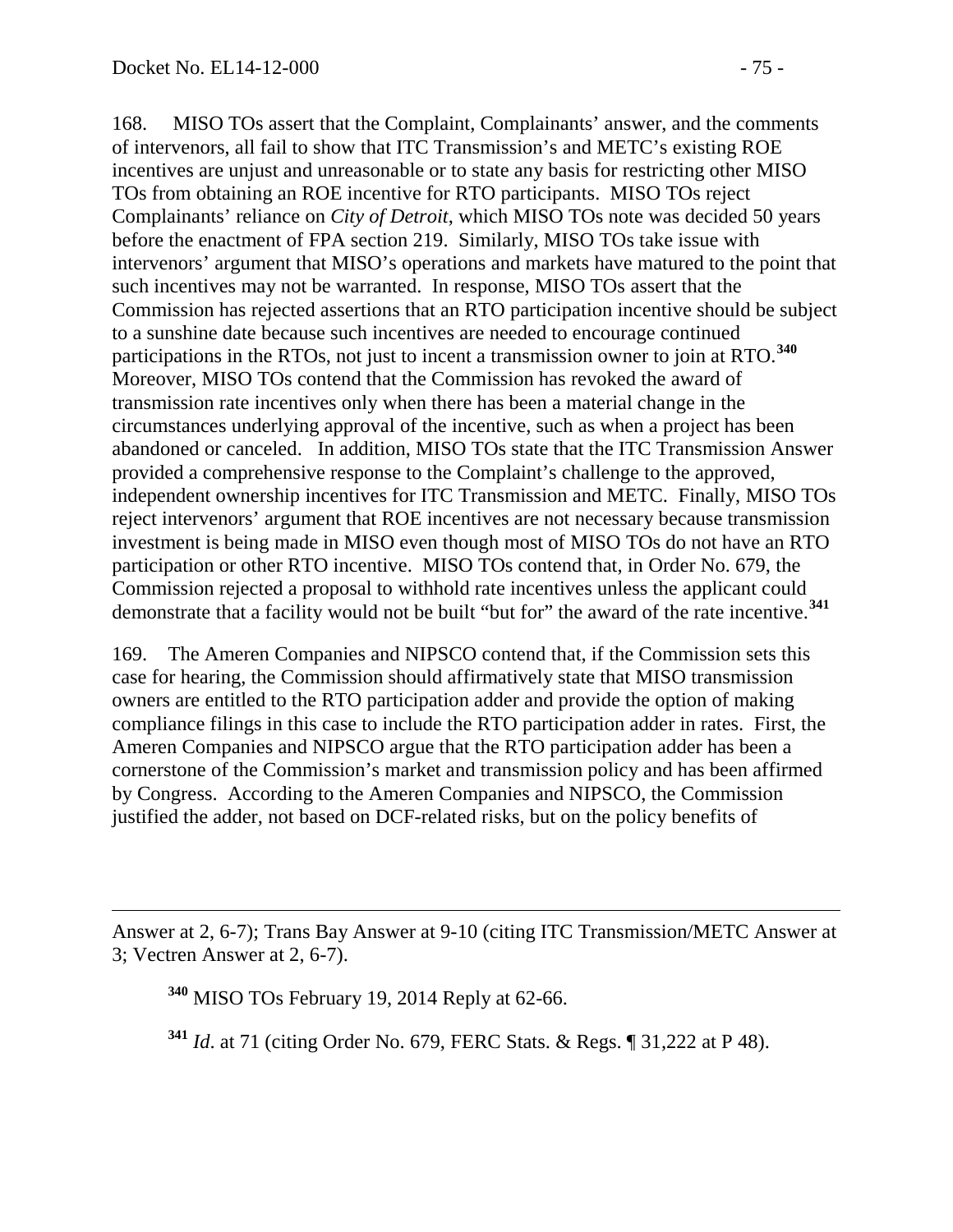participating in MISO. The Ameren Companies and NIPSCO argue that Complainants have not demonstrated why this should change.**[342](#page-75-0)**

170. The Ameren Companies and NIPSCO assert that, with regard to the RTO participation adder, Complainants err in attempting to apply cost-of-service principles to a non-cost rate treatment. Rather, changes in capital market conditions do not warrant eroding this policy. Further, the Ameren Companies and NIPSCO contend that the RTO participation adder is a non-cost element that the Commission considers in determining whether the final rate resulting from the cost analysis is just and reasonable and, therefore, Complainants err when they cite certain transmission owners' access to capital to support large capital investments.**[343](#page-75-1)**

171. In addition, the Ameren Companies and NIPSCO argue that, if the Commission sets this case for hearing, the Commission should clarify that any new DCF range will not cap the availability of the full RTO participation adder. First, they assert that, in the realm of ratemaking, the Commission has substantial discretion to balance various objectives.**[344](#page-75-2)** According to the Ameren Companies and NIPSCO, though the Commission has previously limited the application of certain rate incentives if they would take the resulting ROE beyond the top of the DCF range, the Commission should not be limited by a DCF analysis in its ability to award the RTO participation adder to the Ameren Companies, NIPSCO, and any other transmission owner that might seek it. Second, they state that ensuring that DCF results will not limit the availability of the RTO participation adder is consistent with the fact that the RTO participation adder has always been considered a policy-based, non-cost rate treatment, which a DCF analysis is incapable of quantifying.**[345](#page-75-3)**

172. In response to the Ameren Companies' and NIPSCO's assertions that the Commission should maintain the availability of the RTO participation adder, Complainants argue that conditions have changed since the RTO participation adder was originally granted in 2002 and that the adder is no longer just and reasonable. Complainants cite section 219(d) of the FPA that states "[a]ll rates approved under the

<span id="page-75-0"></span> **<sup>342</sup>** Ameren Companies/NIPSCO Reply at 16-19 (discussing the RTO participation adder policy origins).

**<sup>343</sup>** *Id.* at 19-20 (citing Complaint at 44).

<span id="page-75-3"></span><span id="page-75-2"></span><span id="page-75-1"></span>**<sup>344</sup>** *Id.* at 21-22 (citing *Colo. Interstate Co. v. Fed. Power. Comm'n*, 324 U.S. 581, 589 (1945); *Assoc. of Oil Pipe Lines v. FERC*, 83 F.3d 1424, 1431 (D.C. Cir. 1996)).

**<sup>345</sup>** *Id*. at 22-23.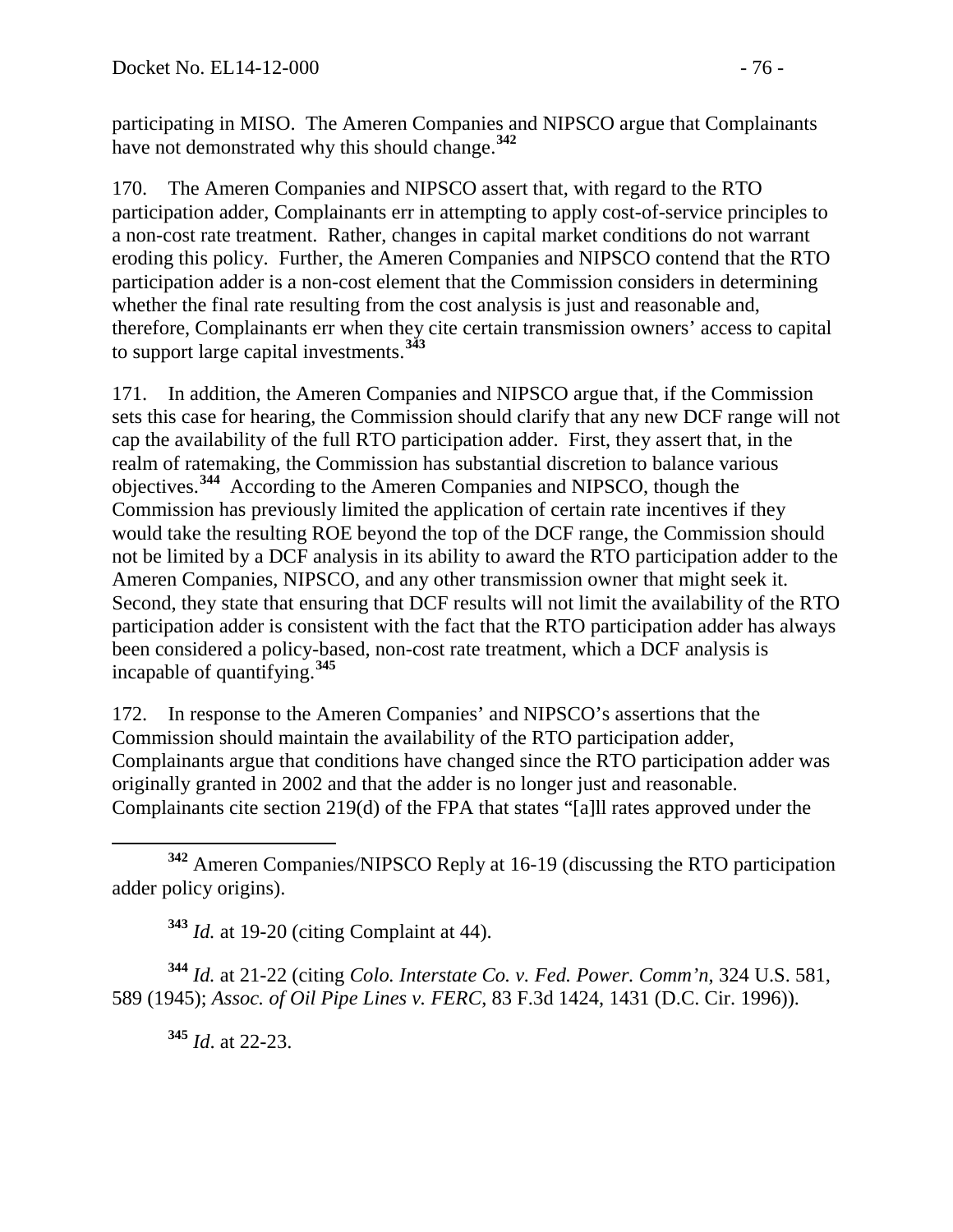rules adopted pursuant to this section, including any revisions to the rules, are subject to the requirements of sections 824d and 824e of this title that all rates, charges, terms, and conditions be just and reasonable and not unduly discriminatory or preferential" as support that the Commission can only offer an incentive for RTO participation if the resulting rate is just and reasonable.**[346](#page-76-0)** Complainants contend that MISO is wellestablished and the benefits of RTO participation to transmission owners have been demonstrated for years such that there is no longer a need for incentive adders. According to Complainants, the point of the adder was to incentivize transmission owners to join MISO so that consumers would benefit from the RTO participation. Complainants assert that the majority of transmission owners found the benefits of joining MISO sufficiently great that they did not apply for the adder for RTO participation.**[347](#page-76-1)**

173. Finally, Complainants claim that the Ameren Companies' and NIPSCO's argument regarding the RTO participation adder as a non-cost rate treatment is incorrect. Complainants contend that the Ameren Companies and NIPSCO ignore the fact that the RTO participation adder is no longer necessary to encourage transmission owners to join MISO. Further, Complainants argue that the Commission should reject the Ameren Companies' and NIPSCO's request to increase the zone of reasonableness to incorporate the RTO participation adder. They contend that the Commission has relied on the DCF method to determine the low and high bounds of the zone of reasonableness, and Complainants argue that expanding this zone to include the adder would lead to an unjust and unreasonable ROE.**[348](#page-76-2)**

# **4. Procedures**

174. MISO TOs request that, if the Commission does not dismiss or reject the Complaint in its entirety, it should nevertheless dismiss the portions of the Complaint challenging the existing ROE incentive adders of ITC Transmission and METC and MISO TOs' capital structures reflecting a common equity component in excess of 50 percent. MISO TOs also request that the Commission impose the latest permissible refund effective date, and set the remaining issues for hearing and settlement procedures. They argue that FPA section 206 allows the Commission discretion in setting the refund effective date, providing that such a date "shall not be earlier than the date of the filing of such complaint nor later than 5 months after the filing of the Complaint." MISO TOs

<span id="page-76-1"></span>**<sup>347</sup>** *Id.* at 13-14.

<span id="page-76-2"></span>**<sup>348</sup>** *Id.* at 12-15 (citing *S. Cal. Edison*, 92 FERC ¶ 61,070).

<span id="page-76-0"></span>**<sup>346</sup>** Complainants March 31, 2014 Reply at 13 (citing 16 U.S.C. § 824s).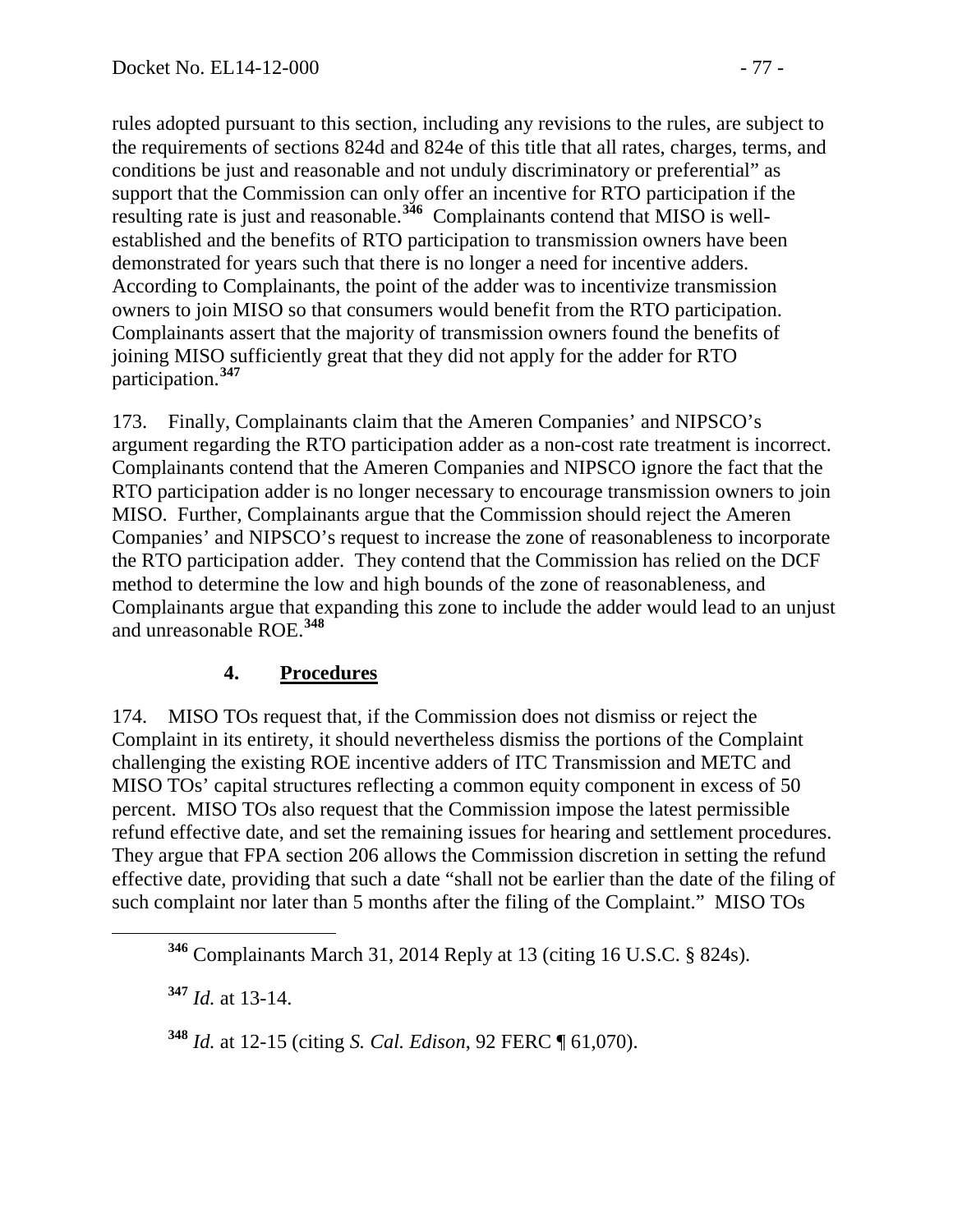urge the Commission to set a refund effective date of April 12, 2014, which is five months after the date that the Complaint was filed, noting that the base ROE was approved by the Commission after a litigated proceeding and that the current base ROE and capital structures used by MISO TOs have been a part of the fully transparent Attachment O rate computations for years. **[349](#page-77-0)**

175. MISO TOs also ask the Commission to reject Complainants' request to limit the duration of settlement efforts to 60 days. MISO TOs argue that such a limit is inappropriate given the large number of parties likely to participate in the settlement process. Instead, MISO TOs state that the Commission should follow its practice of setting the issues for hearing, but holding the hearing in abeyance for an unspecified period to allow adequate time for settlement procedures, with appropriate periodic reporting by the settlement judge to the Chief Judge.**[350](#page-77-1)**

176. Regarding the refund effective date, the Illinois Commission asserts that the refund effective date should be set for the earliest date possible, which would be November 12, 2013, and to set it at a later date would effectively result in the continuation of a substantial overpayment to MISO TOs. **[351](#page-77-2)** Joint Consumer Advocates, Organization of MISO States, People of the State of Illinois, Iowa Group, the Missouri Commission, and Michigan Agencies all support a November 12, 2013 refund effective date.**[352](#page-77-3)** Great Lakes Utilities asserts that in order for transmission customers to realize the substantial cost savings, the Commission must expeditiously establish a refund effective date and promptly publish that date as required by law.**[353](#page-77-4)** Southwestern Electric Cooperative requests that the Commission act expeditiously in setting a refund effective date.**[354](#page-77-5)**

**<sup>350</sup>** *Id*. at 86-87.

**<sup>351</sup>** Illinois Commission Comments at 4-5.

<span id="page-77-4"></span><span id="page-77-3"></span><span id="page-77-2"></span><span id="page-77-1"></span>**<sup>352</sup>** Joint Consumer Advocates Comments at 11; Organization of MISO States Comments at 3; People of the State of Illinois Comments at 4-5; Iowa Group Comments at 9; Missouri Commission Comments at 8; Michigan Agencies Comments at 9.

**<sup>353</sup>** Great Lakes Utilities Comments at 6.

<span id="page-77-5"></span>**<sup>354</sup>** Southwestern Electric Cooperative Comments at 2

<span id="page-77-0"></span>**<sup>349</sup>** MISO TOs January 6, 2014 Answer at 85-86 (citing 16 U.S.C. § 824e(b)).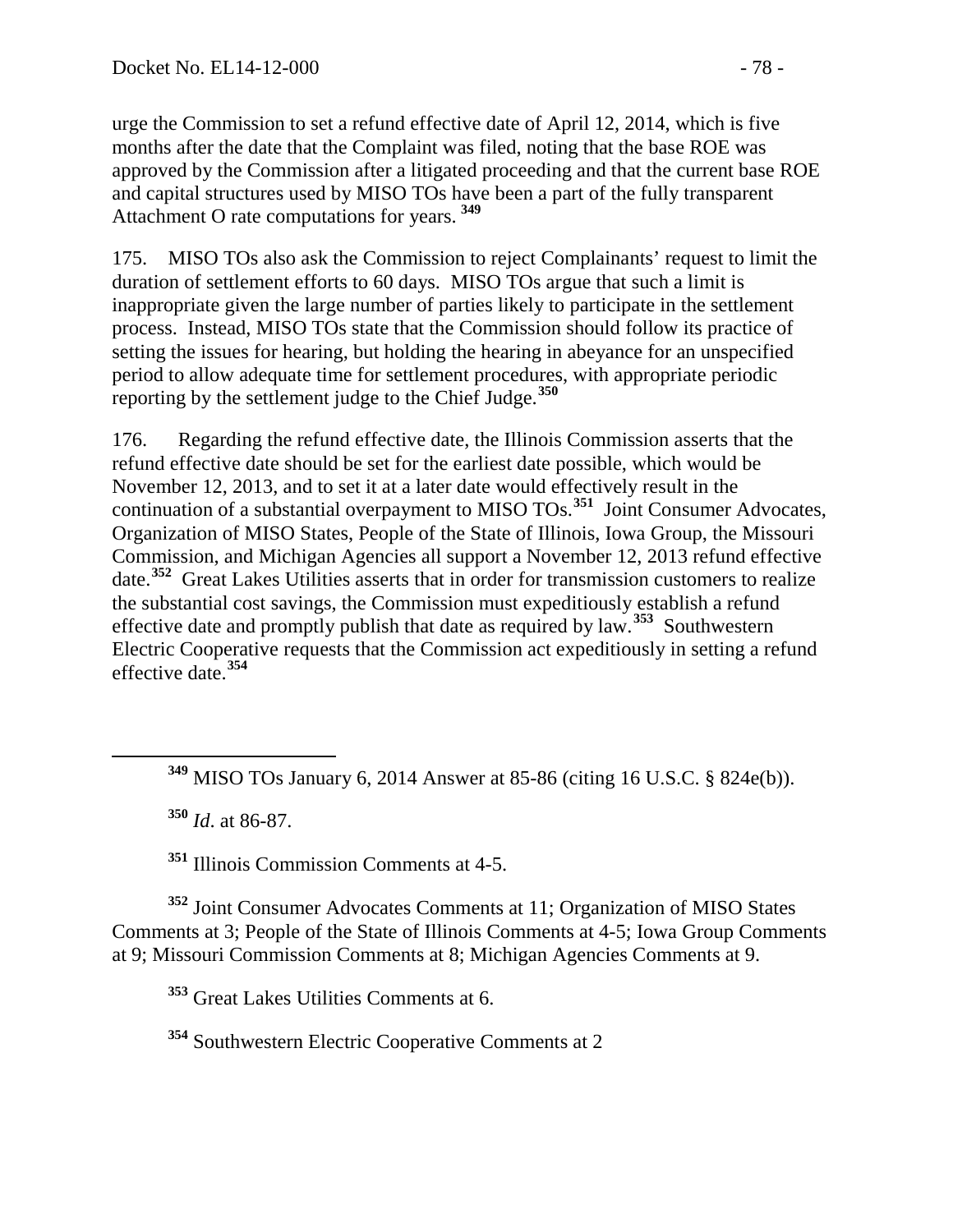### **IV. Discussion**

### **A. Procedural Matters**

177. Pursuant to Rule 214 of the Commission's Rules of Practice and Procedure, 18 C.F.R. § 385.214 (2014), the notices of intervention and timely, unopposed motions to intervene serve to make the entities that file them parties to this proceeding. Notwithstanding Complainants' opposition to Trans Bay's and Powerlink's interventions, we find that good cause exists to grant their motions. We are satisfied that they have expressed interests in the outcome of this proceeding that are not represented by any other party, and that their participation may be in the public interest.**[355](#page-78-0)** Accordingly, we shall grant their motions to intervene.

178. Pursuant to Rule 214(d) of the Commission's Rules of Practice and Procedure, 18 C.F.R. § 385.214(d) (2014), the Commission will grant Wabash Valley's late-filed motion to intervene given its interest in the proceeding, the early state of the proceeding, and the absence of undue prejudice or delay.

179. Rule 213(a)(2) of the Commission's Rule of Practice and Procedure, 18 C.F.R. § 385.213(a)(2) (2014), prohibits an answer to a protest or answer unless otherwise ordered by the decisional authority. We will accept the answers in this case because they provided information that assisted us in our decision-making process.

180. We will grant MISO's motion for dismissal as a party to this proceeding. In doing so, we note that Complainants do not protest the motion,<sup>[356](#page-78-1)</sup> and, we agree with MISO that, with regard to the ROE at issue, MISO is the billing agent for the MISO TOs, not the beneficiary. The MISO TOs are the true parties in interest for purposes of this proceeding.

# **B. Substantive Matters**

# **1. Standing**

181. We find that Complainants have standing to dispute the current 12.38 percent ROE for MISO TOs, the capital structure of those MISO TOs that include more than 50 percent equity, and the ROE incentive adders received by ITC Transmission and METC. Rule 206(a) states that "[a]ny person may file a complaint seeking Commission

<span id="page-78-0"></span>**<sup>355</sup>** *See Commonwealth Edison Co*., 34 FERC ¶ 61,115, at 61,167-61,168 (1986).

<span id="page-78-1"></span>**<sup>356</sup>** Complainants January 15, 2014 Reply at 2.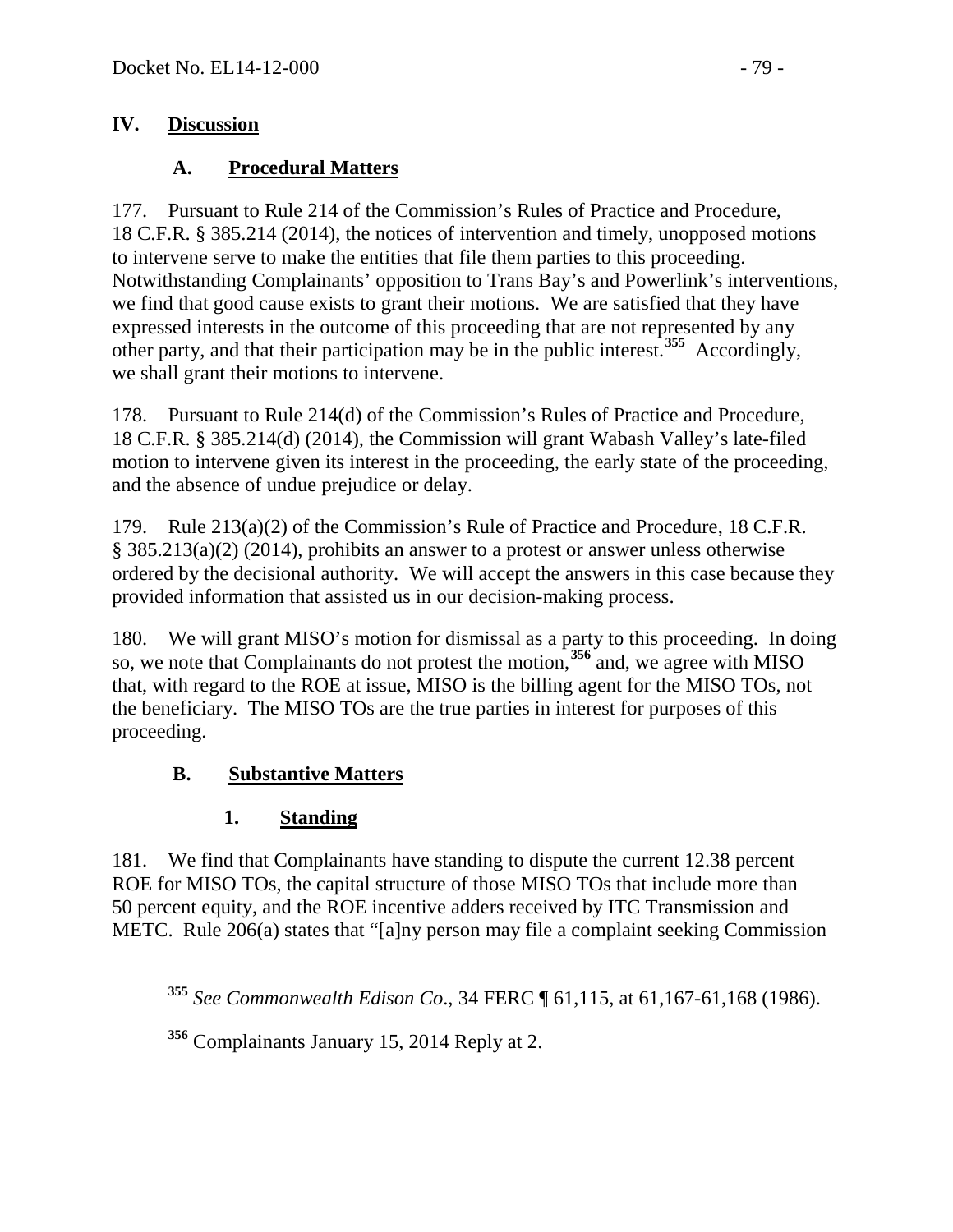action against any other person alleged to be in contravention or violation of any statute, rule, order or other law administered by the Commission, or for any other alleged wrong over which the Commission may have jurisdiction."**[357](#page-79-0)** Rule 206(b)(3) requires the complaint to "set forth the business, commercial, economic or other issues presented by the action or inaction as such relate to or affect the complainant."**[358](#page-79-1)** As industrial customers within MISO, Complainants either directly pay wholesale transmission rates or pay for transmission through bundled retail rates, such that they are affected by MISO TOs' base ROE, capital structures, and ROE incentive adders. **[359](#page-79-2)** We therefore find that Complainants have satisfied the standing requirement of Rule 206.

# **2. Good Faith Estimate of Financial Impact**

182. We find that Complainants have satisfied the requirement of Rule 206 to "[m]ake a good faith effort to quantify the financial impact or burden (if any) created for the complainant as a result of the action or inaction." Complainants' estimate of \$347 million of additional costs paid by MISO TOs' customers based on their 12.38 percent base ROE as compared to the 9.15 percent base ROE that Complainants propose represents a good faith effort to quantify the claimed financial burdens. We disagree with MISO TOs' contention that Complainants need to more precisely quantify the specific harms to their members. As described by Complainants, many of them pay bundled rates, rendering such precision difficult.

# **3. Return on Equity**

183. We find that, with respect to whether MISO TOs' base ROE has been shown to be unjust and unreasonable, the Complaint raises issues of material fact that cannot be resolved based upon the record before us and that are more appropriately addressed in the hearing and settlement judge procedures ordered below. Accordingly, we will set this element of the Complaint for investigation and a trial-type evidentiary hearing under section 206 of the FPA.

**<sup>357</sup>** 18 C.F.R. § 385.206(a).

**<sup>358</sup>** *Id*. § 385.206(b)(3).

<span id="page-79-2"></span><span id="page-79-1"></span><span id="page-79-0"></span>**<sup>359</sup>** *See S. Union Gas Co. v. Natural Gas Co*., 71 FERC ¶ 61,198, at 61,717 (1995) ("The Commission has consistently construed rule 206 to permit any person, as defined in rule 102(d) of the Commission's procedural rules, to file a complaint, even where that person is not a direct customer of the pipeline, so long as the person is adversely affected by the actions that are the subject of the complaint.").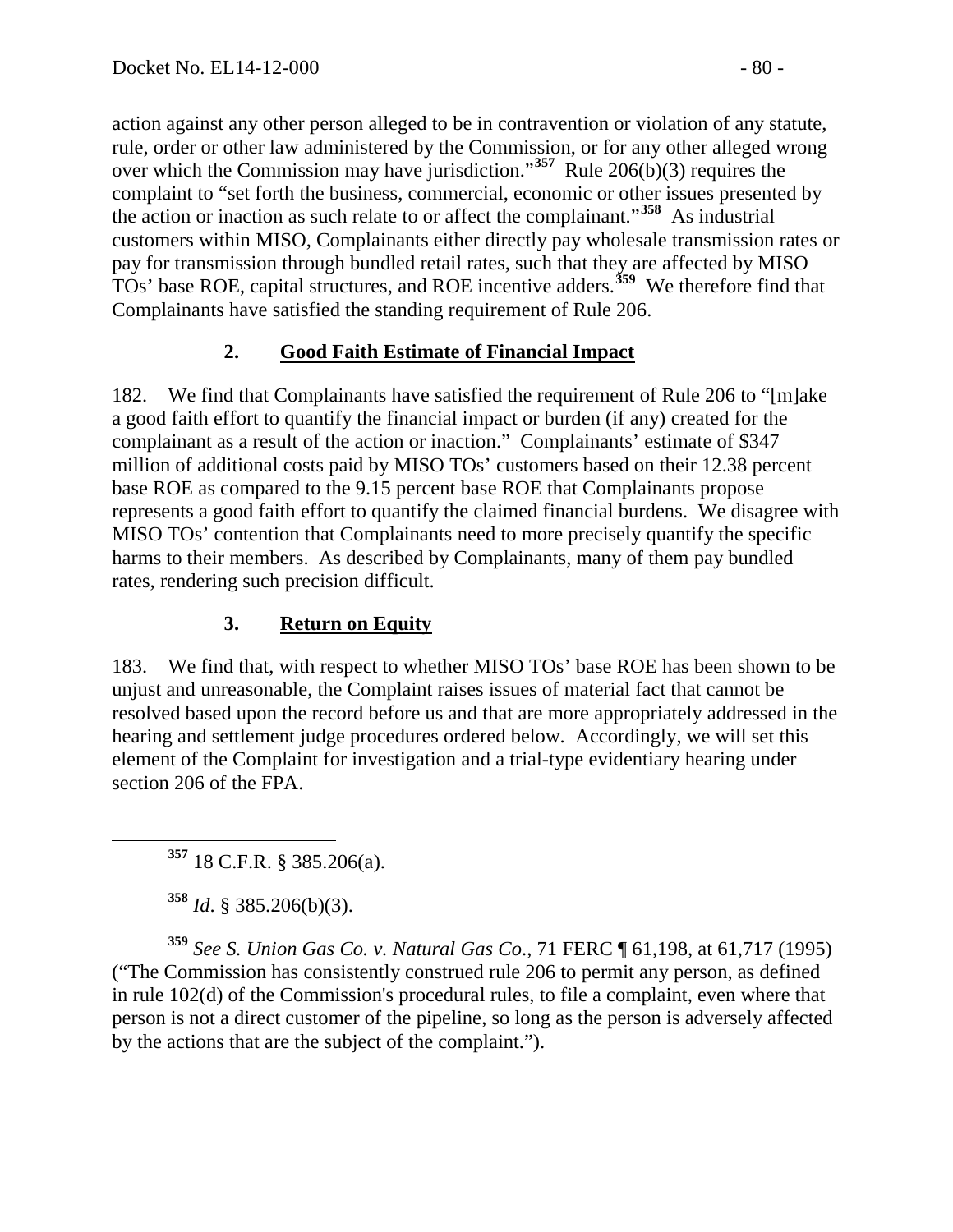184. We deny MISO TOs' motion to dismiss this element of the Complaint. MISO TOs assert that, based on deficiencies in Complainants' analysis, Complainants have failed to make a prima facie case that MISO TOs' base ROE is unjust and unreasonable. We disagree and find that, notwithstanding MISO TOs' criticisms of certain methodologies employed by Mr. Gorman, the analysis provided in the Complaint constitutes substantial evidence that the challenged rates may be unjust and unreasonable, as required by section 206 of the FPA. We note that, after the Complaint was filed, the Commission changed its policy on determining the ROE for public utilities by, among other things, adopting a two-step DCF methodology.**[360](#page-80-0)** While Complainants' DCF studies do not include the two-step DCF methodology, and may have other flaws, Complainants have provided a detailed DCF analysis that is generally consistent with the Commission's one-step DCF methodology that was in place at the time the Complaint was filed, and also used other methodologies to argue that MISO TOs' base ROE is not just and reasonable.**[361](#page-80-1)** We find that such analyses are adequate to establish a prima facie case that the MISO TOs' cost of equity may have declined significantly below the level of their existing 12.38 percent base ROE, which was also established under the one-step DCF methodology. Therefore, we set for hearing the issue whether MISO TOs' base ROE is unjust and unreasonable.

185. In response to Vectren's argument that the Commission should rule that the 12.38 percent ROE continues to be just and reasonable for its Gibson – Reid Project, we disagree. The Commission granted only the following transmission incentive rates for the Gibson – Reid Project: (1) inclusion of 100 percent of prudently incurred Construction Work in Progress in rate base and (2) recovery of 100 percent of prudently incurred costs of transmission facilities that are cancelled or abandoned for reasons beyond Vectren's control.**[362](#page-80-2)** The ROE used by Vectren in its Attachment O is the generic 12.38 percent MISO ROE currently authorized for use by transmission-owning members of MISO to use in calculating their annual transmission revenue requirement, which as discussed, we are setting for hearing and settlement proceedings.

<span id="page-80-2"></span>**<sup>362</sup>** *S. Ind. Gas & Elec. Co.*, 125 FERC ¶ 61,124.

<span id="page-80-1"></span><span id="page-80-0"></span>**<sup>360</sup>** *See Martha Coakley, Mass. Attorney Gen., et al. v. Bangor Hydro-Elec. Co., et al.*, Opinion No. 531, 147 FERC ¶ 61,234 (2014), *order on paper hearing*, Opinion No. 531-A, 149 FERC ¶ 61,032 (2014).

**<sup>361</sup>** *But see infra* P 186.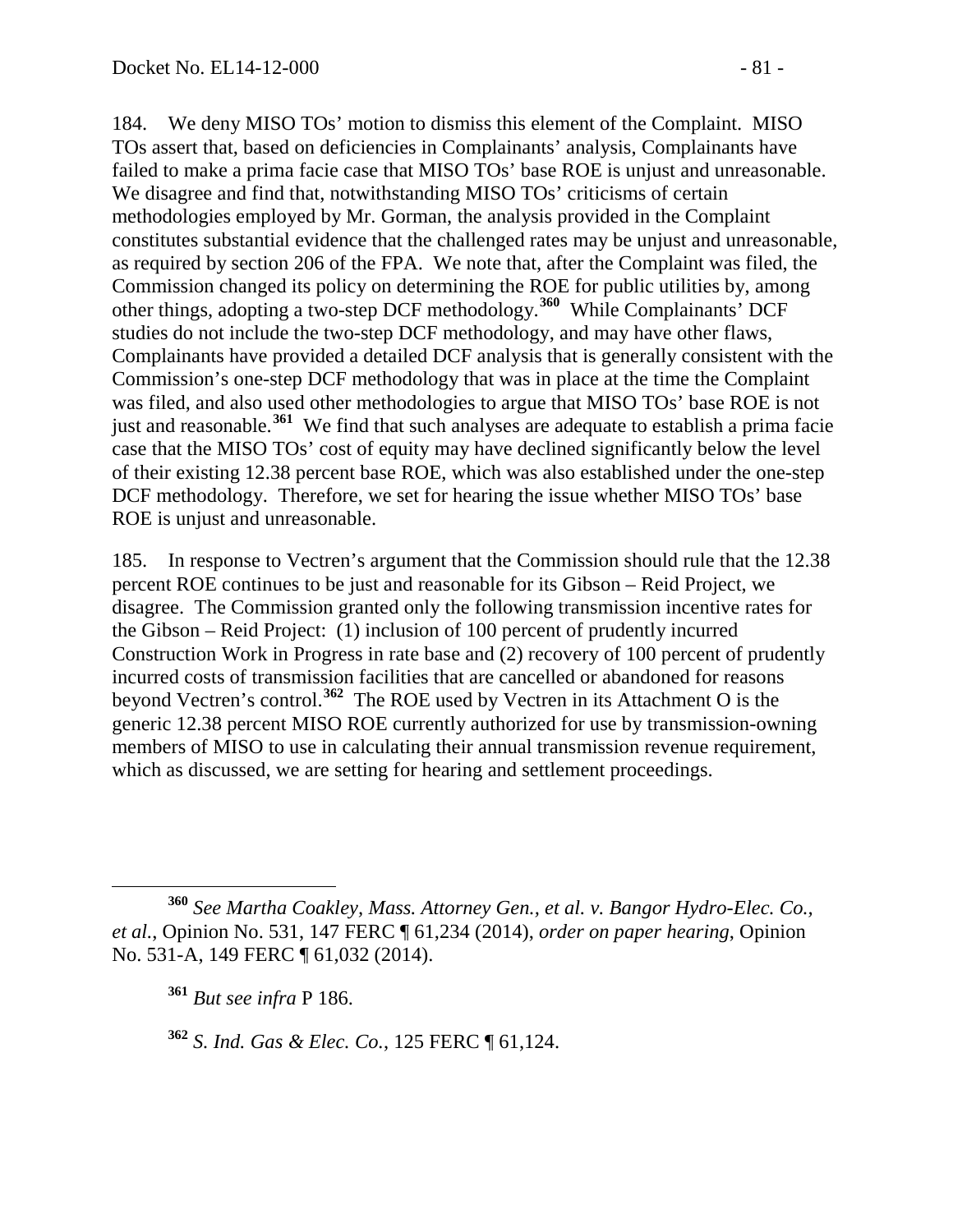186. As discussed above, the Commission recently issued Opinion No. 531,**[363](#page-81-0)** in which the Commission changed its practice for determining the ROE for public utilities. Accordingly, we expect the participants' evidence and DCF analyses to be guided by our decision in Opinion No. 531.

187. While we are setting the ROE element of the Complaint for a trial-type evidentiary hearing, we encourage the parties to make every effort to settle their dispute before hearing procedures are commenced. To aid the parties in their settlement efforts, we will hold the hearing in abeyance and direct that a settlement judge be appointed, pursuant to Rule 603 of the Commission's Rules of Practice and Procedure.**[364](#page-81-1)** If the parties desire, they may, by mutual agreement, request a specific judge as the settlement judge in the proceeding; otherwise, the Chief Judge will select a judge for this purpose.**[365](#page-81-2)** The settlement judge shall report to the Chief Judge and the Commission within 30 days of the date of the appointment of the settlement judge, concerning the status of settlement discussions. Based on this report, the Chief Judge shall provide the parties with additional time to continue their settlement discussions or provide for commencement of a hearing by assigning the case to a presiding judge.

188. In cases where, as here, the Commission institutes an investigation on complaint under section 206 of the FPA, section 206(b) requires that the Commission establish a refund effective date that is no earlier than the date a complaint was filed, but no later than five months after the filing date. Consistent with our general policy of providing maximum protection to customers,<sup>[366](#page-81-3)</sup> we will set the refund effective at the earliest date possible, i.e., November 12, 2013, as requested.

**<sup>364</sup>** 18 C.F.R. § 385.603 (2014).

<span id="page-81-2"></span><span id="page-81-1"></span>**<sup>365</sup>** If the parties decide to request a specific judge, they must make their joint request to the Chief Judge by telephone at (202) 502-8500 within five days of this order. The Commission's website contains a list of Commission judges available for settlement proceedings and a summary of their background and experience (http://www.ferc.gov/legal/adr/avail-judge.asp).

<span id="page-81-3"></span>**<sup>366</sup>** *See, e.g., Seminole Elec. Coop., Inc. v. Fla. Power & Light Co*., 65 FERC ¶ 61,413, at 63,139 (1993); *Canal Elec. Co*., 46 FERC ¶ 61,153, at 61,539 (1989)*, reh'g denied*, 47 FERC ¶ 61,275 (1989).

<span id="page-81-0"></span>**<sup>363</sup>** *See* Opinion No. 531, 147 FERC ¶ 61,234, *order on paper hearing*, Opinion No. 531-A, 149 FERC ¶ 61,032.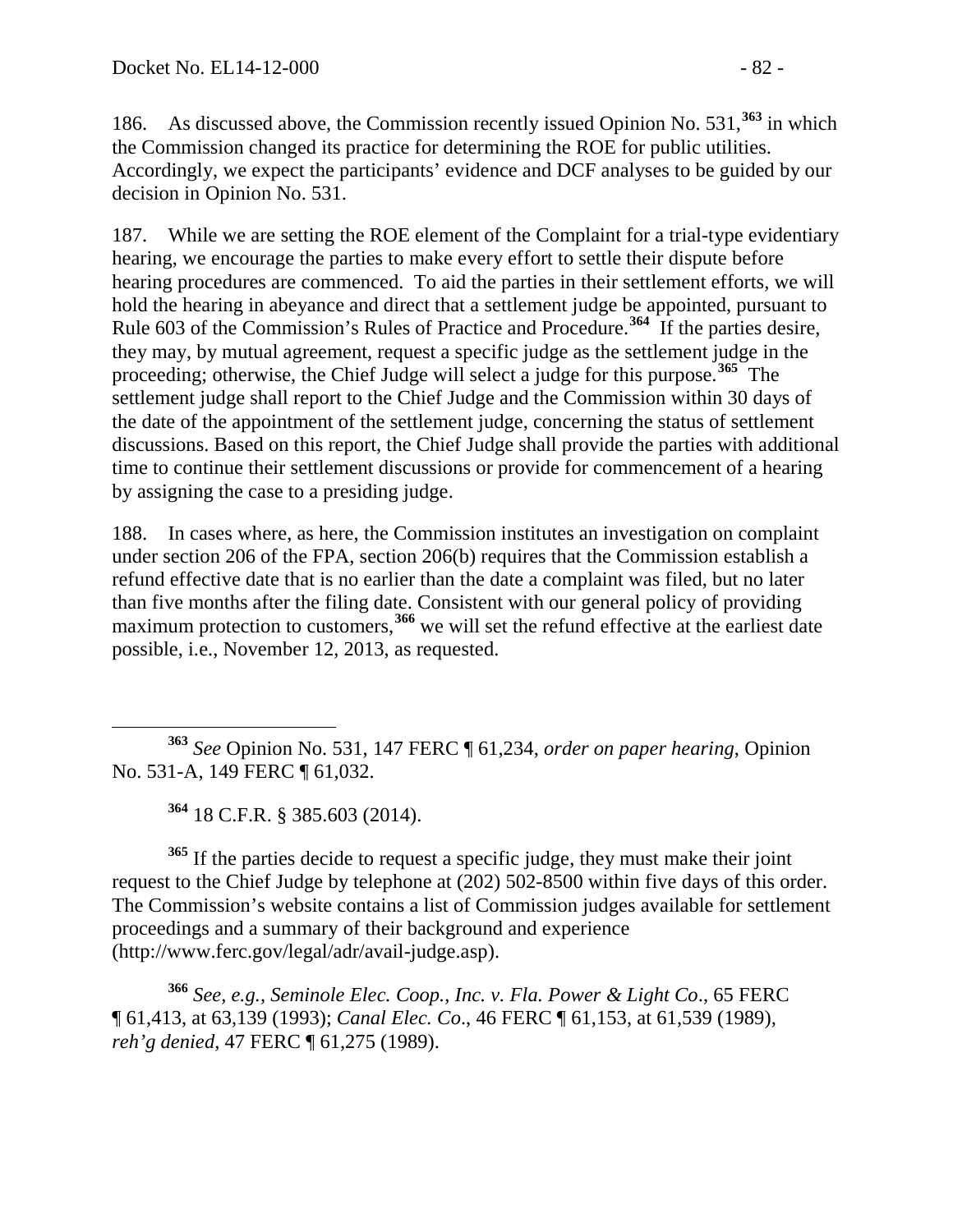189. Section 206(b) also requires that, if no final decision is rendered by the conclusion of the 180-day period commencing upon initiation of a proceeding pursuant to section 206, the Commission shall state the reasons why it has failed to do so and shall state its best estimate as to when it reasonably expects to make such decision. Based on our review of the record, we expect that, if this case does not settle, the presiding judge should be able to render a decision within twelve months of the commencement of hearing procedures, or, if the case were to go to hearing immediately, by October 31, 2015. Thus, we estimate that, if the case were to go to hearing immediately, we would be able to issue our decision within approximately eight months of the filing of briefs on and opposing exceptions, or by August 31, 2016.

### **4. Capital Structure**

190. We deny the Complaint with respect to certain MISO TOs' use in ratemaking of actual or Commission-approved hypothetical capital structures that include more than 50 percent common equity. Complainants have not demonstrated that such capital structures are not just and reasonable, nor have they cited any precedent for capping, for ratemaking purposes, the level of common equity in such capital structures for individual utilities, much less groups of utilities. In fact, as noted by MISO TOs and other parties, the Commission has not dictated the level of common equity in utility capital structures used in ratemaking beyond very limited and specific circumstances, which Complainants have not demonstrated are present in this case. In approving the capital structure to be used for ratemaking purposes, the Commission uses an operating company's actual capital structure if the operating company: (1) issues its own debt without guarantees; (2) has its own bond rating; and (3) has a capital structure within the range of capital structures approved by the Commission.**[367](#page-82-0)** If the operating company meets these requirements, then the Commission will find that the operating company has demonstrated a separation of financial risks between the operating and parent company.**[368](#page-82-1)**

191. Where these requirements are not met, the Commission uses the consolidated capital structure of the parent company or a proxy capital structure in order to set the overall rate of return for the operating utility company.**[369](#page-82-2)** Use of the parent's market

<span id="page-82-0"></span> **<sup>367</sup>** *See ITC Holdings v. Interstate Power and Light*, 121 FERC ¶ 61,229 at P 49. *See also Transcon. II*, 84 FERC at 61,413-61,415.

<span id="page-82-2"></span><span id="page-82-1"></span>**<sup>368</sup>** *Transcon. I*, 80 FERC at 61,664 (quoting *Ky. W. Va. Gas Co.*, 2 FERC ¶ 61,139, at 61,325 (1978) ("In our opinion a utility should be regulated on the basis of its being an independent entity; that is, a utility should be considered as nearly as possible on its own merits and not on those of its affiliates.")).

**<sup>369</sup>** *See Transcon. Gas Pipe Line Corp.,* 64 FERC ¶ 61,039 (1993).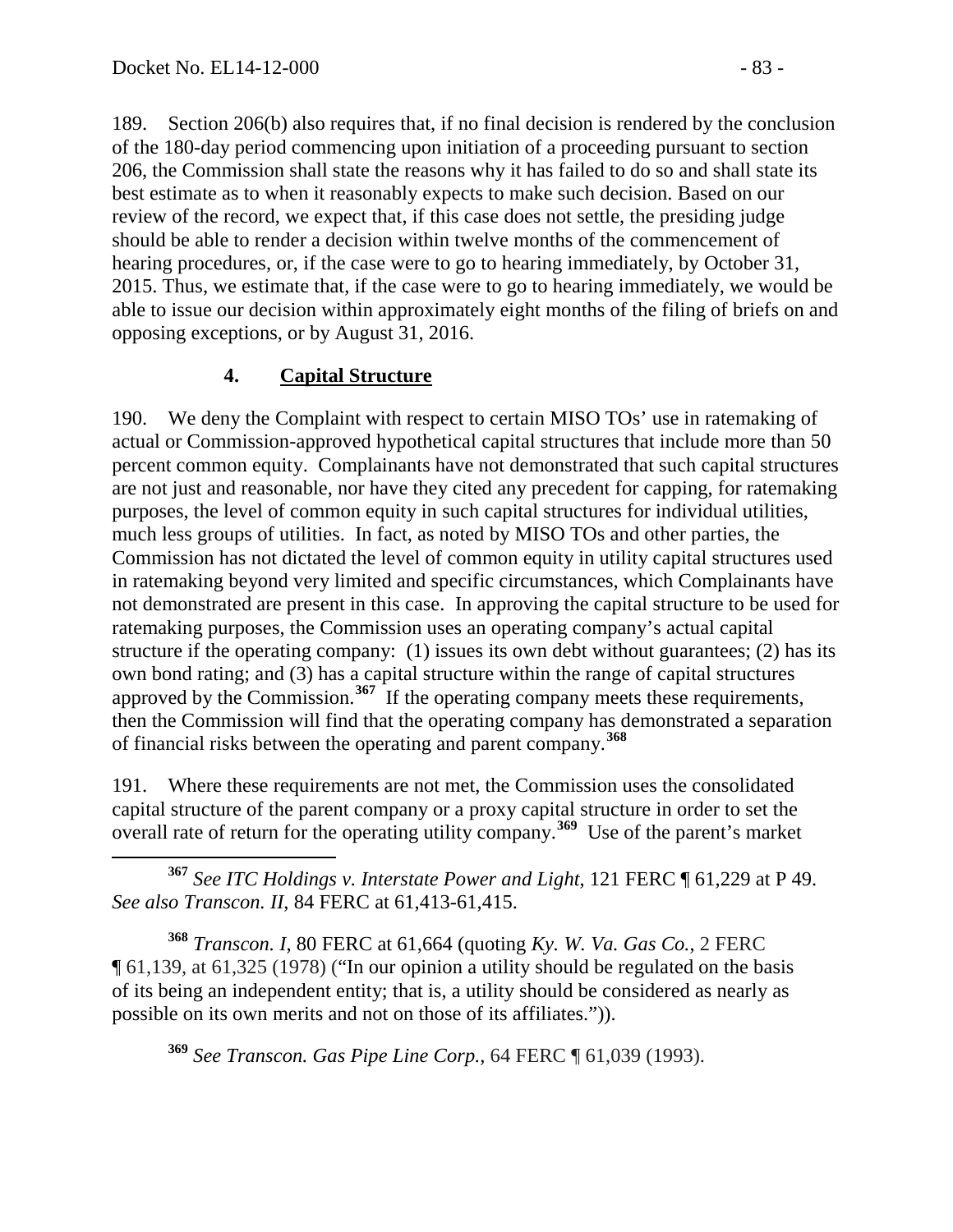driven capital structure when the operating company's own capital structure is outside the range of reasonable capital structures ensures that the operating company receives a reasonable return, while also protecting ratepayers against higher rates resulting from equity ratios outside the reasonable range.**[370](#page-83-0)**

192. Complainants have not demonstrated that MISO TOs, individually or collectively, do not meet the requirement of the Commission three-part test, failure of which would call into question the justness and reasonableness of using their actual capital structures for ratemaking purposes.

193. Moreover, the Commission has never capped the capital structures used for ratemaking at a particular numerical value, either for individual transmission owners or for groups of transmission owners. In this regard, we are not persuaded by Complainants' argument that certain MISO TOs have higher amounts of equity than they *need* to maintain good credit ratings and attract capital, increasing returns for investors and costs for customers. This assertion is unsupported. Furthermore, the Commission has never dictated a utility's capital structure based on how much common equity it *needs* to attract capital and maintain good credit ratings. In any event, Complainants' attempt to show that there is little benefit to consumers if their utility obtains a one notch increase in credit ratings based on having a common equity ratio above 50 percent does not demonstrate that an elevated equity ratio produces anomalous results. Moreover, there are numerous factors that affect a utility's credit rating. Consequently some utilities need to maintain more conservative capital structures than others to attract capital at reasonable terms.

194. In addition, we are not persuaded by Complainants' contention that because 50 percent common equity is sufficient for ATC (which has an A+ and a "Stable" credit rating by S&P), it is sufficient for other MISO TOs. It is reasonable to assume that individual utilities are subject to different risk factors, have different investment needs, and may pursue different business strategies, all of which could affect capitalization decisions.

195. Complainants do not argue that the capital structures employed by MISO TOs in their formula rates are inaccurate, unreflective of their actual capital structures, or inconsistent with capital structures that have been approved by the Commission for ratemaking purposes. Additionally, beyond a single unsubstantiated hypothetical on the bond rating and cost of service impact of reducing the common equity percentages in the capital structures of the ITC Subsidiaries, Complainants have not attempted to support why 50 percent is the appropriate maximum common equity amount to apply to all MISO

<span id="page-83-0"></span>**<sup>370</sup>***Transcon. <sup>I</sup>*, 80 FERC at 61,665.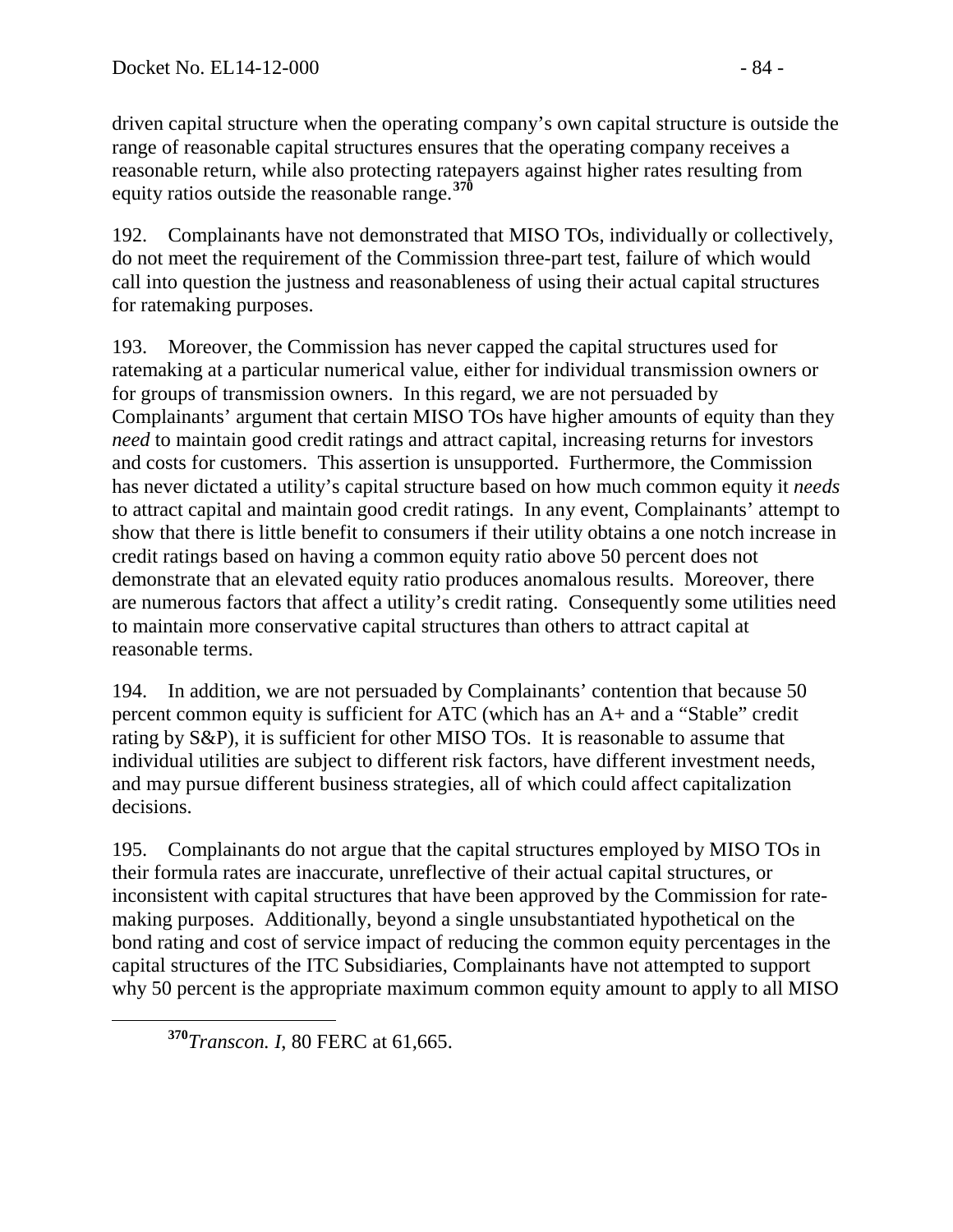TOs. The requested 50 percent cap appears both arbitrary and unduly restrictive. The cap also ignores the numerous capital structures, including those of the ITC Subsidiaries, with more than 50 percent common equity that the Commission has approved.<sup>[371](#page-84-0)</sup> We also reject Complainants' suggestion that, under their proposal, individual MISO TOs could make rate filings to demonstrate that they have just cause to exceed the 50 percent equity cap. Such a right does not alter the conclusion that an across-the-board equity cap is inappropriate.

196. We also disagree with Joint Consumer Advocates' argument that MISO TOs, as vertically integrated utilities with formula rates, are subject to lower risk than typical utilities, thus meriting lower common equity percentages. First, the amount of risk faced by a company contributes to the Commission's determination of its base ROE and not of its capital structure. Second, Joint Consumer Advocates have not provided evidence that vertically-integrated utilities, generally, or MISO TOs, in particular, are subject to lower than normal risk.

197. We also disagree with the Michigan Agencies, as well as Arkansas Electric Consumers, which recommend that the Commission cap MISO TOs' common equity percentages for ratemaking to encourage them to use capital structures that rely more heavily on lower-cost financing, such as bonds, than on equity. We agree with Southwestern Electric Cooperative that reducing the common equity of certain MISO TOs for ratemaking could reduce their overall revenue requirements. However, as noted above, the Commission does not dictate a utility's capital structure for ratemaking purposes other than in the limited and specific circumstances discussed above, which are not presented in the case before us, and, in any event, would not justify imposition of an across-the-board equity cap on a group of companies. Moreover, we recognize that a utility may consider a range of factors beyond simple capital cost minimization in developing their capital structures. Such considerations include, but are not limited to, managing risk and cash flow.

198. In response to Iowa Group's assertion that the equity component in ITC-Midwest's capital structure is inappropriately high, we note that the Commission has approved similar capital structures, as discussed above.

199. The Illinois Commission argues that the Commission should cap the common equity component in MISO TOs' capital structures because of the greater effect of

<span id="page-84-0"></span> **<sup>371</sup>** *ITC Holdings Corp.*, 143 FERC ¶ 61,257 at P 78; *Mo. Pub. Serv. Co. v. FERC*, 215 F.3d at 4; *DATC Midwest Holdings, LLC*, 139 FERC ¶ 61,224 at P 76 (55 percent), *Midwest Indep. Transmission Sys. Operator, Inc.*, 141 FERC ¶ 61,121 at P 51 (56 percent); *WPPI Energy*, 141 FERC ¶ 61,004 at P 32.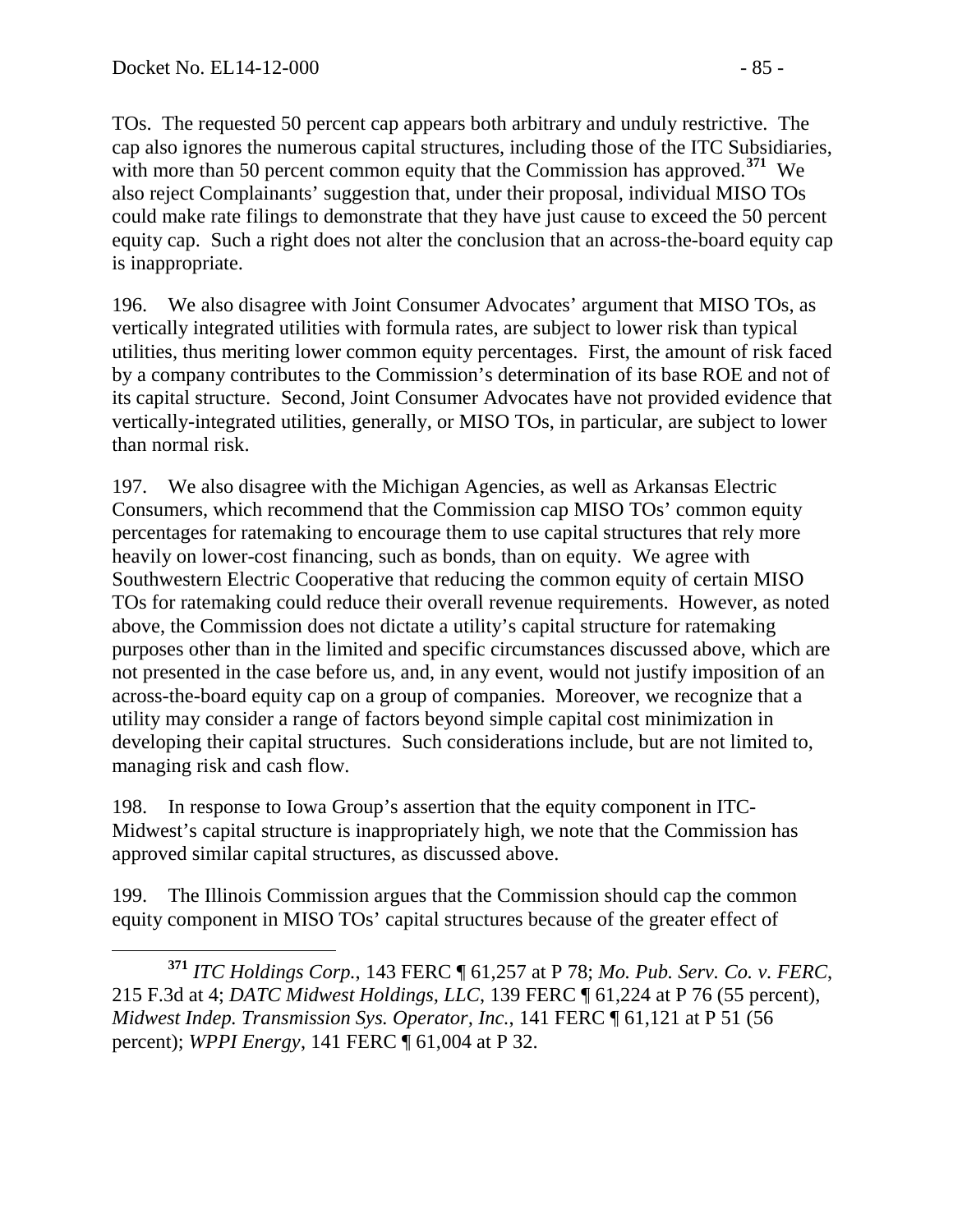excessive ROEs on customers when utilities also feature equity-rich capital structures. To the extent that parties contend that some of MISO TOs' capital structures cause unjust and unreasonable costs to ratepayers because they compound what they argue is an unjust and unreasonable base ROE for MISO TOs, then such concerns are best addressed with respect to that ROE, which the Commission is setting for hearing.

## **5. Incentives**

200. We deny Complainants' request that the Commission terminate ITC Transmission's 50 basis point RTO participation incentive. The Commission's decision to grant ITC Transmission an incentive ROE adder for participation in MISO is consistent with the stated purpose of FPA section 219 and is intended to encourage ITC Transmission's continued involvement in MISO. Complainants' assertion that ITC Transmission should not be rewarded for its continued participation in MISO is a collateral attack on Order No. 679-A; **[372](#page-85-0)** thus, we reject these arguments. The Commission stated in Order No. 679 that entities that have already joined, and that remain members of, an RTO, ISO, or other Commission-approved transmission organization, are eligible to receive this incentive.**[373](#page-85-1)** The Commission has rejected similar arguments against the grant of RTO participation incentives. **[374](#page-85-2)** Accordingly, we find that continuation of ITC Transmission's RTO participation incentive is just and reasonable based on substantial economic and reliability benefits to consumers whose utilities are RTO members.

201. We also deny Complainants' request that the Commission terminate ITC Transmission's and METC's 100 basis point independence incentive. Just as ongoing participation in an RTO justifies continued provision of the RTO participation incentive, ongoing operation as an independent transmission company justifies continued provision of the independence incentive. The Commission continues to find that this corporate structure provides benefits to consumers that justify the incentive. Complainants make no showing that these benefits have diminished or that ITC Transmission or METC no longer operate as independent transmission companies.

<span id="page-85-0"></span>202. Complainants' reliance on the 2003 Proposed Pricing Policy, as demonstrating the Commission's intent for independence and RTO participation incentives to be temporary, is misplaced. That policy statement was not adopted and, as pointed out by MISO TOs,

<span id="page-85-2"></span>**<sup>374</sup>** *See S. Cal. Edison Co.*, 121 FERC ¶ 61,168 at P 159.

**<sup>372</sup>** Order No. 679-A, FERC Stats. & Regs. ¶ 31,236 at P 79.

<span id="page-85-1"></span>**<sup>373</sup>** Order No. 679, FERC Stats. & Regs. ¶ 31,222 at P 331.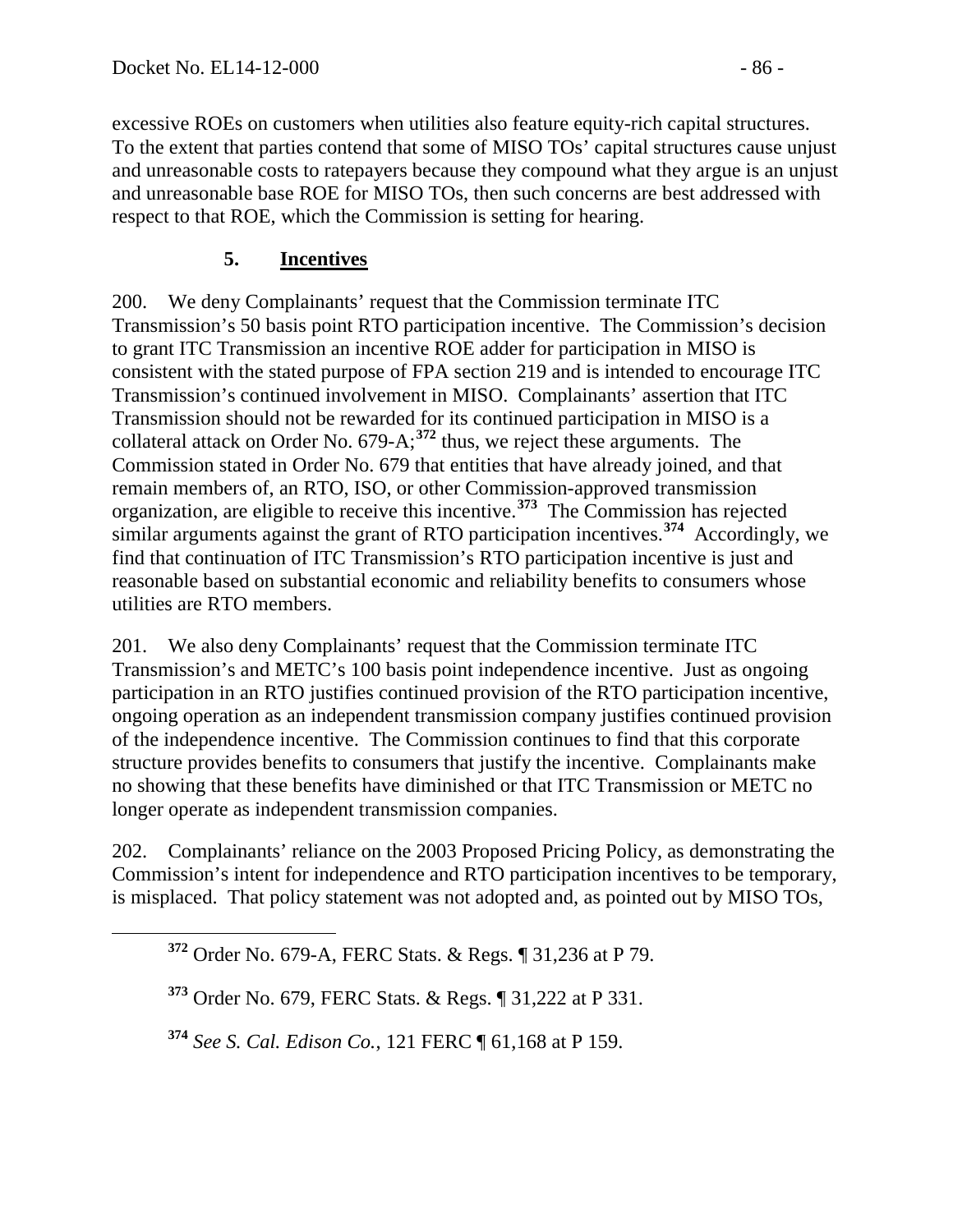was overtaken by other events, including the enactment of section 219 and adoption or Order No. 679, which are specifically directed to promoting new investment in transmission and the formation of RTOs. The Commission has not limited the duration of RTO participation or independence incentives, either for transmission owners generally or for ITC Transmission and METC specifically. Complainants' reliance on the Commission's rejection of ITC Midwest's request for transmission incentive ROE adders is also misplaced. The Commission's rejection of incentives in that case was based on ITC Midwest's failure to demonstrate that the resulting ROE, including the incentives, would be within the zone of reasonableness, and not because ITC Midwest was ineligible for such incentives or that such incentives would provide less value to consumers than their costs. **[375](#page-86-0)**

203. Additionally, Complainants have not provided any substantiation for their assertion that allowing ITC Transmission and METC to continue applying their ROE adders causes customers to pay higher transmission rates without receiving any incremental benefits to offset the higher costs. Complainants have not attempted to quantify the benefits of ITC Transmission's continued RTO participation or ITC Transmission's and METC's continuing independence to support the cost-benefit analysis implied in their argument. Regardless, in Order No. 679, the Commission explicitly stated that utilities requesting incentives do not have to provide a cost-benefit analysis, **[376](#page-86-1)** and has held that incentive recipients do not have to pass a cost-benefit analysis for their incentives on an ongoing basis.

204. Similarly, we reject Complainants' contention that there is no benefit to customers for continuing to pay incentive ROE adders to ITC Transmission and METC because: (1) ITC Transmission's and METC's bond ratings are generally consistent with the other MISO TOs bond ratings; and (2) credit analyst industry reports indicate that low risk regulated utility operations, particularly low-industry-risk transmission operations, have ample access to low-cost capital to fund needed utility infrastructure investment. Neither the equivalency of bond ratings or general observations contained in credit analyst industry reports take into consideration the specific risk profiles and circumstances of ITC Transmission and METC. We also find that Complainants' argument that ITC Transmission's and METC's ROE adders do not encourage the utilities to manage their capital costs to reduce their overall rate of return to be unsubstantiated. Finally, while we agree with Complainants that eliminating ITC Transmission's and METC's incentive adders could reduce their overall revenue requirements, elimination of those adders could also result in loss of the benefits that flow from RTO membership and the independent

<span id="page-86-0"></span>**<sup>375</sup>** *ITC Holdings v. Interstate Power and Light*, 121 FERC ¶ 61,229 at PP 39-45.

<span id="page-86-1"></span>**<sup>376</sup>** Order No. 679, FERC Stats. & Regs. ¶ 31,222 at P 65.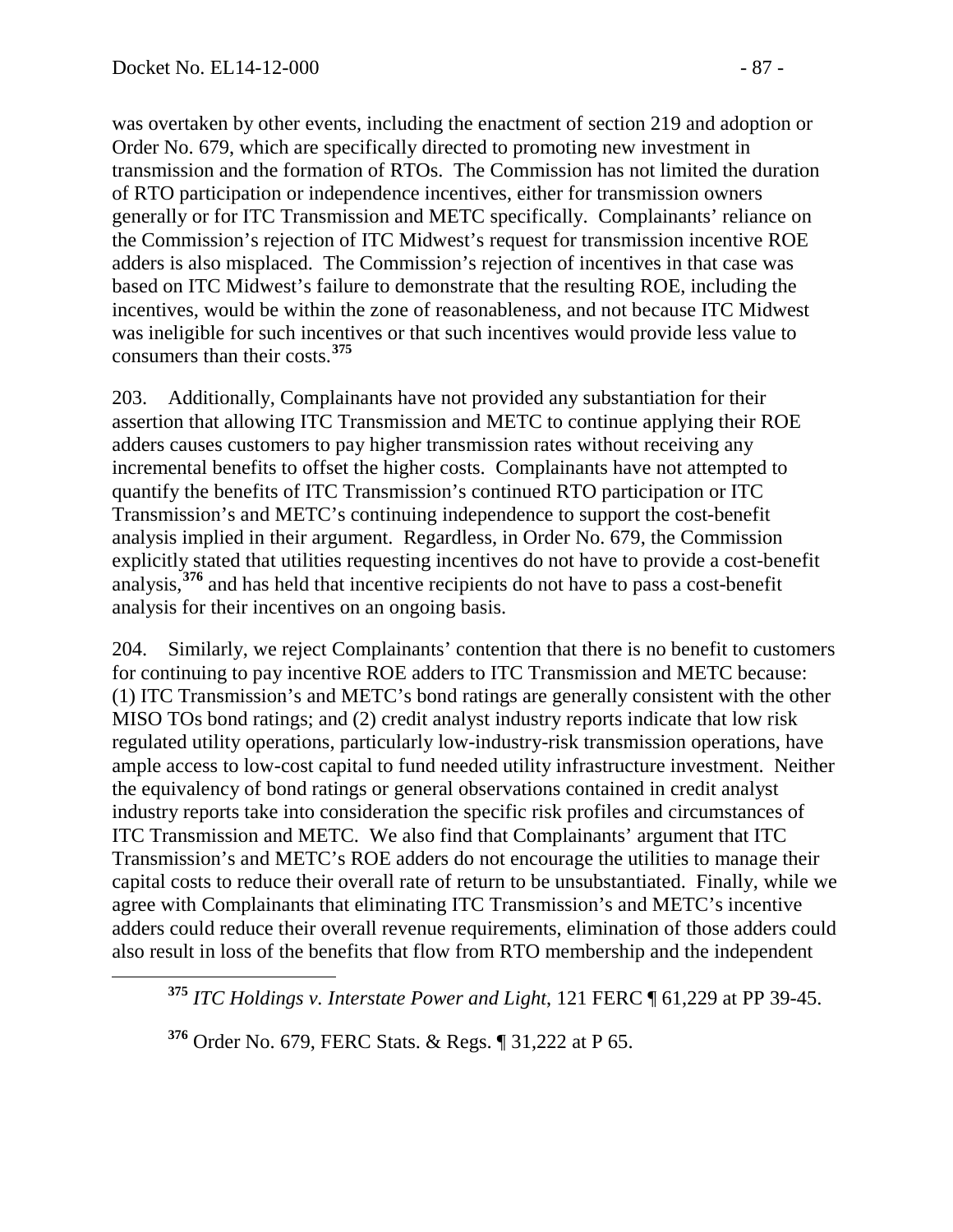transmission company business model. In that regard, Complainants and other commenters have not provided any evidence that transmission incentives are no longer necessary. The Commission has provided such incentives numerous times to utilities with cost of service rates and section 219 of the FPA directs the Commission to provide transmission incentives without specifying what types of utilities should be eligible. Finally, nothing in the Commission's transmission incentive policy requires periodic reexamination of whether incentives are needed, as suggested by Arkansas Energy Customers.

205. We note, however, that a utility's total ROE, including any incentive ROE, is limited to the zone of reasonableness, and an incentive ROE may not be implemented in full by the utility if the total ROE exceeds the zone of reasonableness.**[377](#page-87-0)** Because we are setting the MISO TOs' base ROE for hearing and settlement judge procedures, as discussed above, it is possible that the MISO TOs' total ROE and zone of reasonableness may change as a result of this proceeding. Therefore, it is possible that the MISO TOs' ability to implement the full amount of incentive ROE the Commission previously granted may be affected by this proceeding.

### The Commission orders:

(A) Pursuant to the authority contained in and subject to the jurisdiction conferred upon the Federal Energy Regulatory Commission by section 402(a) of the Department of Energy Organization Act and by the Federal Power Act, particularly sections 205 and 206 thereof, and pursuant to the Commission's Rules of Practice and Procedure and the regulations under the Federal Power Act (18 C.F.R., Chapter I), a public hearing shall be held concerning the base ROE element of this Complaint. However, the hearing shall be held in abeyance to provide time for settlement judge procedures, as discussed in Ordering Paragraphs (B) and (C) below.

(B) Pursuant to Rule 603 of the Commission's Rules of Practice and Procedure, 18 C.F.R. § 385.603 (2014), the Chief Administrative Law Judge is hereby directed to appoint a settlement judge in this proceeding within fifteen (15) days of the date of this order. Such settlement judge shall have all powers and duties enumerated in Rule 603 and shall convene a settlement conference as soon as practicable after the Chief Judge designates the settlement judge. If the parties decide to request a specific judge, they must make their request to the Chief Judge within five (5) days of the date of this order.

<span id="page-87-0"></span>**<sup>377</sup>** *E.g.*, Opinion No. 531, 147 FERC ¶ 61,234 at P 164, *order on paper hearing*, Opinion No. 531-A, 149 FERC ¶ 61,032.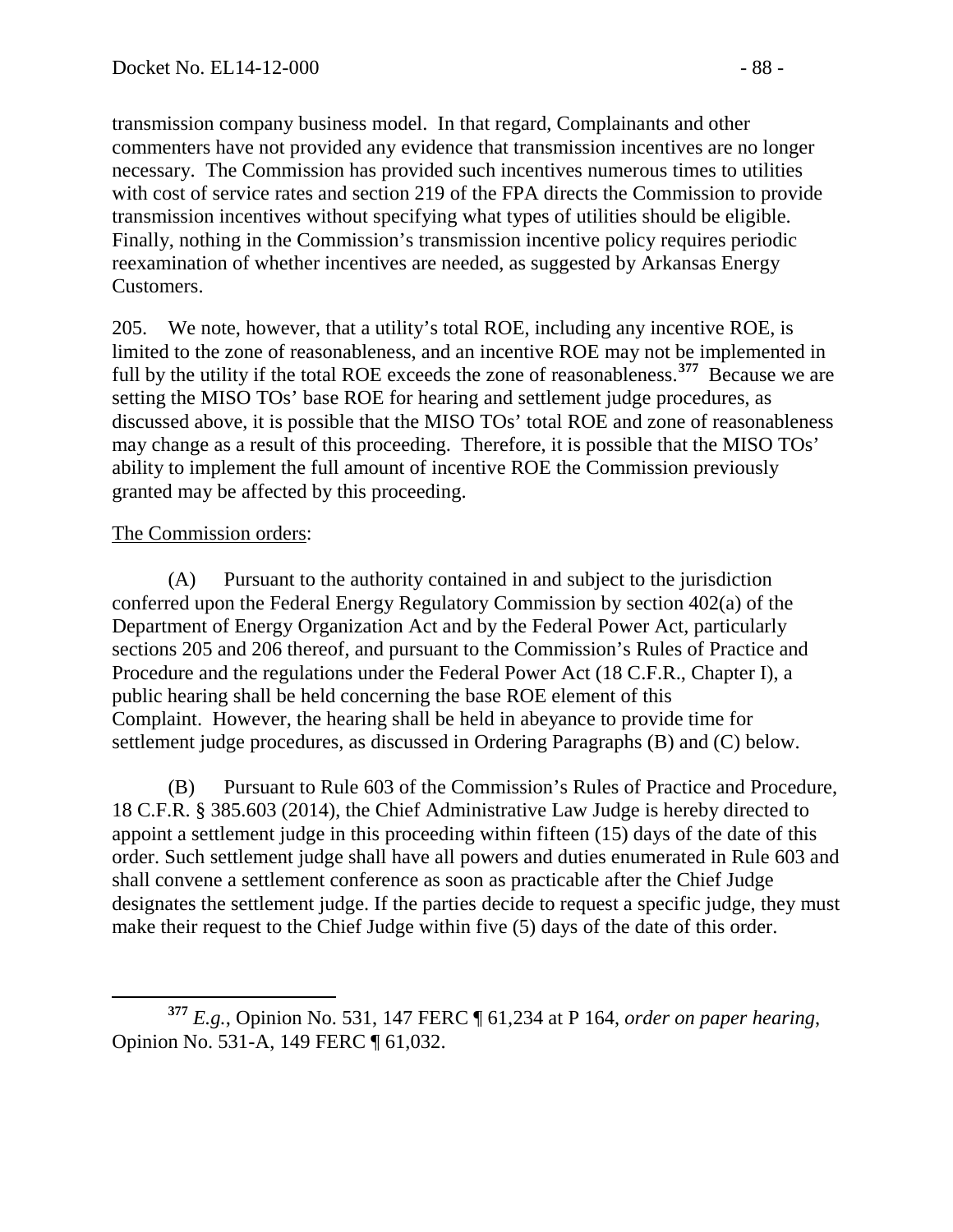(C) Within thirty (30) days of the appointment of the settlement judge, the settlement judge shall file a report with the Commission and the Chief Judge on the status of the settlement discussions. Based on this report, the Chief Judge shall provide the parties with additional time to continue their settlement discussions, if appropriate, or assign this case to a presiding judge for a trial-type evidentiary hearing, if appropriate. If settlement discussions continue, the settlement judge shall file a report at least every sixty (60) days thereafter, informing the Commission and the Chief Judge of the parties' progress toward settlement.

(D) If settlement judge procedures fail and a trial-type evidentiary hearing is to be held, a presiding judge, to be designated by the Chief Judge, shall, within fifteen (15) days of the date of the presiding judge's designation, convene a prehearing conference in these proceedings in a hearing room of the Commission, 888 First Street, NE, Washington, DC 20426. Such a conference shall be held for the purpose of establishing a procedural schedule. The presiding judge is authorized to establish procedural dates and to rule on all motions (except motions to dismiss) as provided in the Commission's Rules of Practice and Procedure.

(E) The refund effective date in Docket No. EL14-12-000, established pursuant to section 206(b) of the FPA, is November 12, 2013, as discussed in the body of this order.

(F) We deny MISO TOs' motion to dismiss, as discussed in the body of this order.

(G) We deny the capital structure and transmission incentive elements of the Complaint, as discussed in the body of this order.

(H) We grant MISO's motion for dismissal of MISO as a party to this proceeding.

By the Commission.

 $(S E A L)$ 

Nathaniel J. Davis, Sr., Deputy Secretary.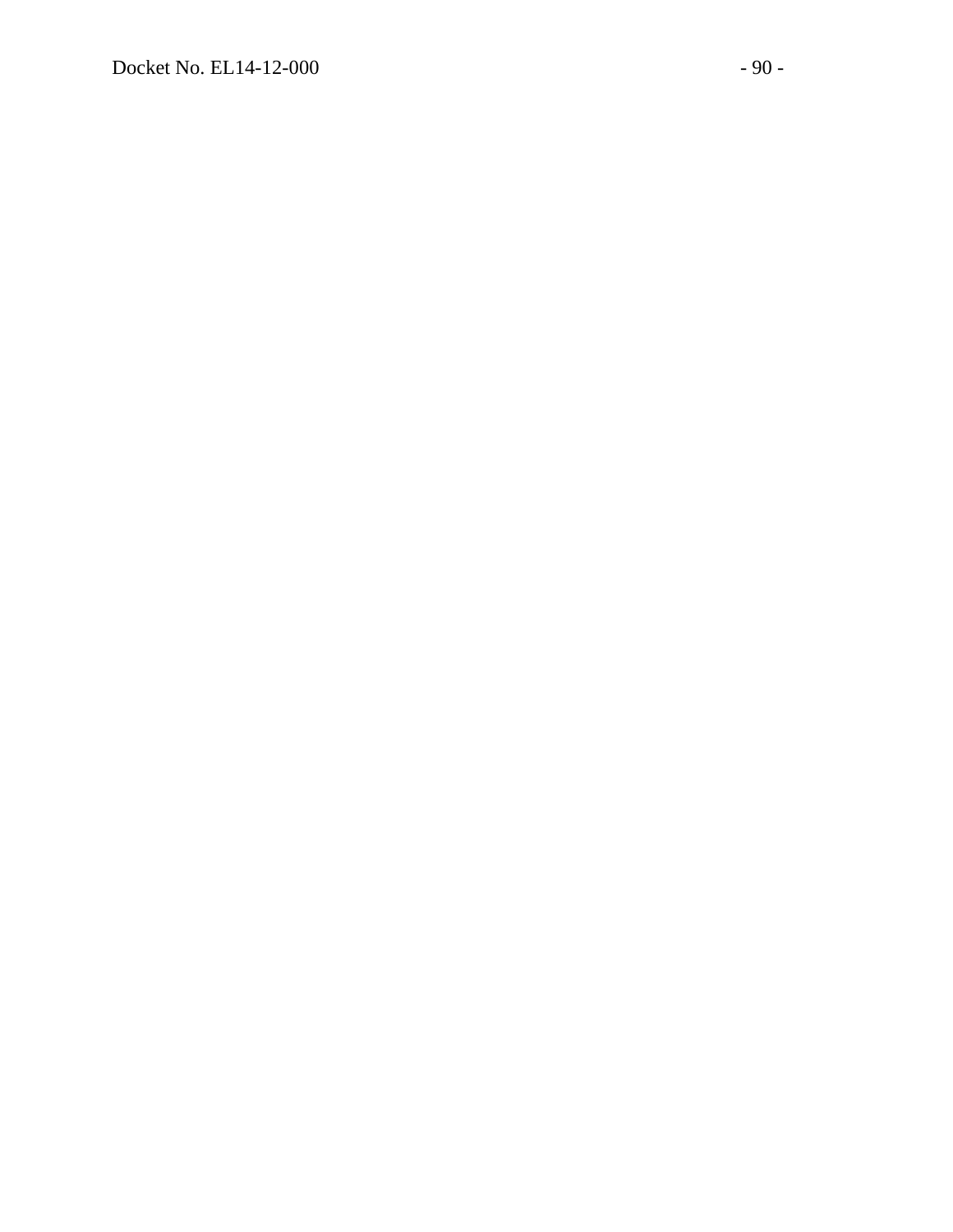#### **Appendix**

#### **Motions to Intervene**

ALLETE, Inc.

Alliant Energy Corporate Services, Inc.

Ameren Services Company

American Municipal Power, Inc.

Arkansas Electric Cooperative Corporation (Arkansas Electric Cooperative)

Arkansas Electric Energy Consumers, Inc. (Arkansas Electric Consumers)

Consumers Energy Company

Dairyland Power Cooperative

DTE Electric Company (DTE Electric)

Duke-American Transmission Company, LLC and DATC Midwest Holdings, LLC

Duquesne Light Company

Entergy Services, Inc.

Exelon Corporation

Great River Energy

Hoosier Energy Rural Electric Cooperative, Inc. (Hoosier Cooperative)

Indiana Municipal Power Agency

Iowa Utilities Board

Jo-Carrol Energy, Inc.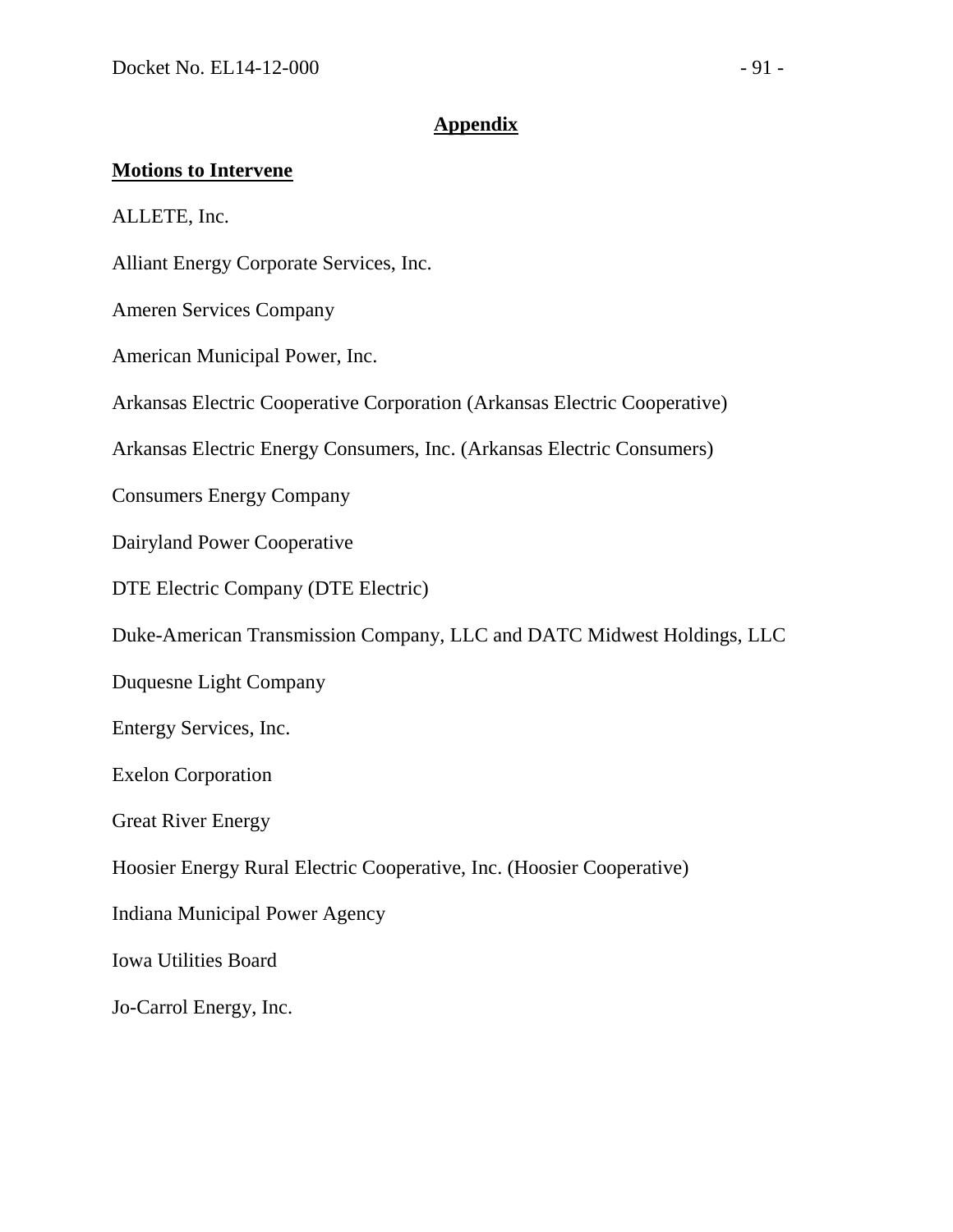Joint Consumer Advocates**[378](#page-91-0)**

Lafayette Utilities System

Michigan Attorney General Bill Schuette

Mississippi Delta Energy Agency (Mississippi Delta), Clarksdale Public Utilities Commission (Clarksdale Commission), and Public Service Commission of Yazoo City (Yazoo City Commission)

Mississippi Public Service Commission and Mississippi Public Utilities Staff

Missouri Industrial Energy Consumers

Missouri Joint Municipal Electric Utility Commission

Missouri Public Service Commission (Missouri Commission)

Missouri River Energy Services

National Rural Electric Cooperative Association

NRG Companies**[379](#page-91-1)**

Old Dominion Electric Cooperative

Southern Minnesota Municipal Power Agency

<span id="page-91-0"></span>**<sup>378</sup>** Joint Consumer Advocates are: Illinois Citizens Utility Board; Indiana Office of Utility Consumer Counselor; Iowa Office of Consumer Advocate; Michigan Citizens Against Rate Excess; Minnesota Department of Commerce; Missouri Office of Public Counsel; and Citizens Utility Board of Wisconsin.

<span id="page-91-1"></span>**<sup>379</sup>** NRG Companies are: Louisiana Generating LLC; NRG Power Marketing LLC; GenOn Energy Management, LLC; Bayou Cove Peaking Power LLC; Big Cajun I Peaking Power LLC; NRG Sterlington Power LLC; Cottonwood Energy Company LP; and NRG Wholesale Generation LP.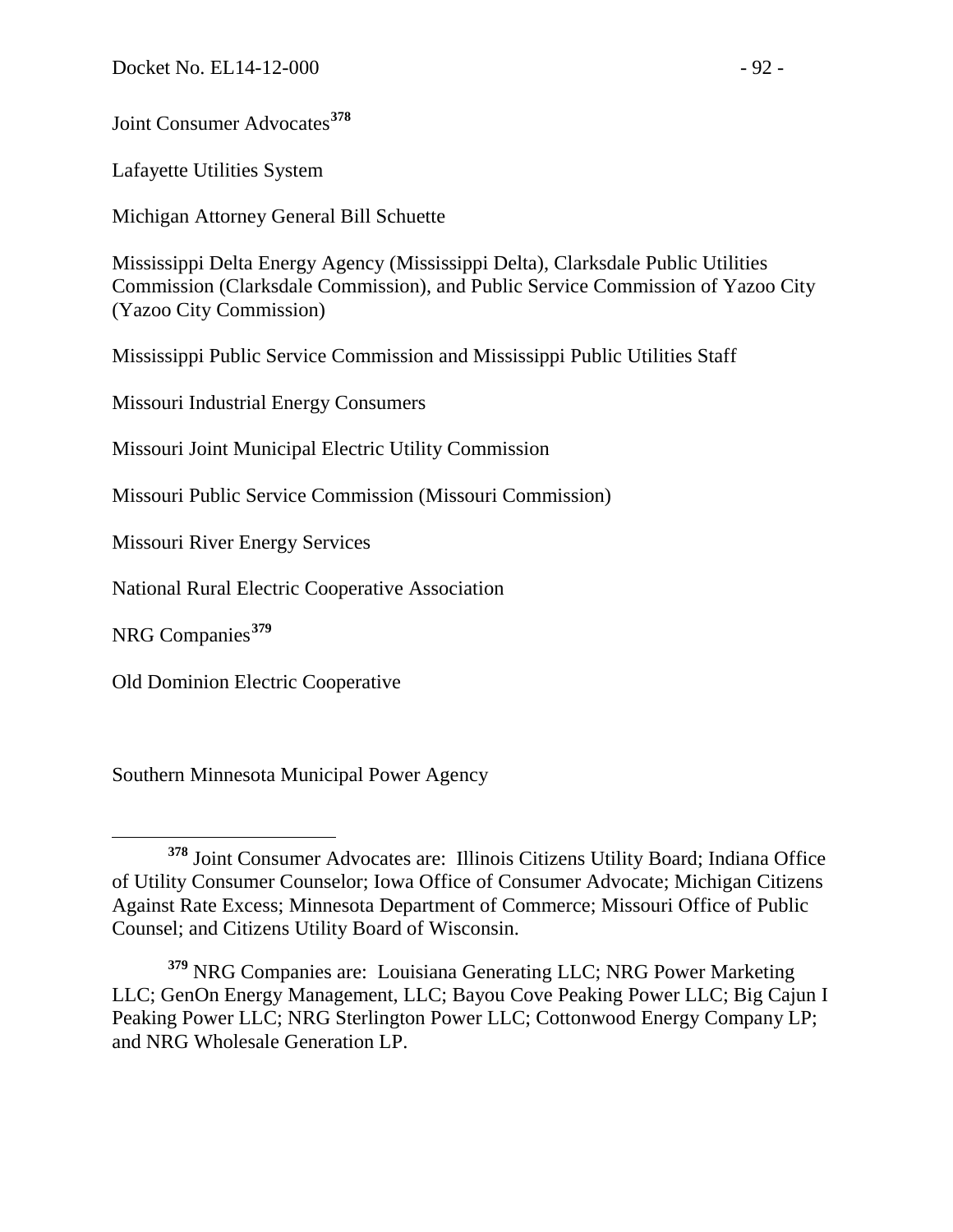South Mississippi Electric Power Association (South Mississippi)

Transource Energy, LLC

Upper Peninsula Power Company and Wisconsin Public Service Corporation

Wisconsin Electric Power Company

Wolverine Power Supply Cooperative, Inc.

WPPI Energy

#### **Notices of Intervention**

Arkansas Public Service Commission (Arkansas Commission)

Council of the City of New Orleans, Louisiana

Illinois Commerce Commission (Illinois Commission)

Louisiana Public Service Commission (Louisiana Commission)

Michigan Public Service Commission (Michigan Commission)

Organization of MISO States**[380](#page-92-0)**

#### **Motions to Intervene and Comments and/or Protests**

Great Lakes Utilities

<span id="page-92-0"></span>**<sup>380</sup>** The Organization of MISO States includes: Arkansas Commission; Illinois Commission; Indiana Utility Regulatory Commission; the Iowa Utilities Board; Kentucky Public Service Commission; Louisiana Commission; Manitoba Public Utilities Board; Michigan Commission; Minnesota Public Service Commission; Mississippi Public Service Commission; Missouri Commission; Montana Public Service Commission; New Orleans City Council Utilities Regulatory Office; North Dakota Public Service Commission; South Dakota Public Utilities Commission; Public Utility Commission of Texas; and Public Service Commission of Wisconsin.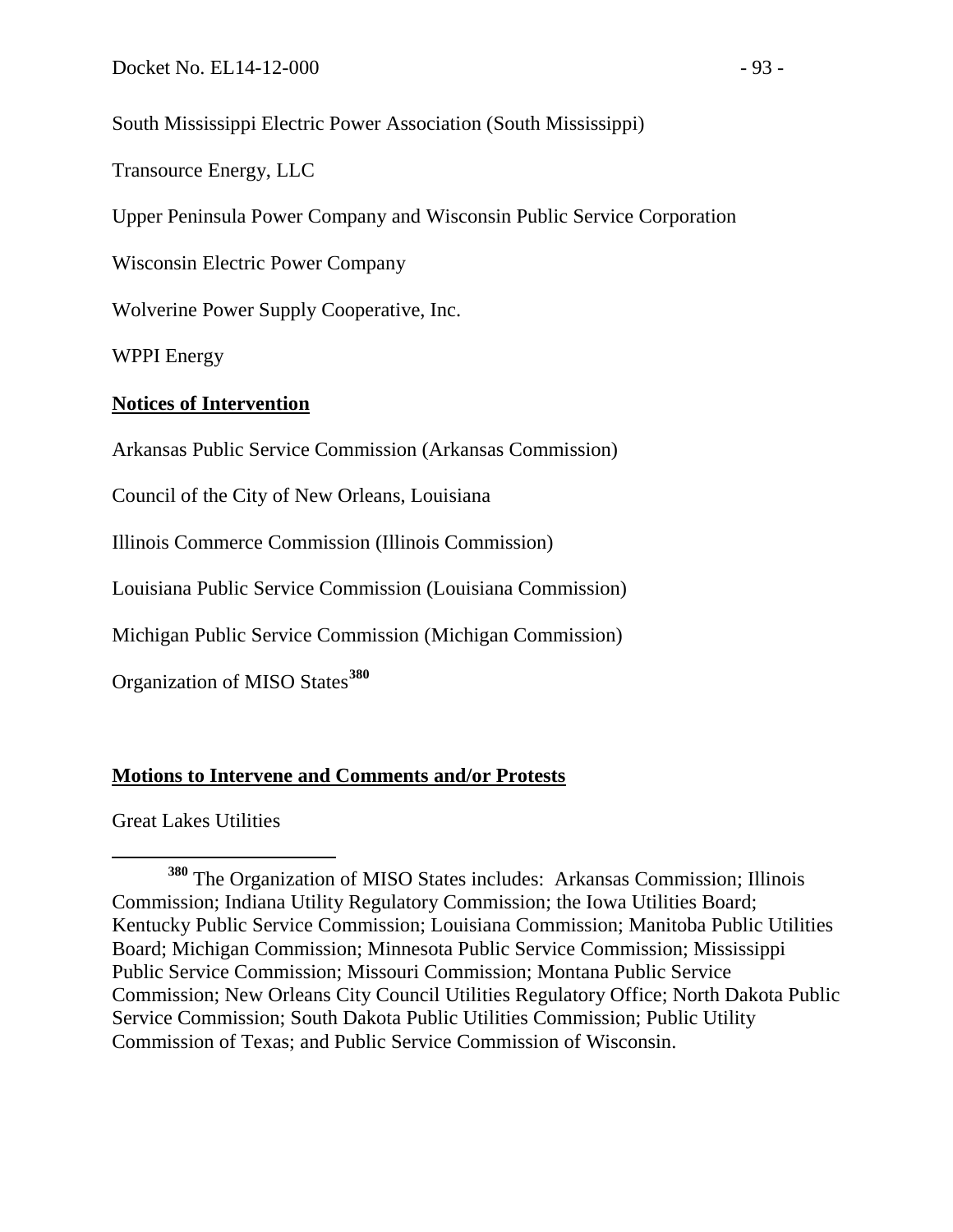Michigan Public Power Agency and Michigan South Central Power Agency (together, Michigan Agencies)

Midwest Municipal Transmission Group (Midwest Municipal)

People of the State of Illinois

Powerlink Transmission Company LLC (Powerlink)

Resale Power Group of Iowa (Iowa Group)**[381](#page-93-0)**

Southwestern Electric Cooperative, Inc. (Southwestern Electric Cooperative)

Trans Bay Cable LLC (Trans Bay)

#### **Answers to Complaint**

MISO TOs**[382](#page-93-1)** (Motion to Dismiss Complaint and Answer to Complaint) ITC Transmission/METC

<span id="page-93-1"></span>**<sup>382</sup>** MISO TOs joining in the motion to dismiss and answer are: ALLETE for its operating division Minnesota Power (and its subsidiary Superior Water, L&P); Ameren Services Company, as agent for Union Electric Company, Ameren Illinois Company, and Ameren Transmission Company of Illinois; ATC; Cleco; Duke Energy Corporation for Duke Energy Indiana; Entergy Arkansas; Entergy Louisiana; Entergy Gulf States; Entergy Mississippi; Entergy New Orleans; Entergy Texas; Indianapolis Power & Light Company; ITC Transmission, ITC Midwest, and METC (collectively, ITC Subsidiaries); MidAmerican; Montana-Dakota Utilities; NIPSCO; Northwestern Wisconsin Electric Company; Otter Tail; Vectren; and Wolverine Power.

<span id="page-93-0"></span>**<sup>381</sup>** Iowa Group is: Amana Society Service Co.; Anita Municipal Utilities; City of Afton; City of Danville; City of Dike; City of West Liberty; Coggon Municipal Utilities; Dysart Municipal Utilities; Farmers Electric Cooperative-Kalona; Grand Junction Municipal Utilities; Hopkinton Municipal Utilities; La Porte City Utilities; Long Grove Municipal Electric Utilities; Mt. Pleasant Municipal Utilities; New London Municipal Utilities; Odgen Municipal Utilities; Sibley Municipal Utilities; Stanhope Municipal Utilities; State Center Municipal Utilities; Story City Municipal Electric Utility, Strawberry Point Utilities; Traer Municipal Utilities; Vinton Municipal Electric Utility; and Whittemore Municipal Utilities.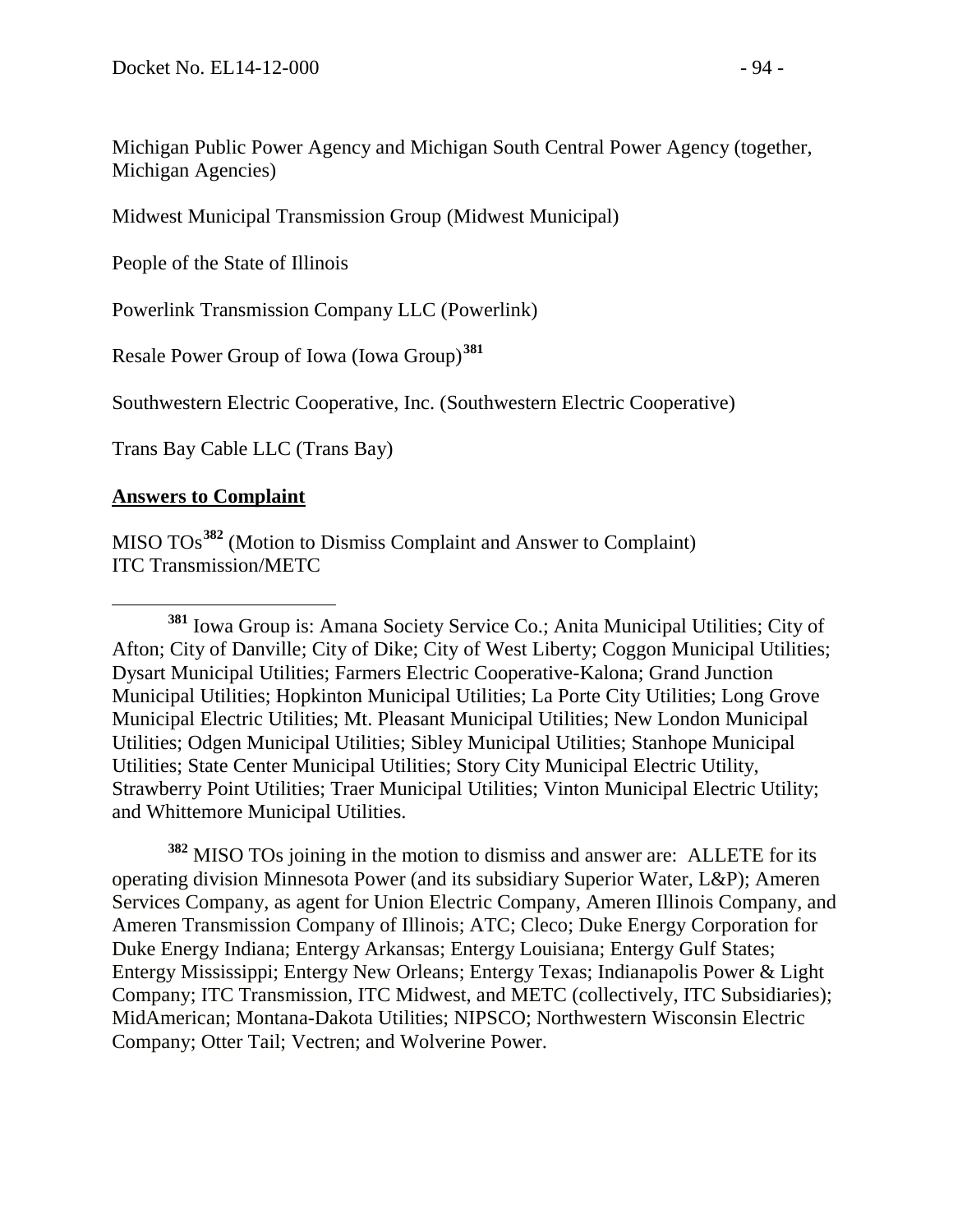#### Vectren

Xcel Energy Services, Inc. (Xcel) on behalf of its utility operating company affiliates Northern States Minnesota and Northern States Wisconsin

### **Comments and/or Protests**

Consumers Energy Company

DTE Electric

Joint Consumer Advocates

Joint Customers**[383](#page-94-0)**

Missouri Commission

Organization of MISO States

### **Other Motions**

Illinois Commission (Motion to File Comments Out of Time and Comments)

Wabash Valley Power Association, Inc. (Wabash Valley) (Out-of-Time Motion to Intervene)

MISO (Motion for Dismissal and, to the Extent Necessary, to Postpone Answer Date, and Request for Expedited Action)

### **Answers**

Joint Consumer Advocates (January 28, 2014) (Motion for Leave to Answer and Answer in Support of Complainants' Answer and Answer of the Resale Power Group of Iowa)

<span id="page-94-0"></span>**<sup>383</sup>** Joint Customers are: Arkansas Electric Cooperative; Mississippi Delta, Clarksdale Commission; Yazoo City Commission; South Mississippi; and Hoosier Cooperative.